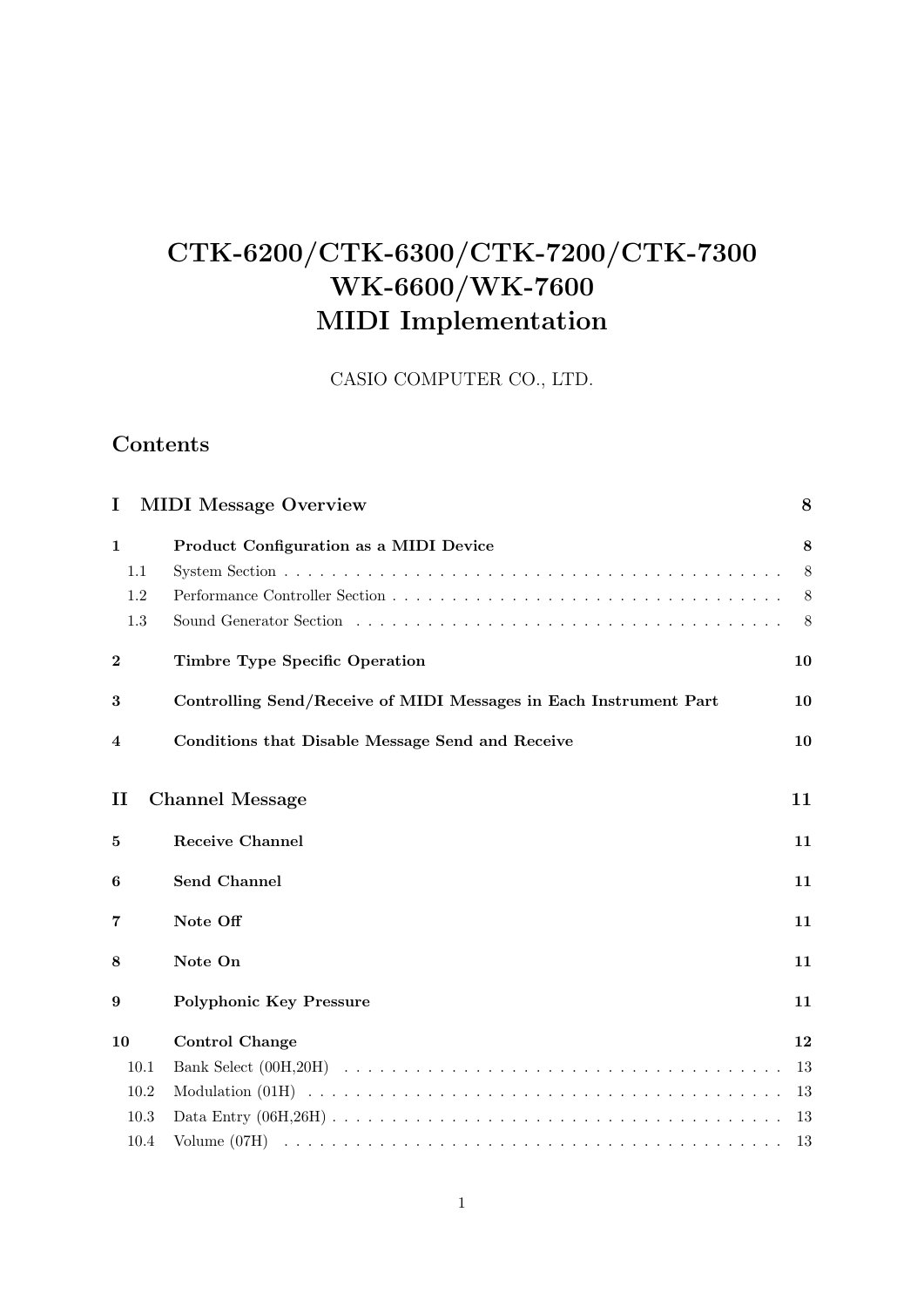|    | 10.5  |                                                                                                        | 14        |
|----|-------|--------------------------------------------------------------------------------------------------------|-----------|
|    | 10.6  |                                                                                                        | 14        |
|    | 10.7  | General Use Controllers 1 through 8 (10H through 13H, 50H through 53H) $\ldots \ldots \ldots$          | 14        |
|    | 10.8  |                                                                                                        | 15        |
|    | 10.9  |                                                                                                        | 15        |
|    | 10.10 |                                                                                                        | 16        |
|    | 10.11 |                                                                                                        | 16        |
|    |       |                                                                                                        | 16        |
|    |       |                                                                                                        | 17        |
|    |       |                                                                                                        | 17        |
|    | 10.15 |                                                                                                        | 17        |
|    |       |                                                                                                        | 17        |
|    |       |                                                                                                        | 18        |
|    |       | 10.18 Drawbar Position 2 2/3'(4AH)(Drawbar tone selected)                                              | 18        |
|    | 10.19 | Drawbar Position 2'(4BH)(Drawbar tone selected) $\dots \dots \dots \dots \dots \dots \dots \dots$      | 18        |
|    |       |                                                                                                        | 19        |
|    |       |                                                                                                        | 19        |
|    | 10.22 |                                                                                                        | 19        |
|    | 10.23 | Drawbar Position 1 1/3'(4DH)(Drawbar tone selected) $\ldots \ldots \ldots \ldots \ldots \ldots \ldots$ | 19        |
|    |       |                                                                                                        | <b>20</b> |
|    |       | 10.25 Drawbar Position 1'(4EH)(Drawbar tone selected)                                                  | 20        |
|    | 10.26 | Drawbar Organ Type(4FH)(Drawbar tone selected) $\ldots \ldots \ldots \ldots \ldots \ldots \ldots$      | 20        |
|    |       | 10.27 Drawbar Organ 2nd Percussion(54H)(Drawbar tone selected)                                         | 21        |
|    | 10.28 | Drawbar Organ 3rd Percussion(55H)(Drawbar tone selected) $\dots \dots \dots \dots \dots$               | 21        |
|    | 10.29 | Drawbar Organ Percussion Decay Time(56H)(Drawbar tone selected) $\ldots \ldots \ldots$                 | 21        |
|    | 10.30 | Drawbar Organ Key On Click $(57H)(D$ rawbar tone selected)                                             | 21        |
|    | 10.31 |                                                                                                        | 22        |
|    |       |                                                                                                        | 22        |
|    |       |                                                                                                        | 22        |
|    |       |                                                                                                        | 23        |
|    |       |                                                                                                        | 23        |
|    |       |                                                                                                        | 23        |
|    |       |                                                                                                        | 27        |
| 11 |       | Mode Message                                                                                           | 28        |
|    | 11.1  |                                                                                                        | 28        |
|    | 11.2  |                                                                                                        | 28        |
|    | 11.3  |                                                                                                        | 29        |
|    | 11.4  |                                                                                                        | 29        |
|    | 11.5  |                                                                                                        | 29        |
|    |       |                                                                                                        |           |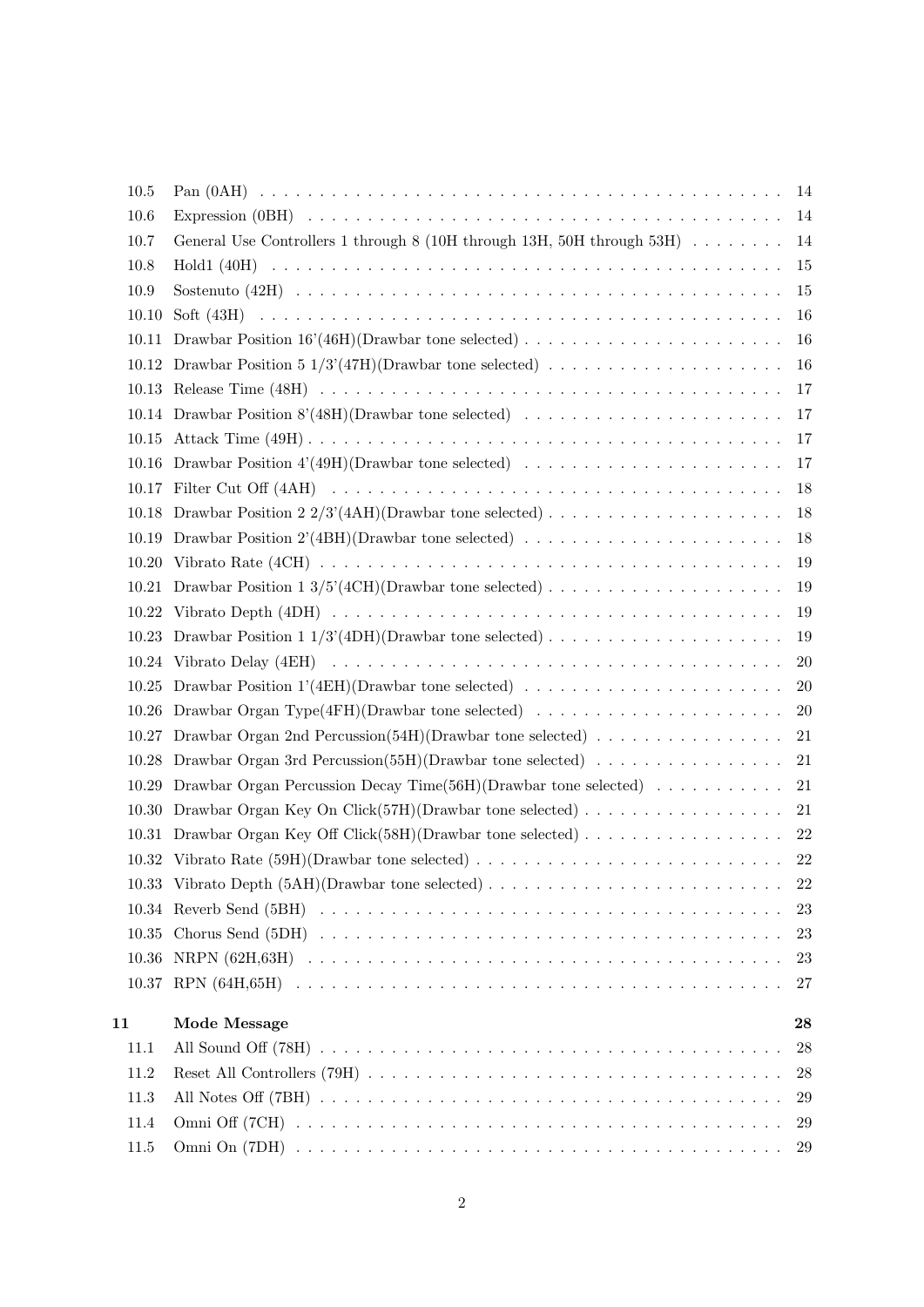| 23           | Using the Parameter List                             | 56       |
|--------------|------------------------------------------------------|----------|
| V            | <b>Parameter List</b>                                | 56       |
| 22.3         | Handshake Mode Communication Flow                    | 48       |
| 22.2         |                                                      | 47       |
| 22.1         | Communication Modes                                  | 46       |
| 22           | Parameter Set Transfer                               | 46       |
| 21           | <b>Individual Parameter Operations</b>               | 46       |
| 20.3         |                                                      | 38       |
| 20.2         |                                                      | 37       |
| 20.1         |                                                      | 37       |
| 20           | Format                                               | 37       |
| IV           | <b>Instrument-Specific System Exclusive Messages</b> | 37       |
| 19.2         |                                                      | 36       |
| 19.1         |                                                      | 33       |
| 19           | <b>System Exclusive Message</b>                      | 32       |
| 18           | <b>Active Sensing</b>                                | 32       |
| 17           | <b>Stop</b>                                          | 32       |
| 16           | <b>Start</b>                                         | 32       |
| 15           | <b>Timing Clock</b>                                  | 32       |
| Ш            | <b>System Message</b>                                | 32       |
| 14           | <b>Pitch Bend</b>                                    | 31       |
| 13           | <b>Channel After Touch</b>                           | 30       |
| 12           | <b>Program Change</b>                                | 30       |
| 11.6<br>11.7 |                                                      | 29<br>29 |
|              |                                                      |          |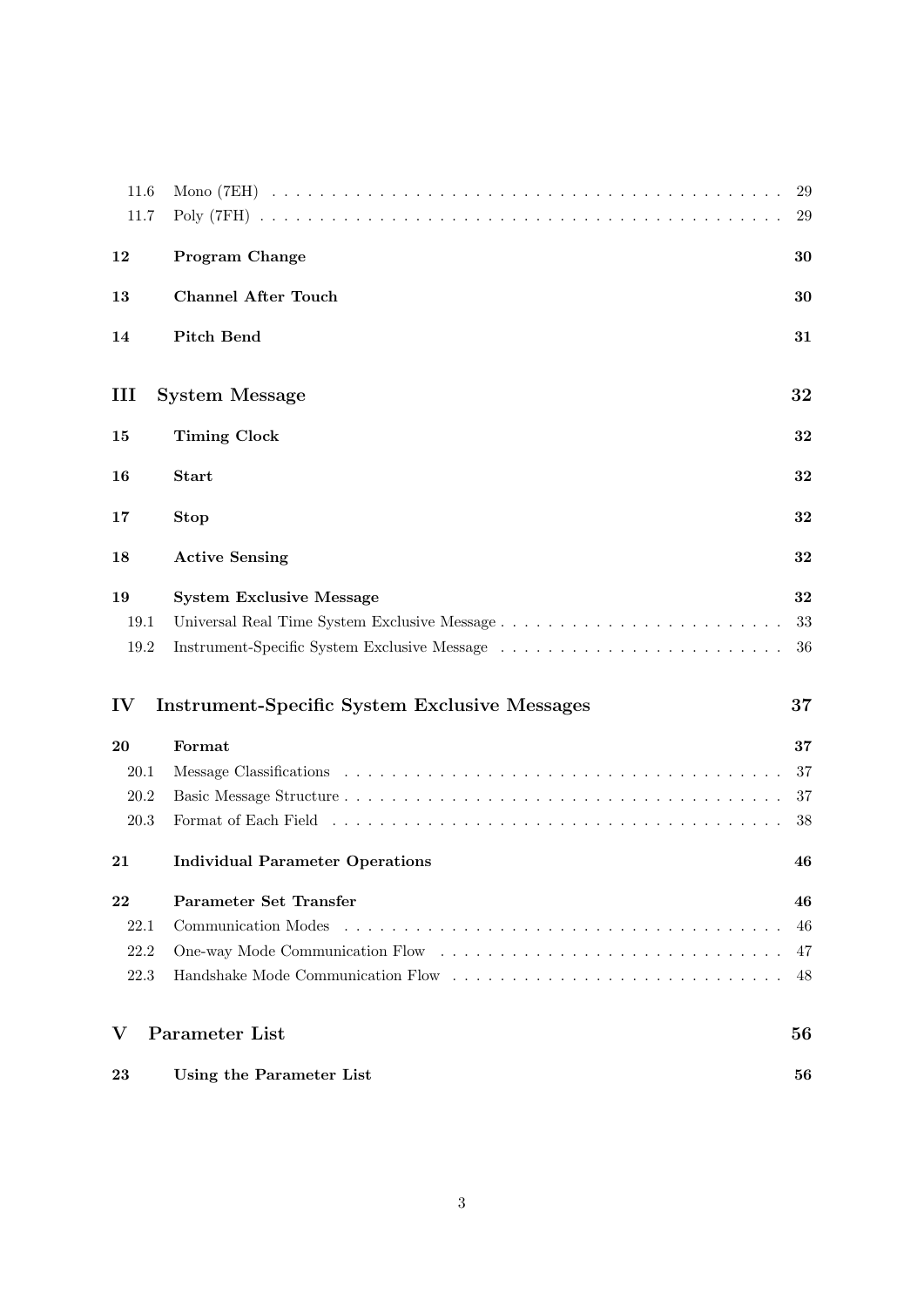| 24   | <b>System Parameters</b>      | 56 |
|------|-------------------------------|----|
| 24.1 |                               | 56 |
| 24.2 |                               | 57 |
| 24.3 |                               | 57 |
| 25   | <b>Patch Parameter</b>        | 59 |
| 25.1 |                               | 59 |
| 25.2 |                               | 59 |
| 25.3 |                               | 59 |
| 25.4 |                               | 59 |
| 25.5 |                               | 60 |
| 25.6 |                               | 60 |
| 25.7 |                               | 60 |
| 26   | <b>Tone Parameter</b>         | 60 |
| 26.1 |                               | 60 |
| 26.2 |                               | 61 |
| 26.3 |                               | 61 |
| 27   | <b>DSP</b> Parameter          | 61 |
| 27.1 |                               | 61 |
| 28   | All Data Parameter            | 62 |
| 28.1 |                               | 62 |
| 29   | <b>Sequence Parameter</b>     | 62 |
| 29.1 |                               | 62 |
| 30   | <b>Registration Parameter</b> | 62 |
| 30.1 |                               | 62 |
|      |                               |    |
| 31   | <b>Rhythm Parameter</b>       | 62 |
| 31.1 |                               | 62 |
| VI   | Parameter Set List            | 63 |
| 32   | Parameter Set Table           | 63 |
| 32.1 |                               | 63 |
| 32.2 | $CTK-7200/CTK-7300/WK-7600$   | 63 |
| VII  | <b>DSP</b> Parameter List     | 64 |

## 4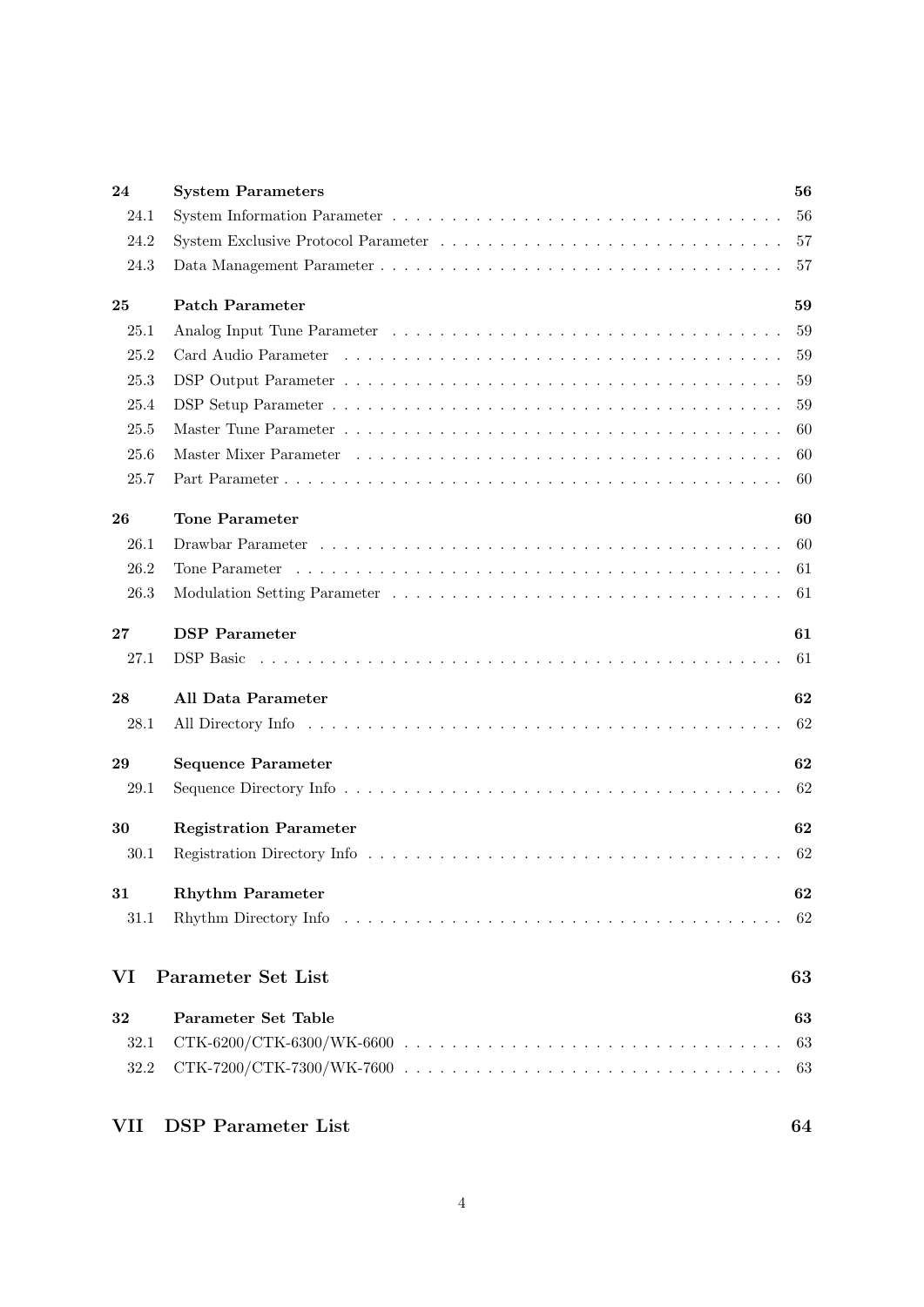| 33    | <b>DSP</b> Type List          | 64  |
|-------|-------------------------------|-----|
| 33.1  |                               | 64  |
| 33.2  |                               | 65  |
| 34    | <b>DSP</b> Parameter Set Type | 65  |
| 34.1  |                               | 65  |
| 34.2  |                               | 66  |
| 34.3  |                               | 66  |
| 34.4  |                               | 66  |
| 34.5  |                               | 66  |
| 34.6  |                               | 66  |
| 34.7  |                               | 66  |
| 34.8  |                               | 67  |
| 34.9  |                               | 67  |
| 34.10 |                               | 67  |
| 34.11 |                               | 67  |
|       |                               | 68  |
|       |                               | 68  |
|       |                               | 68  |
|       |                               | 69  |
|       |                               | 69  |
|       |                               | 69  |
|       |                               | 69  |
| 34.19 |                               | 70  |
| 34.20 |                               | 70  |
|       |                               | 70  |
|       |                               | 71  |
|       |                               | -71 |
|       |                               |     |
|       |                               | 71  |
| 34.26 |                               | 71  |
| 34.27 |                               | 72  |
| 34.28 |                               | 72  |
| 34.29 |                               | 72  |
| 34.30 |                               | 72  |
| 34.31 |                               | 72  |
| 34.32 |                               | 73  |
| 34.33 |                               | 73  |
|       |                               | 73  |
|       |                               | 73  |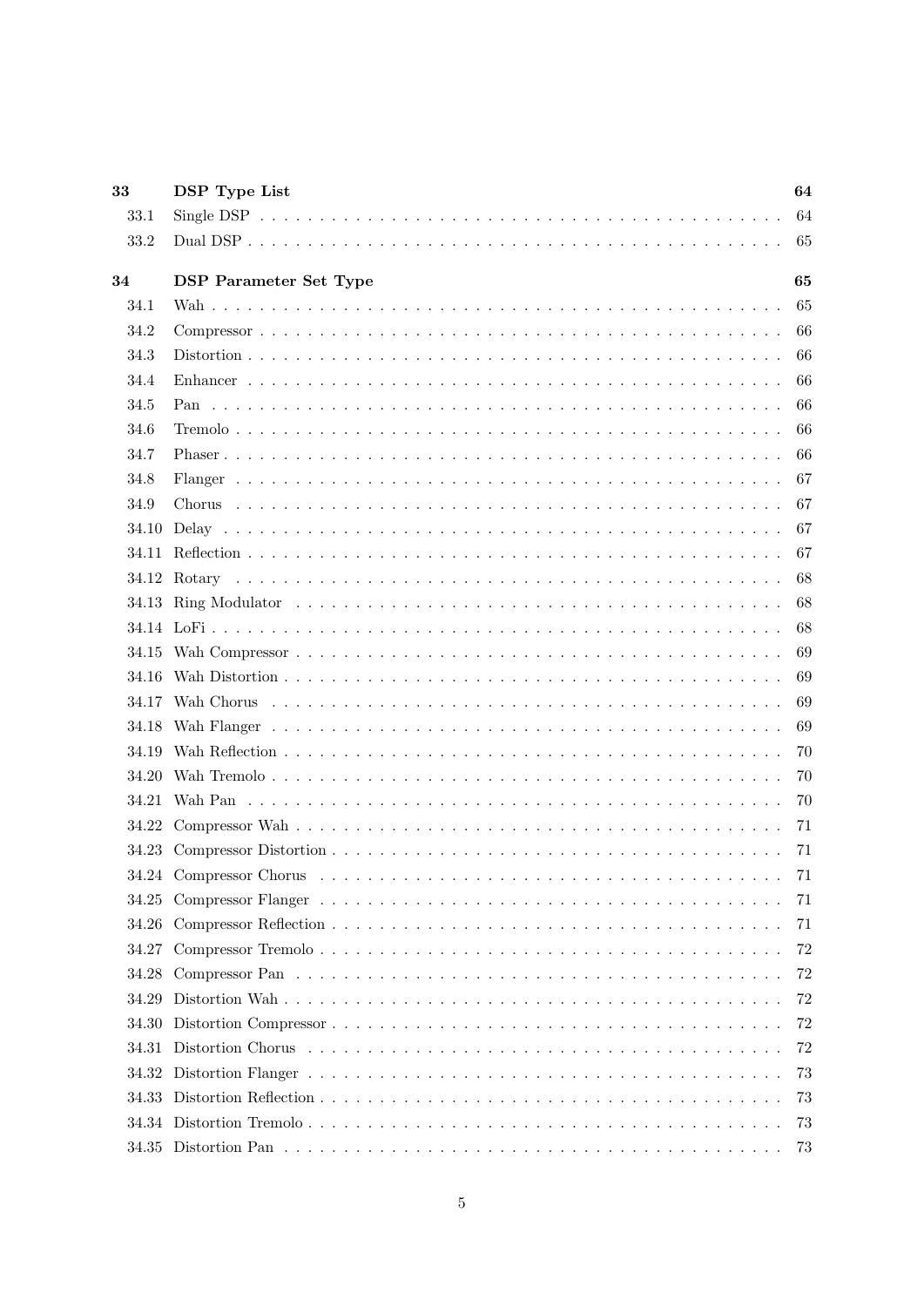# **VIII Setting Values and Send/ Receive Values 77**

| 35    | <b>Setting Value Tables</b>                                                                                          | 77  |
|-------|----------------------------------------------------------------------------------------------------------------------|-----|
| 35.1  |                                                                                                                      | 77  |
| 35.2  |                                                                                                                      | -77 |
| 35.3  |                                                                                                                      | -77 |
| 35.4  |                                                                                                                      | 77  |
| 35.5  |                                                                                                                      | 77  |
| 35.6  |                                                                                                                      | 78  |
| 35.7  |                                                                                                                      | 78  |
| 35.8  |                                                                                                                      | 78  |
| 35.9  |                                                                                                                      | -79 |
| 35.10 | Drawbar Position Setting Value Table $\dots \dots \dots \dots \dots \dots \dots \dots \dots \dots \dots \dots$       | 79  |
| 35.11 |                                                                                                                      | 79  |
|       |                                                                                                                      | 79  |
| 35.13 |                                                                                                                      | 80  |
|       |                                                                                                                      | 80  |
| 35.15 |                                                                                                                      | 80  |
| 35.16 | Delay Type Setting Value Table $\dots \dots \dots \dots \dots \dots \dots \dots \dots \dots \dots \dots \dots \dots$ | -80 |
| 35.17 |                                                                                                                      | 80  |
| 35.18 |                                                                                                                      | 80  |
| 35.19 |                                                                                                                      | 80  |
| 35.20 |                                                                                                                      | 81  |
| 35.21 |                                                                                                                      | 81  |
|       |                                                                                                                      | 81  |
| 35.23 |                                                                                                                      | -81 |
|       |                                                                                                                      | 81  |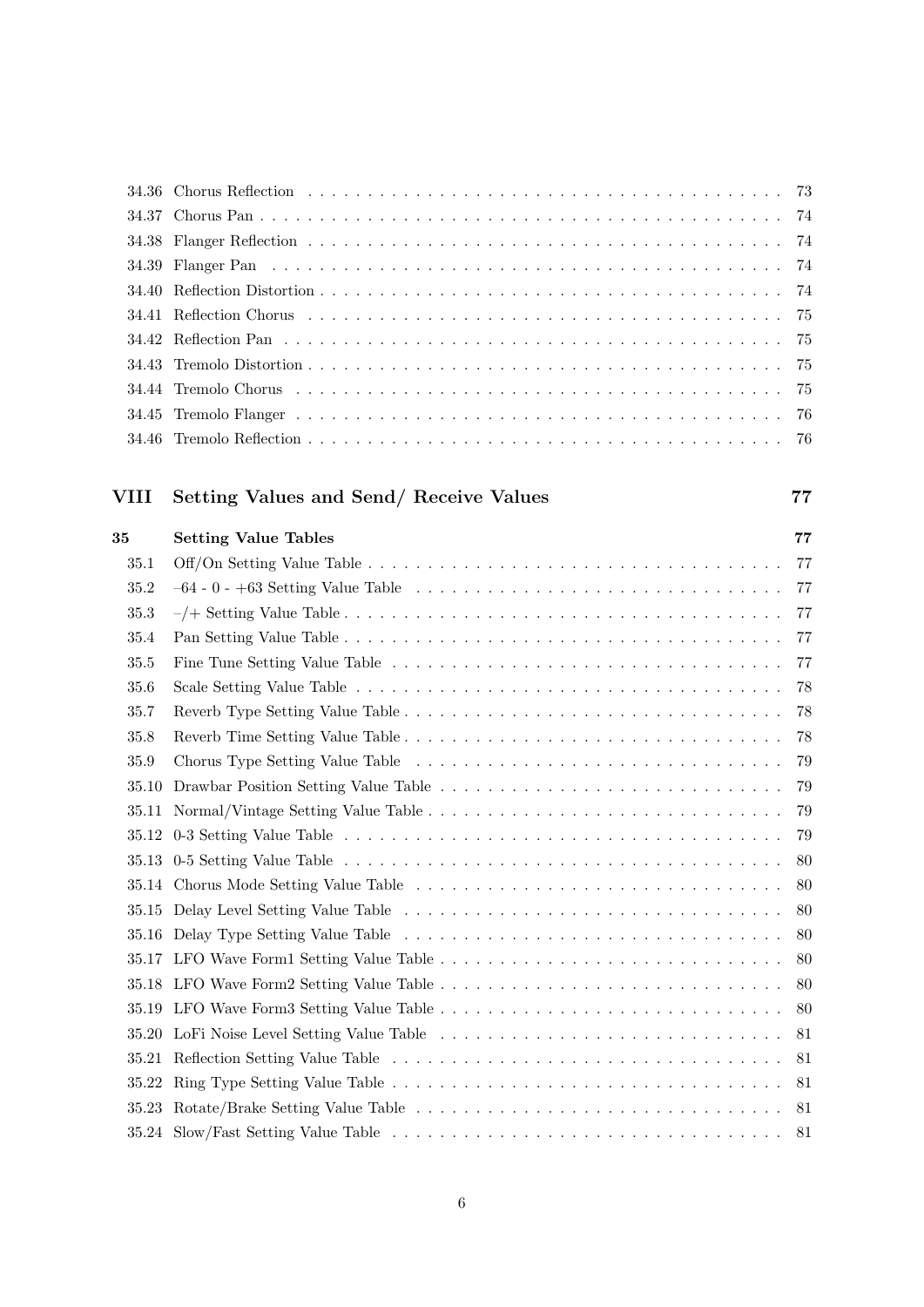| 36 | Value Notation | 82 |
|----|----------------|----|
|    |                |    |
|    |                |    |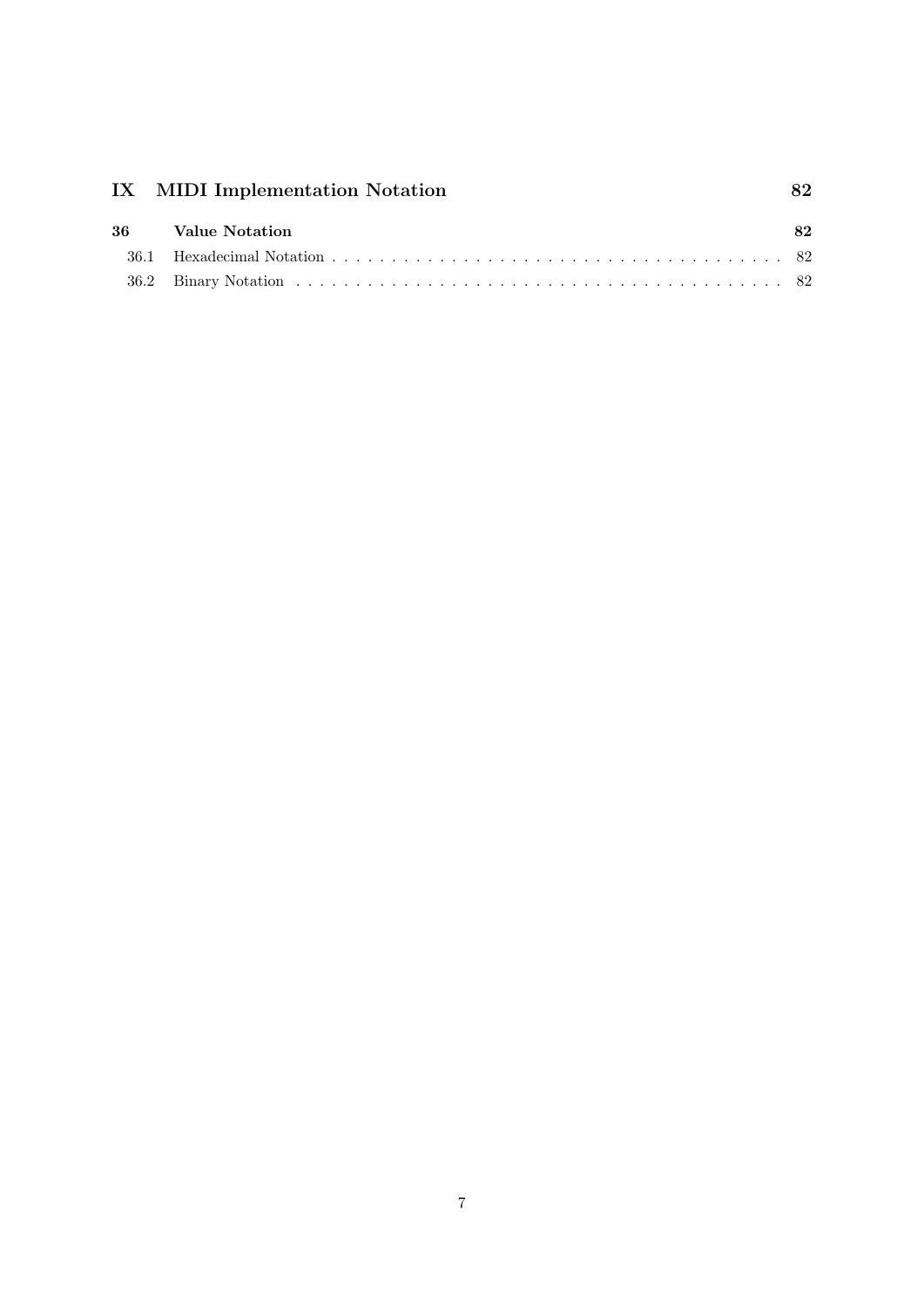# **Part I MIDI Message Overview**

# **1 Product Configuration as a MIDI Device**

As a MIDI device, this Instrument consists of the System Section, Sound Generator Section, and Performance Controller Section described below. Each of these sections can send and receive specific MIDI Messages in accordance with its function.

# **1.1 System Section**

The System Section manages the Instrument status and user data. A communication method known as a "bulk dump" can be used for two-way transfer of user data between the Instrument and a computer.

# **1.2 Performance Controller Section**

The Performance Controller Section performs keyboard play and controller operations, and generates performance messages in accordance with auto play, etc. Basically, generated performance messages are sent to external destinations while also being transmitted to the Sound Generator Section. The channel number of the sent channel message is in accordance with the Instrument's instrument part number.

**MIDI Output Performance Information** The following describes the performance information that is output and is not output as MIDI signals.

- *•* Output performance
	- **–** Keyboard play and controller operations by the musician
	- **–** Auto accompaniment
	- **–** Recorded song playback
- *•* Non-output performance
	- **–** Demo Songs
	- **–** Card song playback

## **1.3 Sound Generator Section**

The Sound Generator Section mainly performs receive of performance information and sound source setting information. It consists of a common part that does not depend on the channel and a musical instrument part that is independent of each channel.

## **1.3.1 Sound Generator Common Block**

The common block consists of system effects, master control, etc. These can be controlled by Instrument mixer function and/or general universal system exclusive messages, and the Instrument's system exclusive messages.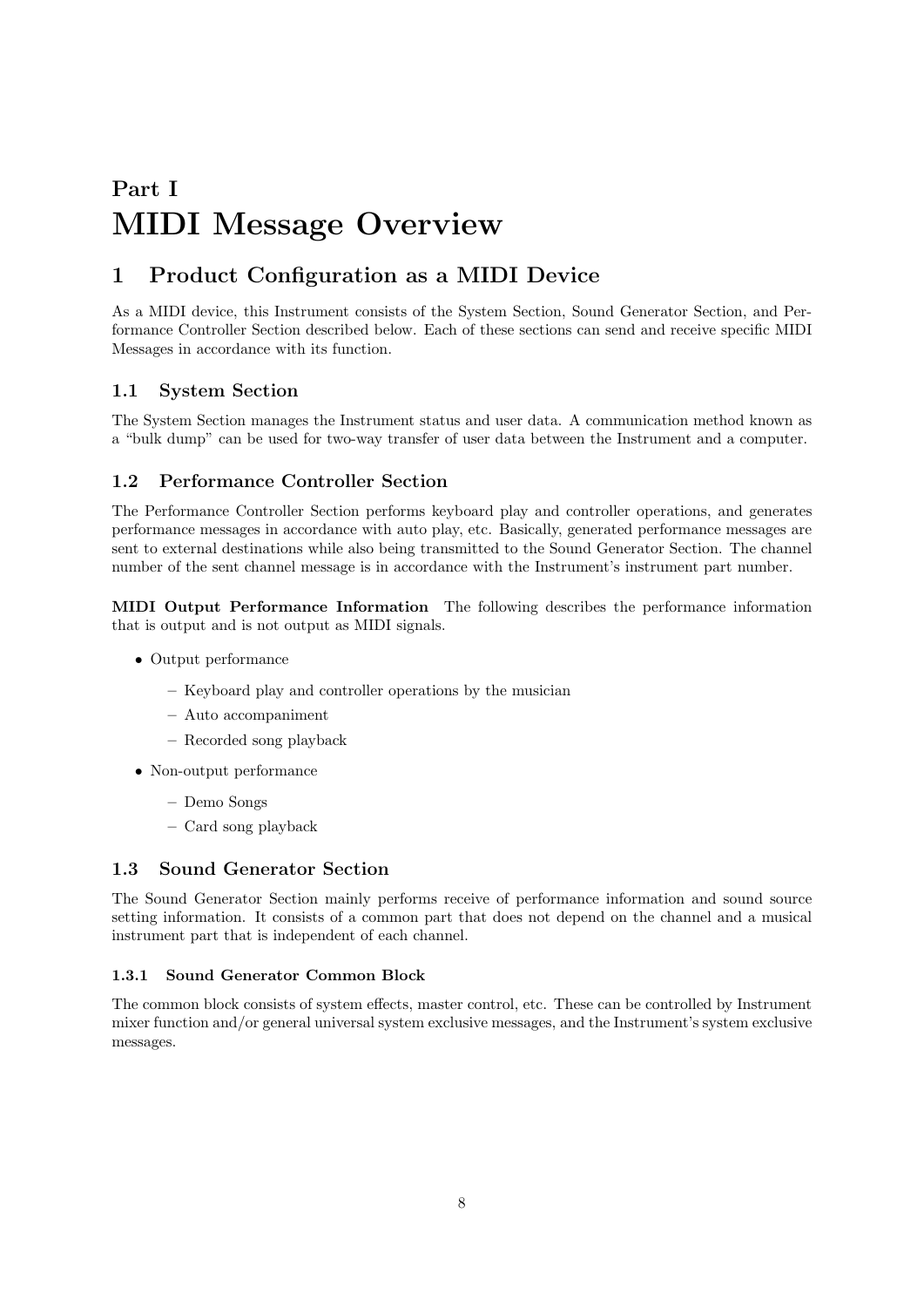#### **1.3.2 Instrument Part Block**

The instrument part section consists of a total of 32 instrument parts, divided into two groups, named Group A and Group B of 16 instruments each. Each part can perform operations and setting changes using the Instrument mixer function, and/or channel messages and Instrument's system exclusive messages. Only Group B can be controlled by external channel messages.

As shown in the following table, there is a fixed relationship between channel message receive channel numbers and instrument parts.

| Number | Name           | MIDI Receive Ch | MIDI Send Ch             | Assigned Function                      |
|--------|----------------|-----------------|--------------------------|----------------------------------------|
| $00\,$ | A01            |                 | $01-16(Note1)$           | Keyboard UPPER 1                       |
| 01     | A02            |                 | 02                       | Keyboard UPPER 2                       |
| 02     | A03            |                 | 03                       | Keyboard LOWER                         |
| $03\,$ | $\rm A04$      |                 | 04                       | Auto Harmonize                         |
| $04\,$ | A05            |                 | $05\,$                   | Song Sequencer system track UPPER $1$  |
| $05\,$ | A06            |                 | 06                       | Song Sequencer system track UPPER 2    |
| 06     | A07            |                 | 07                       | Song Sequencer system track LOWER      |
| 07     | A08            |                 | $\overline{\phantom{a}}$ | Metronome                              |
| 08     | A09            |                 | 09                       | Auto Accompaniment (Percussion)        |
| $09\,$ | A10            |                 | 10                       | Auto Accompaniment (Drum)              |
| 10     | A11            |                 | 11                       | Auto Accompaniment (Bass)              |
| 11     | A12            |                 | $12\,$                   | Accompaniment (Chord 1)                |
| 12     | A13            |                 | $13\,$                   | Accompaniment (Chord 2)                |
| $13\,$ | A14            |                 | $14\,$                   | Accompaniment (Chord 3)                |
| 14     | A15            |                 | $15\,$                   | Accompaniment (Chord 4)                |
| 15     | A16            |                 | 16                       | Accompaniment (Chord 5)                |
| 16     | ${\bf B01}$    | 01              | 01                       | MIDI/Auto Performance Functions        |
| 17     | $\rm B02$      | $02\,$          | $02\,$                   | MIDI/Auto Performance Functions        |
| $18\,$ | $\mathrm{B}03$ | $03\,$          | $03\,$                   | MIDI/Auto Performance Functions        |
| $19\,$ | $\rm B04$      | 04              | 04                       | MIDI/Auto Performance Functions        |
| $20\,$ | B05            | $05\,$          | $05\,$                   | MIDI/Auto Performance Functions        |
| 21     | B06            | 06              | 06                       | MIDI/Auto Performance Functions        |
| 22     | ${\rm B}07$    | 07              | 07                       | MIDI/Auto Performance Functions        |
| 23     | $\rm B08$      | $08\,$          | $08\,$                   | MIDI/Auto Performance Functions        |
| 24     | <b>B09</b>     | $09\,$          | 09                       | MIDI/Auto Performance Functions        |
| $25\,$ | B10            | $10\,$          | $10\,$                   | MIDI/Auto Performance Functions(Note2) |
| $26\,$ | B11            | 11              | 11                       | MIDI/Auto Performance Functions        |
| $27\,$ | $\rm B12$      | $12\,$          | $12\,$                   | MIDI/Auto Performance Functions        |
| 28     | <b>B13</b>     | 13              | 13                       | MIDI/Auto Performance Functions        |
| 29     | <b>B14</b>     | 14              | 14                       | MIDI/Auto Performance Functions        |
| 30     | B15            | 15              | $15\,$                   | MIDI/Auto Performance Functions        |
| 31     | <b>B16</b>     | 16              | $16\,$                   | MIDI/Auto Performance Functions        |
|        |                |                 |                          |                                        |

Note1 : Can be changed by the Keyboard Channel setting.

Note2 : This instrument part is basically a drum-only part. To specify a sound with a MIDI message, specify a drum sound whose setting is supported by the Instrument mixer.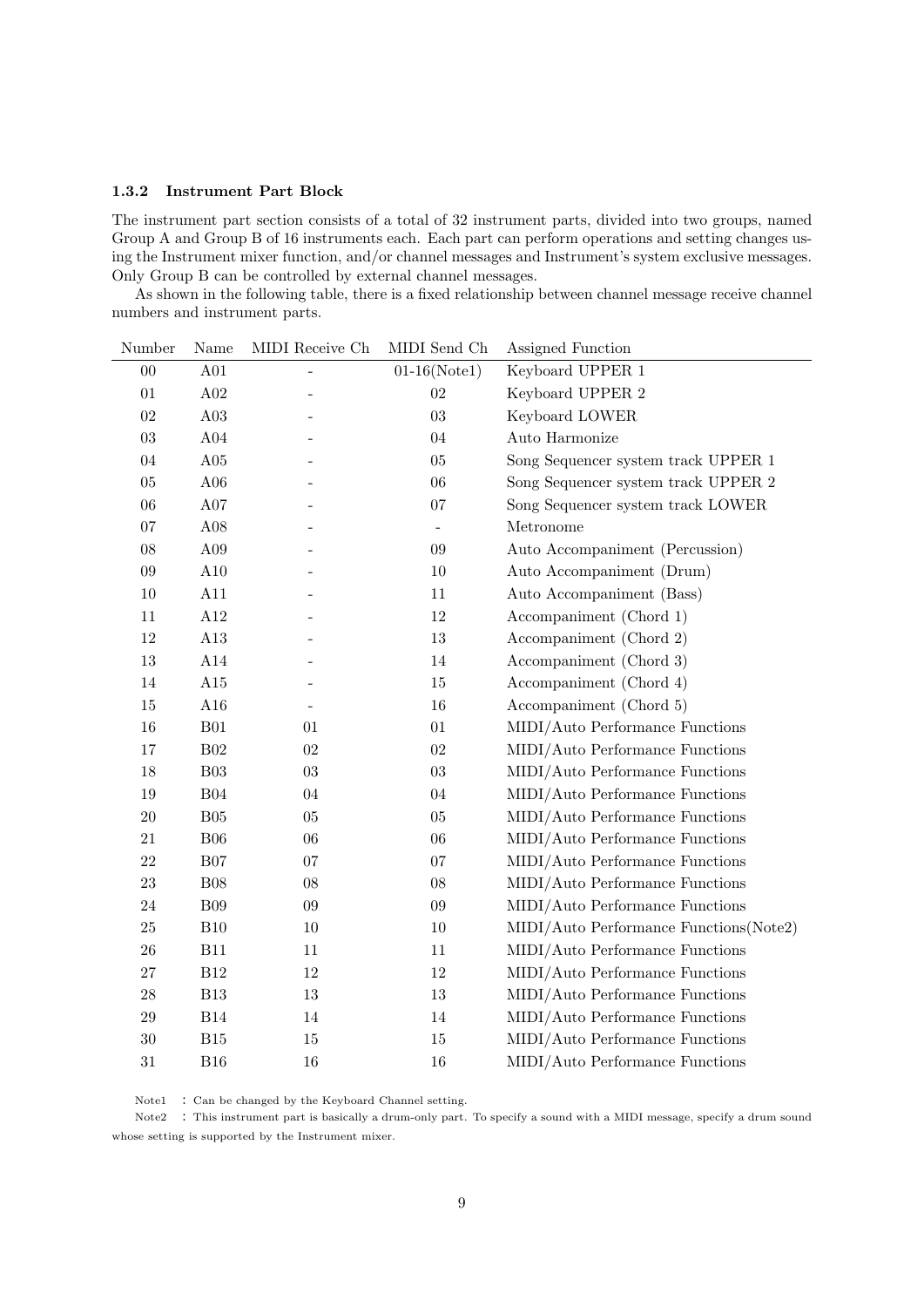# **2 Timbre Type Specific Operation**

The sound source operation performed for a sound generator instrument receive message may depend on the value of the Timbre Type (see "About the Timbre Type" in "12 Program Change") of each part's operation mode. For details, see the explanation for each message.

# **3 Controlling Send/Receive of MIDI Messages in Each Instrument Part**

Send/receive of MIDI messages in each instrument part can be enabled/disabled by the Instrument's mixer, the NRPN message explained under "10.36.1 Part Enable", and the Part Enable Parameter explained under "25.7 Part Parameter".

# **4 Conditions that Disable Message Send and Receive**

All MIDI message send and receive is temporarily disabled while "Please Wait ..." is displayed.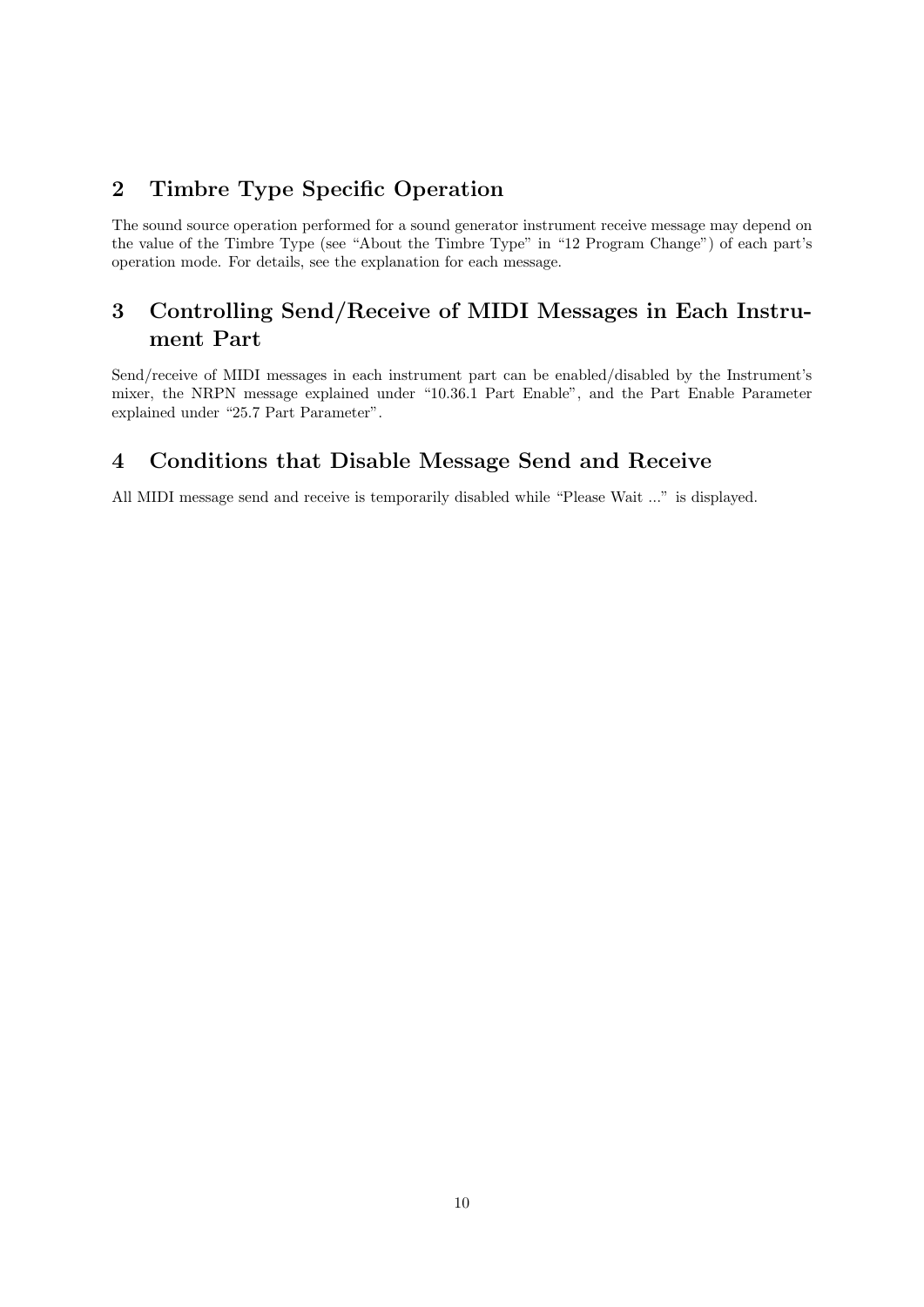# **Part II Channel Message**

# **5 Receive Channel**

The channel number of the channel message received by each part is shown in the table under "1.3.2 Instrument Part Block".

# **6 Send Channel**

Basically, the MIDI channel of the channel message sent when the Instrument is played coincides with the MIDI channel of the part being played. Note, however, that the MIDI channel of the performance information that corresponds to the keyboard main part depends on the Keyboard Channel setting value.

# **7 Note Off**

| Message Format: 8nH kkH vvH |                                         |
|-----------------------------|-----------------------------------------|
|                             | 9nH kkH 00H(receive only)               |
|                             | n: MIDI Channel Number                  |
|                             | kk: Key Number                          |
|                             | vv: Velocity(Send:40H, Receive:Ignored) |

**Send** Sent when the keyboard is played, when play is performed using Auto Accompaniment, and when recorded song data is played back. The key number changes in accordance with on the Transpose function and Octave Shift function.

**Receive** Receipt stops a note being sounded by a note on message.

# **8 Note On**

| Message Format: 9nH kkH vvH |                        |
|-----------------------------|------------------------|
|                             | n: MIDI Channel Number |
|                             | kk: Key Number         |
|                             | vv: Velocity           |

**Send** Sent when the keyboard is played, when play is performed using Auto Accompaniment, and when recorded song data is played back. The key number changes in accordance with on the Transpose function and Octave Shift function.

**Receive** Receipt sounds a note of the corresponding instrument part.

# **9 Polyphonic Key Pressure**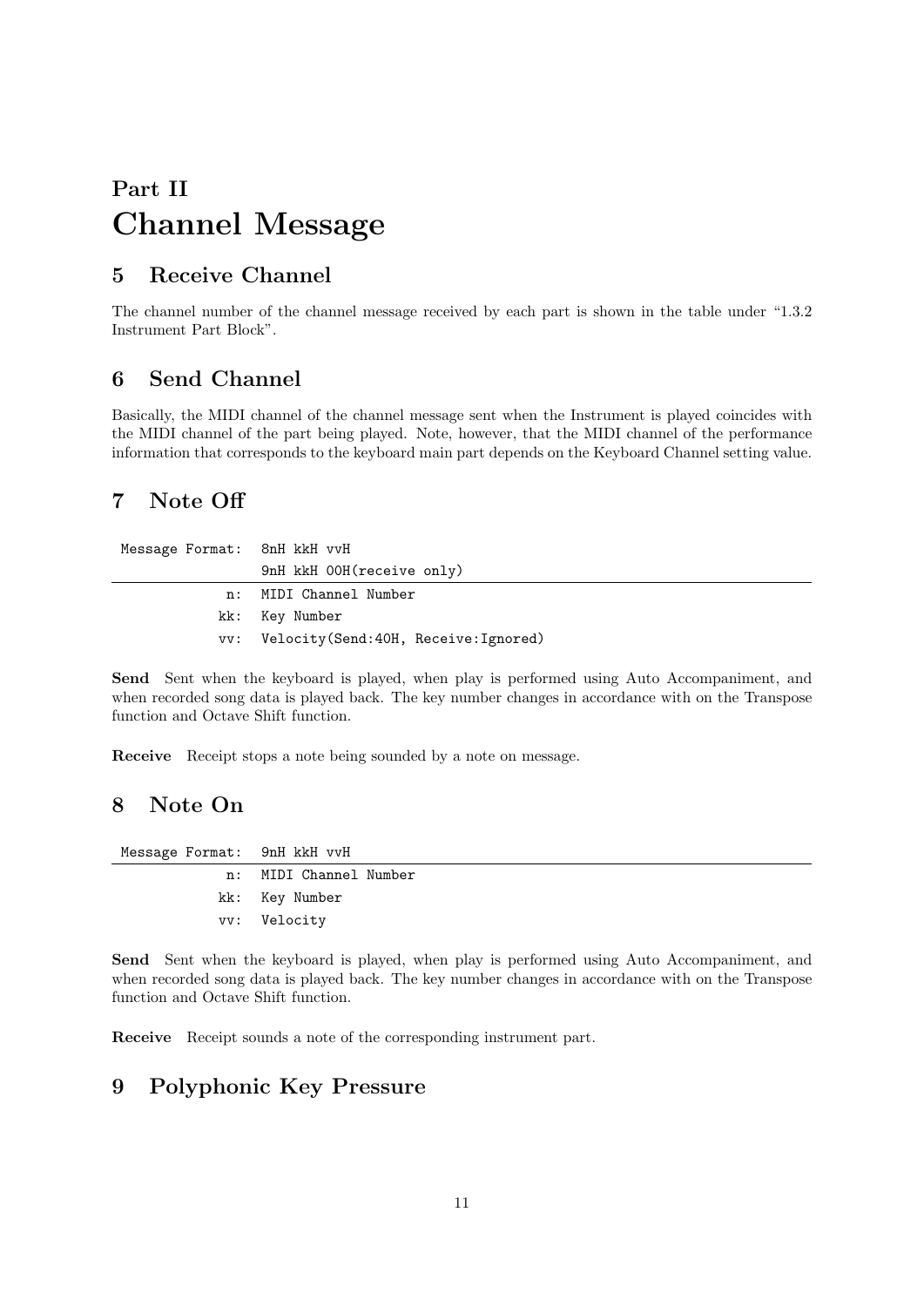Message Format: AnH kkH vvH

| n: MIDI Channel Number |
|------------------------|
| kk: Key Number         |
| vy: Pressure Value     |

**Send** This message is not sent by this Instrument.

**Receive** This message is not received by this Instrument.

# **10 Control Change**

| Message Format: BnH ccH vvH |                        |
|-----------------------------|------------------------|
|                             | n: MIDI Channel Number |
|                             | cc: Control Number     |
|                             | vv: Value              |

**Send** Sent when the Instrument's pedal is operated or when Instrument settings are changed.

**Receive** Receipt changes the pedal and other performance conditions, and Instrument settings.

**Drawbar Operation by Control Change Message** When a drawbar tone is selected on the applicable MIDI channel (n: MIDI Channel Number), control change messages can be used to perform various drawbar parameter operations. (Drawbar tone selection is supported by the CTK-7200, CTK-7300, WK-7600 only.) Specifically, control change message assignment can be switched as shown below when a non-drawbar tone is selected or when a drawbar tone is selected.

| Control Change Number | Non-drawbar tone selected | Drawbar tone selected               |
|-----------------------|---------------------------|-------------------------------------|
| 46H                   |                           | Drawbar Position 16'                |
| 47H                   |                           | Drawbar Position $5 \frac{1}{3}$    |
| 48H                   | Release Time              | Drawbar Position 8'                 |
| 49H                   | Attack Time               | Drawbar Position 4'                 |
| 4AH                   | Filter Cut Off            | Drawbar Position 2 $2/3$            |
| 4BH                   |                           | Drawbar Position 2'                 |
| 4CH                   | Vibrato Rate              | Drawbar Position $1 \frac{3}{5}$    |
| 4DH                   | Vibrato Depth             | Drawbar Position $1\frac{1}{3}$     |
| 4EH                   | Vibrato Delay             | Drawbar Position 1'                 |
| 4FH                   |                           | Drawbar Organ Type                  |
| 54H                   |                           | Drawbar Organ 2nd Percussion        |
| 55H                   |                           | Drawbar Organ 3rd Percussion        |
| 56H                   |                           | Drawbar Organ Percussion Decay Time |
| 57H                   |                           | Drawbar Organ Key On Click          |
| 58H                   |                           | Drawbar Organ Key Off Click         |
| 59H                   |                           | Vibrato Rate                        |
| 5AH                   |                           | Vibrato Depth                       |

For details about messages, see each section of this manual that covers them.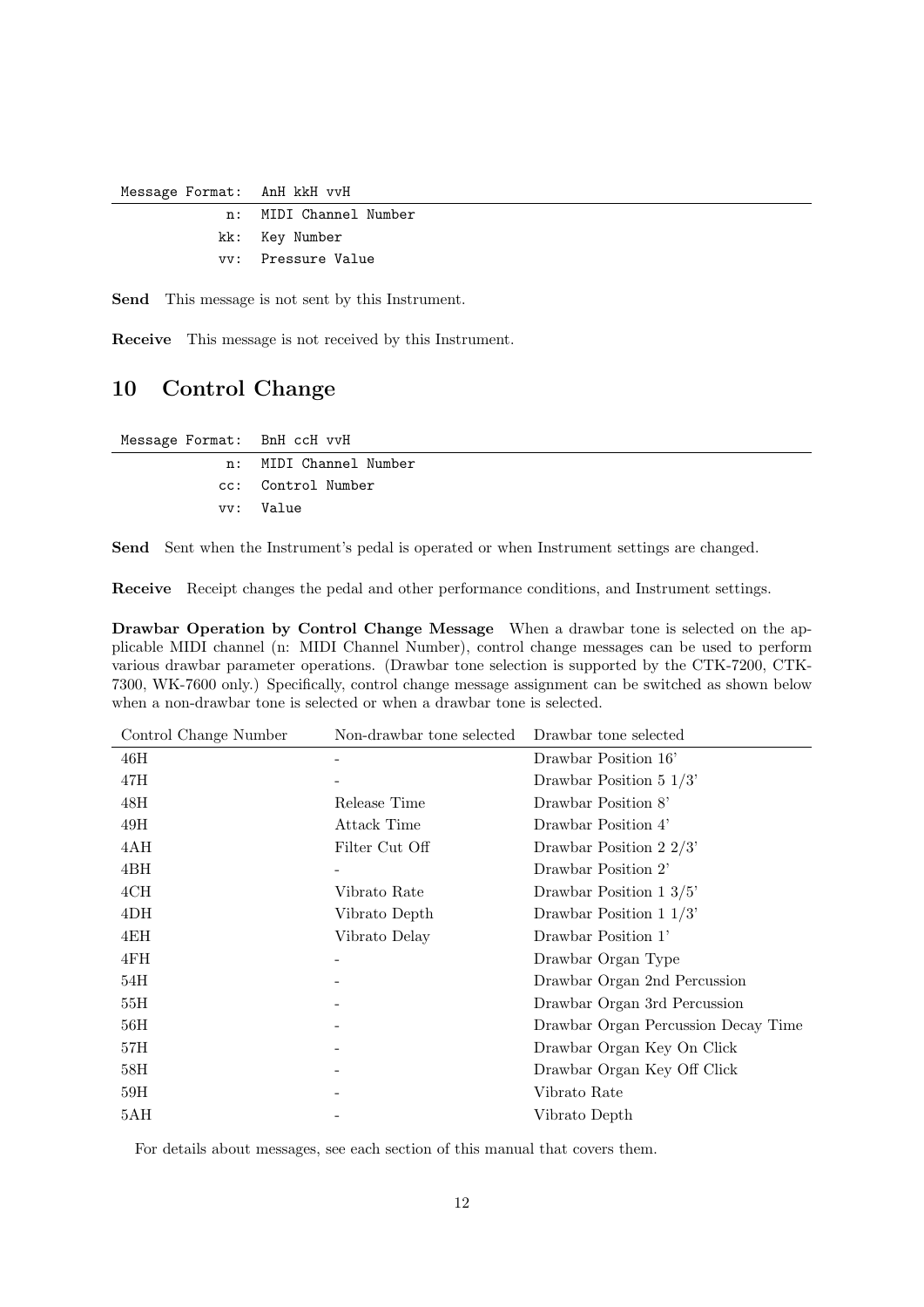#### **10.1 Bank Select (00H,20H)**

| Message Format: BnH OOH mmH (MSB)        |
|------------------------------------------|
| BnH 20H 11H (LSB)                        |
| n: MIDI Channel Number                   |
| mm: MSB Value(Note1)                     |
| 11: LSB Value(Send:00H, Receive:Ignored) |

Note1 : For details about the relationship between the MSB value and the tone, see the Tone List that comes with the Instrument.

**Send** Sent when a tone is selected.

**Receive** Receipt causes a change in the tone bank number stored in Instrument memory, but the tone is not actually changed until a Program Change message is received. For details, see "12 Program Change".

### **10.2 Modulation (01H)**

Message Format: BnH 01H vvH n: MIDI Channel Number vv: Value

**Send** Sent when the modulation button is operated (CTK-7200, CTK-7300, WK-7600 only).

**Receive** Receipt adds, to the tone being sounded, modulation of a depth specified by the value. In the case of a tone that already has modulation applied, receipt of this message increases the modulation depth. The modulation effect differs according to the tone being used.

### **10.3 Data Entry (06H,26H)**

| Message Format: BnH 06H mmH (MSB) |
|-----------------------------------|
| BnH 26H 11H (LSB)                 |
| n: MIDI Channel Number            |
| mm: MSB Value                     |
| 11: LSB Value                     |
|                                   |

**Send** Sent when there is a change to the parameter assigned to RPN, NRPN.

**Receive** Receipt changes the parameter assigned to RPN, NRPN.

### **10.4 Volume (07H)**

| Message Format: BnH 07H vvH |                        |
|-----------------------------|------------------------|
|                             | n: MIDI Channel Number |
|                             | vy: Value              |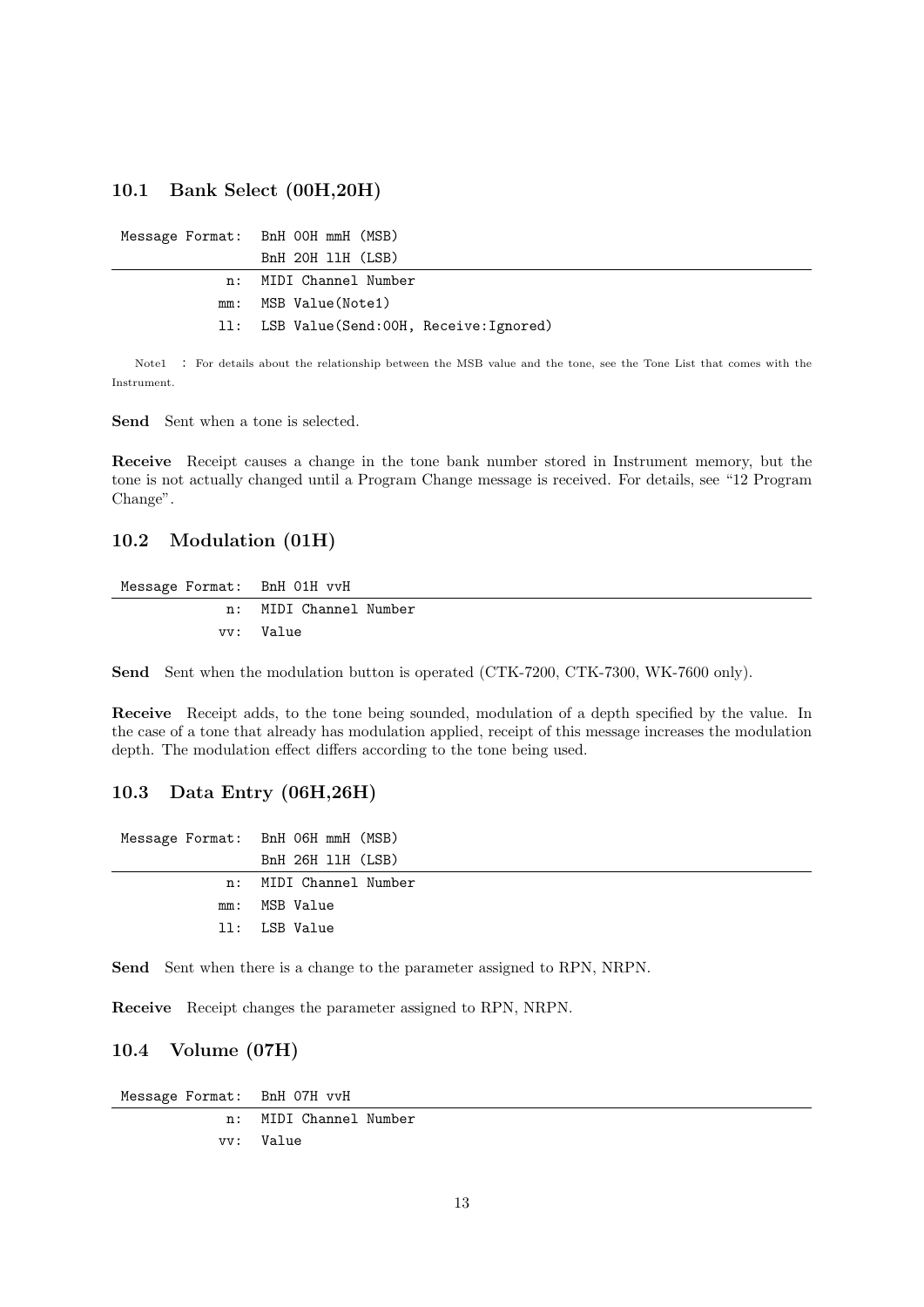Send Sent when the volume of any part is changed.

**Receive** Receipt changes the volume of the corresponding part.

#### **10.5 Pan (0AH)**

Message Format: BnH 0AH vvH

| n: | MIDI Channel Number |
|----|---------------------|
|    | vv: Value(Note1)    |

Note1 : For information about the relationship between setting values and send/receive values, see "35.4 Pan Setting Value Table" in "VIII Setting Values and Send/Receive Values".

**Send** Sent when the pan of any part is changed.

**Receive** Receipt changes the pan of the corresponding part.

## **10.6 Expression (0BH)**

Message Format: BnH 0BH vvH

n: MIDI Channel Number vv: Value

**Send** Sent when Auto Accompaniment is used and during recorded song playback.

**Receive** Receipt changes the Expression value.

## **10.7 General Use Controllers 1 through 8 (10H through 13H, 50H through 53H)**

On this Instrument, these messages are used to control DSP operation.

| Message Format: BnH 10H vvH |                     | DSP Parameter7[1] |
|-----------------------------|---------------------|-------------------|
|                             | BnH 11H vvH         | DSP Parameter7[2] |
|                             | BnH 12H vvH         | DSP Parameter7[3] |
|                             | BnH 13H vvH         | DSP Parameter7[4] |
|                             | BnH 50H vvH         | DSP Parameter7[5] |
|                             | BnH 51H vvH         | DSP Parameter7[6] |
|                             | BnH 52H vvH         | DSP Parameter7[7] |
|                             | BnH 53H vvH         | DSP Parameter7[8] |
| n:                          | MIDI Channel Number |                   |

vv: Value

Send Sent when the DSP parameter setting is configured.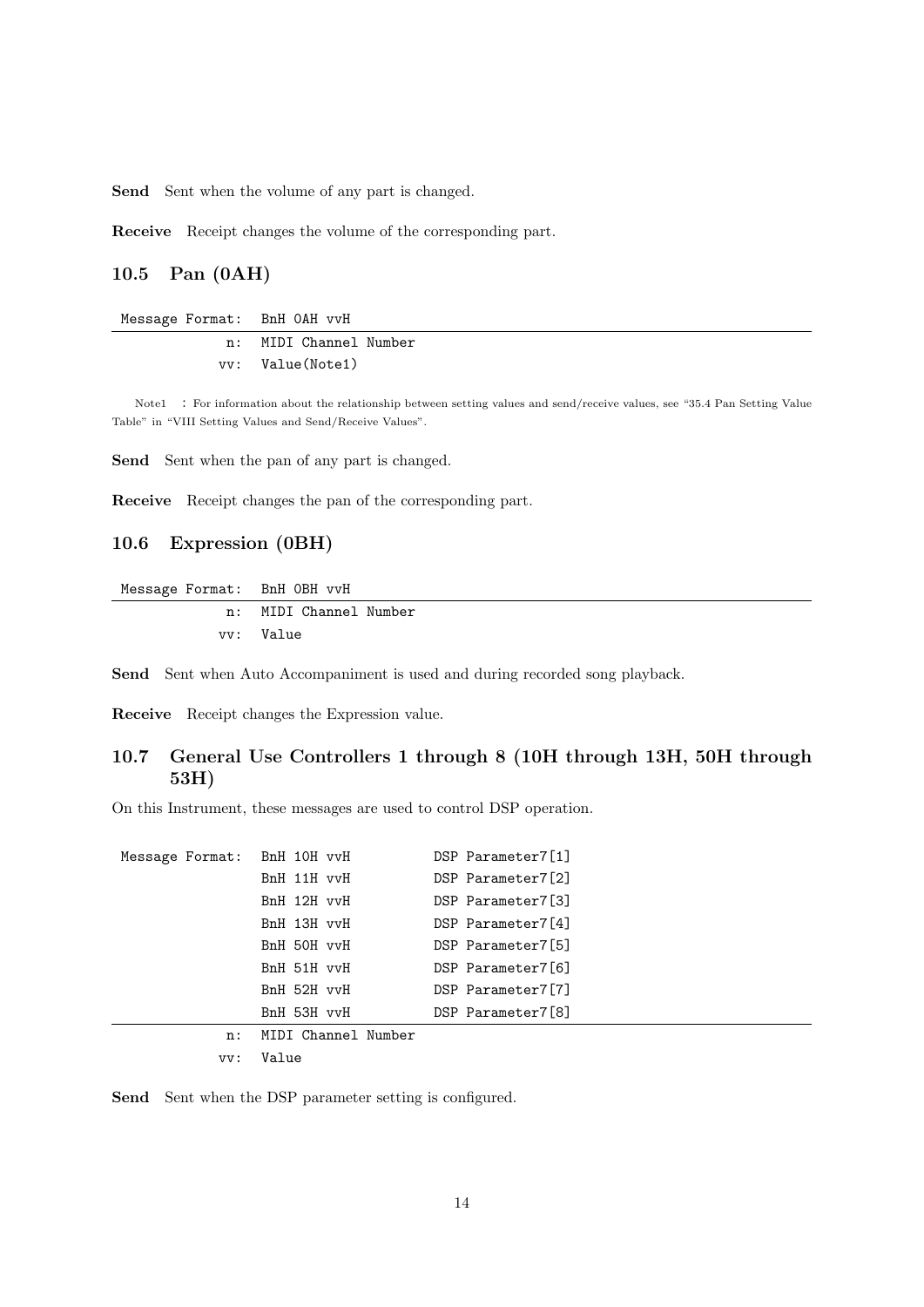**Receive** Receipt changes the value of DSP Parameter 7 [1 to 8] (7-bit parameter) assigned to the part specified by the MIDI Channel Number. Any message received that corresponds to the parameter of a number not being used by the currently selected DSP is ignored. For details about Parameter 7 of each DSP, see the explanations under "VII DSP Parameter List".

**Received values and parameter setting values** The range of the value of each DSP Parameter 7 array element depends on the selected DSP or array number. Unlike manipulation of a DSP parameter using a System Exclusive Message, a value received by this control change message is always in the range of 0 to 127, but the range is changed in accordance with the setting range of the applicable parameter setting. Because of this, it is impossible for a value to be outside of the range. Conversion to the parameter setting value from the value received with the message can be represented in general terms by the expression shown below.

Parameter Setting Value = Parameter Minimum Value + (Parameter Maximum Value - Parameter Minimum Value) \*  $\left(\frac{\text{Received Value}}{127}\right)$ 

## **10.8 Hold1 (40H)**

Message Format: BnH 40H vvH

n: MIDI Channel Number vv: Value (Note1)

Note1 : For information about the relationship between setting values and send/receive values, see the "35.1 Off/On Setting Value Table" in "VIII Setting Values and Send/Receive Values" of this document.

**Send** Sent when a pedal that has a sustain (damper) function is operated.

**Receive** Receipt performs an operation equivalent to a sustain pedal operation.

**Timbre Type Specific Operation** This operation differs in accordance with the Timbre Type (see "About the Timbre Type" in "12 Program Change") setting.

*•* Timbre Type: Melody or Drawbar

Sustain off/on control is performed in accordance with the value of the received message.

*•* Timbre Type: Piano

Continuous control of the piano tone is performed in accordance with the value of the received message.

*•* Timbre Type: Drum

The received message does not affect sound source operation.

## **10.9 Sostenuto (42H)**

Message Format: BnH 42H vvH

n: MIDI Channel Number vv: Value (Note1)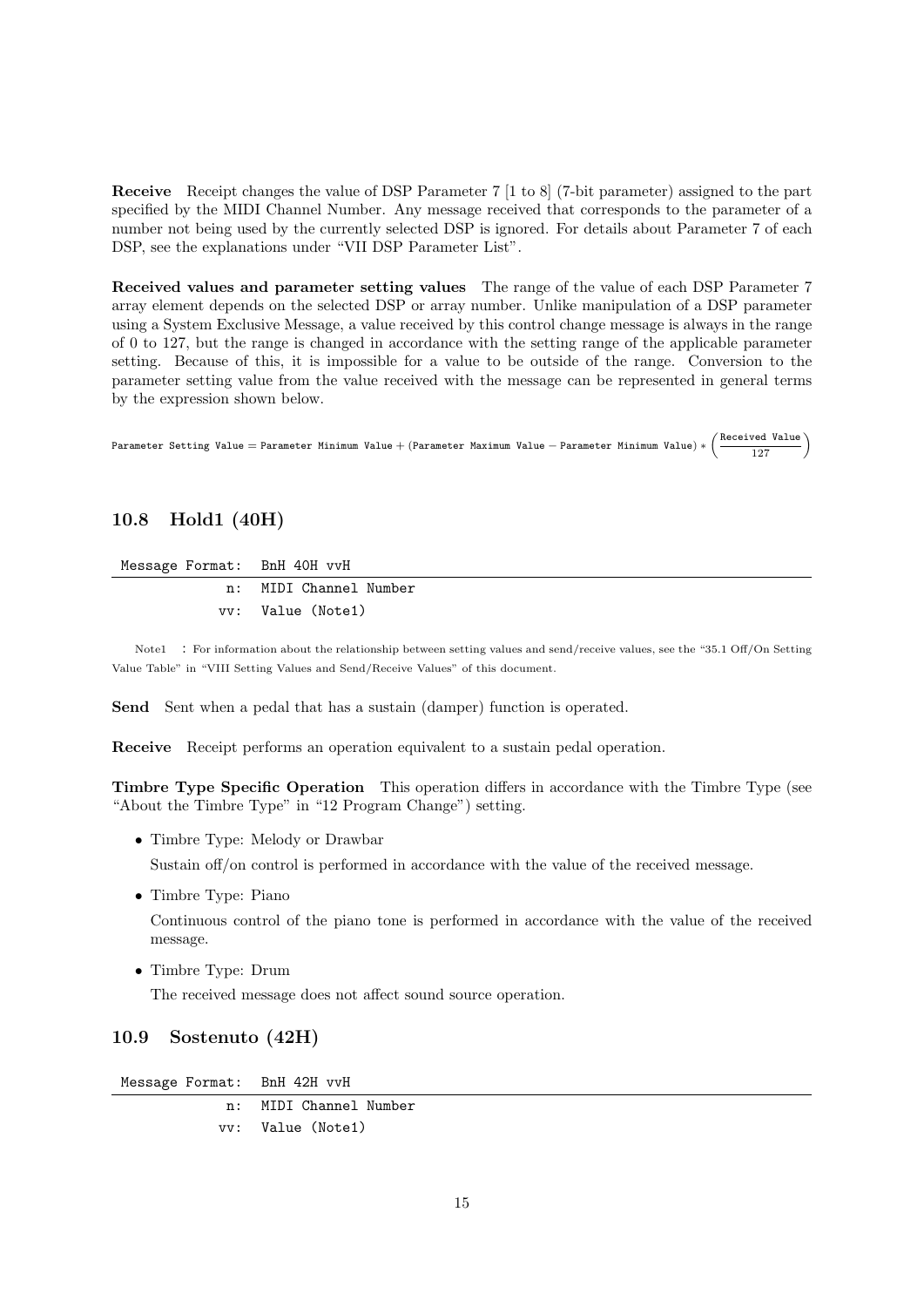Note1 : For information about the relationship between setting values and send/receive values, see the "35.1 Off/On Setting Value Table" in "VIII Setting Values and Send/Receive Values" of this document.

**Send** Sent when a pedal that has a sostenuto function is operated.

**Receive** Receipt performs an operation equivalent to a sostenuto pedal operation.

## **10.10 Soft (43H)**

#### Message Format: BnH 43H vvH

| n: MIDI Channel Number |
|------------------------|
| vy: Value (Note1)      |

Note1 : For information about the relationship between setting values and send/receive values, see the "35.1 Off/On Setting Value Table" in "VIII Setting Values and Send/Receive Values" of this document.

**Send** Sent when a pedal that has a soft function is operated.

**Receive** Receipt performs an operation equivalent to a soft pedal operation.

#### **10.11 Drawbar Position 16'(46H)(Drawbar tone selected)**

Note : This message is valid only when a drawbar tone is selected for the MIDI channel.

| Message Format: BnH 46H vvH |                        |
|-----------------------------|------------------------|
|                             | n: MIDI Channel Number |
|                             | vy: Value (Note1)      |

Note1 : For information about the relationship between setting values and send/receive values, see the "35.10 Drawbar Position Setting Value Table" in "VIII Setting Values and Send/Receive Values" of this document.

Send Sent when a drawbar 16' is operated.

**Receive** Receipt changes the drawbar 16' position.

#### **10.12 Drawbar Position 5 1/3'(47H)(Drawbar tone selected)**

Note : This message is valid only when a drawbar tone is selected for the MIDI channel.

|  | Message Format: | BnH 47H vvH |  |  |
|--|-----------------|-------------|--|--|
|--|-----------------|-------------|--|--|

| n: MIDI Channel Number |
|------------------------|
| vy: Value (Note1)      |

Note1 : For information about the relationship between setting values and send/receive values, see the "35.10 Drawbar Position Setting Value Table" in "VIII Setting Values and Send/Receive Values" of this document.

**Send** Sent when a drawbar 5 1/3' is operated.

**Receive** Receipt changes the drawbar 5 1/3' position.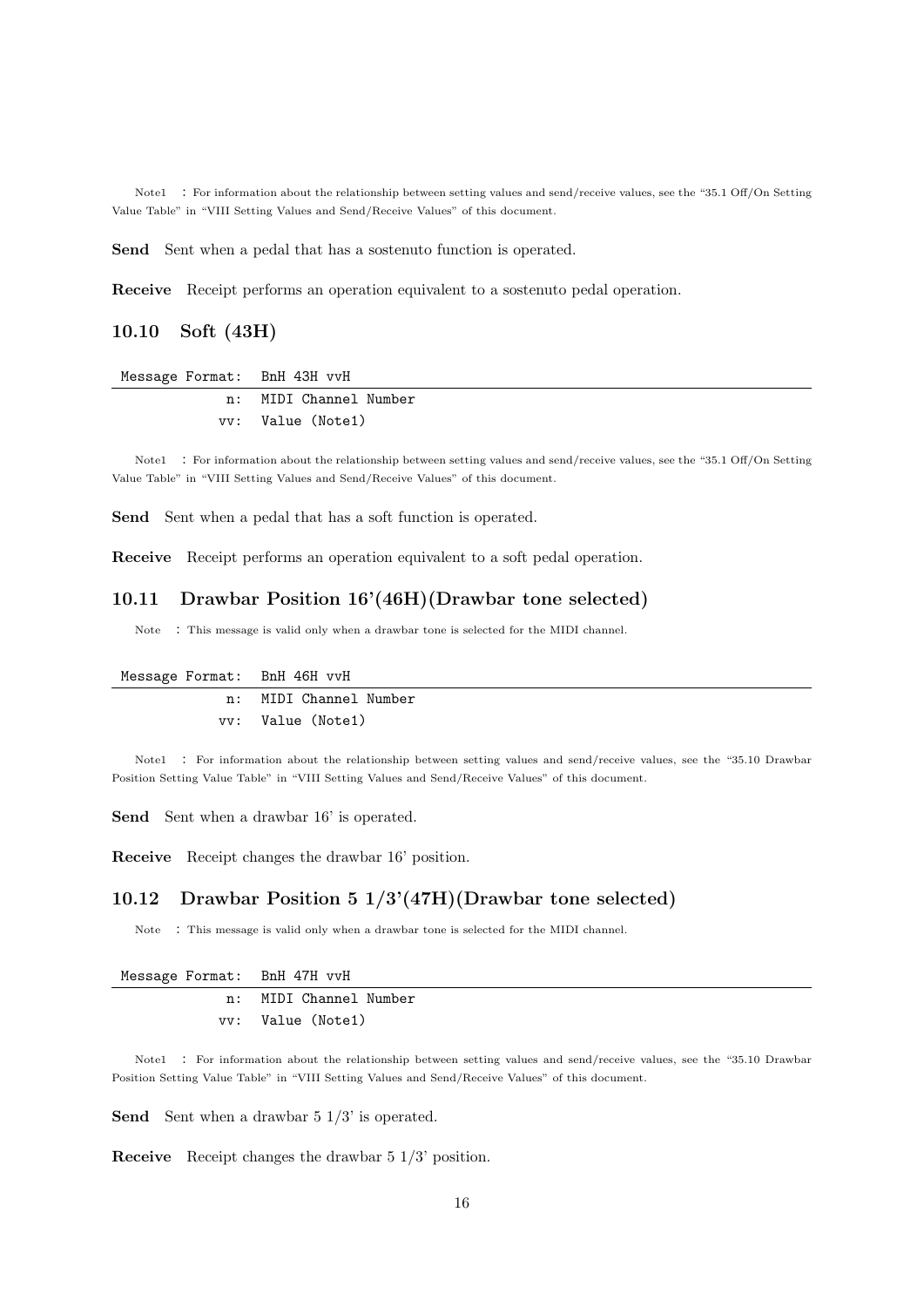#### **10.13 Release Time (48H)**

| Message Format: BnH 48H vvH |                        |
|-----------------------------|------------------------|
|                             | n: MIDI Channel Number |
|                             | vy: Value (Note1)      |

Note1 : For information about the relationship between setting values and send/receive values, see the "35.2 –64 - 0 - +63 Setting Value Table" in "VIII Setting Values and Send/Receive Values" of this document.

Send Sent when the release time setting is configured.

**Receive** Receipt makes a relative change in the time it takes for a note to decay to zero after a key is released.

## **10.14 Drawbar Position 8'(48H)(Drawbar tone selected)**

Note : This message is valid only when a drawbar tone is selected for the MIDI channel.

| Message Format: BnH 48H vvH |                        |
|-----------------------------|------------------------|
|                             | n: MIDI Channel Number |
|                             | vv: Value (Note1)      |

Note1 : For information about the relationship between setting values and send/receive values, see the "35.10 Drawbar Position Setting Value Table" in "VIII Setting Values and Send/Receive Values" of this document.

Send Sent when a drawbar 8' is operated.

**Receive** Receipt changes the drawbar 8' position.

#### **10.15 Attack Time (49H)**

| Message Format: BnH 49H vvH |                        |
|-----------------------------|------------------------|
|                             | n: MIDI Channel Number |
|                             | vy: Value (Note1)      |

Note1 : For information about the relationship between setting values and send/receive values, see the "35.2 –64 - 0 - +63 Setting Value Table" in "VIII Setting Values and Send/Receive Values" of this document.

Send Sent when the attack time setting is configured.

**Receive** Receipt makes a relative change in the time it takes for a note to rise to its maximum level.

#### **10.16 Drawbar Position 4'(49H)(Drawbar tone selected)**

Note : This message is valid only when a drawbar tone is selected for the MIDI channel.

Message Format: BnH 49H vvH n: MIDI Channel Number vv: Value (Note1)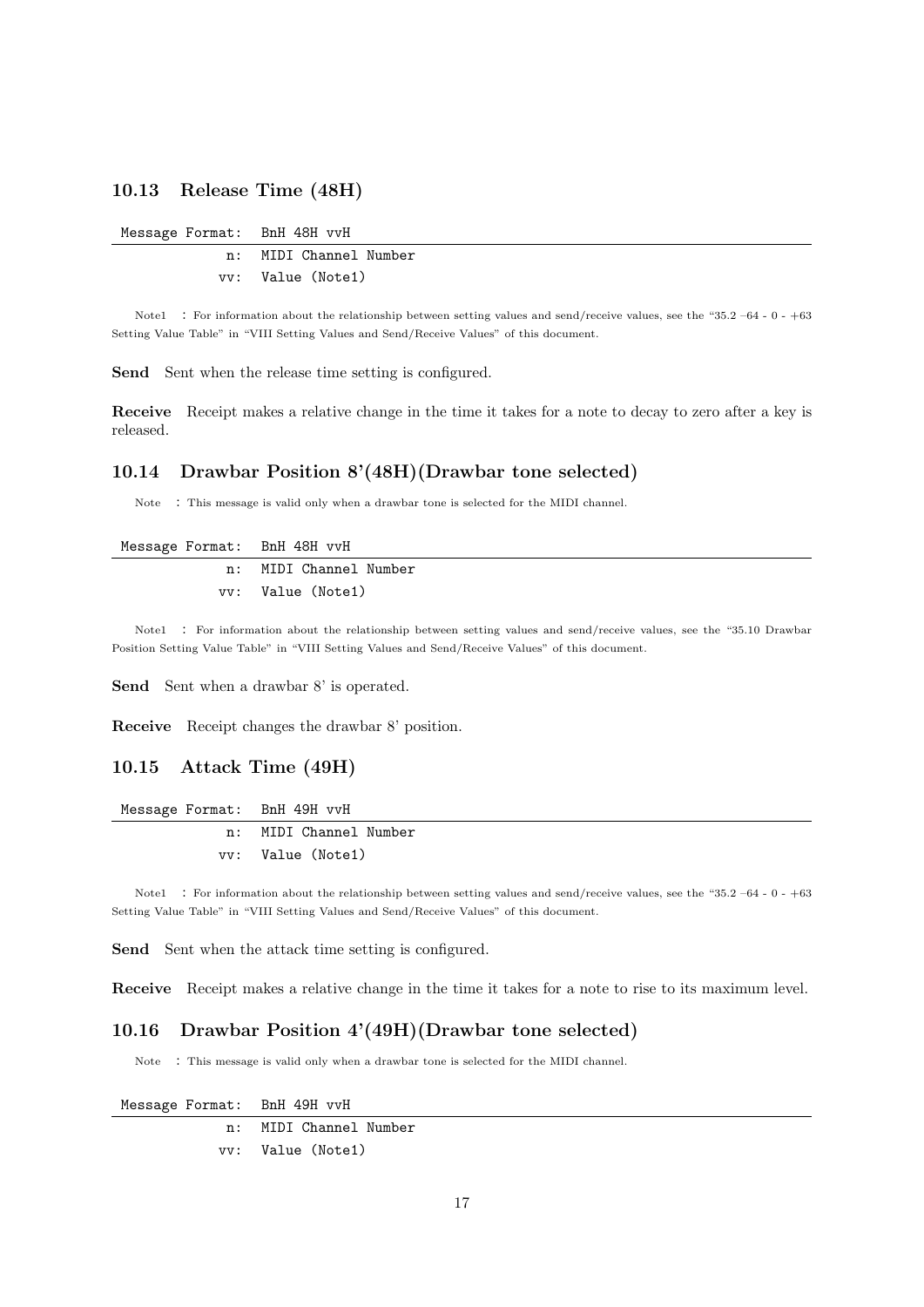Note1 : For information about the relationship between setting values and send/receive values, see the "35.10 Drawbar Position Setting Value Table" in "VIII Setting Values and Send/Receive Values" of this document.

Send Sent when a drawbar 4' is operated.

**Receive** Receipt changes the drawbar 4' position.

# **10.17 Filter Cut Off (4AH)**

Message Format: BnH 4AH vvH

| n: MIDI Channel Number |
|------------------------|
| vy: Value (Note1)      |

Note1 : For information about the relationship between setting values and send/receive values, see the "35.2 –64 - 0 - +63 Setting Value Table" in "VIII Setting Values and Send/Receive Values" of this document.

**Send** Sent when the filter cut off setting is configured.

**Receive** Receipt changes how the cut-off filter is applied.

#### **10.18 Drawbar Position 2 2/3'(4AH)(Drawbar tone selected)**

Note : This message is valid only when a drawbar tone is selected for the MIDI channel.

| Message Format: BnH 4AH vvH |                        |
|-----------------------------|------------------------|
|                             | n: MIDI Channel Number |
|                             | vy: Value (Note1)      |

Note1 : For information about the relationship between setting values and send/receive values, see the "35.10 Drawbar Position Setting Value Table" in "VIII Setting Values and Send/Receive Values" of this document.

**Send** Sent when a drawbar 2 2/3' is operated.

**Receive** Receipt changes the drawbar 2 2/3' position.

#### **10.19 Drawbar Position 2'(4BH)(Drawbar tone selected)**

Note : This message is valid only when a drawbar tone is selected for the MIDI channel.

|  | Message Format: | BnH 4BH vvH |  |  |
|--|-----------------|-------------|--|--|
|--|-----------------|-------------|--|--|

| n: MIDI Channel Number |
|------------------------|
| vv: Value (Note1)      |

Note1 : For information about the relationship between setting values and send/receive values, see the "35.10 Drawbar Position Setting Value Table" in "VIII Setting Values and Send/Receive Values" of this document.

Send Sent when a drawbar 2' is operated.

**Receive** Receipt changes the drawbar 2' position.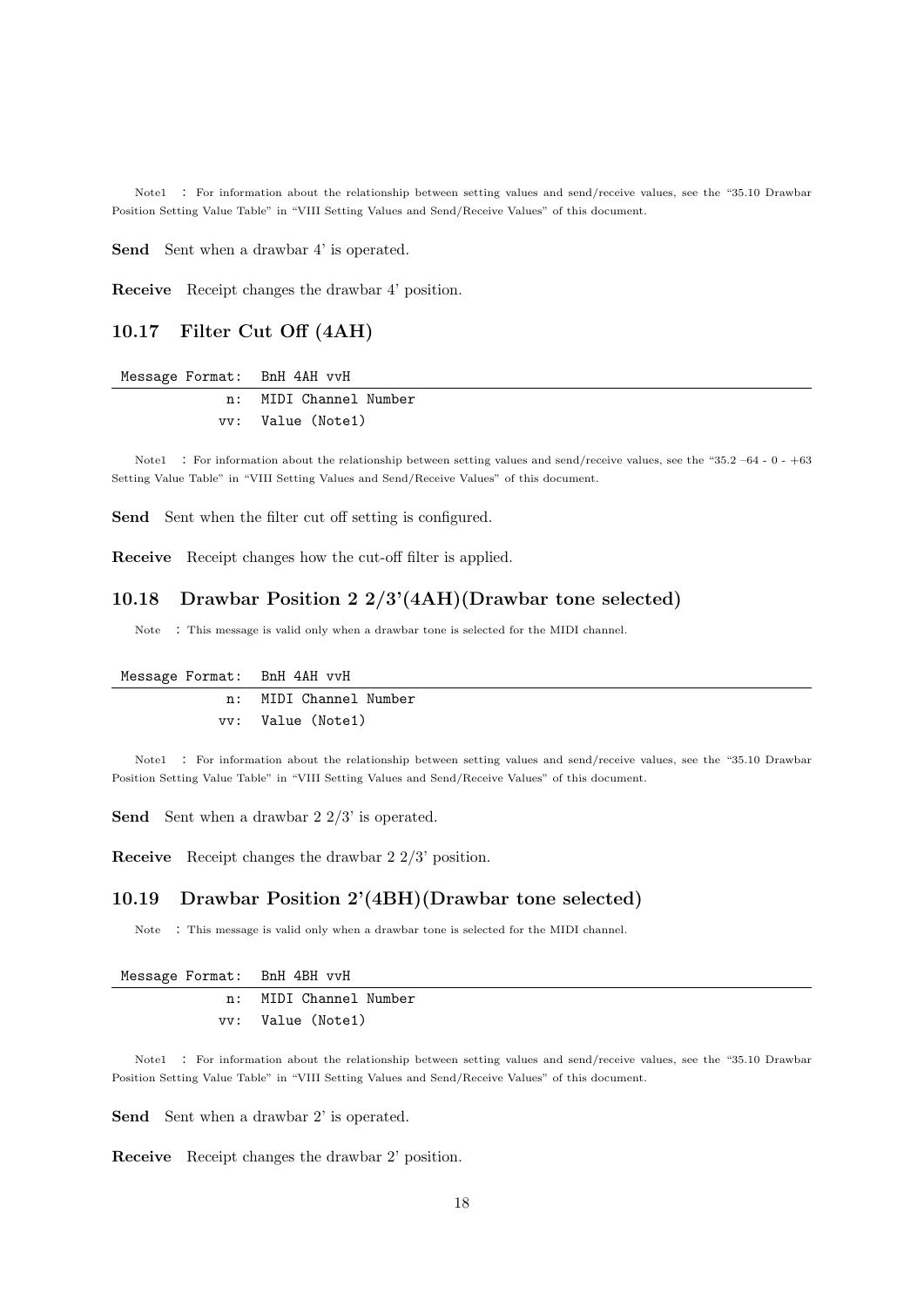#### **10.20 Vibrato Rate (4CH)**

|  |  | Message Format: | BnH 4CH vvH |  |  |
|--|--|-----------------|-------------|--|--|
|--|--|-----------------|-------------|--|--|

n: MIDI Channel Number vv: Value (Note1)

Note1 : For information about the relationship between setting values and send/receive values, see the "35.2 –64 - 0 - +63 Setting Value Table" in "VIII Setting Values and Send/Receive Values" of this document.

**Send** Sent when the vibrato rate setting is configured.

**Receive** Receipt changes the note vibrato rate.

## **10.21 Drawbar Position 1 3/5'(4CH)(Drawbar tone selected)**

Note : This message is valid only when a drawbar tone is selected for the MIDI channel.

#### Message Format: BnH 4CH vvH

| n: MIDI Channel Number |
|------------------------|
| vv: Value (Note1)      |

Note1 : For information about the relationship between setting values and send/receive values, see the "35.10 Drawbar Position Setting Value Table" in "VIII Setting Values and Send/Receive Values" of this document.

**Send** Sent when a drawbar 1 3/5' is operated.

**Receive** Receipt changes the drawbar 1 3/5' position.

## **10.22 Vibrato Depth (4DH)**

|  | Message Format: |  | BnH 4DH vvH |  |
|--|-----------------|--|-------------|--|
|--|-----------------|--|-------------|--|

| n: MIDI Channel Number |
|------------------------|
| vy: Value (Note1)      |

Note1 : For information about the relationship between setting values and send/receive values, see the "35.2 -64 - 0 - +63 Setting Value Table" in "VIII Setting Values and Send/Receive Values" of this document.

Send Sent when the vibrato depth setting is configured.

**Receive** Receipt changes the degree of pitch modulation.

#### **10.23 Drawbar Position 1 1/3'(4DH)(Drawbar tone selected)**

Note : This message is valid only when a drawbar tone is selected for the MIDI channel.

Message Format: BnH 4DH vvH n: MIDI Channel Number vv: Value (Note1)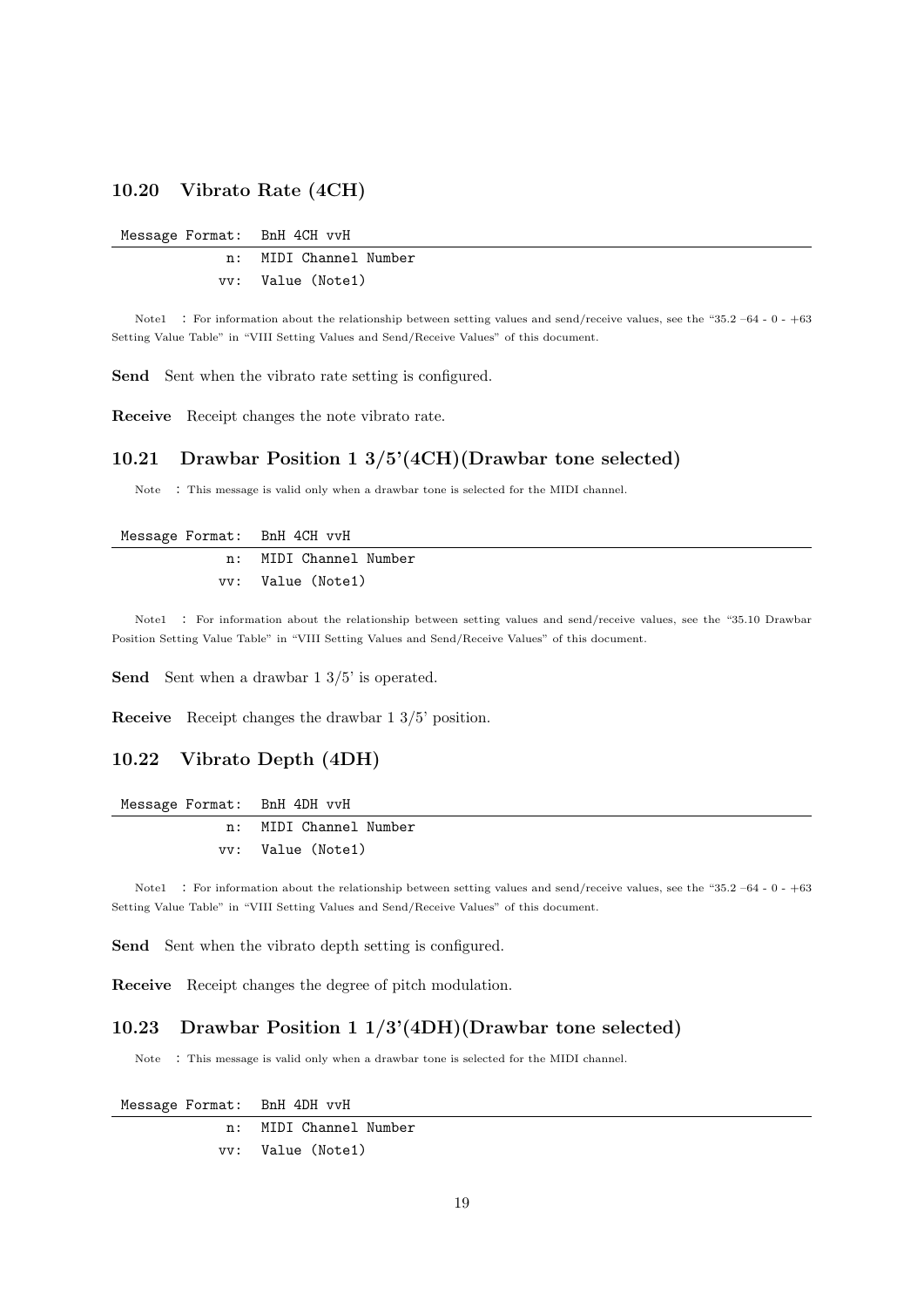Note1 : For information about the relationship between setting values and send/receive values, see the "35.10 Drawbar Position Setting Value Table" in "VIII Setting Values and Send/Receive Values" of this document.

**Send** Sent when a drawbar 1 1/3' is operated.

**Receive** Receipt changes the drawbar 1 1/3' position.

## **10.24 Vibrato Delay (4EH)**

|  | Message Format: |  | BnH 4EH vvH |  |
|--|-----------------|--|-------------|--|
|--|-----------------|--|-------------|--|

| n: | MIDI Channel Number |
|----|---------------------|
|    | vy: Value (Note1)   |

Note1 : For information about the relationship between setting values and send/receive values, see the "35.2 –64 - 0 - +63 Setting Value Table" in "VIII Setting Values and Send/Receive Values" of this document.

Send Sent when the vibrato delay setting is configured.

**Receive** Receipt changes the time it takes until note vibrato starts.

#### **10.25 Drawbar Position 1'(4EH)(Drawbar tone selected)**

Note : This message is valid only when a drawbar tone is selected for the MIDI channel.

| Message Format: BnH 4DH vvH |                        |
|-----------------------------|------------------------|
|                             | n: MIDI Channel Number |
|                             | vy: Value (Note1)      |

Note1 : For information about the relationship between setting values and send/receive values, see the "35.10 Drawbar Position Setting Value Table" in "VIII Setting Values and Send/Receive Values" of this document.

Send Sent when a drawbar 1' is operated.

**Receive** Receipt changes the drawbar 1' position.

#### **10.26 Drawbar Organ Type(4FH)(Drawbar tone selected)**

Note : This message is valid only when a drawbar tone is selected for the MIDI channel.

|  | Message Format: |  |  | BnH 4FH vvH |
|--|-----------------|--|--|-------------|
|--|-----------------|--|--|-------------|

| n: MIDI Channel Number |
|------------------------|
| vv: Value (Note1)      |

Note1 : For information about the relationship between setting values and send/receive values, see the "35.11 Normal/Vintage Setting Value Table" in "VIII Setting Values and Send/Receive Values" of this document.

**Send** This message is not sent by this Instrument.

**Receive** Receipt changes the drawbar parameter type.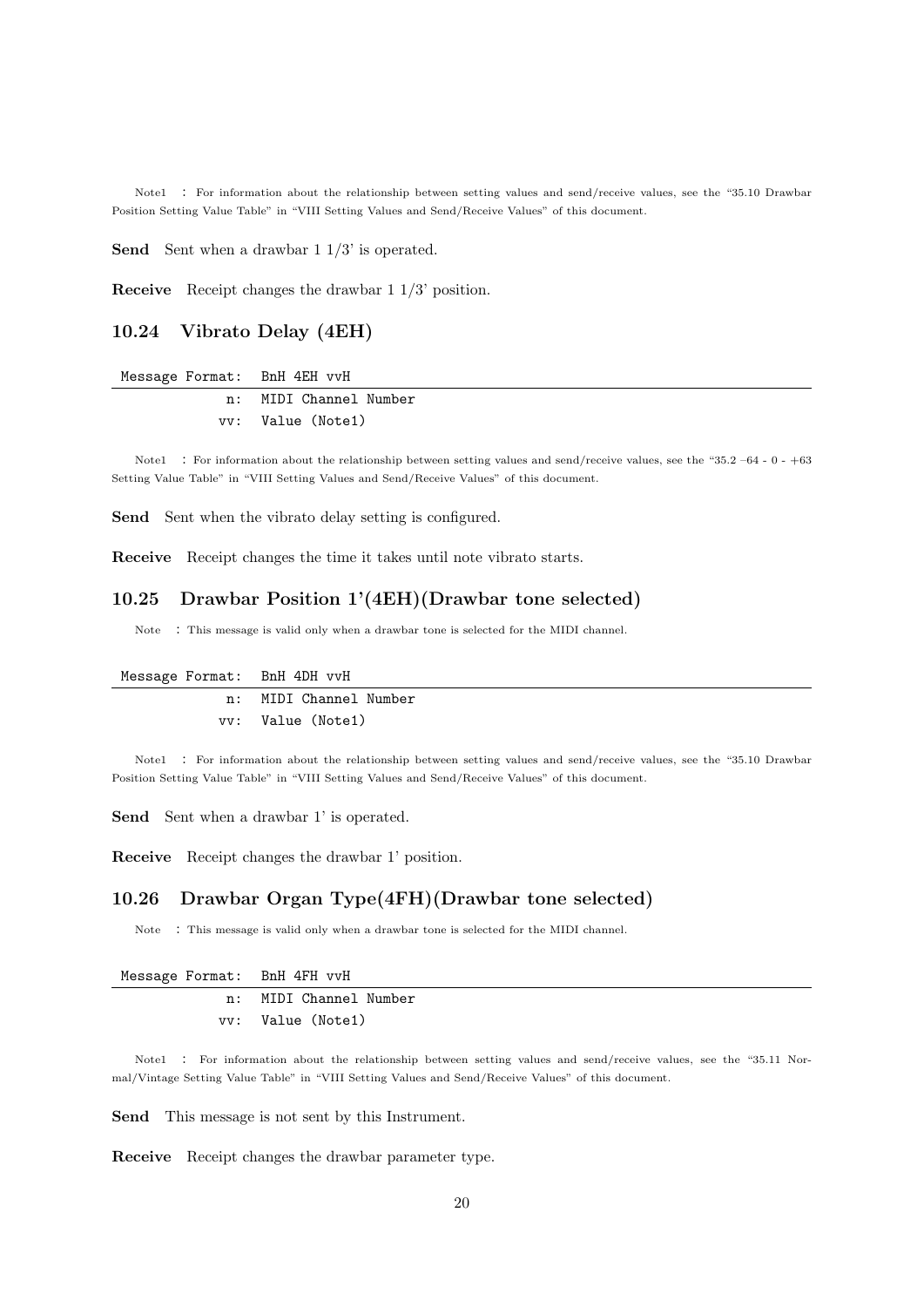#### **10.27 Drawbar Organ 2nd Percussion(54H)(Drawbar tone selected)**

Note : This message is valid only when a drawbar tone is selected for the MIDI channel.

| Message Format: BnH 54H vvH |                           |
|-----------------------------|---------------------------|
|                             | vv n: MIDI Channel Number |
|                             | vy: Value (Note1)         |

Note1 : For information about the relationship between setting values and send/receive values, see the "35.1 Off/On Setting Value Table" in "VIII Setting Values and Send/Receive Values" of this document.

Send Sent when the 2nd percussion button is operated.

**Receive** Receipt changes the drawbar parameter 2nd percussion.

## **10.28 Drawbar Organ 3rd Percussion(55H)(Drawbar tone selected)**

Note : This message is valid only when a drawbar tone is selected for the MIDI channel.

|  | Message Format: |  | BnH 55H vvH |  |
|--|-----------------|--|-------------|--|
|--|-----------------|--|-------------|--|

| n: MIDI Channel Number |
|------------------------|
| vy: Value (Note1)      |

Note1 : For information about the relationship between setting values and send/receive values, see the "35.1 Off/On Setting Value Table" in "VIII Setting Values and Send/Receive Values" of this document.

Send Sent when the 3rd percussion button is operated.

**Receive** Receipt changes the drawbar parameter 3rd percussion.

#### **10.29 Drawbar Organ Percussion Decay Time(56H)(Drawbar tone selected)**

Note : This message is valid only when a drawbar tone is selected for the MIDI channel.

Message Format: BnH 56H vvH

|           | n: MIDI Channel Number |  |
|-----------|------------------------|--|
| vy: Value |                        |  |

**Send** This message is not sent by this Instrument.

**Receive** Receipt changes the percussion decay time.

### **10.30 Drawbar Organ Key On Click(57H)(Drawbar tone selected)**

Note : This message is valid only when a drawbar tone is selected for the MIDI channel.

Message Format: BnH 57H vvH n: MIDI Channel Number vv: Value (Note1)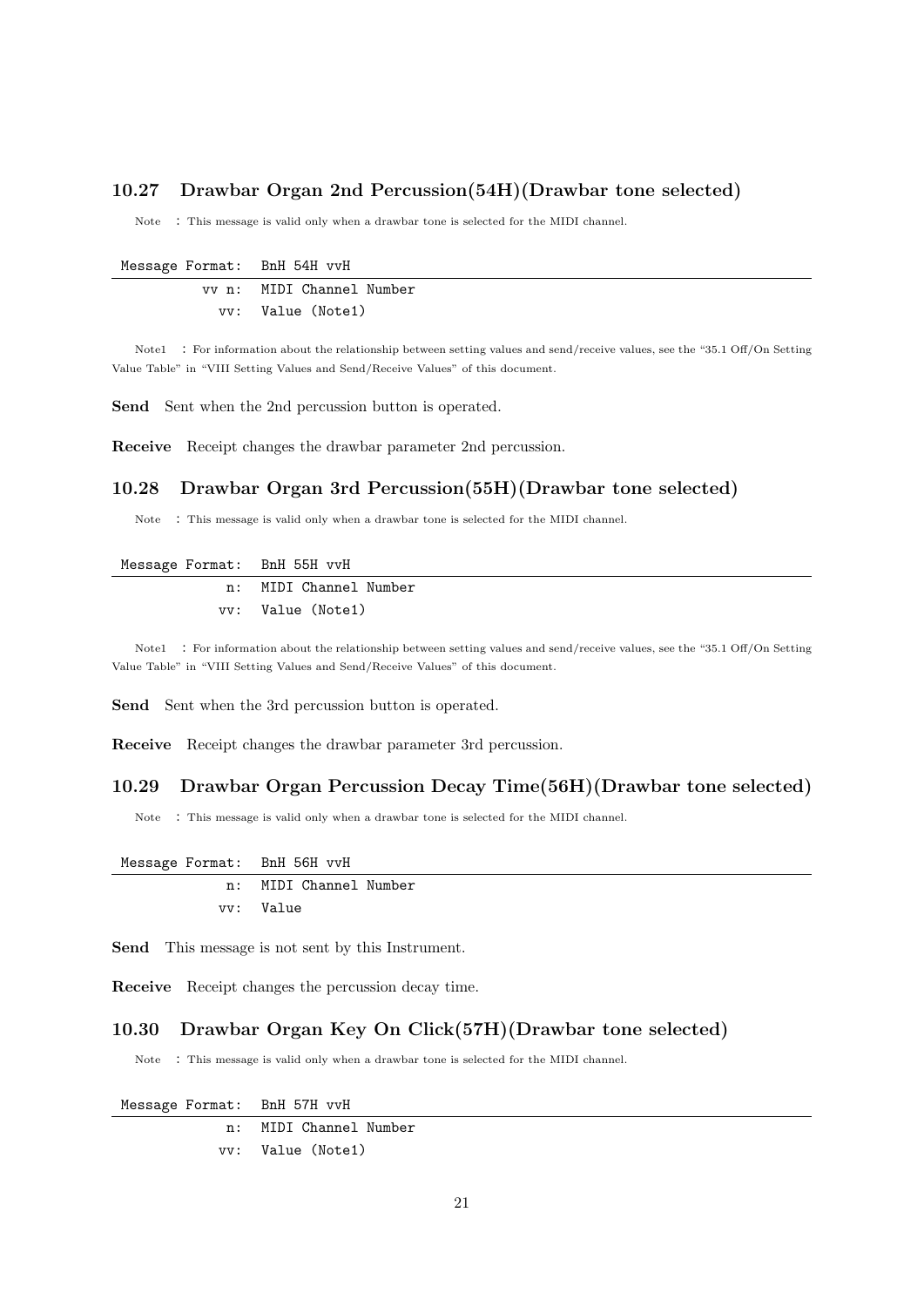Note1 : For information about the relationship between setting values and send/receive values, see the "35.1 Off/On Setting Value Table" in "VIII Setting Values and Send/Receive Values" of this document.

**Send** This message is not sent by this Instrument.

**Receive** Receipt changes the drawbar parameter key on click.

## **10.31 Drawbar Organ Key Off Click(58H)(Drawbar tone selected)**

Note : This message is valid only when a drawbar tone is selected for the MIDI channel.

| Message Format:  BnH 58H vvH |                        |
|------------------------------|------------------------|
|                              | n: MIDI Channel Number |
|                              | vy: Value (Note1)      |

Note1 : For information about the relationship between setting values and send/receive values, see the "35.1 Off/On Setting Value Table" in "VIII Setting Values and Send/Receive Values" of this document.

**Send** This message is not sent by this Instrument.

**Receive** Receipt changes the drawbar parameter key off click.

#### **10.32 Vibrato Rate (59H)(Drawbar tone selected)**

Note : This message is valid only when a drawbar tone is selected for the MIDI channel.

| Message Format: BnH 59H vvH |                        |
|-----------------------------|------------------------|
|                             | n: MIDI Channel Number |
|                             | vv: Value (Note1)      |

Note1 : For information about the relationship between setting values and send/receive values, see the "35.2 –64 - 0 - +63 Setting Value Table" in "VIII Setting Values and Send/Receive Values" of this document.

Send Sent when the vibrato rate setting is configured.

**Receive** Receipt changes the note vibrato rate.

#### **10.33 Vibrato Depth (5AH)(Drawbar tone selected)**

Note : This message is valid only when a drawbar tone is selected for the MIDI channel.

| Message Format: BnH 5AH vvH |                        |
|-----------------------------|------------------------|
|                             | n: MIDI Channel Number |
|                             | vy: Value (Note1)      |

Note1 : For information about the relationship between setting values and send/receive values, see the "35.2 –64 - 0 - +63 Setting Value Table" in "VIII Setting Values and Send/Receive Values" of this document.

Send Sent when the vibrato depth setting is configured.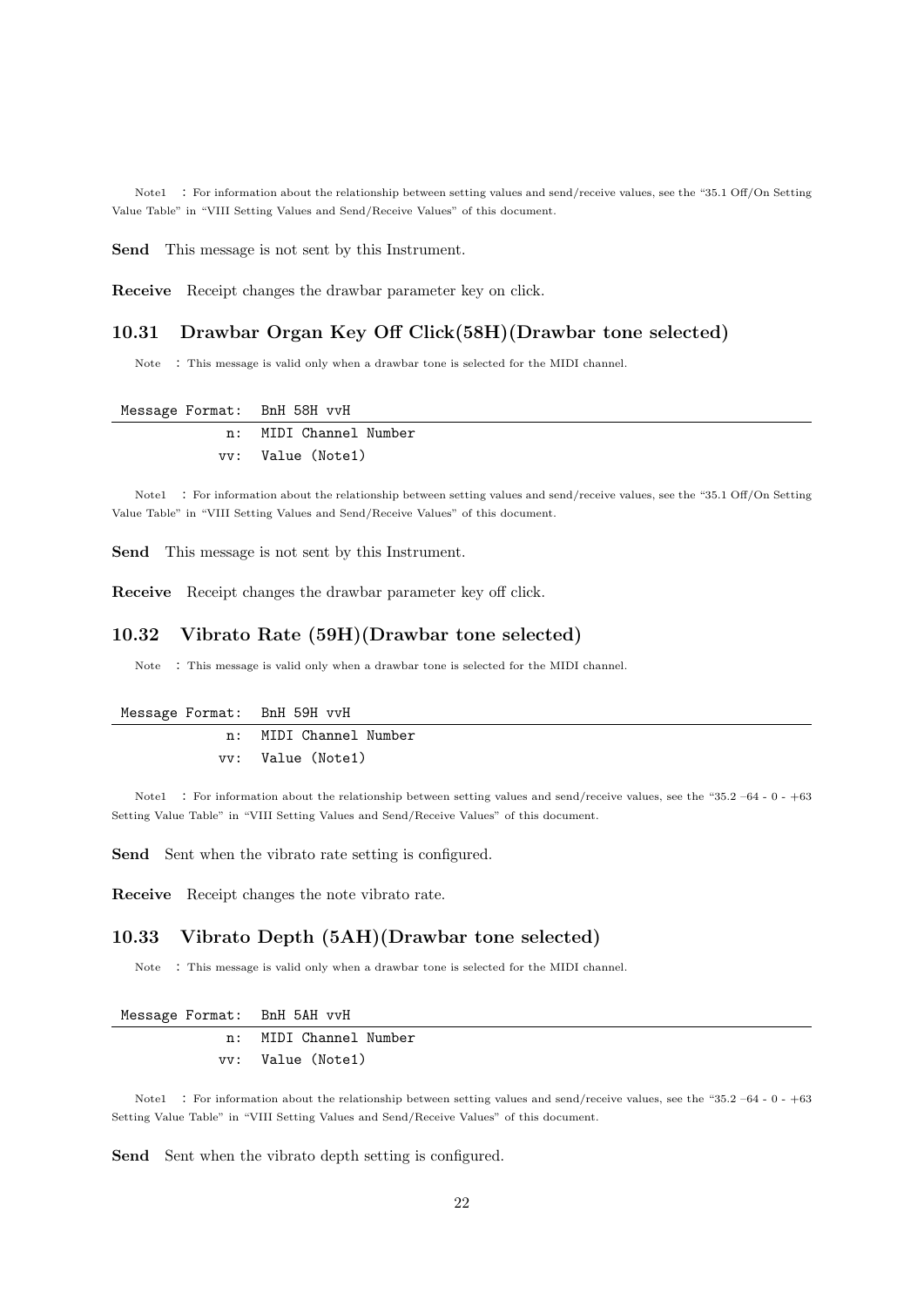**Receive** Receipt changes the degree of pitch modulation.

### **10.34 Reverb Send (5BH)**

| Message Format: BnH 5BH vvH |                        |
|-----------------------------|------------------------|
|                             | n: MIDI Channel Number |
|                             | vv: Value              |

Send Sent when the reverb send of any part is changed.

**Receive** Receipt changes the reverb send of the corresponding part.

#### **10.35 Chorus Send (5DH)**

| Message Format: BnH 5DH vvH |                        |
|-----------------------------|------------------------|
|                             | n: MIDI Channel Number |
|                             | vv: Value              |

Send Sent when the chorus send of any part is changed.

**Receive** Receipt changes the chorus send of the corresponding part.

## **10.36 NRPN (62H,63H)**

| Message Format: BnH 62H 11H (LSB) |
|-----------------------------------|
| BnH 63H mmH (MSB)                 |
| n: MIDI Channel Number            |
| 11: LSB Value                     |
| mm: MSB Value                     |
|                                   |

#### **10.36.1 Part Enable**

| Message Format: BnH 62H 00H |                                  |
|-----------------------------|----------------------------------|
|                             | BnH 63H 02H                      |
|                             | BnH O6H mmH                      |
|                             | BnH 26H 11H                      |
|                             | n: MIDI Channel Number           |
|                             | mm: Value (Note1)                |
|                             | 11: (Send:00H, Receive: Ignored) |
|                             |                                  |

Note1 : For information about the relationship between setting values and send/receive values, see the "35.1 Off/On Setting Value Table" in "VIII Setting Values and Send/Receive Values" of this document.

Send Sent when each part's Part On/Off operation is performed.

**Receive** Receipt changes the part on/off setting of the corresponding part.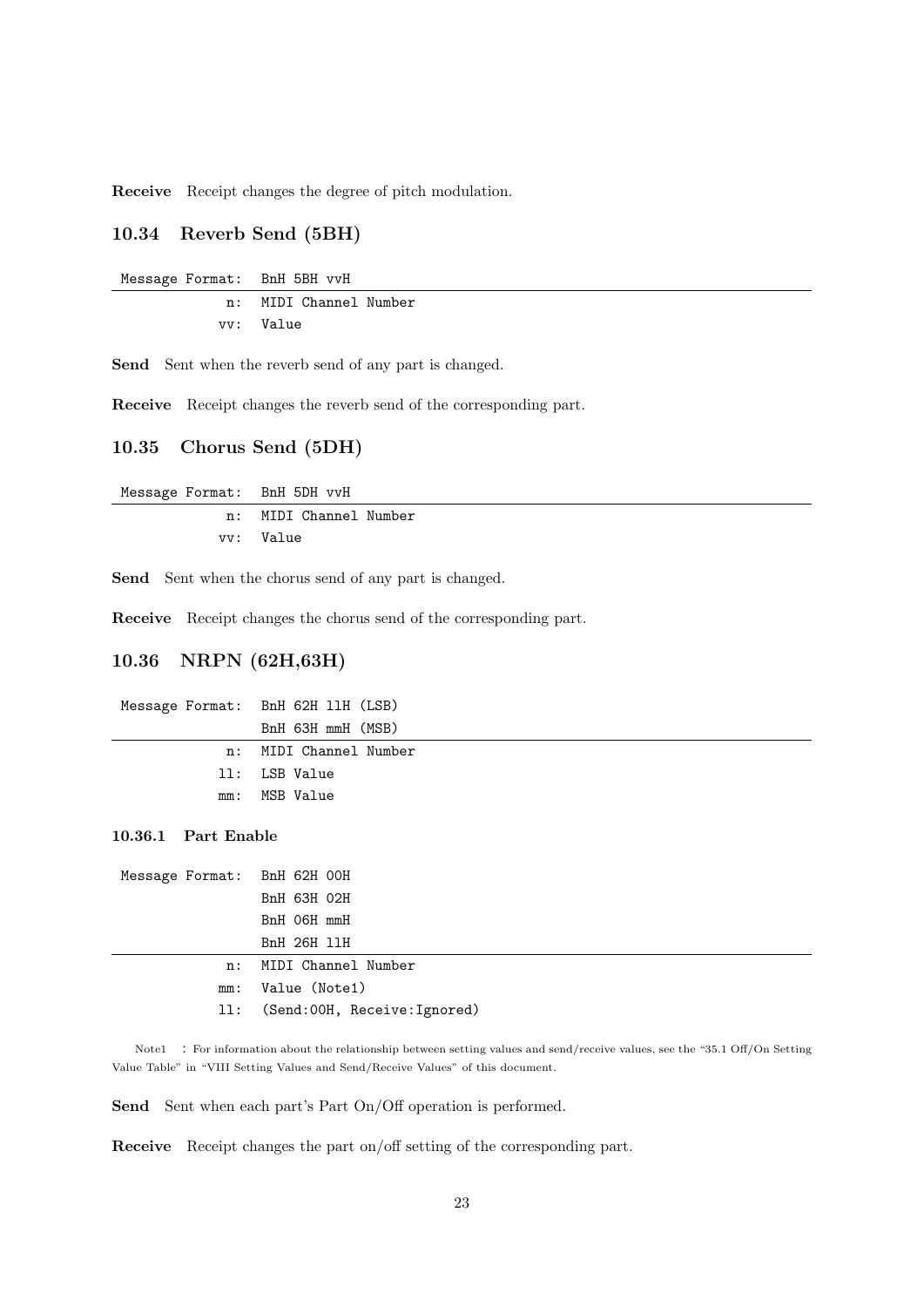#### **10.36.2 DSP Enable**

```
Message Format: BnH 62H 01H
     BnH 63H 02H
     BnH 06H mmH
     BnH 26H llH
 n: MIDI Channel Number
mm: Value (Note1)
ll: (Send:00H, Receive:Ignored)
```
Note1 : For information about the relationship between setting values and send/receive values, see the "35.1 Off/On Setting Value Table" in "VIII Setting Values and Send/Receive Values" of this document.

Send Sent when each part's DSP Line On/Off operation is performed.

**Receive** Receipt changes the DSP on/off setting of the corresponding part.

#### **10.36.3 Mixer Scale Tune Enable**

| Message Format: BnH 62H 00H |                                  |
|-----------------------------|----------------------------------|
|                             | BnH 63H 03H                      |
|                             | BnH 06H mmH                      |
|                             | BnH 26H 11H                      |
|                             | n: MIDI Channel Number           |
|                             | mm: Value (Note1)                |
|                             | 11: (Send:00H, Receive: Ignored) |
|                             |                                  |

Note1 : For information about the relationship between setting values and send/receive values, see the "35.1 Off/On Setting Value Table" in "VIII Setting Values and Send/Receive Values" of this document.

Send Sent when each part's Scale On/Off operation is performed.

**Receive** Receipt changes the scale on/off setting of the corresponding part.

#### **10.36.4 Drawbar Position**

| Message Format: BnH 62H ffH |                                 |
|-----------------------------|---------------------------------|
|                             | BnH 63H 40H                     |
|                             | BnH O6H mmH                     |
|                             | <b>BnH 26H 11H</b>              |
| n:                          | MIDI Channel Number             |
|                             | ff: Drawbar Foot(Feet) (Note1)  |
| mm:                         | Value (Note2)                   |
|                             | 11: (Send:00H, Receive:Ignored) |
|                             |                                 |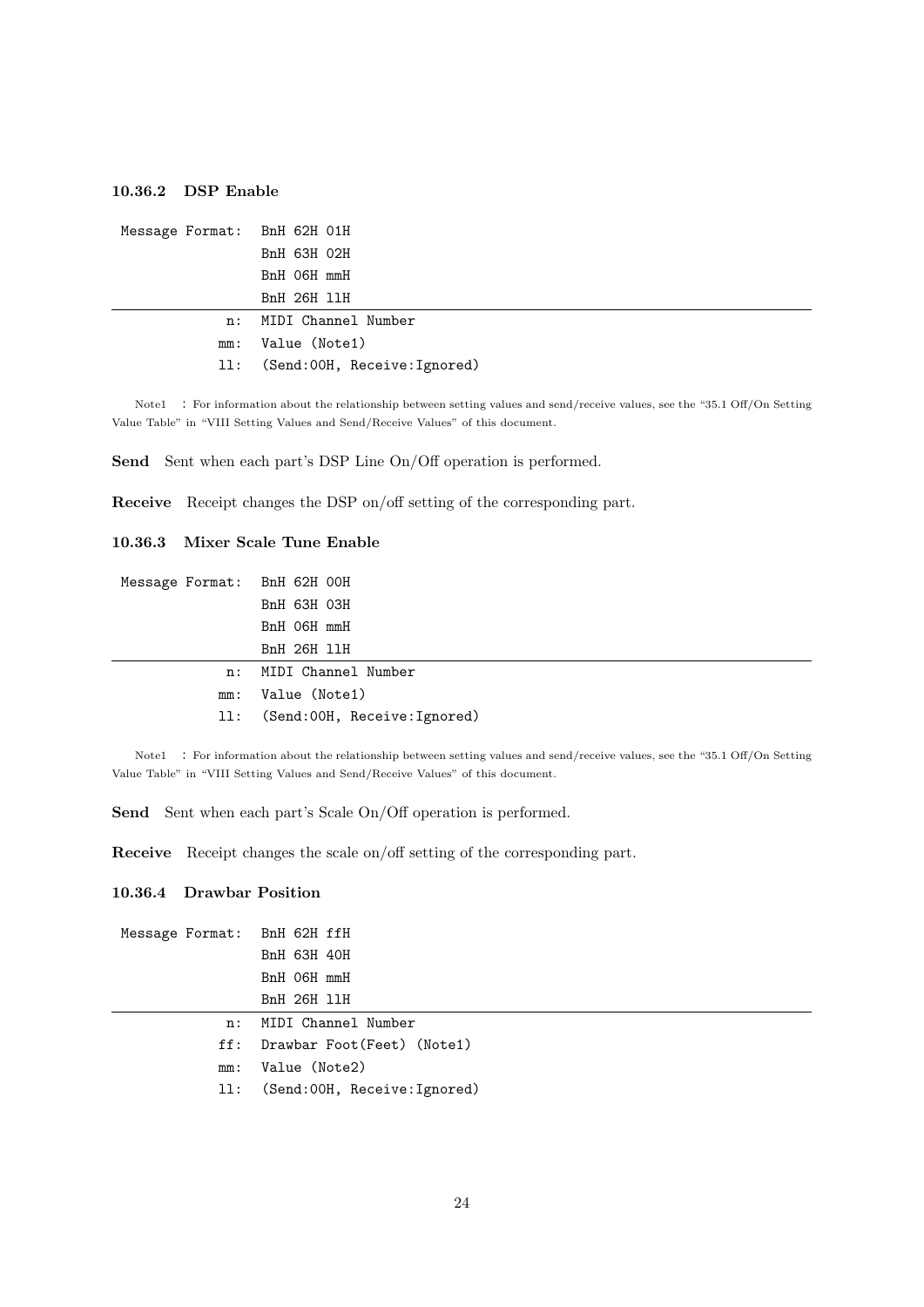| ff | Foot Bar    |
|----|-------------|
| 00 | Ft16'       |
| 01 | Ft5 1/3'    |
| 02 | Ft8'        |
| 03 | Ft4'        |
| 04 | Ft2 2/3'    |
| 05 | Ft2'        |
| 06 | $Ft1$ 3/5'  |
| 07 | Ft1 $1/3$ ' |
| 08 | Ft1'        |

Note1 : The following shows the relationship between the Drawbar Foot value and the actual foot bar.

Note2 : For information about the relationship between setting values and send/receive values, see the "35.10 Drawbar Position Setting Value Table" in "VIII Setting Values and Send/Receive Values" of this document.

Send Sent when a drawbar is operated (CTK-7200, CTK-7300, WK-7600 only).

**Receive** Receipt changes the drawbar position in accordance with the message contents (CTK-7200, CTK-7300, WK-7600 only).

#### **10.36.5 Drawbar Organ Click**

| Message Format: BnH 62H 09H |                                  |
|-----------------------------|----------------------------------|
|                             | BnH 63H 40H                      |
|                             | BnH O6H mmH                      |
|                             | BnH 26H 11H                      |
| n:                          | MIDI Channel Number              |
| mm:                         | Value (Note1)                    |
|                             | 11: (Not sent, Receive: Ignored) |

Note1 : For information about the relationship between setting values and send/receive values, see the "35.1 Off/On Setting Value Table" in "VIII Setting Values and Send/Receive Values" of this document.

**Send** This message is not sent by this Instrument.

**Receive** Receipt changes the drawbar parameter click (CTK-7200, CTK-7300, WK-7600 only).

#### **10.36.6 Drawbar Organ 2nd Percussion**

| Message Format: BnH 62H OAH |                                  |
|-----------------------------|----------------------------------|
|                             | BnH 63H 40H                      |
|                             | BnH 06H mmH                      |
|                             | BnH 26H 11H                      |
|                             | n: MIDI Channel Number           |
| mm:                         | Value (Note1)                    |
|                             | 11: (Send:00H, Receive: Ignored) |

Note1 : For information about the relationship between setting values and send/receive values, see the "35.1 Off/On Setting Value Table" in "VIII Setting Values and Send/Receive Values" of this document.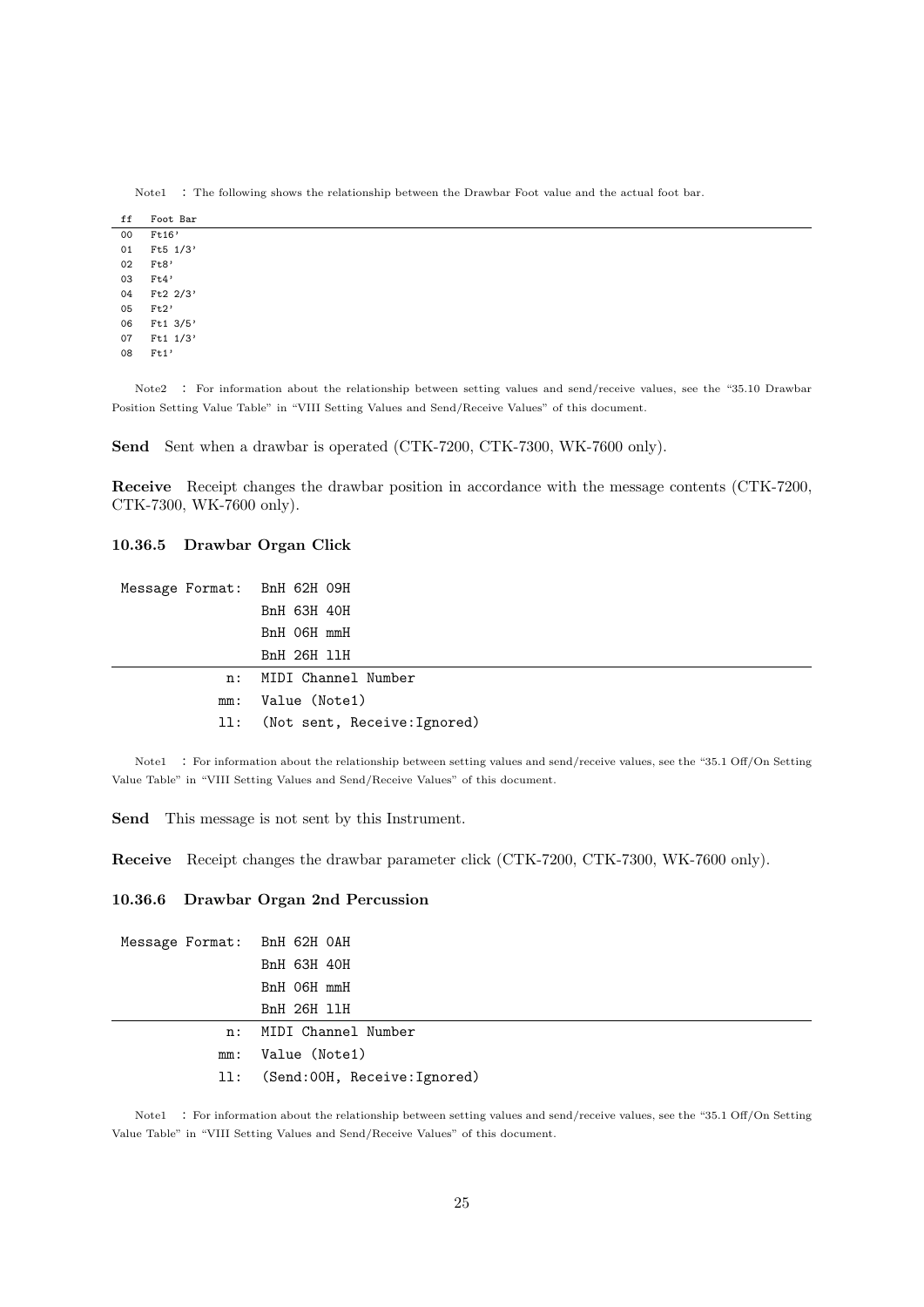**Send** Sent when the 2nd percussion button is operated (CTK-7200, CTK-7300, WK-7600 only).

**Receive** Receipt changes the drawbar parameter 2nd percussion (CTK-7200, CTK-7300, WK-7600 only).

**10.36.7 Drawbar Organ 3rd Percussion**

| Message Format: BnH 62H OBH |                                 |
|-----------------------------|---------------------------------|
|                             | BnH 63H 40H                     |
|                             | BnH O6H mmH                     |
|                             | BnH 26H 11H                     |
|                             | n: MIDI Channel Number          |
|                             | mm: Value (Note1)               |
|                             | 11: (Send:00H, Receive:Ignored) |

Note1 : For information about the relationship between setting values and send/receive values, see the "35.1 Off/On Setting Value Table" in "VIII Setting Values and Send/Receive Values" of this document.

Send Sent when the 3rd percussion button is operated (CTK-7200, CTK-7300, WK-7600 only).

**Receive** Receipt changes the drawbar parameter 3rd percussion (CTK-7200, CTK-7300, WK-7600 only).

#### **10.36.8 Percussion Decay Time**

| Message Format: BnH 62H OCH |                                  |
|-----------------------------|----------------------------------|
|                             | BnH 63H 40H                      |
|                             | BnH O6H mmH                      |
|                             | BnH 26H 11H                      |
|                             | n: MIDI Channel Number           |
|                             | mm: Value                        |
|                             | 11: (Not sent, Receive: Ignored) |

**Send** This message is not sent by this Instrument.

**Receive** Receipt changes the percussion decay time (CTK-7200, CTK-7300, WK-7600 only).

#### **10.36.9 Drawbar Organ Type**

| Message Format: BnH 62H ODH |                                  |
|-----------------------------|----------------------------------|
|                             | BnH 63H 40H                      |
|                             | BnH O6H mmH                      |
|                             | BnH 26H 11H                      |
| n:                          | MIDI Channel Number              |
| mm:                         | Value (Note1)                    |
|                             | 11: (Not sent, Receive: Ignored) |
|                             |                                  |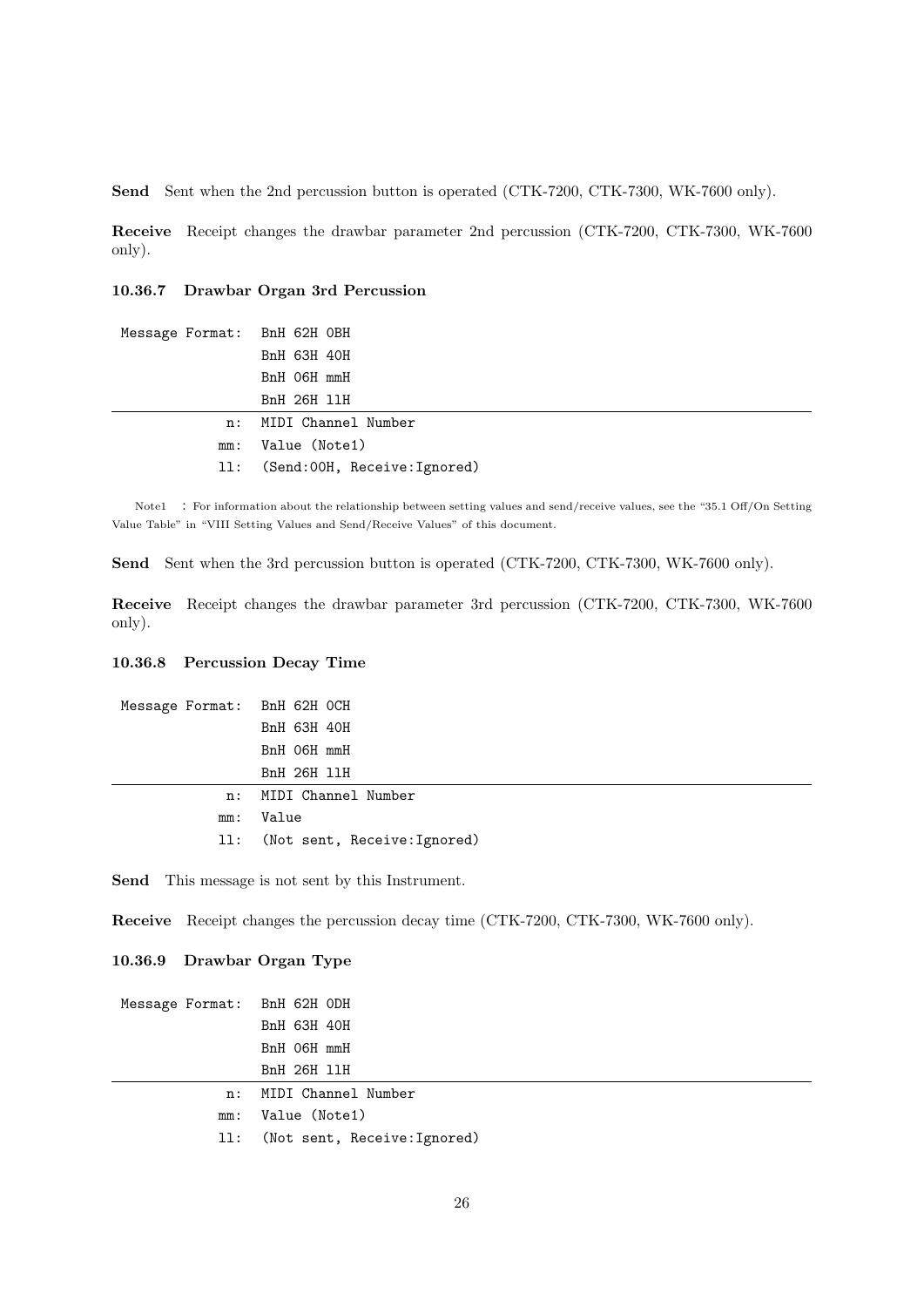Note1 : For information about the relationship between setting values and send/receive values, see the "35.11 Normal/Vintage Setting Value Table" in "VIII Setting Values and Send/Receive Values" of this document.

**Send** This message is not sent by this Instrument.

**Receive** Receipt changes the drawbar parameter type (CTK-7200, CTK-7300, WK-7600 only).

## **10.37 RPN (64H,65H)**

| Message Format: BnH 64H 11H (LSB) |
|-----------------------------------|
| BnH 65H mmH (MSB)                 |
| n: MIDI Channel Number            |
| 11: LSB Value                     |
| mm: MSB Value                     |

#### **10.37.1 Pitch Bend Sensitivity**

| Message Format: BnH 64H 00H              |
|------------------------------------------|
| BnH 65H 00H                              |
| BnH O6H mmH                              |
| <b>BnH 26H 11H</b>                       |
| MIDI Channel Number                      |
| MSB Value(OOH - 18H)                     |
| 11: LSB Value(Send:00H, Receive:Ignored) |
|                                          |

Send Sent when Bend Range of any part is changed.

**Receive** Receipt changes Bend Range of the corresponding part.

### **10.37.2 Fine Tune**

| Message Format: BnH 64H 01H |                        |
|-----------------------------|------------------------|
|                             | BnH 65H 00H            |
|                             | BnH 06H mmH            |
|                             | BnH 26H 11H            |
|                             | n: MIDI Channel Number |
| mm:                         | MSB Value              |
|                             | 11: LSB Value          |
|                             |                        |

Send Sent when the fine tune of any part is changed.

**Receive** Receipt changes the fine tune of the corresponding part.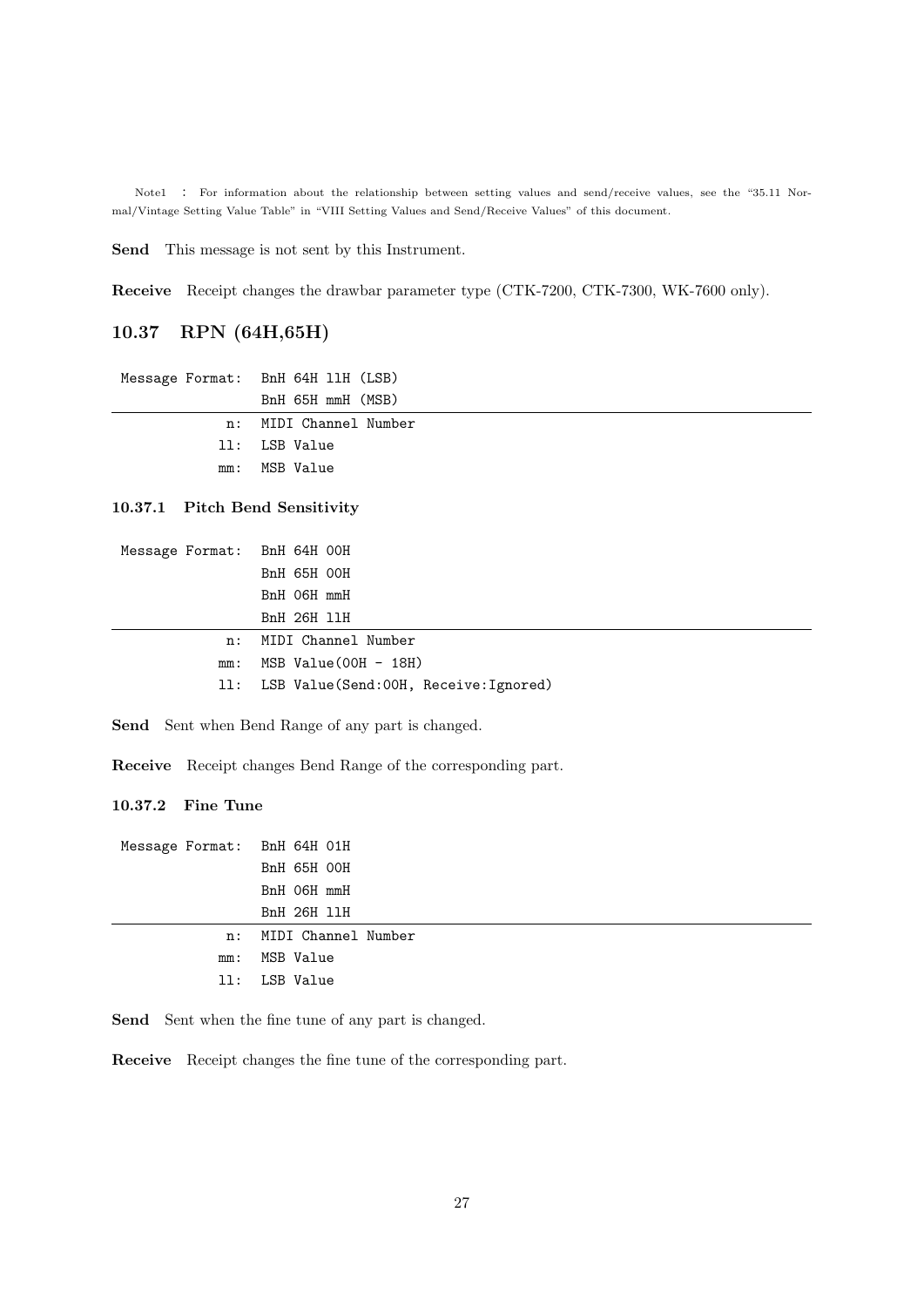#### **10.37.3 Coarse Tune**

| Message Format: BnH 64H 02H |                                           |
|-----------------------------|-------------------------------------------|
|                             | <b>BnH 65H 00H</b>                        |
|                             | BnH O6H mmH                               |
|                             | <b>BnH 26H 11H</b>                        |
|                             | n: MIDI Channel Number                    |
| mm:                         | MSB Value(28H - 58H)                      |
|                             | 11: LSB Value(Not sent, Receive: Ignored) |

Send Sent when the coarse tune of any part is changed.

**Receive** Receipt changes the coarse tune of the corresponding part. Does not affect sound source operation when the Timbre Type (see "About the Timbre Type" in "12 Program Change") is Drum.

## **10.37.4 Null**

| Message Format: BnH 64H 7FH |                        |
|-----------------------------|------------------------|
|                             | BnH 65H 7FH            |
|                             | n: MIDI Channel Number |

**Send** Sent when an RPN, NRPN message send operation is performed.

**Receive** Receipt de-selects RPN, NRPN.

## **11 Mode Message**

#### **11.1 All Sound Off (78H)**

```
Message Format: BnH 78H 00H
 n: MIDI Channel Number
```
Send Sent when the local control is set to OFF on the Instrument.

**Receive** Receipt stops all voices that are sounding.

#### **11.2 Reset All Controllers (79H)**

Message Format: BnH 79H 00H n: MIDI Channel Number

**Send** Sent when MIDI send related settings are changed.

**Receive** Receipt initializes each performance controller.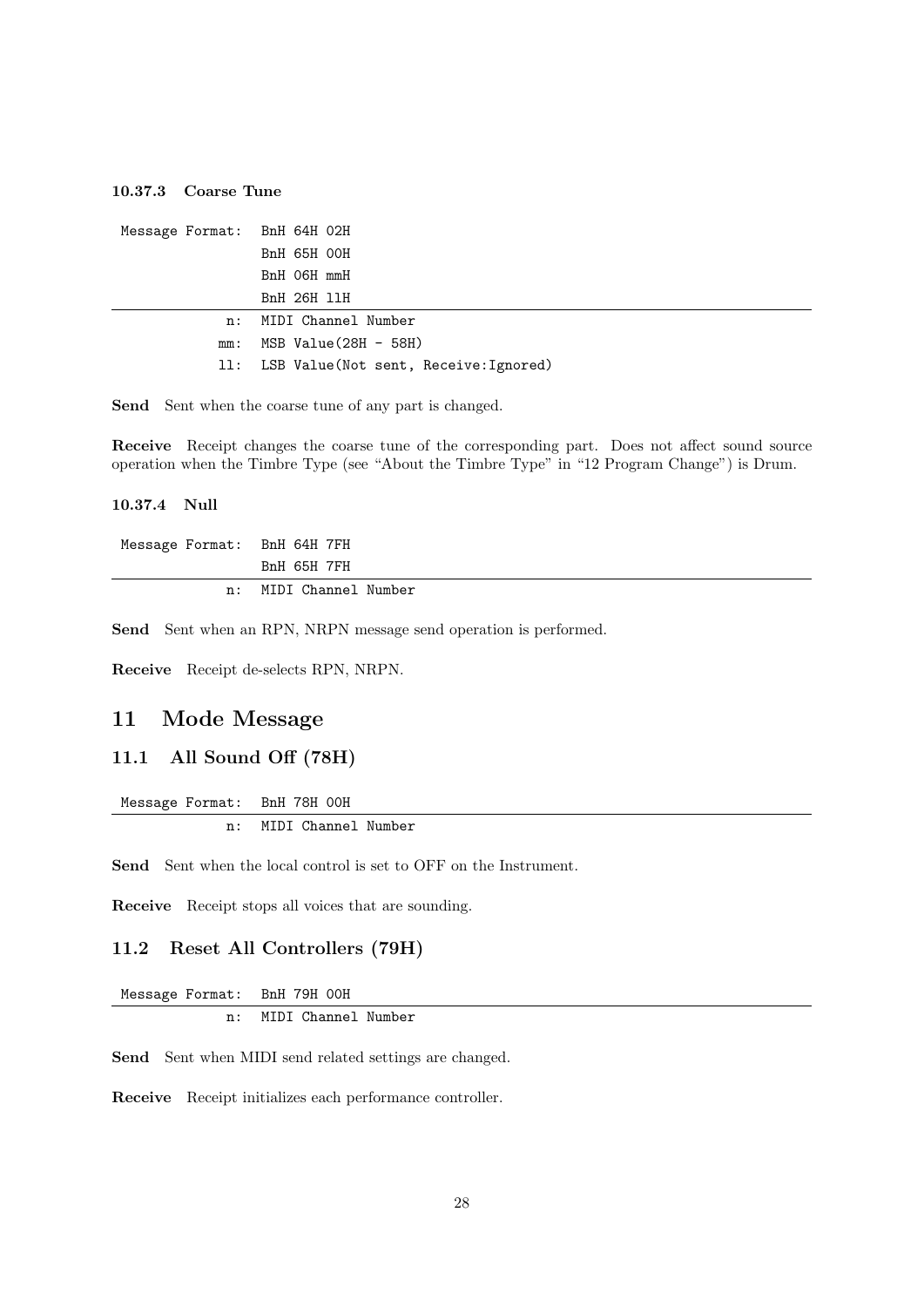#### **11.3 All Notes Off (7BH)**

Message Format: BnH 7BH 00H

n: MIDI Channel Number

Send Sent when MIDI send related settings are changed.

**Receive** Receipt releases (key release) all voices that are sounding.

## **11.4 Omni Off (7CH)**

Message Format: BnH 7CH 00H n: MIDI Channel Number

**Send** This message is not sent by this Instrument.

**Receive** Receipt performs the same operation as when All Notes Off is received.

## **11.5 Omni On (7DH)**

Message Format: BnH 7DH 00H n: MIDI Channel Number

**Send** This message is not sent by this Instrument.

**Receive** Receipt performs the same operation as when All Notes Off is received.

#### **11.6 Mono (7EH)**

Message Format: BnH 7EH 00H n: MIDI Channel Number

**Send** This message is not sent by this Instrument.

**Receive** Receipt performs the same operation as when All Notes Off is received.

## **11.7 Poly (7FH)**

Message Format: BnH 7FH 00H n: MIDI Channel Number

**Send** This message is not sent by this Instrument.

**Receive** Receipt performs the same operation as when All Notes Off is received.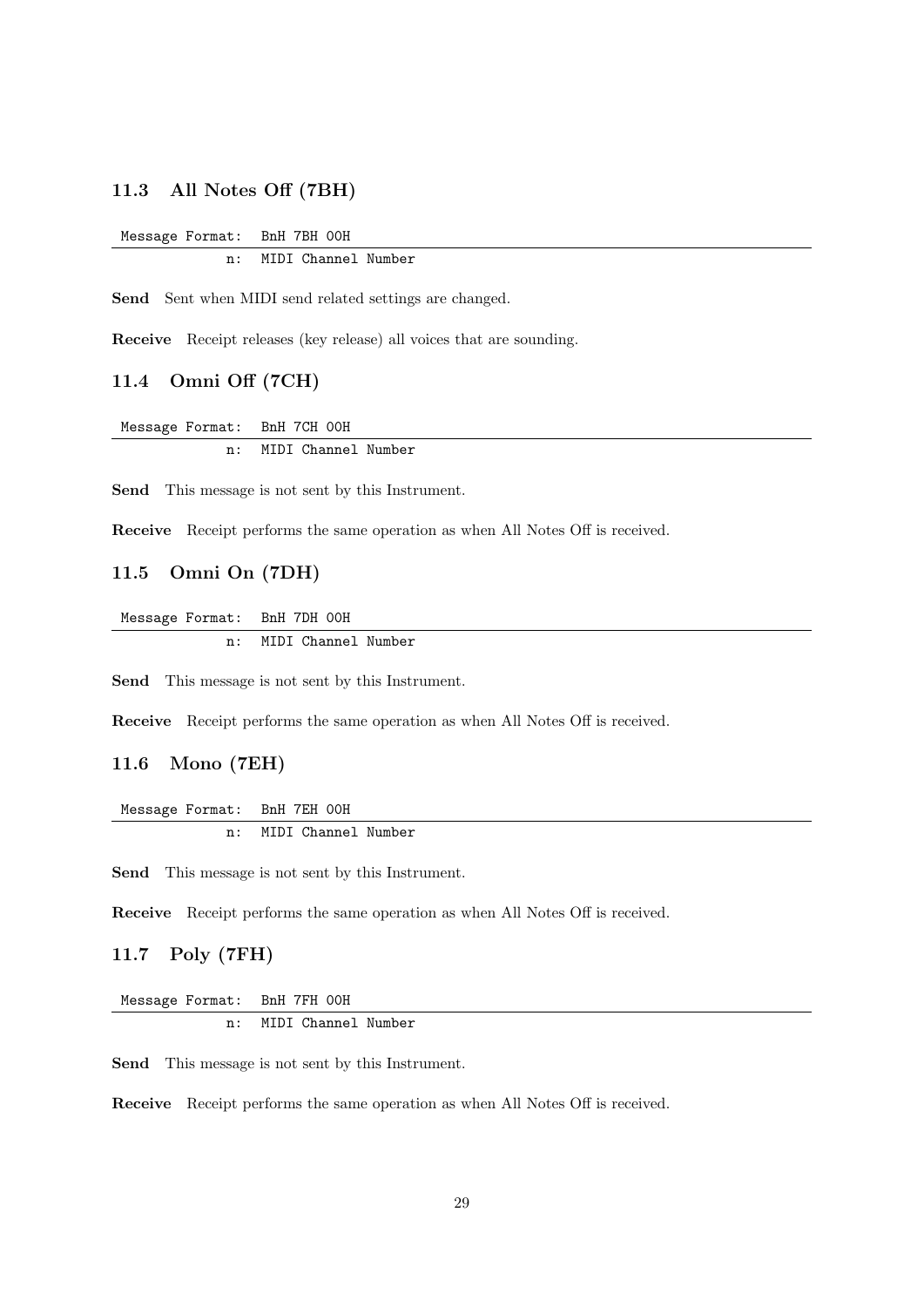# **12 Program Change**

Message Format: CnH ppH

n: MIDI Channel Number pp: Program Number (Note1)

Note1 : For details about the relationship between the program number and the tone, see the Tone List that comes with the Instrument.

**Send** Sent when a tone is selected.

**Receive** Receipt changes the ton of the corresponding part. The selected tone is determined by the program value of this message and the Bank Select message value received prior to this message. Also note that receipt of this message also may change the Timbre Type that corresponds to the selected tone. For more information, see "About the Timbre Type" below.

**About the Timbre Type** Tones that are selected by each Instrument part have an attribute that depends on the sound source operation type. This attribute is called the "timbre type," which is one of the types described below.

*•* Melody

This timbre type optimizes for normal melody tones. The damper pedal performs on/off operations.

*•* Piano

This setting optimizes for piano tones. The damper pedal performs on/off operations, but the decay speed of sounding voices changes in accordance with the Hold1 message value(CTK-7200, CTK-7300, WK-7600 only).

*•* Drum

This setting optimizes for drum sounds. The damper pedal does not function. The Hold1, Channel Coarse Tune, and Master Coarse Tune messages are ignored if they are received.

*•* Drawbar

This setting optimizes for drawbar tones. The damper pedal performs on/off operations.

# **13 Channel After Touch**

| Message Format: DnH vvH |                        |
|-------------------------|------------------------|
|                         | n: MIDI Channel Number |
|                         | vv: Value              |

**Send** This message is not sent by this Instrument.

**Receive** Receipt adds, to the tone being sounded, modulation of a depth specified by the value. In the case of a tone that already has modulation applied, receipt of this message increases the modulation depth. The modulation effect differs according to the tone being used.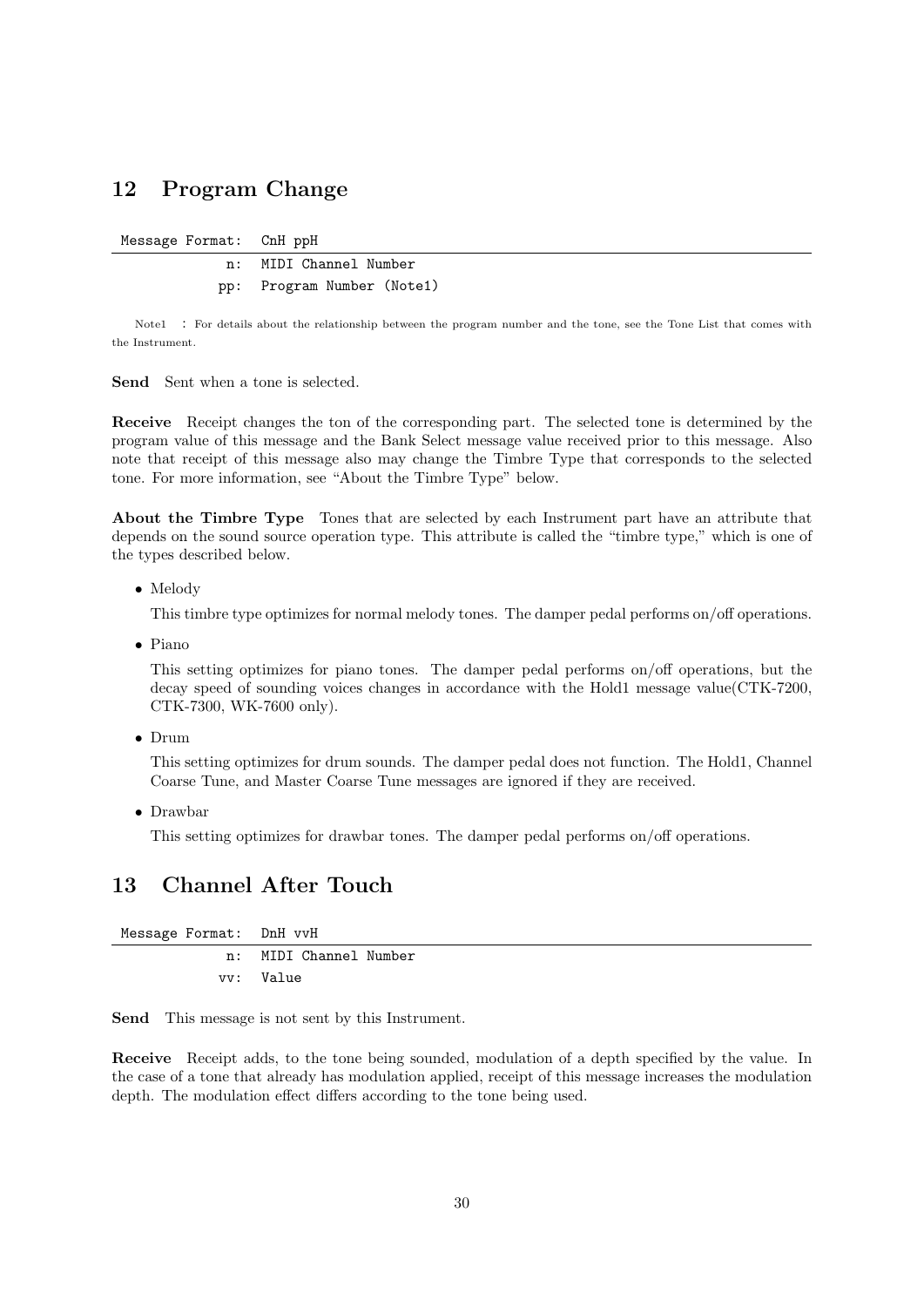# **14 Pitch Bend**

Message Format: EnH llH mmH

n: MIDI Channel Number ll: Value LSB mm: Value MSB

**Send** Sent when the bender is operated.

**Receive** Receipt changes the pitch of the currently sounding note. The range of the pitch change depends on the Bend Range value setting.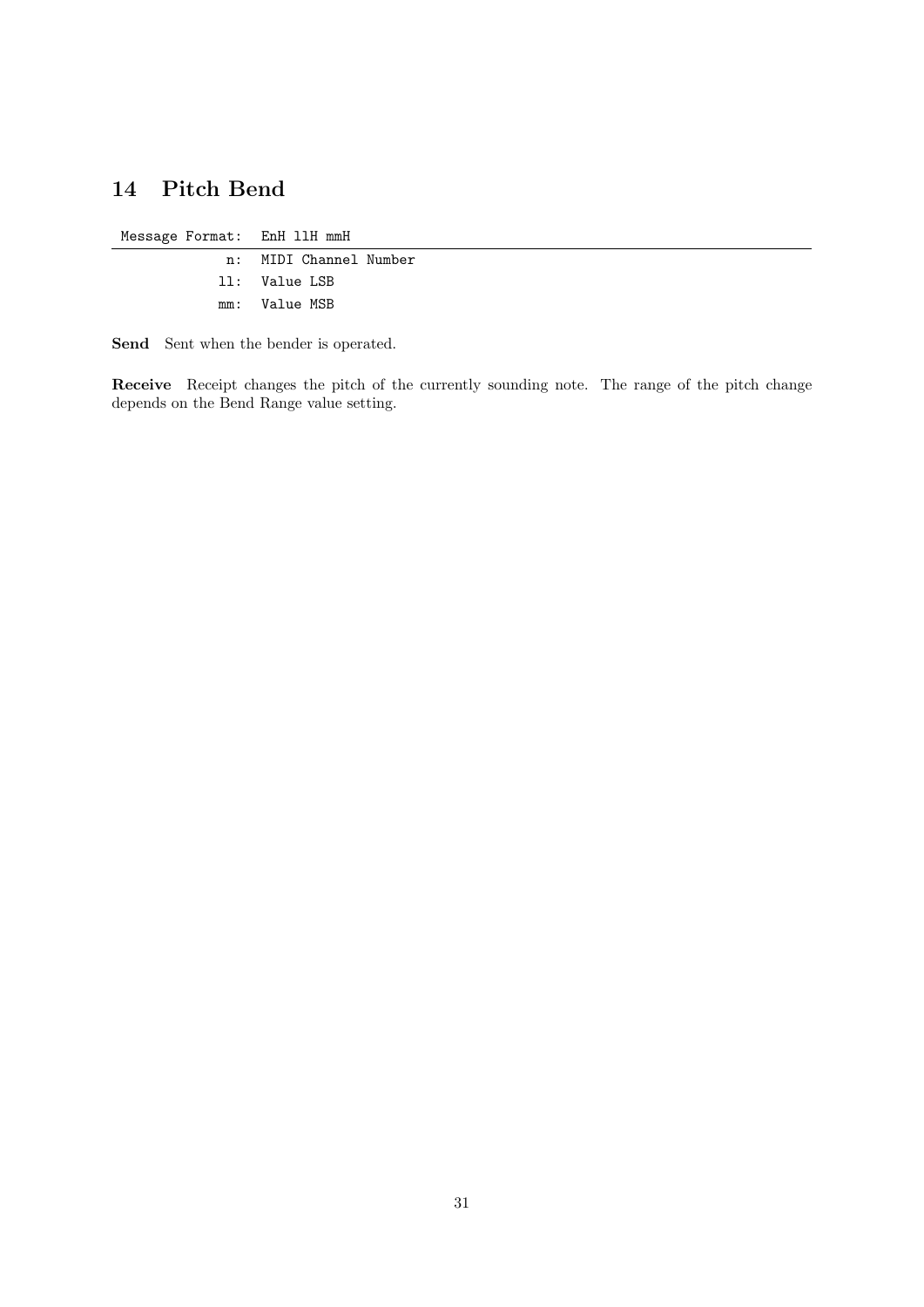# **Part III System Message**

# **15 Timing Clock**

Message Format: F8H

Send Sent when auto accompaniment is used.

**Receive** This message is not received by this Instrument.

## **16 Start**

Message Format: FAH

Send Sent when auto accompaniment is used.

**Receive** This message is not received by this Instrument.

# **17 Stop**

Message Format: FCH

Send Sent when auto accompaniment is used.

**Receive** This message is not received by this Instrument.

# **18 Active Sensing**

Message Format: FEH

**Send** This message is not sent by this Instrument.

**Receive** Once this message is received, the Active Sensing mode is entered. If no MIDI message is received for a specified amount of time, voices being sounded by this Instrument's sound source are released, the controller is reset, and the Active Sensing mode is exited.

# **19 System Exclusive Message**

#### Message Format: F0H....F7H

The Instrument sends and receives standard universal system exclusive messages, and system exclusive messages that have Instrument-specific formats.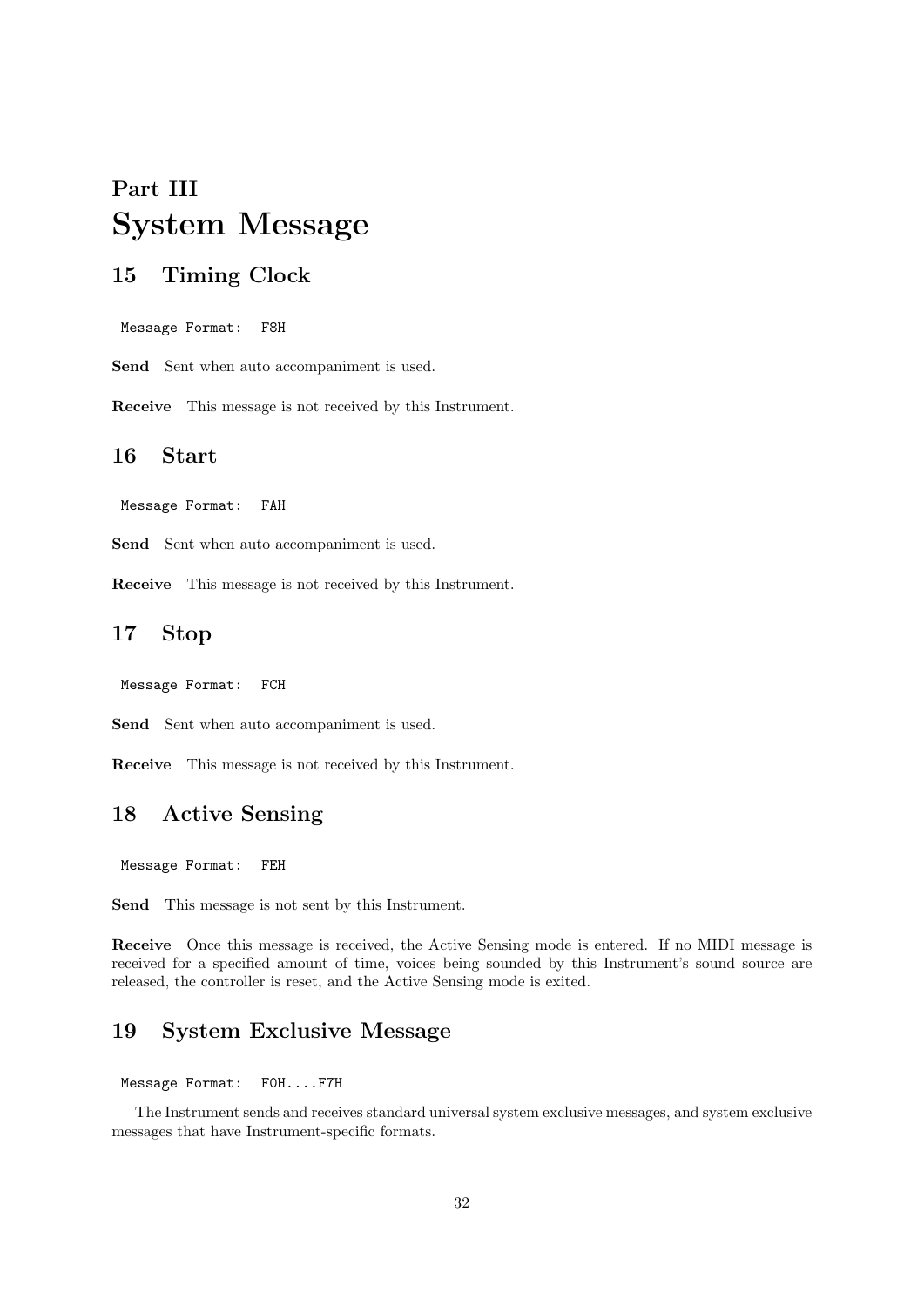#### **19.1 Universal Real Time System Exclusive Message**

Message Format: F0H 7FH....F7H

**19.1.1 Master Volume**

Message Format: F0H 7FH 7FH 04H 01H llH mmH F7H

ll: LSB Value(Send:00H, Receive:Ignored) mm: MSB Value

**Send** Sent when the Master Volume is changed.

**Receive** Receipt changes the Master Volume.

#### **19.1.2 Master Balance**

|     | Message Format: FOH 7FH 7FH 04H 02H 11H mmH F7H |
|-----|-------------------------------------------------|
|     | 11: LSB Value(Send:00H, Receive:Ignored)        |
| mm: | MSB Value(Note1)                                |

Note1 : For information about the relationship between setting values and send/receive values, see "35.4 Pan Setting Value Table" in "VIII Setting Values and Send/Receive Values" of this document.

Send Sent when the Master Pan is changed.

**Receive** Receipt changes the Master Pan.

#### **19.1.3 Master Fine Tuning**

|     | Message Format: FOH 7FH 7FH 04H 03H 11H mmH F7H |
|-----|-------------------------------------------------|
|     | 11: LSB Value(Note1)                            |
| mm: | MSB Value(Note1)                                |

Note1 : For information about the relationship between setting values and send/receive values, see "35.5 Fine Tuning Setting Value Table" in "VIII Setting Values and Send/Receive Values" of this document.

**Send** This message is sent when the tuning setting is changed.

**Receive** Receipt changes the tuning setting.

#### **19.1.4 Master Coarse Tuning**

| Message Format: FOH 7FH 7FH 04H 04H 11H mmH F7H |  |
|-------------------------------------------------|--|
| 11: LSB Value(Not sent, Receive: Ignored)       |  |
| mm: MSB Value                                   |  |

**Send** This message is not sent by this Instrument.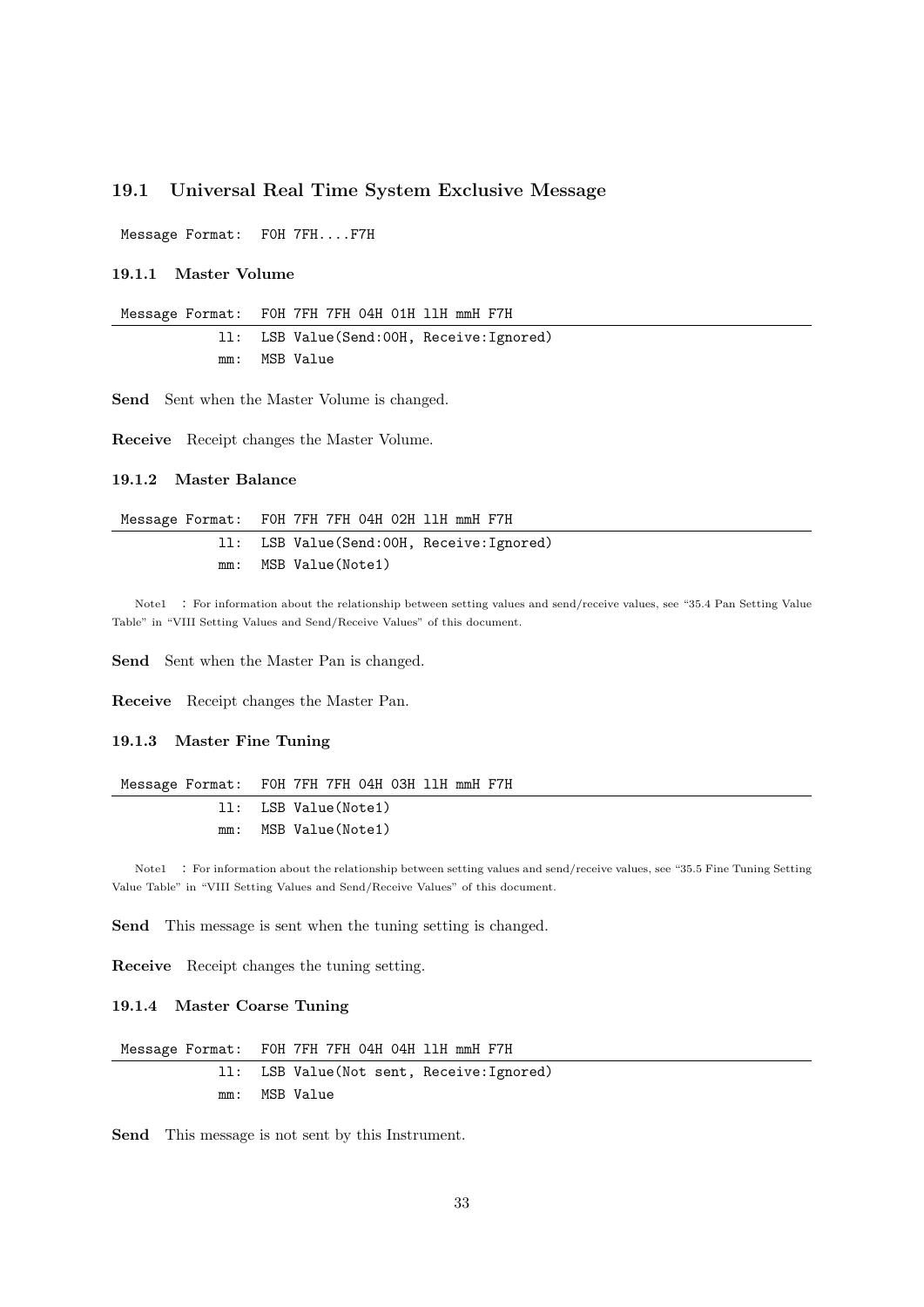**Receive** Receipt changes the Patch Master Coarse Tune parameter.

#### **19.1.5 Reverb Type**

#### Message Format: F0H 7FH 7FH 04H 05H 01H 01H 01H 01H 01H 00H vvH F7H vv: Value(Note1)

Note1 : For information about the relationship between setting values and send/receive values, see "35.7 Reverb Type Setting Value Table" in "VIII Setting Values and Send/Receive Values" of this document.

**Send** Sent when the Reverb Type is changed.

**Receive** Receipt changes the Reverb Type.

#### **19.1.6 Reverb Time**

#### Message Format: F0H 7FH 7FH 04H 05H 01H 01H 01H 01H 01H 01H vvH F7H vv: Value(Note1)

Note1 : For information about the relationship between setting values and send/receive values, see "35.8 Reverb Time Setting Value Table" in "VIII Setting Values and Send/Receive Values" of this document.

**Send** This message is not sent by this Instrument.

**Receive** Receipt changes the Reverb duration.

#### **19.1.7 Chorus Type**

#### Message Format: F0H 7FH 7FH 04H 05H 01H 01H 01H 01H 02H 00H vvH F7H vv: Value(Note1)

Note1 : For information about the relationship between setting values and send/receive values, see "35.9 Chorus Type Setting Value Table" in "VIII Setting Values and Send/Receive Values" of this document.

Send Sent when the Chorus Type is changed.

**Receive** Receipt changes the Chorus Type.

#### **19.1.8 Modulation Rate**

#### Message Format: F0H 7FH 7FH 04H 05H 01H 01H 01H 01H 02H 01H vvH F7H vv: Value

**Send** This message is not sent by this Instrument.

**Receive** Receipt changes the Chorus Rate.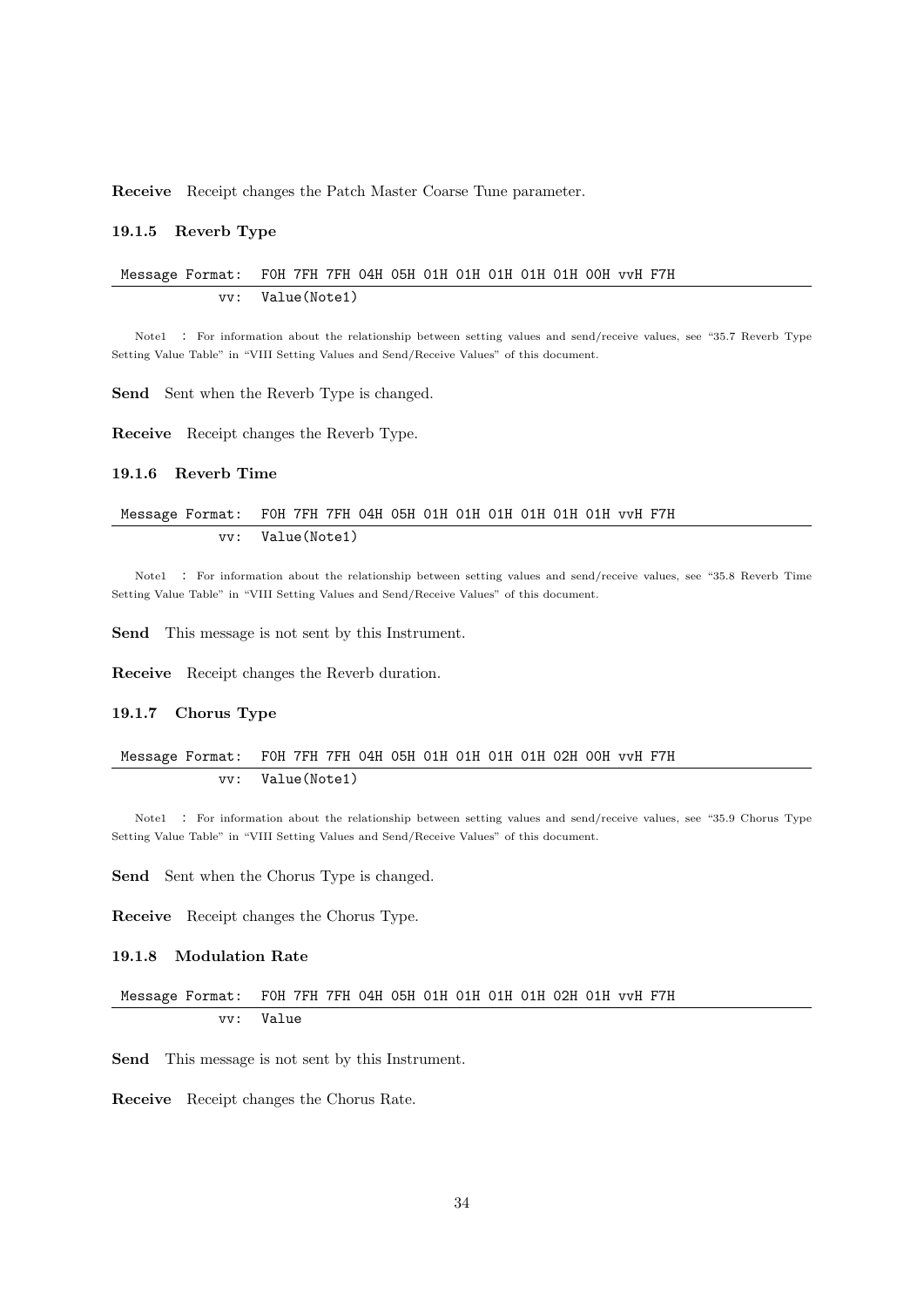#### **19.1.9 Scale/Octave 2 Byte Real Time Tuning**

| Message Format: FOH 7FH 7FH 08H 09H ffH ggH hhH ssH ttH  F7H |
|--------------------------------------------------------------|
| ff: Channel Byte 1 (bits $0$ to $1 =$ channel 15 to 16)      |
| $gg$ : Channel Byte 2 (bits 0 to 6 = channel 8 to 14)        |
| hh: Channel Byte 3 (bits 0 to $6 =$ channel 1 to 7)          |
| ss tt : Tuning offset (Note1)                                |

Note1 : For information about the relationship between setting values and send/receive values, see "35.6 Scale Setting Value Table" in "VIII Setting Values and Send/Receive Values" of this document.

Send Sent when the scale setting is changed. The value of (ffH, ggH, hhH) is (03H, 7FH, 7FH) only.

**Receive** Receipt is ignored when the value of (ffH, ggH, hhH) is (00H, 00H, 00H), and changes Instrument's scale setting for other values.

#### **19.1.10 GM System On**

Message Format: F0H 7EH 7FH 09H 01H F7H

**Send** This message is not sent by this Instrument.

**Receive** Receipt puts the sound source into a GM sound source mode.

#### **19.1.11 GM System Off**

Message Format: F0H 7EH 7FH 09H 02H F7H

**Send** This message is not sent by this Instrument.

**Receive** Receipt changes the sound source setting to the Instrument presetting.

#### **19.1.12 GM2 System On**

Message Format: F0H 7EH 7FH 09H 03H F7H

**Send** This message is not sent by this Instrument.

**Receive** Though the Instrument does not support GM2, receipt of the GM2 System On message has the same result as receipt of the GM System On message.

#### **19.1.13 GS Message**

Message Format: F0H 41H ddH 42H 12H 40H 00H 7FH 00H 41H F7H dd: Device ID(Ignored)

**Send** This message is not sent by this Instrument.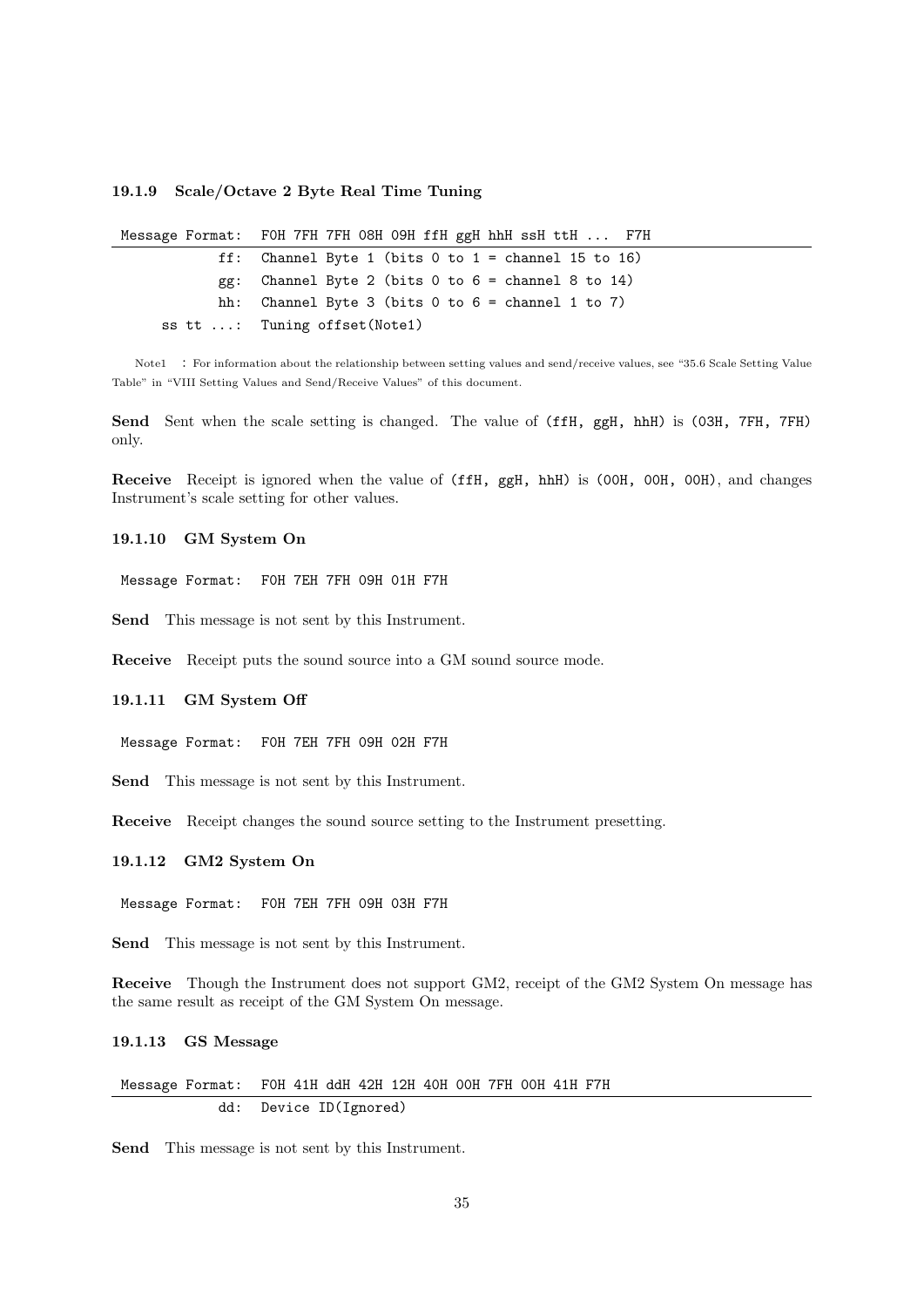**Receive** Receipt performs the same operation as when the GM System On message is received.

## **19.2 Instrument-Specific System Exclusive Message**

Message Format: F0H 44H 16H 02H ... F7H

This message can be used to send the Instrument memory status, for two-way transfer of special operation commands and user data, to perform sound source parameter operations, etc. For more information, see "IV Instrument-Specific System Exclusive Messages".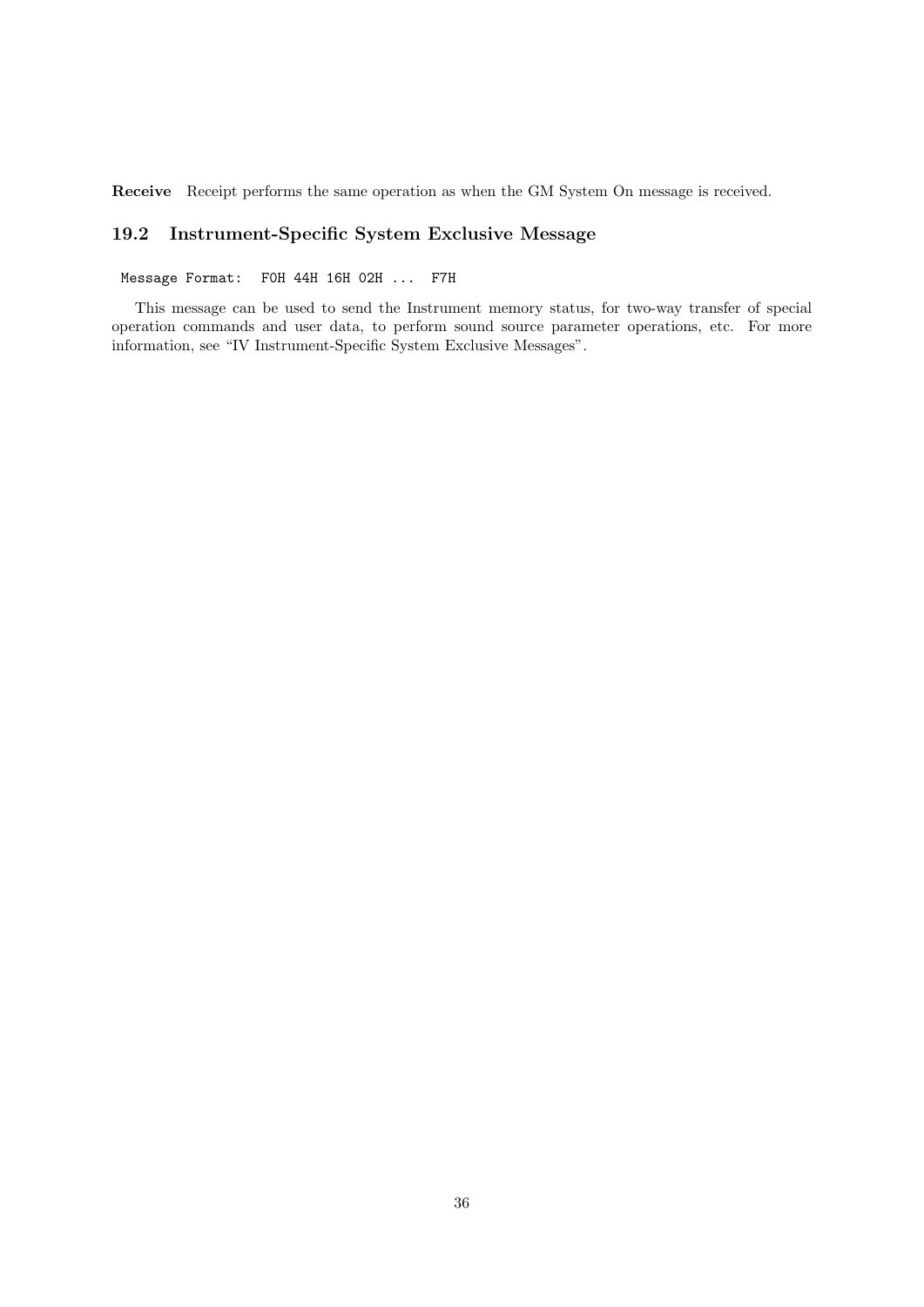# **Part IV Instrument-Specific System Exclusive Messages**

# **20 Format**

This section explains the format of the Instrument-specific System Exclusive Messages. See "V Parameter List" and "VI Parameter Set List" for information about how parameter sets actually are transferred.

#### **20.1 Message Classifications**

Basically, the operation that corresponds to Instrument-specific system exclusive messages is parameter data transfer.

The following operations can be performed from an external device using this parameter transfer message.

- *•* Modification of an individual Instrument parameter
- *•* Batch modification of a particular Instrument parameter set
- *•* Import of an individual Instrument parameter value
- *•* Batch import of a particular Instrument parameter set

In addition to parameters being used as device setting values, some parameters act as commands when received by the Instrument and as device status information when sent from the Instrument. The following table shows the parameter category for each type of transfer.

| <b>Function Section</b> | Parameter Category | Description                                                                                                                                                   |
|-------------------------|--------------------|---------------------------------------------------------------------------------------------------------------------------------------------------------------|
| System                  | System             | Commands to the Instrument, Instrument stats                                                                                                                  |
|                         | All                | All user data                                                                                                                                                 |
| Performance Controller  | Scale Memory       | User Scale Memory                                                                                                                                             |
|                         | Sequence           | Song Sequencer                                                                                                                                                |
|                         | Registration       | Registration                                                                                                                                                  |
|                         | Rhythm             | User Rhythm                                                                                                                                                   |
| Sound Generator         | Patch              | Sound source common settings (system effects, mas-<br>ter settings, etc.) Instrument part settings (tone se-<br>lection, mixer channel setting, tuning, etc.) |
|                         | Tone               | Tone Setting, Drawbar Organ Setting, Modulation<br>Setting                                                                                                    |
|                         | $_{\rm DSP}$       | <b>DSP</b> Parameter Setting                                                                                                                                  |

## **20.2 Basic Message Structure**

Instrument-specific system exclusive message operation can be broadly divided between two methods: Individual Parameter Transfer (single parameter send/receive) and Bulk Parameter Set Transfer (batch parameter send/receive). Each method includes a number of different messages.

The field in the system exclusive message that specifies the message type is the action (*act*) field. The format of the *body* part of the message depends on the *act* value.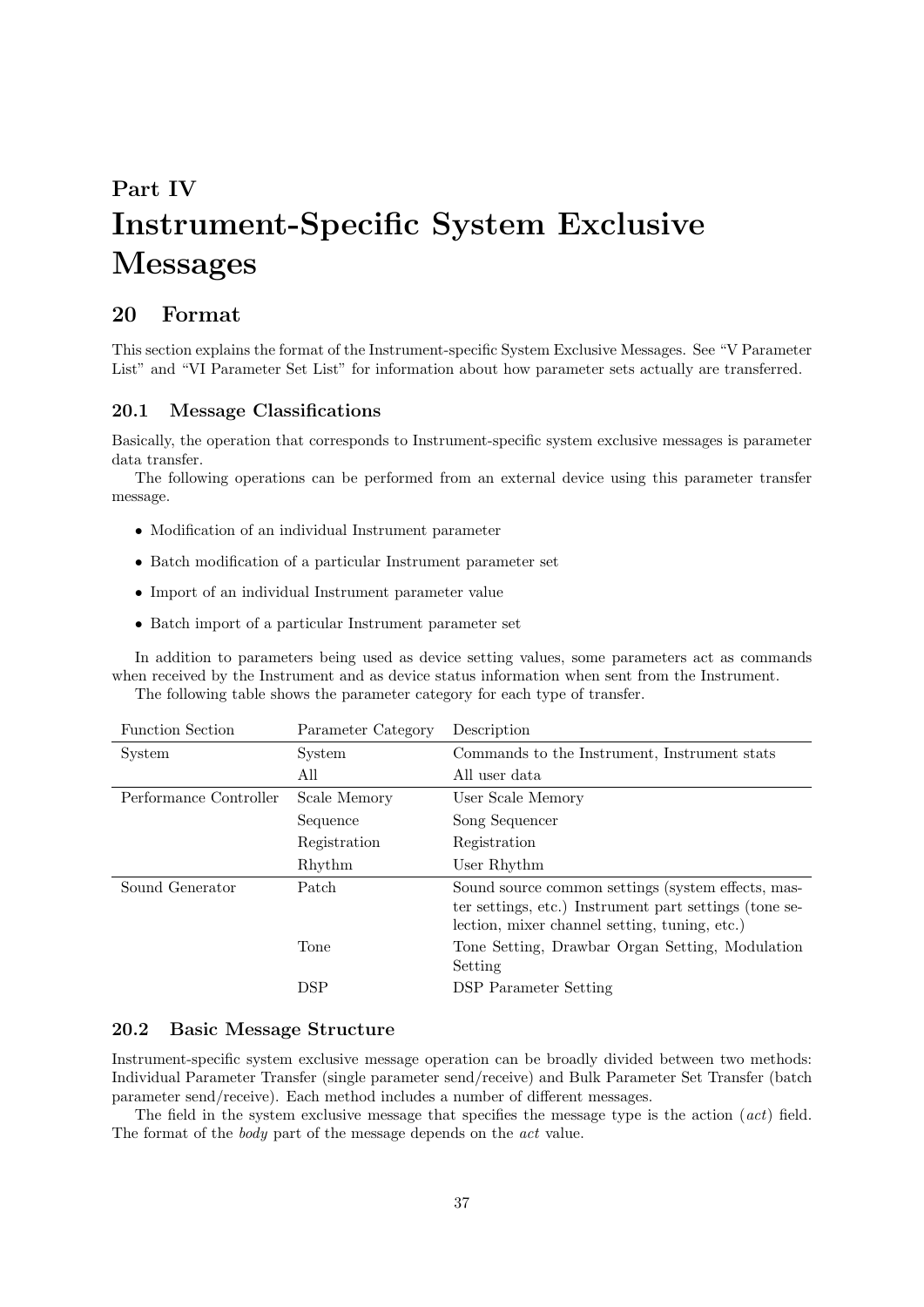The table below shows the body format for each action of Instrument-specific system exclusive messages. An actual message consists of the items indicated by Y, from left to right.

|            |    |     |            |     |           | $\leftarrow$ |     |      |             | body (Depends on act) |      |        |           |     | $\rightarrow$ |     |
|------------|----|-----|------------|-----|-----------|--------------|-----|------|-------------|-----------------------|------|--------|-----------|-----|---------------|-----|
|            | SX | MAN | <b>MOD</b> | dev | $\it act$ | cat          | mem | pset | $b\, l\, k$ | prm                   | i dx | $l$ en | $_{data}$ | img | crc           | EOX |
| <b>IPR</b> | Υ  | Υ   | Y          | Υ   | Υ         | Y            | Υ   | Υ    | Y           | Y                     | Y    | Y      |           |     |               | Y   |
| <b>IPS</b> | Y  | Y   | Y          | Υ   | Υ         | Y            | Υ   | Υ    | Y           | Y                     | Y    | Y      | Υ         |     |               |     |
| <b>OBR</b> | Y  | Υ   | Υ          | Υ   | Υ         | Υ            | Υ   | Υ    |             |                       |      |        |           |     |               | Υ   |
| <b>OBS</b> | Y  | Y   | Y          | Y   | Υ         | Y            | Y   | Y    |             |                       |      | Υ      |           | Y   | Y             | Y   |
| <b>HBR</b> | Y  | Y   | Y          | Υ   | Y         | Y            | Υ   | Y    |             |                       |      |        |           |     |               | Υ   |
| HBS        | Y  | Υ   | Υ          | Υ   | Υ         | Υ            | Υ   | Υ    |             |                       |      | Y      |           | Y   | Y             | Y   |
| EXI        | Y  | Y   | Y          | Υ   | Y         |              |     |      |             |                       |      |        |           |     |               | Υ   |
| SBS        | Y  | Υ   | Υ          | Υ   | Υ         |              |     |      |             |                       |      |        | Y         |     |               |     |
| ACK        | Y  | Y   | Y          | Υ   | Υ         | Υ            | Υ   | Υ    |             |                       |      |        |           |     |               | Υ   |
| <b>RJC</b> | Y  | Y   | Y          | Υ   | Υ         | Y            | Y   | Υ    |             |                       |      |        |           |     |               | Υ   |
| ESS        | Y  | Y   | Y          | Y   | Υ         | Y            | Y   | Y    |             |                       |      |        |           |     |               | Υ   |
| EBS        | Y  | Y   | Y          | Y   | Υ         | Y            | Y   | Υ    |             |                       |      |        |           |     |               | γ   |
| <b>ERR</b> | Y  | Y   | Y          | Y   | Υ         |              |     |      |             |                       |      |        |           |     |               |     |

#### **20.3 Format of Each Field**

#### **20.3.1 SX : System Exclusive message Status**

Format: 11110000B (F0H)

This is the System Exclusive Message status byte established by the MIDI standard.

#### **20.3.2 MAN : Manufacturer's ID**

```
Format: 01000100B (CASIO = 44H)
```
Indicates this Instrument's manufacturer ID.

#### **20.3.3 MOD : Model ID**

|  | Format: MSB 00010110B (16H) |  |
|--|-----------------------------|--|
|  | LSB 00000010B (02H)         |  |

These two successive bytes (MSB, LSB) indicate the CTK-6200/CTK-6300/CTK-7200/CTK-7300 WK-6600/WK-7600 model ID.

#### **20.3.4** *dev* **: MIDI Device ID 00H - 7FH**

#### Format: 0dddddddB

The contents of this field in a received message are compared with the Model's MIDI Device ID, and receipt of the incoming message is allowed only when the two IDs match. When a message containing 7FH is received, receipt of the message is always allowed, regardless of the Instrument's ID setting. Note, however, that the Instrument does not have a specific Device ID, so use only 7FH for send and receive.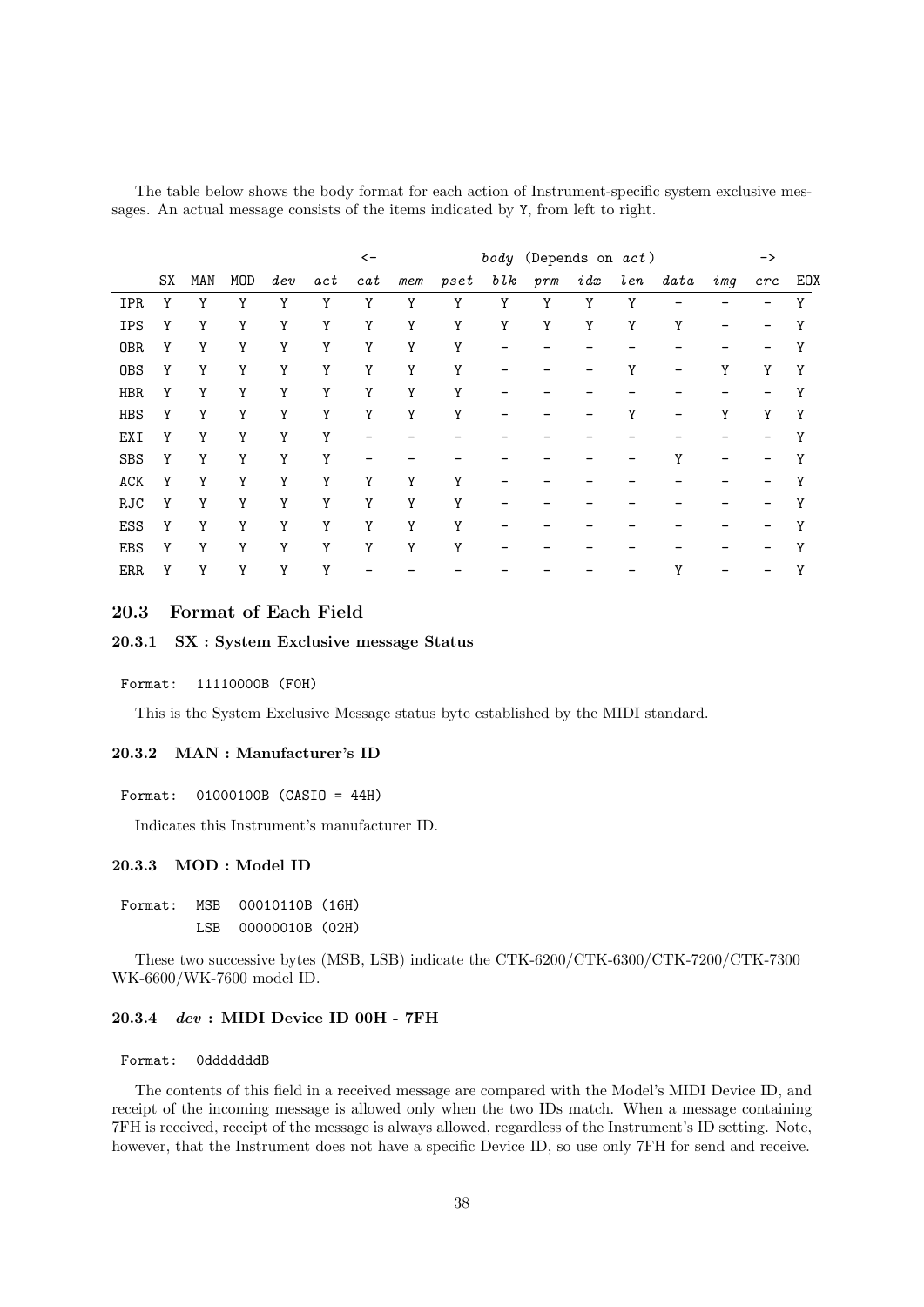#### **20.3.5** *act* **: Action**

#### Format: 0aaaaaaaB

This field indicates the operation of the Instrument-specific System Exclusive Message.

| aaaaaaaB | Action     | Function                             |
|----------|------------|--------------------------------------|
| 00H      | <b>IPR</b> | Individual Parameter Request         |
| 01H      | <b>IPS</b> | Individual Parameter Send            |
| 02H      | 0BR        | One-way Bulk Parameter Set Request   |
| 03H      | <b>OBS</b> | One-way Bulk Parameter Set Send      |
| 04H      | HBR.       | Handshake Bulk Parameter Set Request |
| 05H      | <b>HBS</b> | Handshake Bulk Parameter Set Send    |
| 08H      | <b>SBS</b> | Start of Bulk Dump Session Session   |
| 09H      | EXI        | Extend Interval                      |
| OAH      | ACK        | Acknowledge                          |
| 0BH      | RJC        | Reject                               |
| 0DH      | ESS        | End of Sub-session                   |
| OEH      | <b>EBS</b> | End of Bulk Dump Session             |
| 0FH      | <b>ERR</b> | Error                                |

**IPR:Individual Parameter Request** Indicates an individual parameter value send request message. When the Instrument receives this action, it uses an IPS message to return the specified parameter value.

**IPS:Individual Parameter Send** Indicates an individual parameter value send message. When the Instrument receives this action, it rewrites the value specified by the *data* field with the specified parameter value.

**OBR:One-way Bulk Parameter Set Request** Indicates a send request message using parameter set image one-way mode. When the Instrument receives this action, it uses an OBS message to return the specified parameter set.

**OBS:One-way Bulk Parameter Set Bulk Send** Indicates a parameter set image send message using one-way mode. When the parameter set to be transferred is greater than a preset size, it is divided into multiple packets and transferred at prescribed time intervals. The time interval is set in accordance with the Oneway Current Interval parameter described under "24.2 System Exclusive Protocol Parameter".

**HBR:Handshake Bulk Parameter Set Request** Indicates a send request message using the parameter set image handshake mode. When the Instrument receives this action, it uses an HBS message to return the specified parameter set.

**HBS:Handshake Bulk Parameter Set Send** Indicates a parameter set image send message using handshake mode. The parameter set to be transferred is divided into multiple packets when it is greater than a prescribed size. The packets are transferred in accordance with handshake mode.

**EXI:Extend Interval** During a dump session, message sent by a devices that should send the next message to tell a device waiting for the next message to extend the message interval. Receipt of this message causes the message wait elapsed time to reset to 0.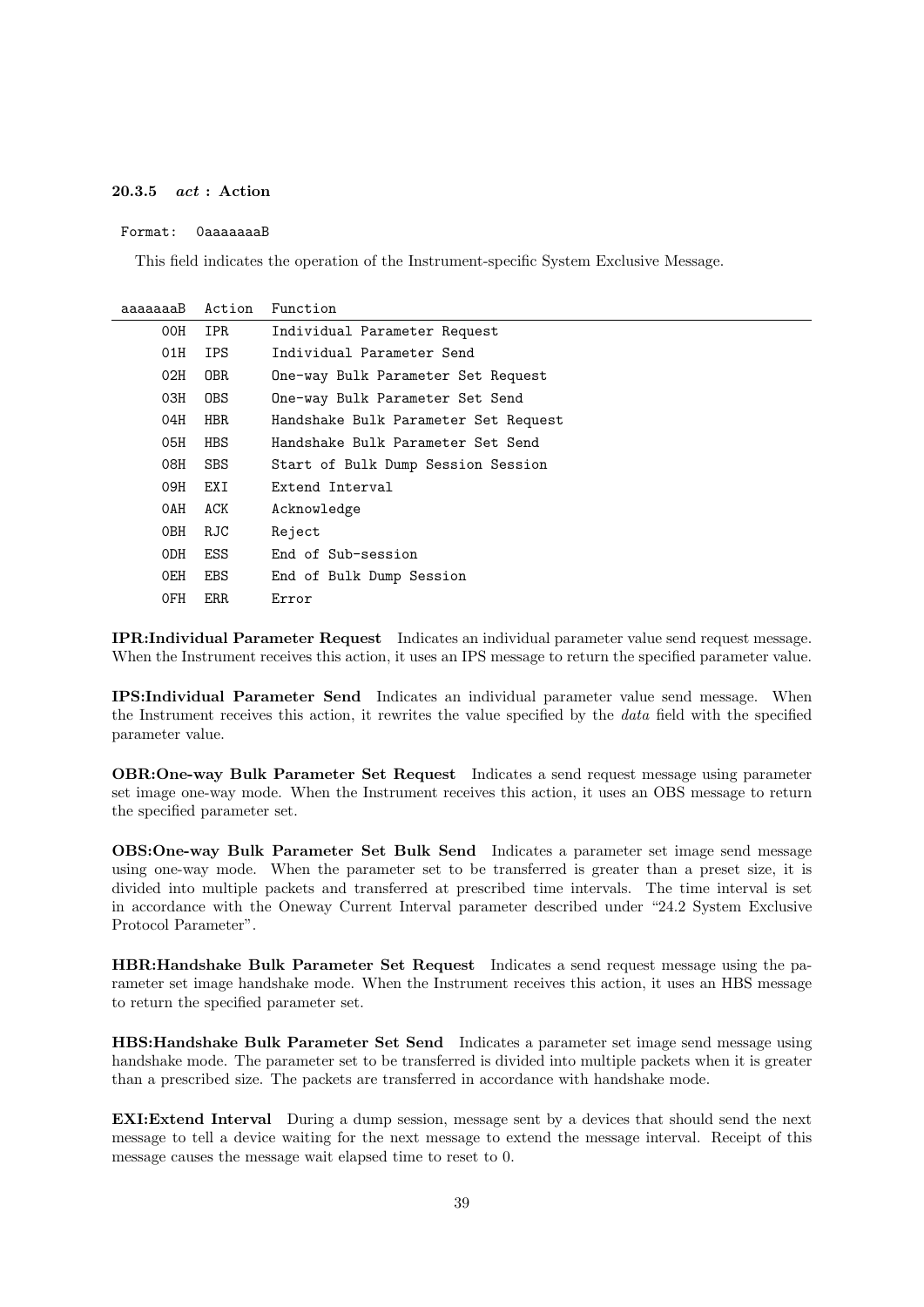**SBS:Start of Bulk Dump Session** This message is sent to both devices to start a session to transfer a series of parameter sets using one-way protocol or handshake protocol. The protocol used during the session and the data transfer direction is determined in accordance with the value of the data field. For details, see the explanation about the data field. When there is a request to start a handshake protocol session, the devices that receive this message return ACK after setting up to enable a session. This message is ignored if the outlook is that a session cannot be enabled.

**ACK:Acknowledge** Indicates a message used by the receiver during parameter set handshake mode transfer to convey to the sender that it is ready for send of the next packet. The *cat*, *mem*, and *pset* fields indicate the value carried by the last received message.

**RJC:Reject** Indicates a message to convey to the other side that an ongoing parameter set one-way mode or handshake mode send or receive session was interrupted. The *cat*, *mem*, and *pset* fields indicate the value carried by the last received message.

**ESS:End of Sub-session** Indicates there is a message to convey to the receiving device that a one-way mode or handshake mode serial packet transfer for sending a sub-session (one parameter set) is complete. The cat, mem, and pset fields indicate the values in the last received message.

**EBS:End of Bulk Dump Session** Indicates there is a message to convey to the receiving device that a one-way mode or handshake mode serial parameter set transfer session send, which was launched by some operation, is complete. The cat, mem, and pset fields indicate the values in the last received message.

**ERR:Error** This message is sent to a device that sent a message during a parameter set transfer session using handshake protocol bulk dump, when the device that received the message encounters some communication problem. The generated error type depends on the value in the data field. For details, see the explanation about the data field.

#### **20.3.6** *cat* **: Category**

#### Format: 0cccccccB

The category indicates the categories of data handled by the System Exclusive Message. The ID number (ID) of the Category is indicated on the left, while the communication operation (Action) is indicated on the right.

| Category |               | Transfer             |   |                             |
|----------|---------------|----------------------|---|-----------------------------|
| ID (c)   | Parameter Set | Individual Parameter |   | One-way Bulk Handshake Bulk |
| 00H      | System        | A                    |   |                             |
| 02H      | Patch         | A                    |   |                             |
| 03H      | Tone          | A                    | A | A                           |
| 13H      | DSP           | A                    | A | A                           |
| 1FH      | All           | F                    | A | A                           |
| 21H      | Sequence      | F                    | A | A                           |
| 22H      | Registration  | F                    | A | A                           |
| 24H      | Rhythm        | F                    | A | A                           |

A *· · ·* Available (Also including when only some parameters are available.)

F *· · ·* File Information (Not the data itself. Name, size, and other file information only.)

- *· · ·* Not Available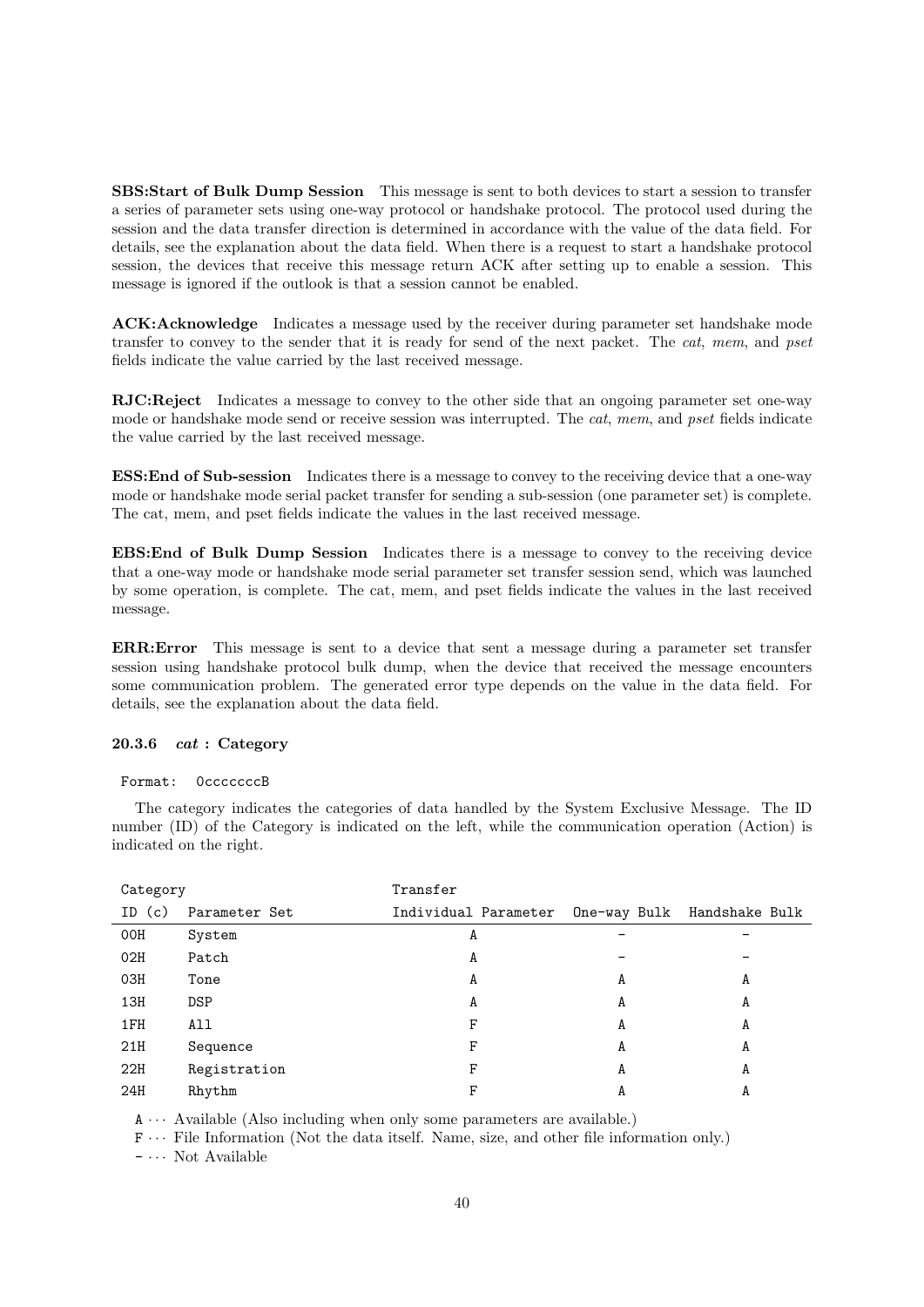#### **20.3.7** *mem* **: Memory Area ID**

#### Format: 0mmmmmmmB

Specifies the memory area that is the object of the parameter transfer. The following are defined for this Instrument.

|               | <i>mem</i> Data Type Meaning |                                 |
|---------------|------------------------------|---------------------------------|
| $\Omega$      |                              | User area Read/write enabled    |
|               |                              | Preset area Read/write disabled |
| $\mathcal{P}$ |                              | Store area Read/write enabled   |

#### **20.3.8** *pset* **: Parameter Set Number**

| Format: | LSB | OnnnnnnnB              |
|---------|-----|------------------------|
|         | MSB | $Ommmmmm$ <sup>B</sup> |

This field is a 2-byte (LSB, MSB) value indicating the number of the parameter set (mmmmmmmnnnnnnnB, Binary) being transferred.

#### **20.3.9** *blk* **Block Number**

The block number is a supplementary number that specifies which block parameter is to be accessed when there are multiple blocks (instrument parts, etc.) that include parameters with the same ID within a single parameter set. The array structure of a block can be expressed up to 4 dimensions, and the size of a 1-dimensional array is expressed as 14 bits.

```
Format: index3 LSB 0iiiiiiiB
 index3 MSB 0jjjjjjjB
 index2 LSB 0kkkkkkkB
 index2 MSB 0lllllllB
 index1 LSB 0mmmmmmmB
 index1 MSB 0nnnnnnnB
 index0 LSB 0oooooooB
 index0 MSB 0pppppppB
```
Note : Arranged in high dimension sequence.

#### **1-dimension array block [index0]**

| Value                    | Meaning |
|--------------------------|---------|
| 00jjjjjjjiiiiiiiB 0000H  |         |
| 0011111111kkkkkkkB       | 0000H   |
| 00nnnnnnmmmmmmmmB        | 0000H   |
| 00pppppppoooooooB index0 |         |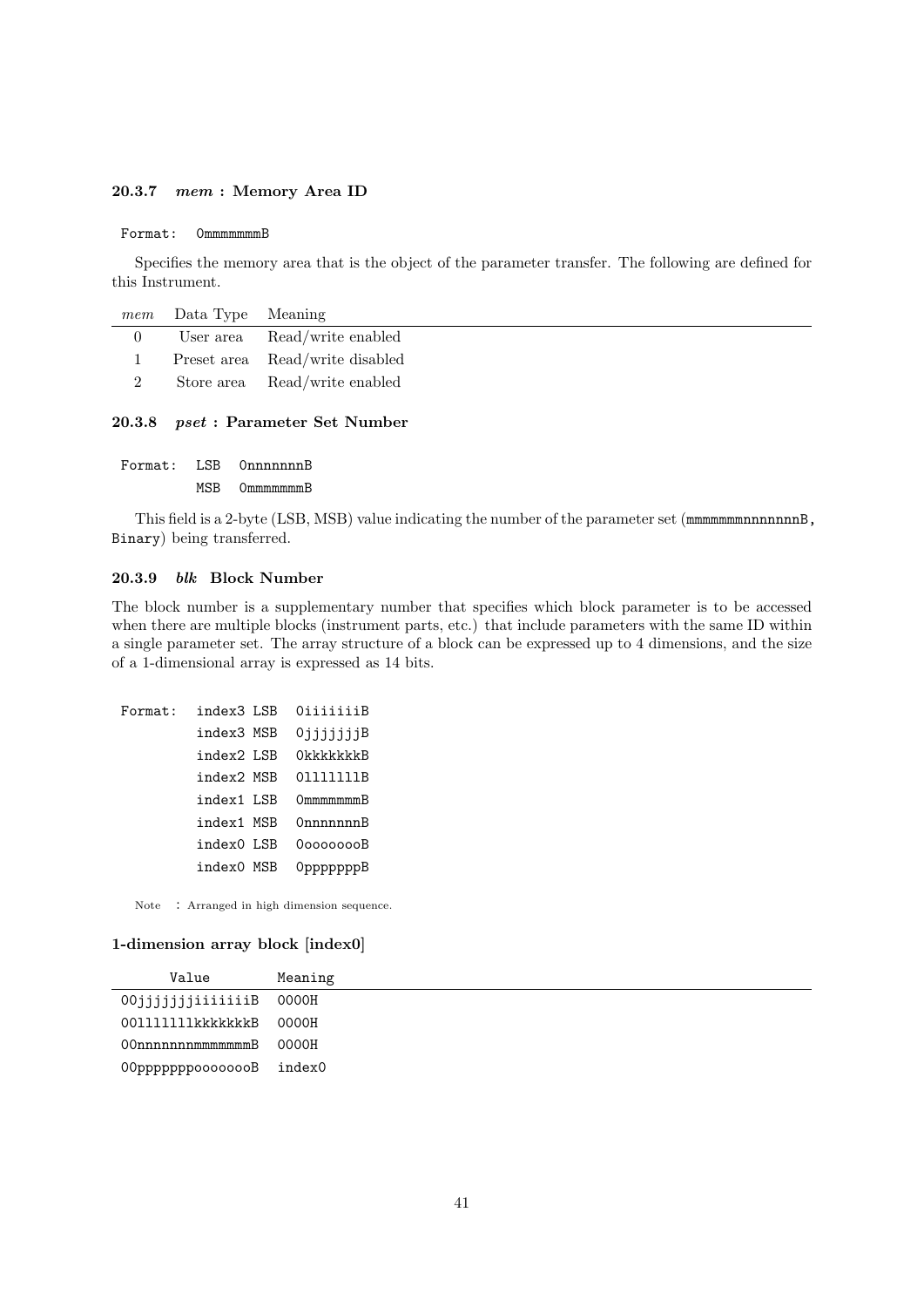**2-dimension array block [index1][index0]**

| Value                    | Meaning |
|--------------------------|---------|
| 00jjjjjjjiiiiiiiB        | 0000H   |
| 0011111111kkkkkkkB       | 0000H   |
| 00nnnnnnmmmmmmmmB        | index1  |
| 00pppppppoooooooB index0 |         |

#### **3-dimension array block [index2][index1][index0]**

| Value                   | Meaning |
|-------------------------|---------|
| 00jjjjjjjiiiiiiiB 0000H |         |
| 0011111111kkkkkkkB      | index2  |
| 00nnnnnnmmmmmmmmB       | index1  |
| 00ррррррроооооооВ       | index0  |
|                         |         |

## **4-dimension array block [index3][index2][index1][index0]**

| Value             | Meaning |
|-------------------|---------|
| 00jjjjjjjiiiiiiiB | index3  |
| 001111111kkkkkk   | index2  |
| 00nnnnnnnmmmmmmB  | index1  |
| 00pppppppooooooB  | index0  |

#### **20.3.10** *prm* **: Parameter ID**

| Format: | LSB | OpppppppB |
|---------|-----|-----------|
|         | MSB | OqqqqqqqB |

The Parameter ID indicates the parameter type. When transferring parameters (see "V Parameter List" below) individually (as opposed to bulk transfer), this field is used to identify the parameter being transferred by its parameter ID.

#### **20.3.11** *idx* **: Data Index Number**

| Format: | LSB OiiiiiiiB |
|---------|---------------|
|         | MSB OjjjjjjjB |

The data index number indicates the first array number of the array from which transfer starts.

#### **20.3.12** *len* **: Data Length**

| Format: | ESB OIIIIIIB  |
|---------|---------------|
|         | MSB OmmmmmmmB |

As shown below, the meaning of this field differs depending on whether an individual transfer or a bulk parameter set transfer is being performed.

**Individual Parameter Transfer** The value of this field specifies the size of the parameter value stored in the data field. Data length indicates the length of the array being transferred minus 1 when the parameter contains a character string or other similar array structure.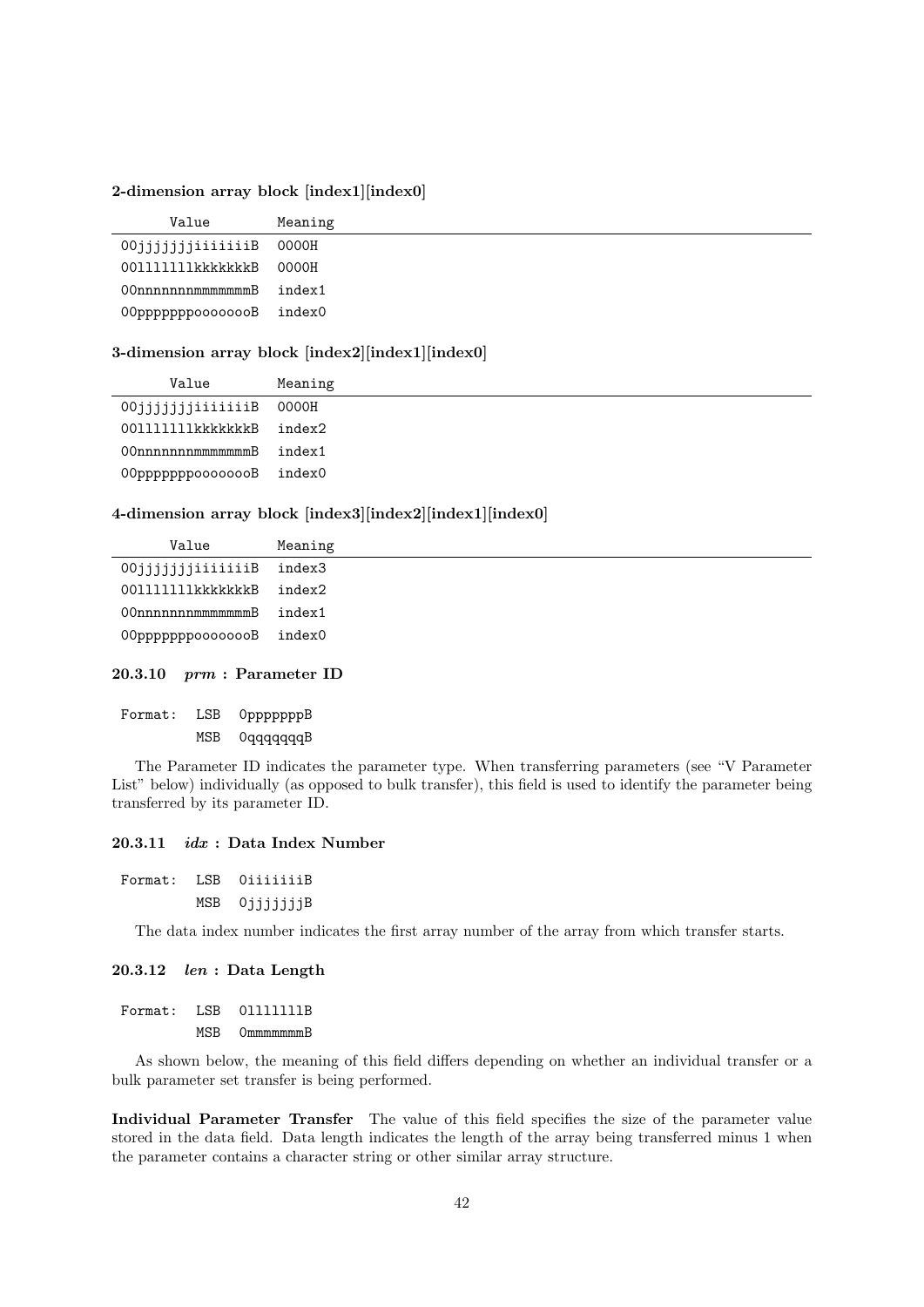**Bulk Parameter Set Transfer** The value of this field specifies the size of the parameter set memory image stored in the img field. Data length indicates the number of bytes of data included within a packet. When this value is zero, it means the data itself does not exist.

#### **20.3.13** *data* **: Parameter Data**

#### **Individual Parameter Transfer**

|                    |  | Format: index0 OdddddddB (OeeeeeeeB) (OfffffffB) (OgggggggB) (OhhhhhhhB) |  |
|--------------------|--|--------------------------------------------------------------------------|--|
|                    |  |                                                                          |  |
|                    |  | index2 OdddddddB (OeeeeeeeB) (OfffffffB) (OgggggggB) (OhhhhhhhB)         |  |
| <b>State State</b> |  |                                                                          |  |
|                    |  | indexN OdddddddB (OeeeeeeeB) (OfffffffB) (OgggggggB) (OhhhhhhhB)         |  |

Parameter data indicates the parameter value. Data is repeatedly placed in an array of the size equivalent to len+1. For the structure of one data item, the length depends on the data bit width(Parameter List Size), as shown below.

| Size          | Number of Data |
|---------------|----------------|
| $1 - 7$ 1     |                |
| $8 - 14$ 2    |                |
| $15 - 21$ 3   |                |
| $22 - 28$ 4   |                |
| $29 - 32 + 5$ |                |
|               |                |

Each block of data is packed from the lowest order byte first. In the case of multiple-byte data, the lowest weighted bit is the least significant digit of the first data byte, and the highest weighted bit is the most significant digit of the final data byte. The following shows an example of how data would be divided for transfer in the case of 32-bit data.

|          | 7 6      |  | 5 4 3 2                                                                        |  |  |
|----------|----------|--|--------------------------------------------------------------------------------|--|--|
|          |          |  | data0: 0 [bit06] [bit05] [bit04] [bit03] [bit02] [bit01] [bit00]               |  |  |
|          |          |  | data1: 0 $[bit13]$ $[bit12]$ $[bit11]$ $[bit10]$ $[bit09]$ $[bit08]$ $[bit07]$ |  |  |
|          |          |  | data2: 0 [bit20] [bit19] [bit18] [bit17] [bit16] [bit15] [bit14]               |  |  |
|          |          |  | data3: 0 [bit27] [bit26] [bit25] [bit24] [bit23] [bit22] [bit21]               |  |  |
| data4: 0 | $\sim$ 0 |  | 0      0    [bit31] [bit30] [bit29] [bit28]                                    |  |  |

#### **SBS (Start of Bulk Dump Session)**

#### Format: 0bbbbbbbB

The relationship between the data value and error 0bbbbbbB is defined as shown below.

*•* Data = 0 : Start OBR Session

Start session to request data using one-way protocol.

• Data = 1 : Start OBS Session

Start session to send data using one-way protocol.

• Data = 2 : Start HBR Session

Start session to request data using handshake protocol. If a device that receives this message accepts the session, it needs to return ACK.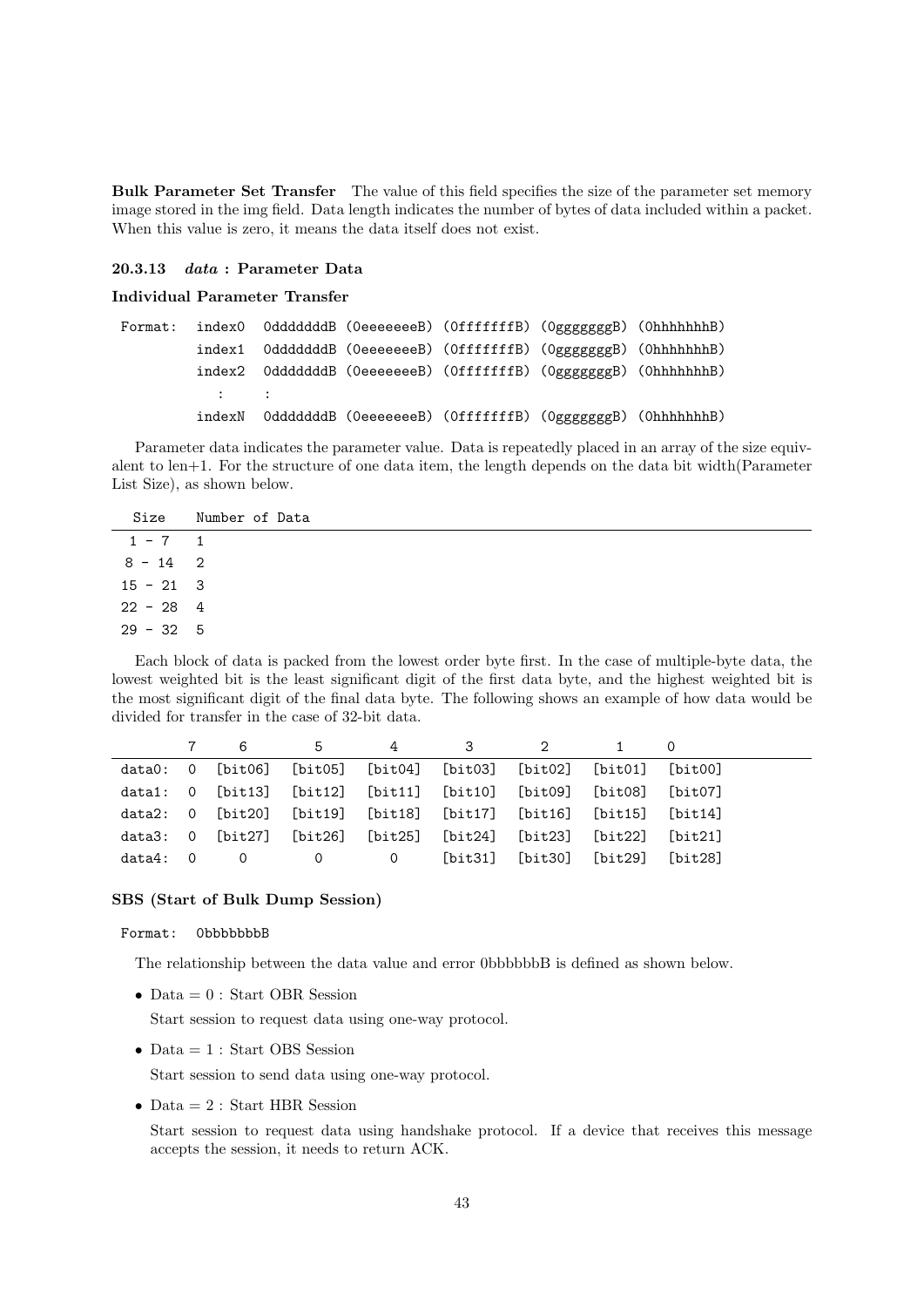• Data = 3 : Start HBS Session

Start session to send data using handshake protocol. If a device that receives this message accepts the session, it needs to return ACK.

#### **ERR (Error)**

#### Format: 0eeeeeeeB

The relationship between the data value and error 0eeeeeeeB is defined as shown below.

*•* Data = 0 : Time Out Error

This error message is generated when a preset amount of time elapses without a receiving device receiving an expected message. This error is also generated when an unexpected message is received instead of the expected message. The preset time is set in accordance with the Handshake Max Interval parameter described under "24.2 System Exclusive Protocol Parameter".

*•* Data = 1 : Format Error

This error message is issued in the case of an invalid format in an Instrument System Exclusive message received by a receiving device.

*•* Data = 2 : CRC Error

This error message is issued in the case of an invalid CRC value in an HBS message received by the data receiving device.

**Single Parameter Data Size Limit** Under initial default settings for the Instrument's System Exclusive message format, the size of a single message cannot exceed 256 bytes in the case of bulk dump using handshake protocol, and cannot exceed 48 bytes in all other cases. The data size and the array size, however, can cause a packet to exceed 48 bytes when transferring a single parameter array. In this case, the IPS and IPR message data length and data index number values can be modified to enable division of a single parameter value into multiple messages so it can be sent that way. These message sizes can be changed with the system parameter.

#### **20.3.14** *img* **: Parameter Set Memory Image**

```
Format: Data0 0aaaaaaaB
Data1 0bbbbbbaB
Data2 0cccccbbB
Data3 0ddddcccB
   : :
```
During data transfer, the memory image data of the parameter set to be sent is read sequentially in 1-byte units starting from the first address. That value is transformed starting from the lower bit to a 7-bit wide data string.

**Example: 33-byte data transfer** In the case of memory image transfer of the 33 bytes such as Table 1, for example, the transfer image is transformed to 38 bytes as shown in Table 2.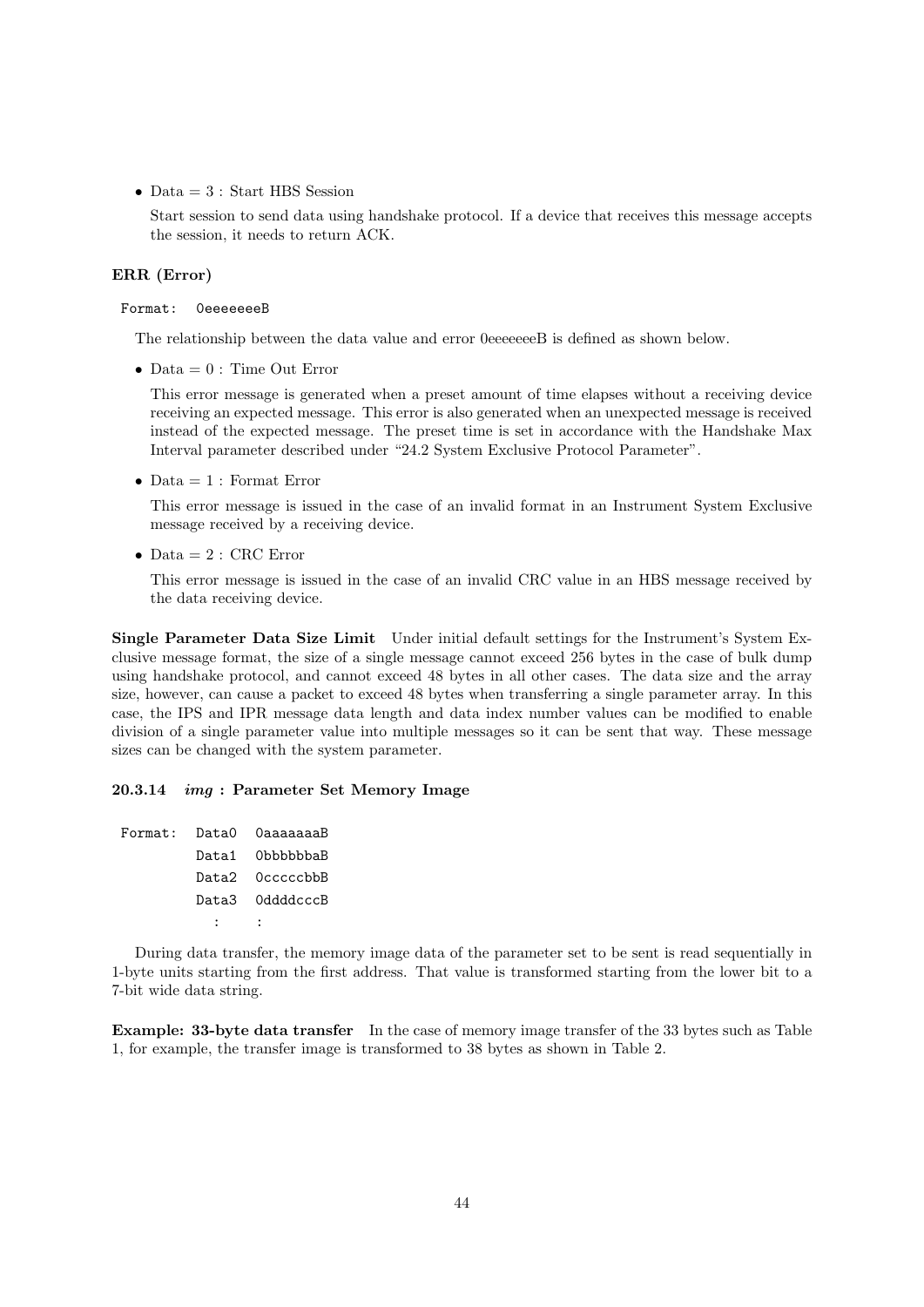Table 1

|                                                             |             | 7        | 6      | 5        | 4        | 3              | $\mathbf{2}$ | 1           | 0        |
|-------------------------------------------------------------|-------------|----------|--------|----------|----------|----------------|--------------|-------------|----------|
| Memory data 00:                                             |             | [00.7]   | [00.6] | [00.5]   | [00.4]   | [00.3]         | [00.2]       | [00.1]      | [00.0]   |
| Memory data 01:                                             |             | [01.7]   | [01.6] | [01.5]   | [01.4]   | [01.3]         | [01.2]       | [01.1]      | [01.0]   |
| Memory data 02:                                             |             | [02.7]   | [02.6] | $[02.5]$ | [02.4]   | [02.3]         | [02.2]       | [02.1]      | [02.0]   |
| $\ddot{\cdot}$                                              |             |          |        |          |          |                |              |             |          |
| Memory data 32:                                             |             | $[32.7]$ | [32.6] | [32.5]   | $[32.4]$ | $[32.3]$       | [32.2]       | [32.1]      | $[32.0]$ |
| (Bit M of the NNth byte is indicated at [NN.M].)<br>Table 2 |             |          |        |          |          |                |              |             |          |
|                                                             | 7           | 6        | 5      | 4        | 3        | $\overline{2}$ | $\mathbf{1}$ | $\mathbf 0$ |          |
| Send data 00:                                               | 0           | [00.6]   | [00.5] | [00.4]   | [00.3]   | [00.2]         | [00.1]       | [00.0]      |          |
| Send data 01:                                               | 0           | [01.5]   | [01.4] | [01.3]   | [01.2]   | [01.1]         | [01.0]       | [00.7]      |          |
| Send data 02:                                               | 0           | [02.4]   | [02.3] | [02.2]   | [02.1]   | [02.0]         | [01.7]       | [01.6]      |          |
| $\ddot{\cdot}$                                              |             |          |        |          |          |                |              |             |          |
| Send data 37:                                               | $\mathbf 0$ | 0        | 0      | [32.7]   | $[32.6]$ | [32.5]         | [32.4]       | [32.3]      |          |

Though transferred data always sequentially uses from bit 0 through bit 7, unused upper bit fields in the final transfer data are filled in with 0.

**Parameter Set Packet Splitting** When a parameter set is transferred, a single parameter set memory image can be split so it can fit into the preset transfer message size, and transferred as multiple packets. Even when a packet is split, the memory image must be transferred from the beginning in the sequence it is arranged without interruption. When sending a parameter set to the Instrument, the size of a System Exclusive message for a single packet must fit within a preset size. The parameter set memory image to be transferred can be split into 1-byte units, and it does not matter whether the length of each packet is different. When a packet receive error is generated, the sending device needs to resend, but the size of the packet sent does not necessarily need to be the same size as the packet sent when the error was generated. Even the sizes of parameter sets are small, using a single packet to send multiple parameter sets is not supported. With this Instrument, the data size, transfer time interval, and other communication parameters for split packets can be adjusted using the parameters described under "24.2 System Exclusive Protocol Parameter". For details, see "24.2 System Exclusive Protocol Parameter."

#### **20.3.15** *crc* **: Cyclic Redundancy Check**

|  | Format: LSB OaaaaaaaB           |
|--|---------------------------------|
|  | 0bbbbbbaB                       |
|  | $0$ $c$ $c$ $c$ $c$ $b$ $b$ $B$ |
|  | 0ddddcccB                       |
|  | MSB 0000ddddB                   |

CRC32 (in accordance with ISO 8802-3 or IEEE803.2 regulations) 32-bit value (ddddddddccccccccbbbbbbbbaaaaaaaaB) calculated for the byte string from "MAN: Manufacturer's ID" to the last byte of "img: Parameter Set Memory Image" is stored in this "crc: Cyclic Redundancy Check". The receiving unit checks the value, and if it is not correct sends an error as a re-request.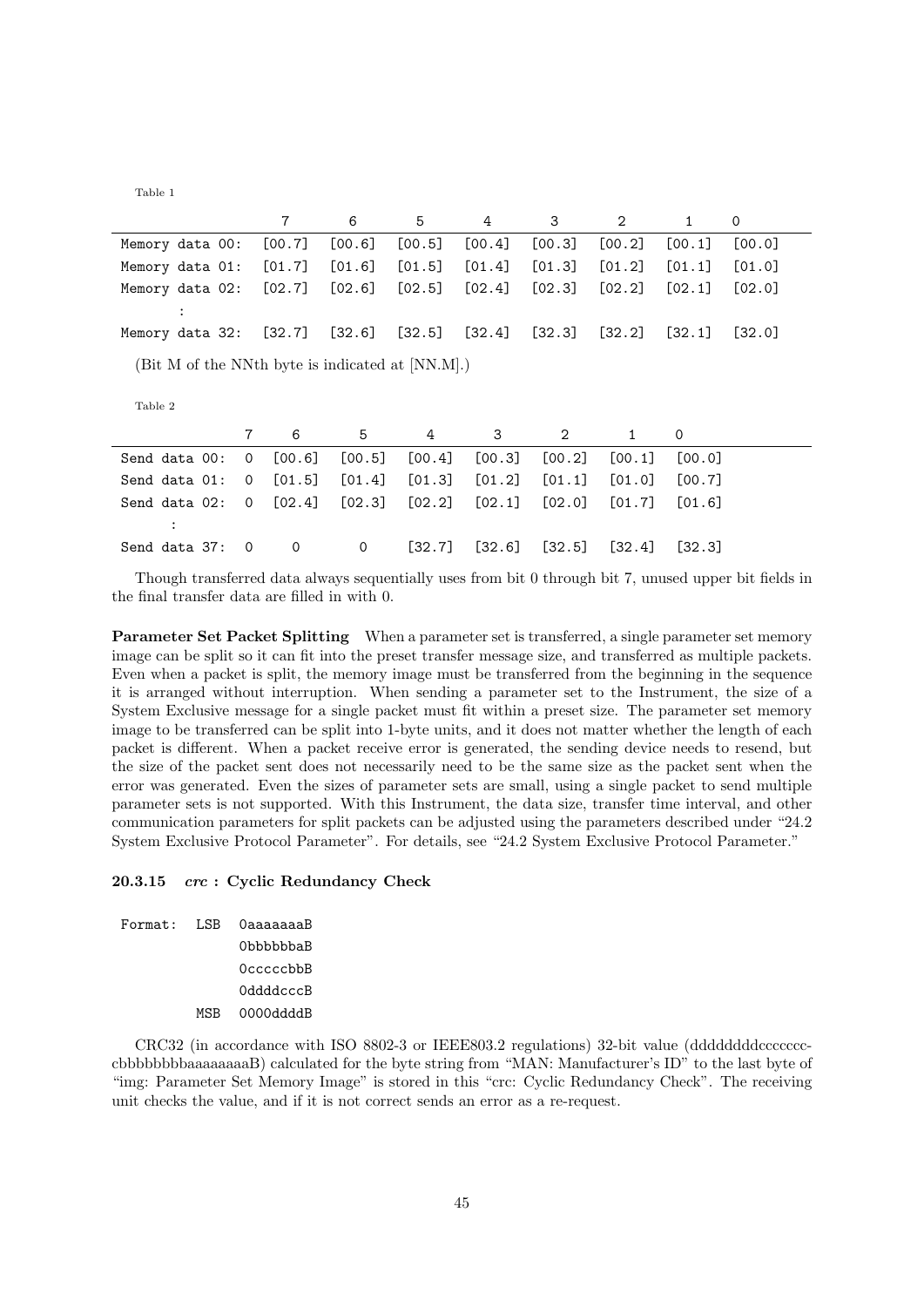#### **20.3.16 EOX : End of System Exclusive Message**

#### Format: 11110111B (F7H)

This is the End of System Exclusive Message status byte established by the MIDI standard.

## **21 Individual Parameter Operations**

There are two parameter unit operations: Individual Parameter Transfer and Individual Parameter Request. For one session, in response to an IPR (Individual Parameter Request) from an external device, this Instrument returns an IPS (Individual Parameter Send) or the session is concluded when the external device or this Instrument spontaneously sends an IPS. If this Instrument received an IPS, the value of the applicable parameter is changed. Depending on the function of a parameter, Individual Parameter Send may be used to issue a command to the Instrument and Individual Parameter Request may be used to check Instrument status information.

| Data Receiver | Data Sender | Operation               |
|---------------|-------------|-------------------------|
| <b>IPR</b>    |             | Send Request (Optional) |
|               | IPS         | Data Transfer           |

## **22 Parameter Set Transfer**

#### **22.1 Communication Modes**

#### **22.1.1 One-way and Handshake**

In order to ensure maximum speed for bulk dumping of Parameter Sets, the data format is different from the data format used for Individual Parameter Send. Data is transferred as-is, using the Model's memory image. Parameter Sets can be transferred by bulk dump using the message exchange types described below.

- *•* One-way mode Parameter Set send/receive
- One-way mode Parameter Set send request send/receive
- *•* Handshake mode Parameter Set send/receive
- Handshake mode Parameter Set send request, receive rejected, error notification send/receive

With the one-way mode, the sending device sends data and ends the session without regard to the response of the receiving device. This mode is best for one-way transfers from a sequencer or similar device.

With the handshake mode, the sending device sends the data and then waits for a response from the receiving device before advancing to the next session. This is a high-speed mode in which there is no time wasted waiting.

See "VI Parameter Set List" for details about Instrument parameter sets.

#### **22.1.2 Session and Subsession**

**Subsession** "One subsession" refers to transfer of one parameter set. A subsession transfers one parameter set or a parameter set that has been divided into multiple packets for transfer, with ESS (End of Sub-session) at the end to terminate the send. Division of a parameter set into multiple packets is used when the size of the parameter set is greater than a prescribed size. The packet number in the packet index field indicates the sequential position of a packet relative to the other packets. A single packet cannot be used to transfer multiple small parameter sets. A parameter set delimiter always must be transferred as a packet delimiter.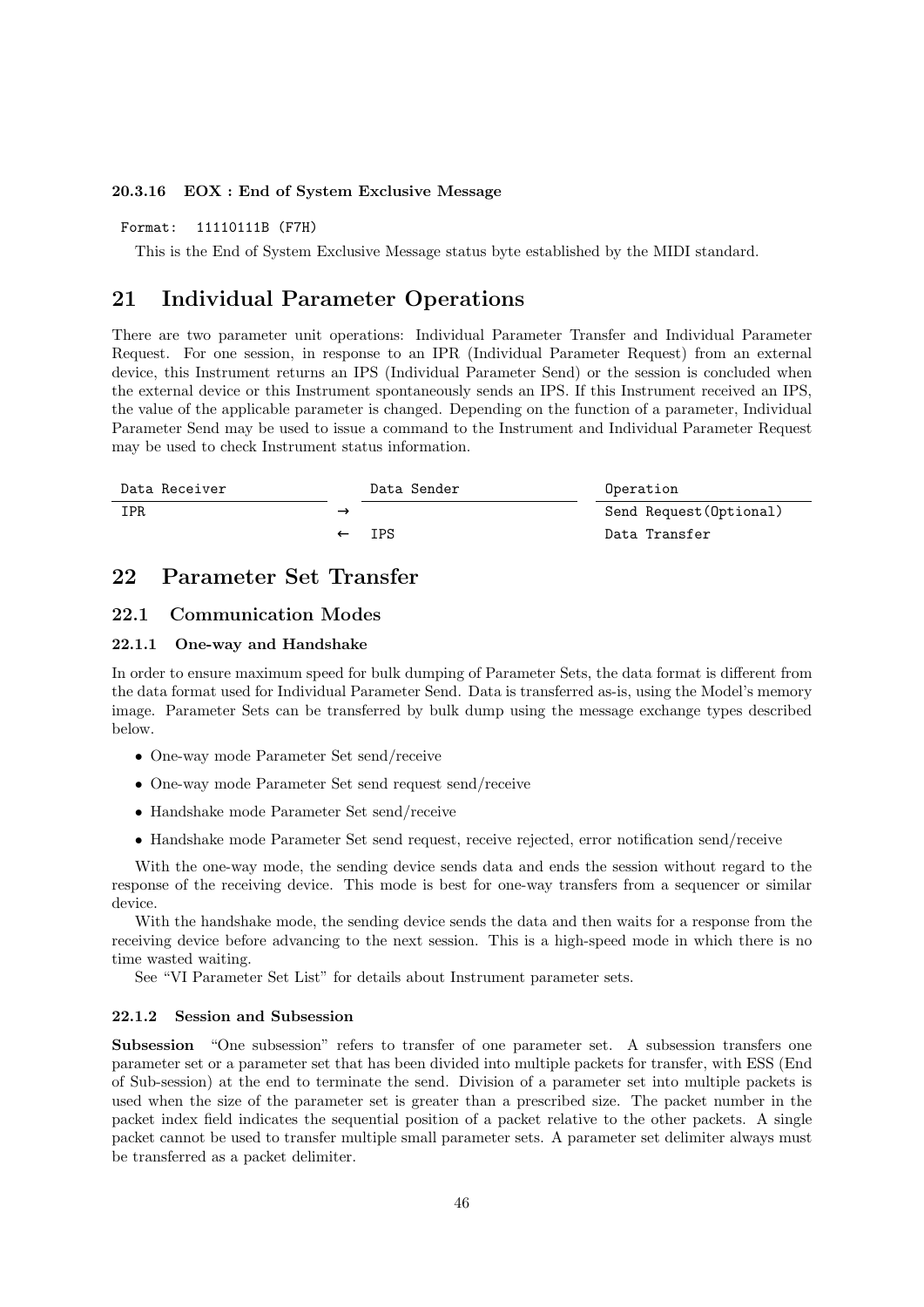**Session** "One session" refers to a series of processes that occur for one user operation. One subsession or multiple subsessions make up a session. The sender sends EBS (End of Bulk Dump Session) to end a session. Regardless of whether there is a single parameter set or multiple parameter sets being transferred, a bulk dump always takes the form of a session, never a subsession only.

## **22.2 One-way Mode Communication Flow**

A single session starts when an external device, which wants to start communication for data send/receive using one-way protocol, sends an SBS (Start of Bulk Dump Session) message to this Instrument, which is its communication partner. The external device starts a request send using OBR or a data send using OBS. The sub session ends when one parameter set that needs to be transferred by the data send device is complete. After the send of all the parameter sets is complete, the external device that started the communication sends an EBS to inform the Instrument that the session is ended. The transfer messages of a single parameter set cannot exceed a preset size. To do this, messages are split into multiple packets that are less than the preset size, and transfer is performed according to a preset interval. The preset size and preset time are determined in accordance with the parameters described under "24.2 System Exclusive Protocol Parameter".

#### **22.2.1 Example: Sending Data from the Instrument to an External Device in Response to a Request from the External Device**

| Data Receiver     |                        | Data Sender       | Operation                           |
|-------------------|------------------------|-------------------|-------------------------------------|
| (External Device) |                        | (This Instrument) |                                     |
| SBS (OBR)         | $---->$                |                   | Session Start<br>Request            |
|                   | Interval 1 *Note1      |                   |                                     |
| 0BR               | $---->$                |                   | Send Request (Start<br>Sub Session) |
|                   | $\leftarrow$ - - - - - | <b>OBS</b>        | Send Packet                         |
|                   | Interval 2 *Note2      |                   |                                     |
|                   | $\leftarrow$ -----     | 0BS               | Send Packet                         |
|                   | Interval 2 *Note2      |                   |                                     |
|                   | $\leftarrow$ - - - - - | <b>OBS</b>        | Send Packet                         |
|                   | $\ddot{\cdot}$         |                   |                                     |
|                   | Send Other Packet      |                   |                                     |
|                   |                        |                   |                                     |
|                   | $\leftarrow$ - - - - - | ESS               | End of Data (End<br>Sub Session)    |
|                   | $\ddot{\cdot}$         |                   |                                     |
|                   | Other Sub Session      |                   |                                     |
|                   |                        |                   |                                     |
| <b>EBS</b>        | $---->$                |                   | End of Session                      |

Note1 : Interval 1 is no less than Oneway Min Interval and no more than Oneway Max Interval, which are explained under "24.2 System Exclusive Protocol Parameter". If the interval exceeds these values, the partner device will issue a timeout error.

Note2 : Interval 1 is a Oneway Current Interval, which is explained under "24.2 System Exclusive Protocol Parameter".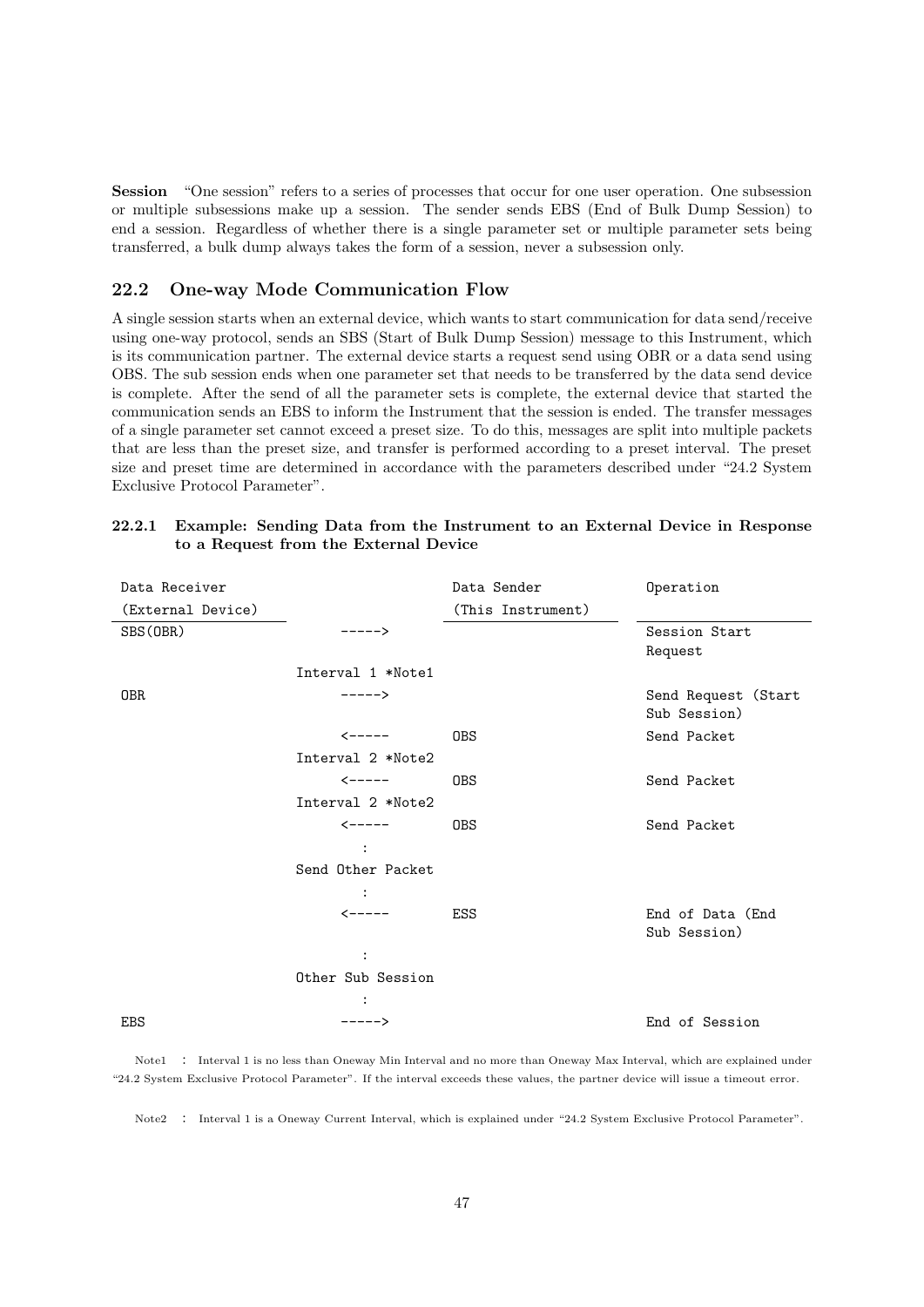| Data Sender       |                        | Data Receiver     | Operation          |
|-------------------|------------------------|-------------------|--------------------|
| (External Device) |                        | (This Instrument) |                    |
| SBS(OBS)          | ----->                 |                   | Session Start      |
|                   |                        |                   | Request            |
|                   | Interval *Note         |                   |                    |
| <b>OBS</b>        | $---->$                |                   | Send Packet (Start |
|                   |                        |                   | Sub Session)       |
|                   | Interval *Note         |                   |                    |
| <b>OBS</b>        | $---->$                |                   | Send Packet        |
|                   | Interval *Note         |                   |                    |
| <b>OBS</b>        | $---->$                |                   | Send Packet        |
|                   | Interval *Note         |                   |                    |
|                   | $\ddot{\cdot}$         |                   |                    |
|                   | Send Other Packet      |                   |                    |
|                   | $\ddot{\cdot}$         |                   |                    |
| ESS               | $---->$                |                   |                    |
|                   | $\leftarrow$ - - - - - | ACK               | End Sub Session    |
|                   | $\ddot{\cdot}$         |                   |                    |
|                   | Other Sub Session      |                   |                    |
|                   | $\ddot{\cdot}$         |                   |                    |
| <b>EBS</b>        | ----->                 |                   | End of Session     |

#### **22.2.2 Example: Data send to Instrument from external device**

Note : The interval is no less than Oneway Min Interval and less than Oneway Max Interval, which are explained under "24.2 System Exclusive Protocol Parameter". If the interval exceeds these values, the partner device will issue a timeout error.

#### **22.3 Handshake Mode Communication Flow**

#### **22.3.1 Session Start**

A single session starts when an external device, which wants to start communication for sending or receiving data using handshake protocol, sends an SBS (Start of Bulk Dump Session) message to this Instrument, which is its communication partner. The external device cannot send an HBS or HBR until this Instrument receives ACK.

#### **22.3.2 Message Timeout Processing**

Failure of the next message expected for receipt to arrive within a preset amount of time is viewed as a timeout error, and ERR (Data = Time Out Error) is sent to the partner device, which then returns to the message standby state. The device that received the ERR sends the message it believes the partner device that is in the message receive standby state. If the desired message does not arrive after a preset number of retries, RJC is sent and the session is terminated. The standby time and number of retries are determined in accordance with the parameters described under "24.2 System Exclusive Protocol Parameter".

#### **22.3.3 Message Format Error Processing**

The message receive device returns ERR (Format Error) if it discovers an illegal format in the received message. When the message sending device receives ERR (Format Error) from the receiving device,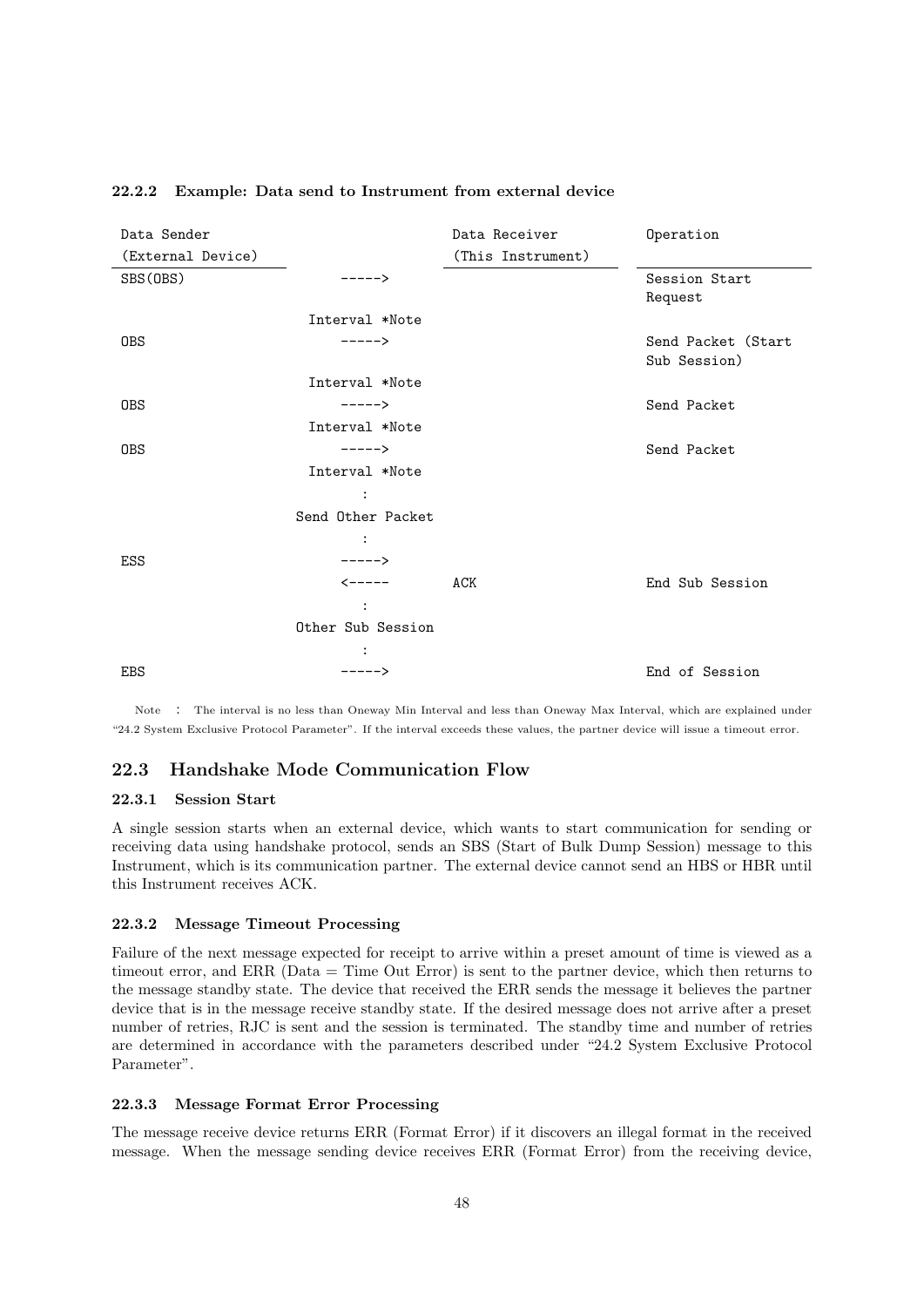it resends the last data sent. If the correct message does not arrive after a preset number of retries, RJC is sent and the session is terminated. The number of retries is determined in accordance with the parameters described under "24.2 System Exclusive Protocol Parameter".

#### **22.3.4 Message CRC Error Processing**

The message receive device returns ERR (CRC Error) if it discovers an illegal format in the received message. When the sending device receives ERR (CRC Error) from the receiving device, it resends the last data sent. If the correct CRC message does not arrive after a preset number of retries, RJC is sent and the session is terminated. The number of retries is determined in accordance with the parameters described under "24.2 System Exclusive Protocol Parameter".

#### **22.3.5 Processing when Multiple Errors are Generated**

While communication retry is in progress following generation of a timeout error, format error, or CRC error, the retry count is not reset even if another error is generated. Also the error code of the last send error message is determined by the cause of the last error generated.

#### **22.3.6 Session End**

When the data send device is an external device, the session is concluded when the external device sends ESS and EBS in response to an ACK by this Instrument after the external device finishes sending all of the Parameter Sets that need to be transferred. When the data send device is an this Instrument, the session is concluded when the external device sends EBS after this Instrument finishes sending all of the Parameter Sets that need to be transferred. The maximum interval until one device sends a message following receipt of a message from another device is no greater than the Handshake Max Interval explained under "24.2 System Exclusive Protocol Parameter". If the interval exceeds these values, the partner device will issue a timeout error.

## **22.3.7 Example: Sending Data from the Instrument to an External Device in Response to a Request from the External Device**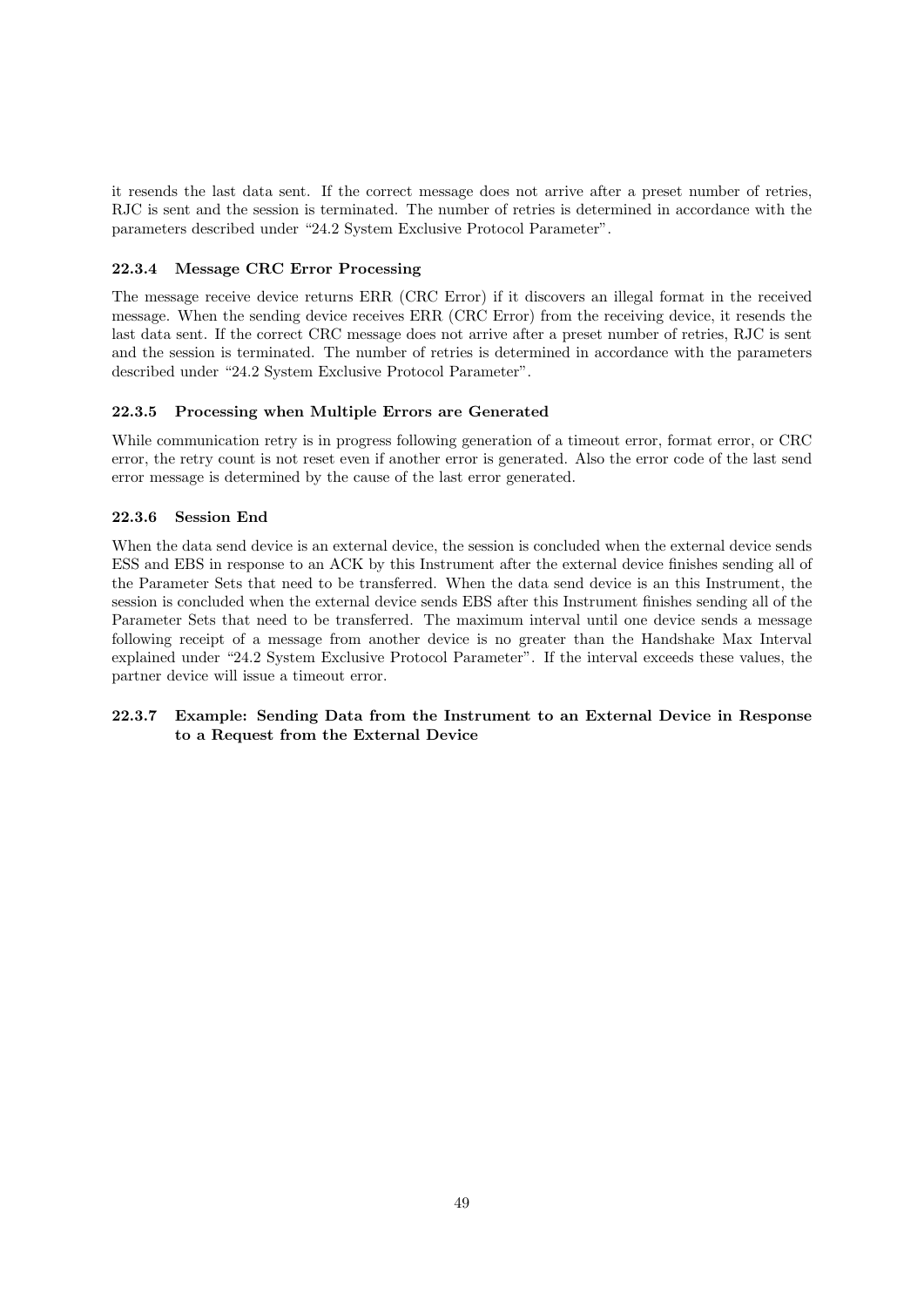| Data Receiver     |                        | Data Sender       | Operation                           |
|-------------------|------------------------|-------------------|-------------------------------------|
| (External Device) |                        | (This Instrument) |                                     |
| SBS (HBR)         | ----->                 |                   | Session Start                       |
|                   |                        |                   | Request                             |
|                   | $\leftarrow$ - - - - - | ACK               | Acknowledge                         |
| <b>HBR</b>        | $---->$                |                   | Send Request (Start<br>Sub Session) |
|                   | $\leftarrow$ - - - - - | <b>HBS</b>        | Send Packet                         |
| ACK               | $---->$                |                   | Acknowledge                         |
|                   | $\leftarrow$ - - - - - | <b>HBS</b>        | Send Packet                         |
| ACK               | $---->$                |                   | Acknowledge                         |
|                   | $\leftarrow$ - - - - - | <b>HBS</b>        | Send Packet                         |
| <b>ACK</b>        | $---->$                |                   | Acknowledge                         |
|                   |                        |                   |                                     |
|                   | Send Other Packet      |                   |                                     |
|                   |                        |                   |                                     |
| ACK               | $---->$                |                   | Acknowledge                         |
|                   | $\leftarrow$ - - - - - | <b>ESS</b>        | End Data (End Sub<br>Session)       |
|                   |                        |                   |                                     |
|                   | Other Sub Session      |                   |                                     |
|                   |                        |                   |                                     |
| <b>EBS</b>        | $---->$                |                   | End of Session                      |

# **22.3.8 Example: Data send to Instrument from external device**

| Data Sender       |                        | Data Receiver     | Operation      |
|-------------------|------------------------|-------------------|----------------|
| (External Device) |                        | (This Instrument) |                |
| SBS (HBS)         | $---->$                |                   | Session Start  |
|                   |                        |                   | Request        |
|                   | <b>&lt;-----</b>       | ACK               | Acknowledge    |
| <b>HBS</b>        | $---->$                |                   | Send Packet    |
|                   | $\leftarrow$ - - - - - | ACK               | Acknowledge    |
| HBS               | $---->$                |                   | Send Packet    |
|                   | $\leftarrow$ - - - - - | ACK               | Acknowledge    |
| HBS               | $---->$                |                   | Send Packet    |
|                   | $\leftarrow$ - - - - - | ACK               | Acknowledge    |
|                   | $\ddot{\cdot}$         |                   |                |
|                   | Send Other Packet      |                   |                |
|                   | $\ddot{\cdot}$         |                   |                |
| ESS               | $---->$                |                   | End of Data    |
|                   | :                      |                   |                |
|                   | Other Sub Session      |                   |                |
|                   |                        |                   |                |
| <b>EBS</b>        | $---->$                |                   | End of Session |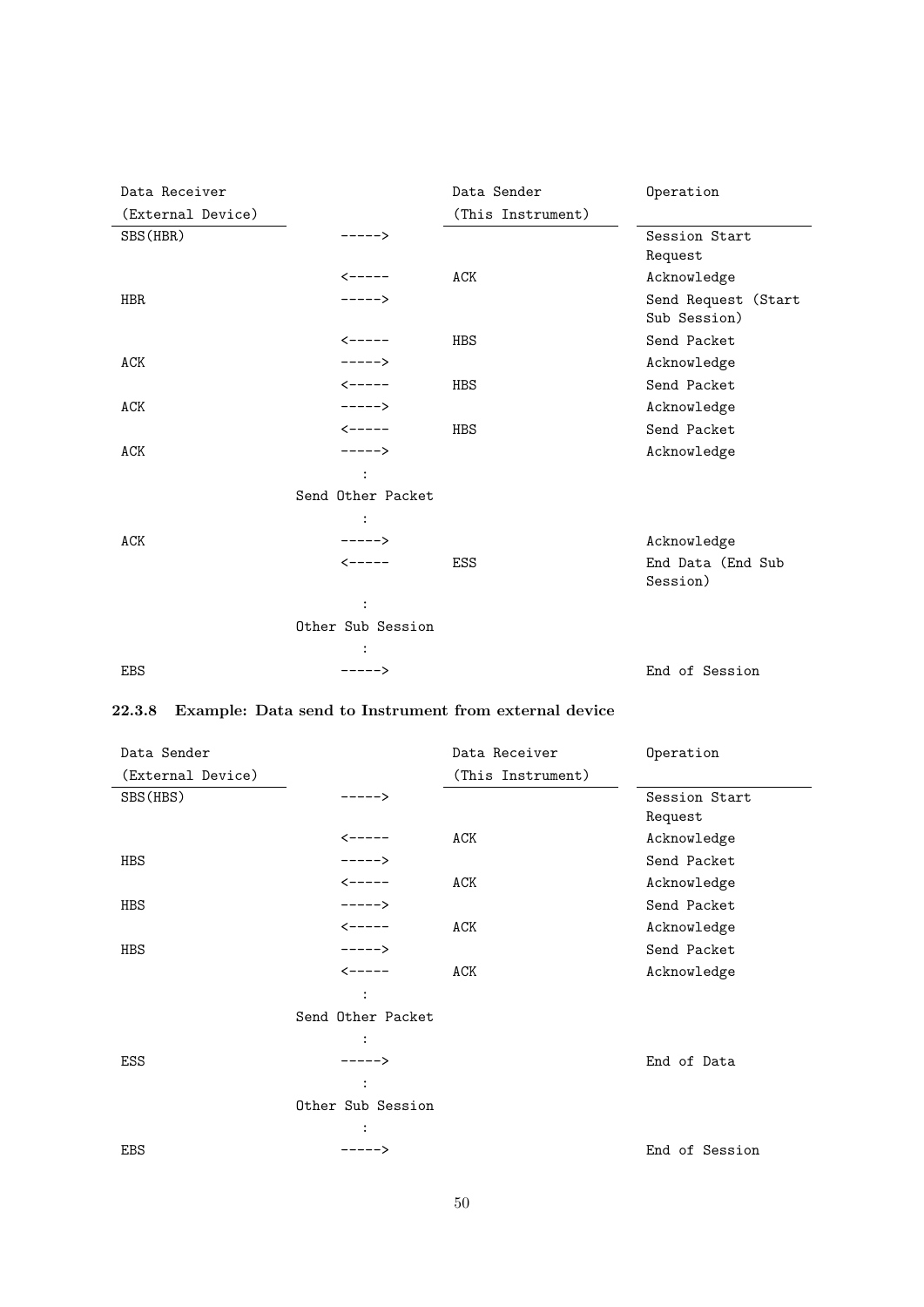| Data Receiver       |                        | Data Sender         | Operation      |
|---------------------|------------------------|---------------------|----------------|
| (External Device)   |                        | (This Instrument)   |                |
| SBS (HBR)           | ----->                 |                     | Session Start  |
|                     |                        |                     | Request        |
|                     | Interval *Note1        |                     |                |
| ERR(Time Out Error) | $---->$                |                     | Timeout Error  |
|                     | $\leftarrow$ - - - -   | ACK                 | Acknowledge    |
| <b>HBR</b>          | $---->$                |                     | Send Request   |
|                     |                        |                     | (Optional)     |
|                     | $\leftarrow$ - - - - - | HBS                 | Send Packet    |
| ACK                 | $---->$                |                     | Acknowledge    |
|                     | Interval *Note1        |                     |                |
| ERR(Time Out Error) | $---->$                |                     | Timeout Error  |
|                     | Interval *Note1        |                     |                |
| ERR(Time Out Error) | $---->$                |                     | 2 consecutive  |
|                     |                        |                     | timeout errors |
|                     |                        |                     | (Note2)        |
|                     | $\leftarrow$ - - - - - | <b>HBS</b>          | Acknowledge    |
|                     | Interval *Note1        |                     |                |
|                     | $\leftarrow$ - - - - - | ERR(Time Out Error) | Timeout Error  |
| ACK                 | $---->$                |                     | Acknowledge    |
|                     | $\leftarrow$ - - - - - | <b>HBS</b>          | Send Packet    |
|                     | $\ddot{\cdot}$         |                     |                |

## **22.3.9 Example: Session Generating a Timeout Error**

Note1 : Interval that exceeds the time stipulated by Handshake Max Interval explained under "24.2 System Exclusive Protocol Parameter".

Note2 : Number of retries that exceeds the retries stipulated by Handshake Max Retry explained under "24.2 System Exclusive Protocol Parameter".

**22.3.10 Example: Session Generating a Format Error**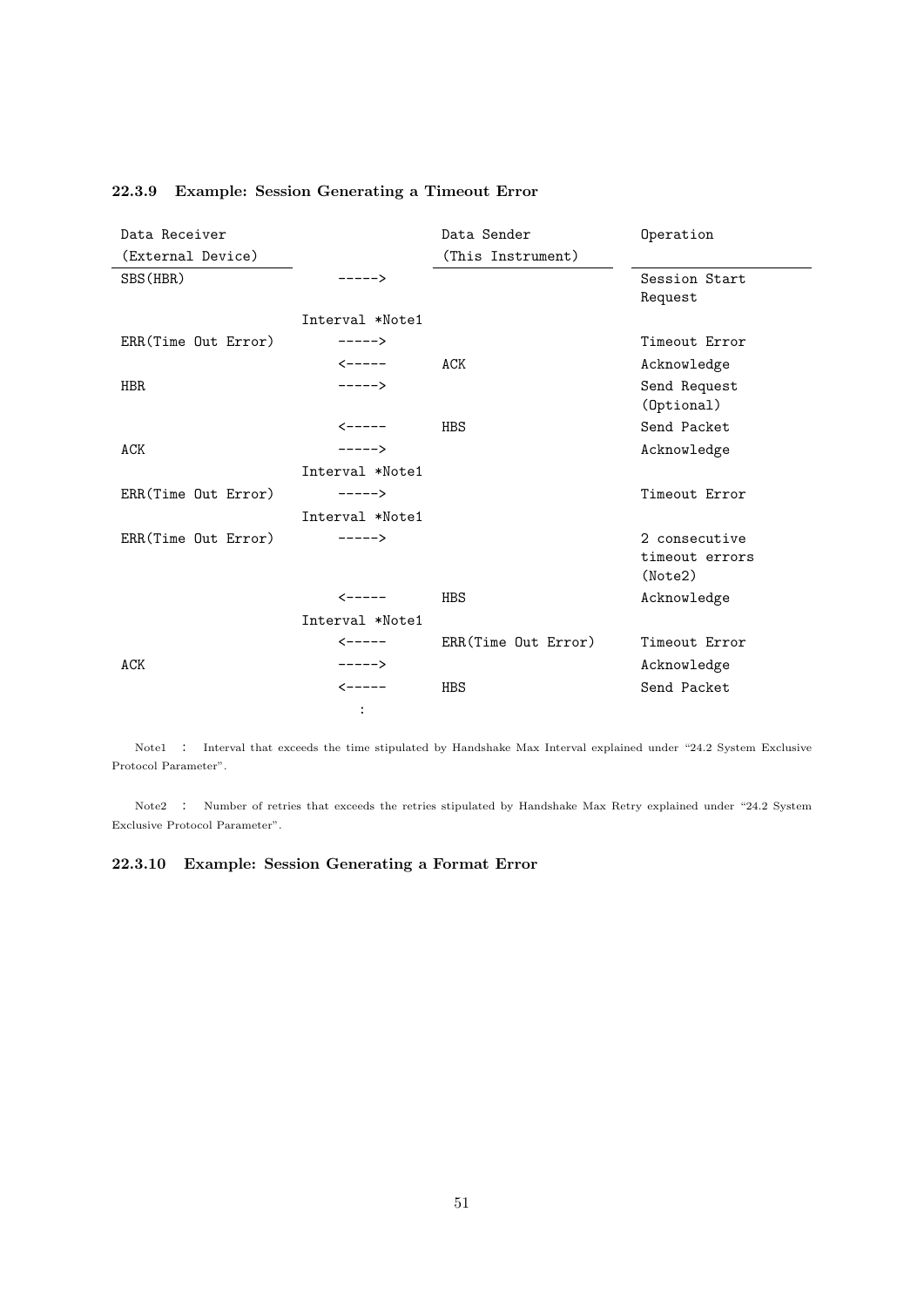| Data Receiver     |                      | Data Sender       | Operation                              |
|-------------------|----------------------|-------------------|----------------------------------------|
| (External Device) |                      | (This Instrument) |                                        |
| SBS (HBR)         | $---->$              |                   | Session Start Request                  |
|                   | $\leftarrow$ - - - - | ACK               | Acknowledge                            |
| <b>HBR</b>        | $---->$              |                   | Send Request<br>(Optional)             |
|                   | <b>&lt;-----</b>     | HBS               | Send Packet                            |
| ACK               | $---->$              |                   | Acknowledge                            |
|                   | <b>&lt;−???−</b>     | HBS               | Send Packet (Note1)                    |
| ERR(Format Error) | $---->$              |                   | Format Error                           |
|                   | <-----               | HBS               | Resend Packet                          |
| ACK               | $-???$ ->            |                   | Acknowledge                            |
|                   | <b>&lt;-----</b>     | ERR(Format Error) | Format Error                           |
| ACK               | $-????->$            |                   | Acknowledge                            |
|                   | <-----               | ERR(Format Error) | 2 consecutive format<br>errors(*Note2) |
| ACK               | $----$               |                   | Acknowledge                            |
|                   | $\leftarrow$ - - - - | HBS               | Send Packet                            |
|                   | :                    |                   |                                        |

Note1 : "<-???-" or "-???->" indicates transfer failed.

Note2 : Number of retries that exceeds the retries stipulated by Handshake Max Retry explained under "24.2 System Exclusive Protocol Parameter".

## **22.3.11 Example: Session Generating a CRC Error**

| Data Receiver     |                                                     | Data Sender       | Operation                          |
|-------------------|-----------------------------------------------------|-------------------|------------------------------------|
| (External Device) |                                                     | (This Instrument) |                                    |
| SBS (HBR)         | ----->                                              |                   | Session Start Request              |
|                   | $\leftarrow$ $\leftarrow$ $\leftarrow$ $\leftarrow$ | ACK               | Acknowledge                        |
| <b>HBR</b>        | $---->$                                             |                   | Send Request<br>(Optional)         |
|                   | <-----                                              | HBS               | Send Packet                        |
| ACK               | $---->$                                             |                   | Acknowledge                        |
|                   | $\leftarrow$ ???–                                   | HBS               | Send Packet                        |
| ERR(CRC Error)    | $---->$                                             |                   | CRC error                          |
|                   | $\leftarrow$ ???–                                   | HBS               | Resend Packet                      |
| ERR(CRC Error)    | $---->$                                             |                   | 2 consecutive CRC<br>errors(*Note) |
|                   | <b>&lt;-----</b>                                    | HBS               | Resend Packet                      |
| ACK               | $--- - -$                                           |                   | Acknowledge                        |
|                   | <b>&lt;-----</b>                                    | HBS               | Send Packet                        |
|                   | :                                                   |                   |                                    |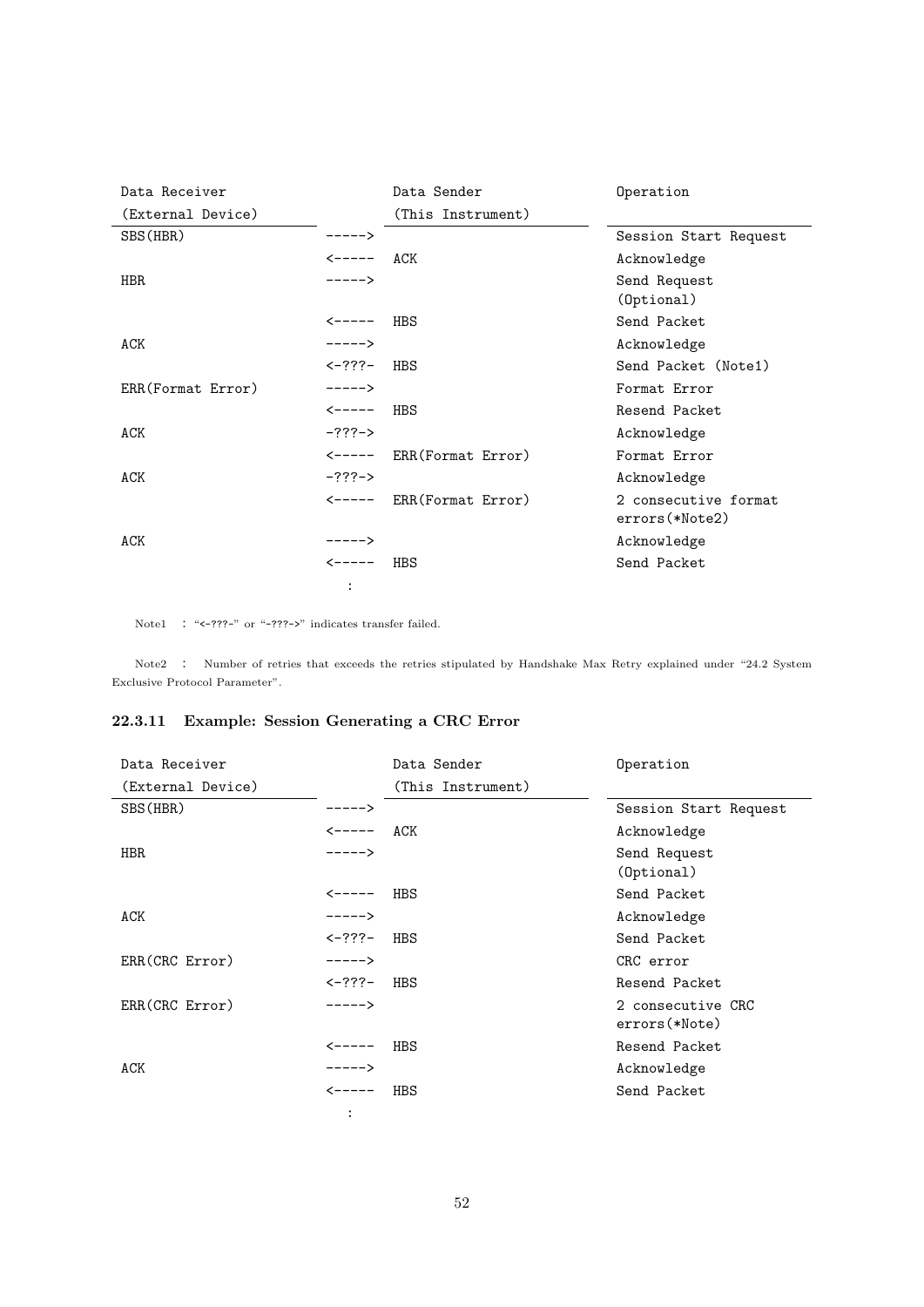Note : Number of retries that exceeds the retries stipulated by Handshake Max Retry explained under "24.2 System Exclusive Protocol Parameter".

| Data Receiver       |                      | Data Sender | Operation                      |
|---------------------|----------------------|-------------|--------------------------------|
| SBS (HBR)           | $---->$              |             | Session Start Request          |
|                     | <-----               | ACK         | Acknowledge                    |
| HBR.                | $---->$              |             | Send Request<br>(Optional)     |
|                     | $\leftarrow$ - - - - | HBS         | Send Packet                    |
| <b>ACK</b>          | $---->$              |             | Acknowledge                    |
|                     | $\leftarrow$ ???–    | HBS         | Send Packet                    |
|                     | $\leftarrow$ ???–    | HBS         | Send Packet                    |
| ERR(CRC Error)      | $---->$              |             | Error                          |
|                     | <-???-               | HBS         | Resend Packet                  |
| ERR(Format Error)   | $---->$              |             | 2 consecutive errors           |
|                     | <b>&lt;-???-</b>     | HBS         | Resend Packet                  |
| ERR(Time Out Error) | $---->$              |             | 3 consecutive errors           |
|                     | $\ddot{\cdot}$       |             |                                |
|                     | $< -? ? ? -$         | HBS         | Resend Packet                  |
| ERR(CRC Error)      | $---->$              |             | N consecutive<br>errors(*Note) |
|                     | <-???-               | HBS         | Resend Packet                  |
| <b>RJC</b>          | $---->$              |             | Abandon Session                |

## **22.3.12 Example: Session Termination by Error Generation**

Note : Number of retries that exceeds the retries stipulated by Handshake Max Retry explained under "24.2 System Exclusive Protocol Parameter". Also, the maximum number of retries is the same, even if multiple instances of the same error are generated or if multiple different errors are generated.

## **22.3.13 Example: Intentional Session Termination by an External Device**

| Data Receiver<br>(External Device) |                                                   | Data Sender<br>(This Instrument) | Operation             |
|------------------------------------|---------------------------------------------------|----------------------------------|-----------------------|
| SBS (HBR)                          | $--- - -$                                         |                                  | Session Start Request |
|                                    | $\leftarrow \leftarrow \leftarrow \leftarrow$ ACK |                                  | Acknowledge           |
| HBR.                               | $---->$                                           |                                  | Send Request          |
|                                    | <b>&lt;-----</b>                                  | HBS                              | Send Packet           |
| ACK                                | $---->$                                           |                                  | Acknowledge           |
|                                    | $\leftarrow$ - - - - -                            | HBS                              | Send Packet           |
| ACK                                | $----$                                            |                                  | Acknowledge           |
|                                    | ------                                            | HBS                              | Send Packet           |
| RJC                                | $---->$                                           |                                  | Terminate Session     |

## **22.3.14 Example: Intentional Session Termination by This Instrument**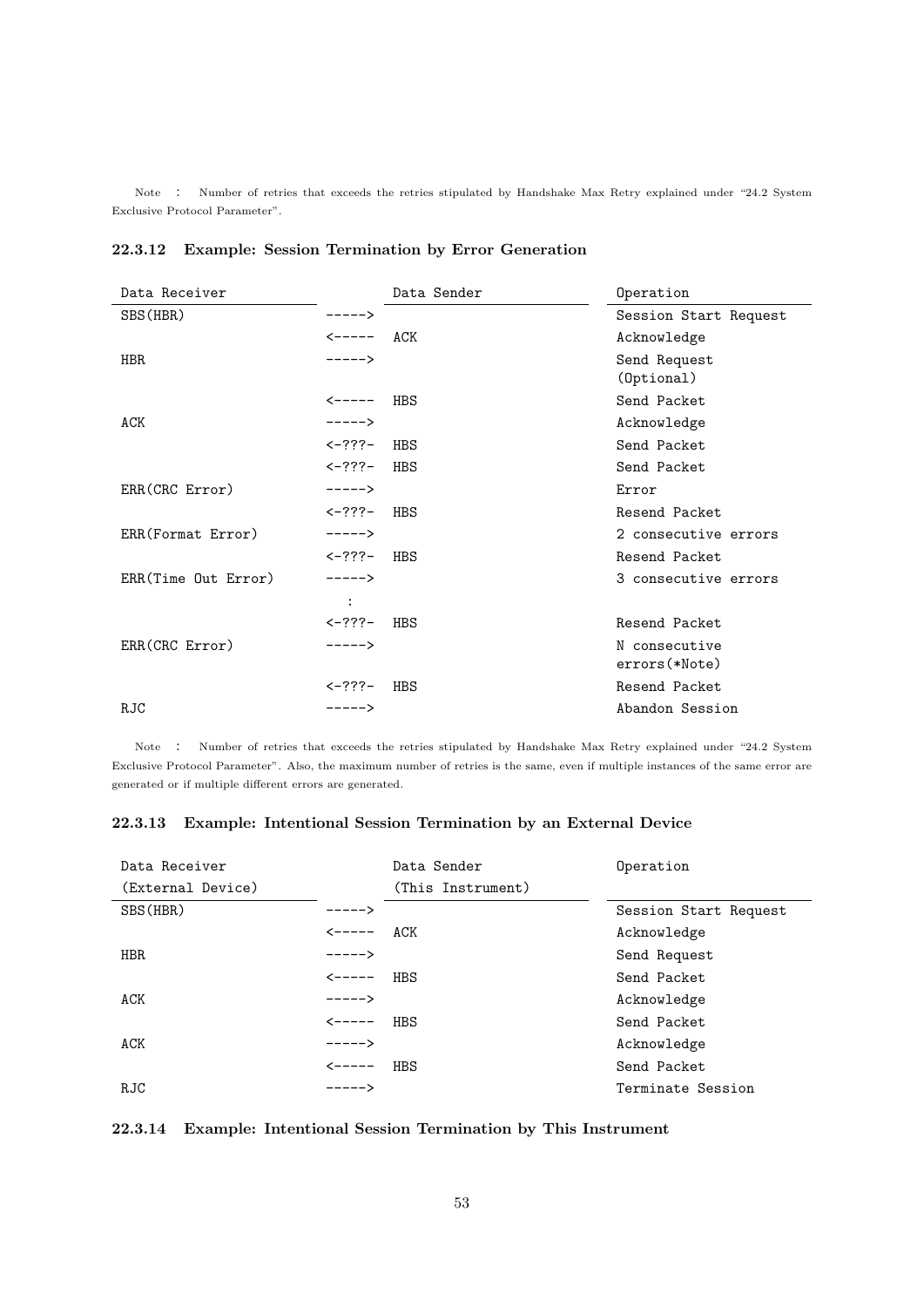| Data Sender       |                                                   | Data Receiver     | Operation             |
|-------------------|---------------------------------------------------|-------------------|-----------------------|
| (External Device) |                                                   | (This Instrument) |                       |
| SBS (HBS)         | ----->                                            |                   | Session Start Request |
|                   | <-----                                            | ACK               | Acknowledge           |
| <b>HBS</b>        | $---->$                                           |                   | Send Packet           |
|                   | $\leftarrow \leftarrow \leftarrow \leftarrow$ ACK |                   | Acknowledge           |
| <b>HBS</b>        | $---->$                                           |                   | Send Packet           |
|                   | <-----                                            | ACK               | Acknowledge           |
| <b>HBS</b>        | $-----$ >                                         |                   | Send Packet           |
|                   | <b>&lt;-----</b>                                  | R.JC              | Terminate Session     |

## **22.3.15 Example: Session Pause**

Session flow when the session is temporarily paused for some reason and then restarted is shown below. A session can be paused by sending an EXI message from an external device or this Instrument to the other device.

| Data Receiver     |                        | Data Sender       | Operation       |
|-------------------|------------------------|-------------------|-----------------|
| (External Device) |                        | (This Instrument) |                 |
| SBS (HBR)         | ----->                 |                   | Session Start   |
|                   |                        |                   | Request         |
|                   | $\leftarrow$ - - - - - | ACK               | Acknowledge     |
| <b>HBR</b>        | $---->$                |                   | Send Request    |
|                   | $\leftarrow$ - - - - - | HBS               | Send Packet     |
| <b>ACK</b>        | $---->$                |                   | Acknowledge     |
|                   | $\leftarrow$ - - - - - | <b>HBS</b>        | Send Packet     |
|                   | Interval *Note1        |                   |                 |
| EXI               | $---->$                |                   | Extend Interval |
|                   |                        |                   | (Pause Session) |
|                   | Interval *Note1        |                   |                 |
| EXI               | $---->$                |                   | Extend Interval |
|                   |                        |                   |                 |
| EXI               | $---->$                |                   | Extend Interval |
|                   | Interval *Note1        |                   |                 |
| <b>ACK</b>        | $---->$                |                   | Acknowledge     |
|                   |                        |                   | (Restart        |
|                   |                        |                   | Session)*Note2  |
|                   | $\leftarrow$ - - - - - | <b>HBS</b>        | Send Packet     |
| ESS               | $---->$                |                   | End of Data     |
|                   |                        |                   |                 |
|                   | Other Sub Session      |                   |                 |
|                   |                        |                   |                 |
| <b>EBS</b>        | $---->$                |                   | End of Session  |

Note1 : Interval less than the time stipulated by Handshake Max Interval explained under "24.2 System Exclusive Protocol Parameter". There is no limit on the number of extensions using EXI.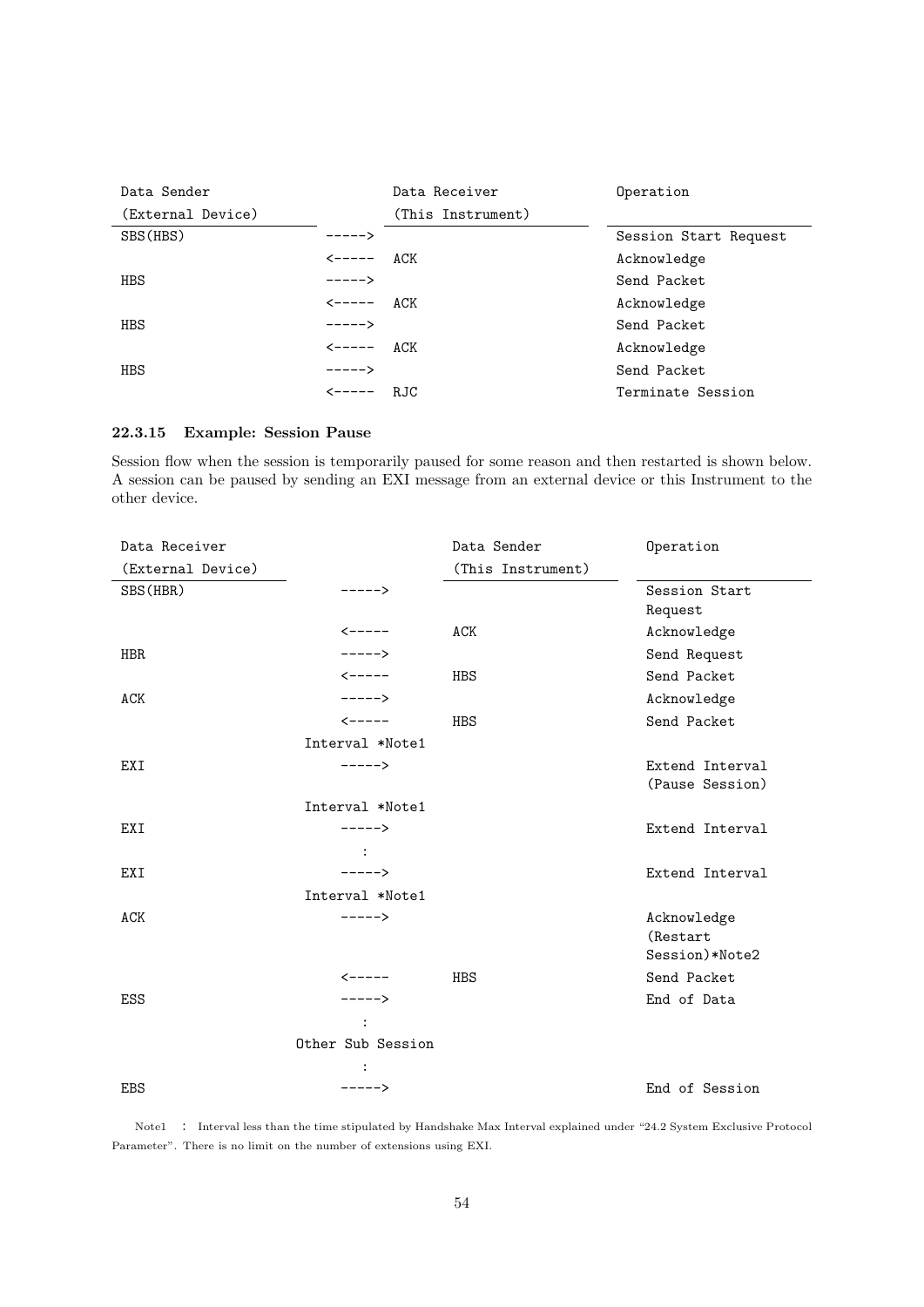$\hbox{Note2 }\quad$  :  $\quad$  The sessions can be paused by sending RJC here.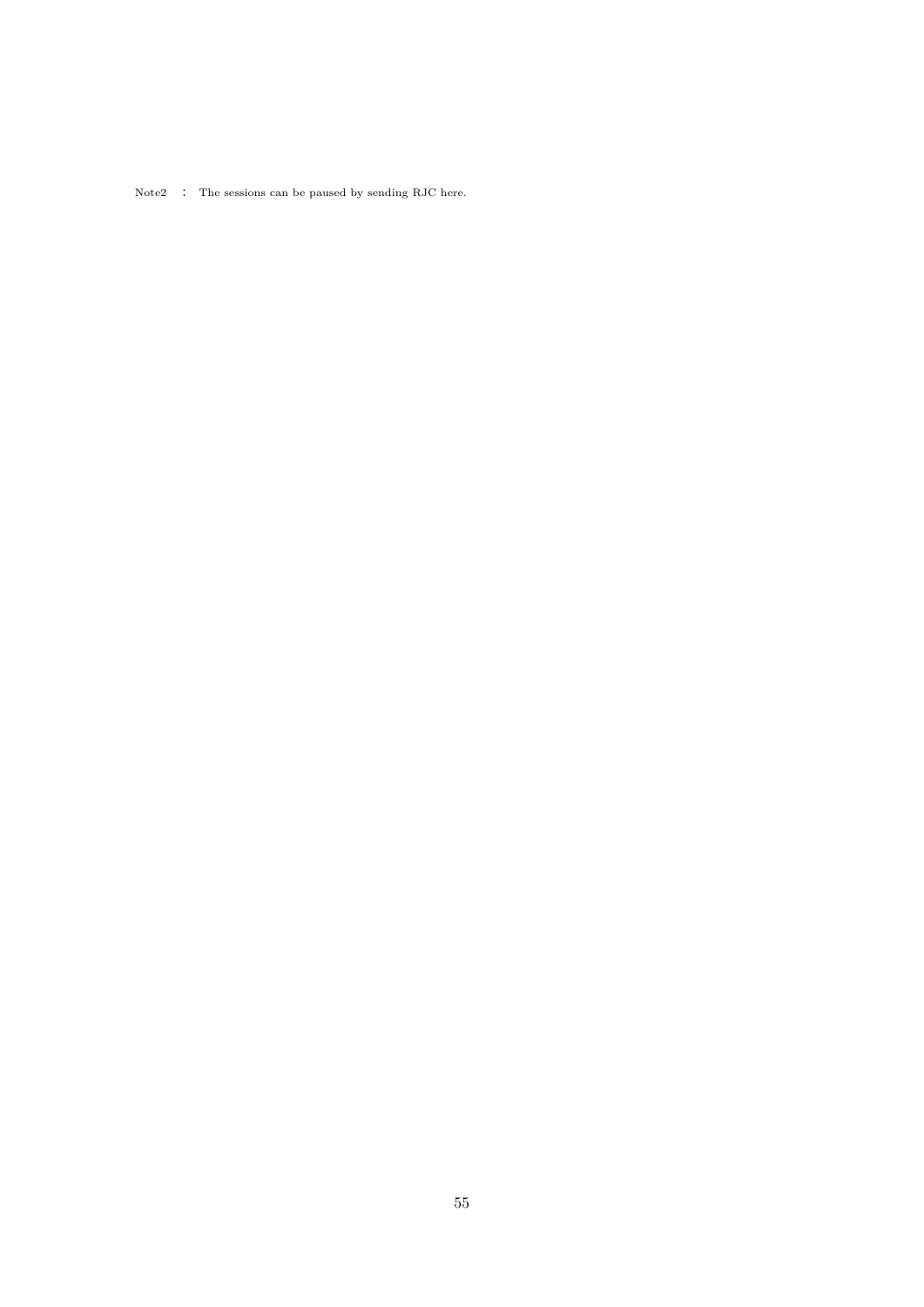# **Part V Parameter List**

This section explains the parameters that actually can be transferred by the Instrument.

# **23 Using the Parameter List**

- *•* Parameter field Shows the parameter name.
- *•* ID field

Shows the parameter ID as a hexadecimal number.

*•* R/W field

Shows "R" to indicate that an IPR (Individual Parameter Request) read operation (Read) is possible or "W" to indicate that an IPS (Individual Parameter Send) write operation is possible.

*•* Block field

Shows the bit field allocation of the block number. The bit field position is shown as a decimal format number.

*•* Size field

Shows the parameter bit width as a decimal format value.

*•* Array field

Shows the parameter array size as a hexadecimal value.

*•* Min-Def-Max field

Shows the minimum value, default value, and maximum value for parameter acquisition as a hexadecimal value.

*•* Description field

Explains the meaning of parameter values. Unless otherwise specified, setting values are all indicated in decimal format.

# **24 System Parameters**

These parameters make it possible for an external device to check the status of the Instrument and for an external device to command some operation of the Instrument.

#### **24.1 System Information Parameter**

This parameter is a container for system information.

| Parameter  |                           | ID   | R/W |          |   |    | Block Size Array Min-Def-Max Description |                                                 |
|------------|---------------------------|------|-----|----------|---|----|------------------------------------------|-------------------------------------------------|
| Model Name |                           | 0000 | R.  | 00000000 |   | 08 | $00 - 20 - 7F$                           | Ascii Character                                 |
|            |                           |      |     |          |   |    |                                          | $CTK-6200$ "CTK-6200"                           |
|            |                           |      |     |          |   |    |                                          | CTK-6300"CTK-6300"                              |
|            |                           |      |     |          |   |    |                                          | $CTK-7200$ "CTK-7200"                           |
|            |                           |      |     |          |   |    |                                          | CTK-7300"CTK-7300"                              |
|            |                           |      |     |          |   |    |                                          | WK-6600"WK-6600 "                               |
|            |                           |      |     |          |   |    |                                          | WK-7600"WK-7600 "                               |
|            | General Register 000D R/W |      |     |          | 8 | 01 | 00-00-FF                                 | General-purpose register for communication test |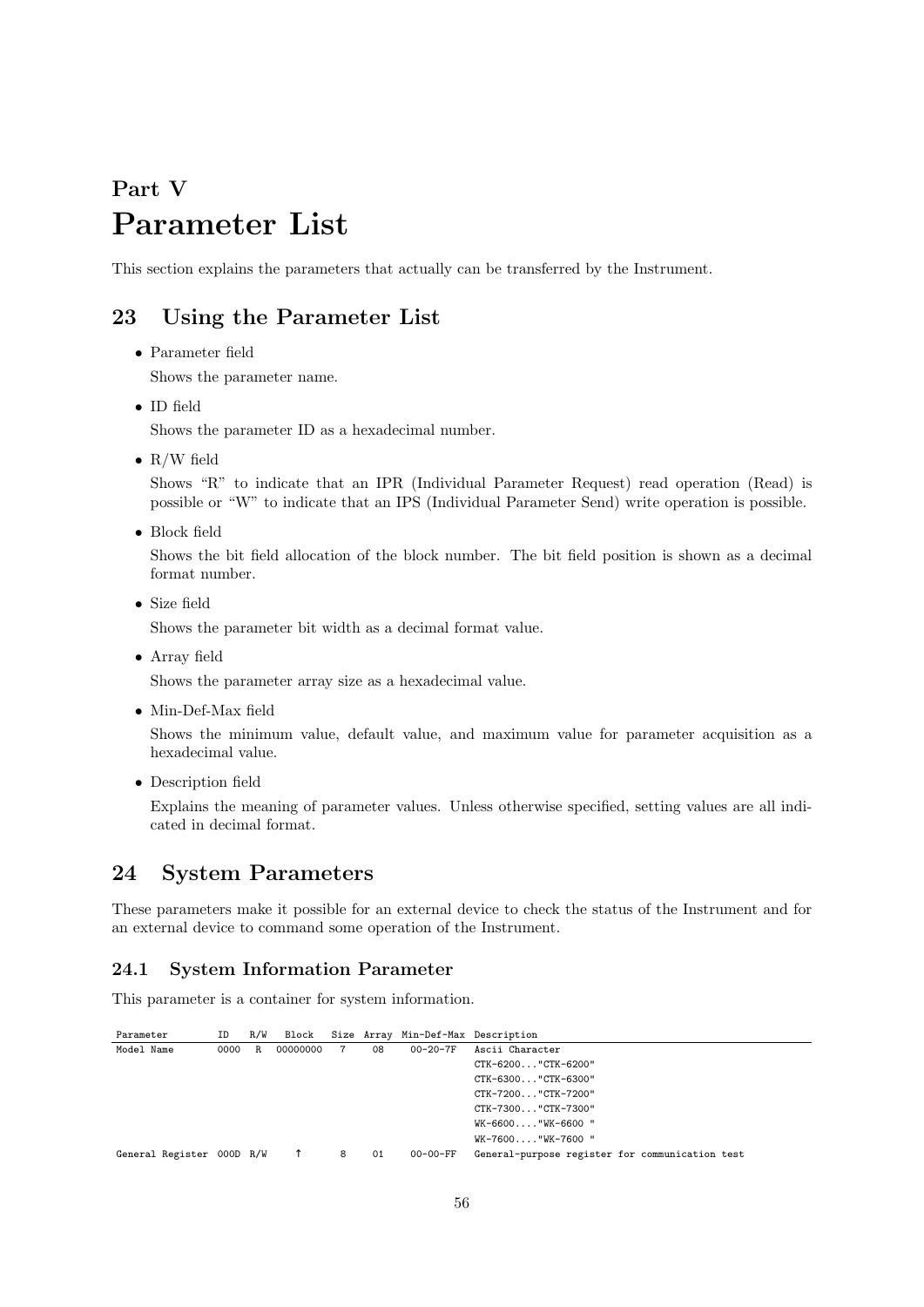# **24.2 System Exclusive Protocol Parameter**

These parameters are related to the System Exclusive message protocol.

| Parameter                              | ID       | R/W         | Block    |    | Size Array | Min-Def-Max    | Description                                                                                                                              |
|----------------------------------------|----------|-------------|----------|----|------------|----------------|------------------------------------------------------------------------------------------------------------------------------------------|
| Oneway Min Interval                    | 000E     | $\mathbb R$ | 00000000 | 14 | 01         | 0000-0014-3FFF | Minimum time interval time value (msec)<br>between packets during One-way Bulk Dump<br>receive by Instrument                             |
| Oneway Max Interval                    | 000F R/W |             |          | 14 | 01         | 0000-0800-3FFF | Maximum allowable message wait time<br>(msec) during One-way Bulk Dump receive<br>by Instrument                                          |
| Oneway Current Interval                | 0010 R/W |             |          | 14 | 01         | 0000-0014-3FFF | Current time interval value between<br>packets during One-way Bulk Dump send by<br>Instrument                                            |
| Oneway Max Data Length                 | 0011     | R           |          | 14 | 01         | 0000-0080-3FFF | Maximum memory size value (bytes) of<br>transfer data included in one packet<br>during One-way Bulk Dump send/receive by<br>Instrument   |
| Oneway Curent Data Length              | 0012 R/W |             |          | 14 | 01         | 0000-0080-3FFF | Current memory size value (bytes) of<br>transfer data included in one packet<br>during One-way Bulk Dump send by<br>Instrument           |
| Handshake Max Interval                 | 0013 R/W |             |          | 14 | 01         | 0000-0800-3FFF | Maximum allowable message wait time<br>(msec) during Handshake Bulk Dump receive<br>by Instrument                                        |
| Handshake Max Data Length              | 0014 R   |             |          | 14 | 01         | 0000-0080-3FFF | Maximum memory size value (bytes) of<br>transfer data included in one packet<br>during Handshake Bulk Dump send/receive<br>by Instrument |
| Handshake Currnet Data Length 0015 R/W |          |             |          | 14 | 01         | 0000-0080-3FFF | Maximum memory size value (bytes) of<br>transfer data included in one packet<br>during Handshake Bulk Dump send by<br>Instrument         |
| Handshake Retry Number                 | 0016 R/W |             |          | 7  | 01         | $00 - 03 - 7F$ | Number of retries after error generation<br>during Handshake Bulk Dump send                                                              |

## **24.3 Data Management Parameter**

These are information acquisition and operation command parameters for this Instrument's Data Manager PC application.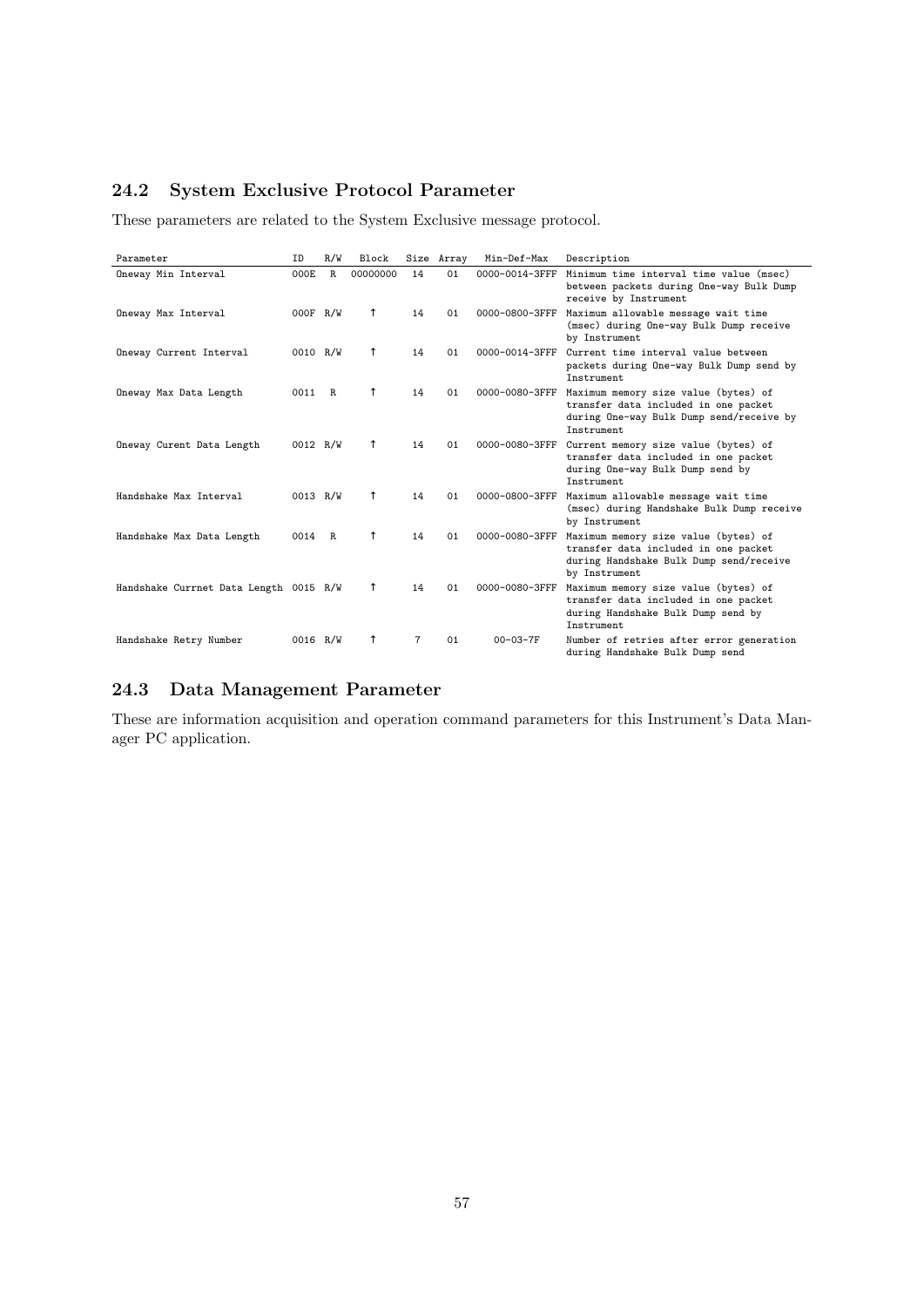| Parameter                 | ID   | R/W | Block    |                | Size Array | Min-Def-Max                  | Description                                                                                            |
|---------------------------|------|-----|----------|----------------|------------|------------------------------|--------------------------------------------------------------------------------------------------------|
| Ps Category               | 0019 | W   | 00000000 | $\overline{7}$ | 01         | $00 - 00 - 7F$               | Specifiesthe category ID of the<br>parameter set that corresponds to an<br>operation.                  |
| Ps Memory                 | 001A | W   |          | $\overline{7}$ | 01         | $00 - 00 - 7F$               | Specifies the memory ID of the<br>parameter set that corresponds to an<br>operation.                   |
| Ps Number                 | 001B | W   |          | 14             | 01         | 0000-0001-3FFF               | Specifies the number of the parameter<br>set that corresponds to an operation.                         |
| Ps Data Type              | 001C | R   |          | 8              | 01         | 00-00-FF                     | This the data type of the parameter<br>set in the specified category.                                  |
|                           |      |     |          |                |            |                              | Compatibility is providedbetween<br>models with the same type.                                         |
| Current Ps Existence 001D |      | R   |          | $\mathbf{1}$   | 01         | $00 - 00 - 01$               | Whether a parameter set exists in the<br>specified category.                                           |
|                           |      |     |          |                |            |                              | $0 \ldots$ No                                                                                          |
|                           |      |     |          |                |            |                              | $1 \ldots Y$ es                                                                                        |
| Current Ps Protect        | 001E | R   |          | 1              | 01         | $00 - 00 - 01$               | Protect status of a parameter set data<br>in the specified category.<br>00ff                           |
|                           |      |     |          |                |            |                              | $1 \ldots 0n$                                                                                          |
| Current Ps Size           | 001F | R   |          | 32             | 01         | 00000000-00000000-FFFFFFFF   | Size of a parameter set in the<br>specified category/number (bytes).                                   |
| Current Sub Ps Size       | 0020 | R   |          | 32             | 01         | 00000000-00000000-FFFFFFFFF  | 00000000-00000000-FFFFFFFFF Total size<br>of a parameter sets under the<br>specified category (bytes). |
| Current Ps Name           | 0021 | R   |          | 8              | 10         | $00 - 20 - 7F$               | Name of a parameter set in the<br>specified category (ASCII characters).                               |
| Max Ps Size               | 0022 | R   |          | 32             | 01         | 00000000-00000000-FFFFFFFF   | Maximum size of parameter sets in the<br>specified category (bytes).                                   |
| Max Ps Number             | 0023 | R   |          | 14             | 01         | 0000-0000-FFFF               | Maximum number parameter sets in the<br>specified category (bytes).                                    |
| Area Size                 | 0024 | R   |          | 32             | 01         | 00000000-00000000-FFFFFFFF   | Maximum size (bytes) of parameter sets<br>in specified category                                        |
| Available Size            | 0025 | R   |          | 32             | 01         | 00000000-00000000-FFFFFFFF   | Maximum size (bytes) writable to<br>parameter sets in specified<br>category/number                     |
| Free Size                 | 0026 | R   |          | 32             | 01         | 00000000-000000000-FFFFFFFFF | Current size (bytes) of parameter set<br>free space in specified category                              |
| Delete Ps                 | 0027 | W   |          | 1              | 01         | $00 - 00 - 01$               | Deletes parameter sets in the<br>specified category.<br>Values are ignored.                            |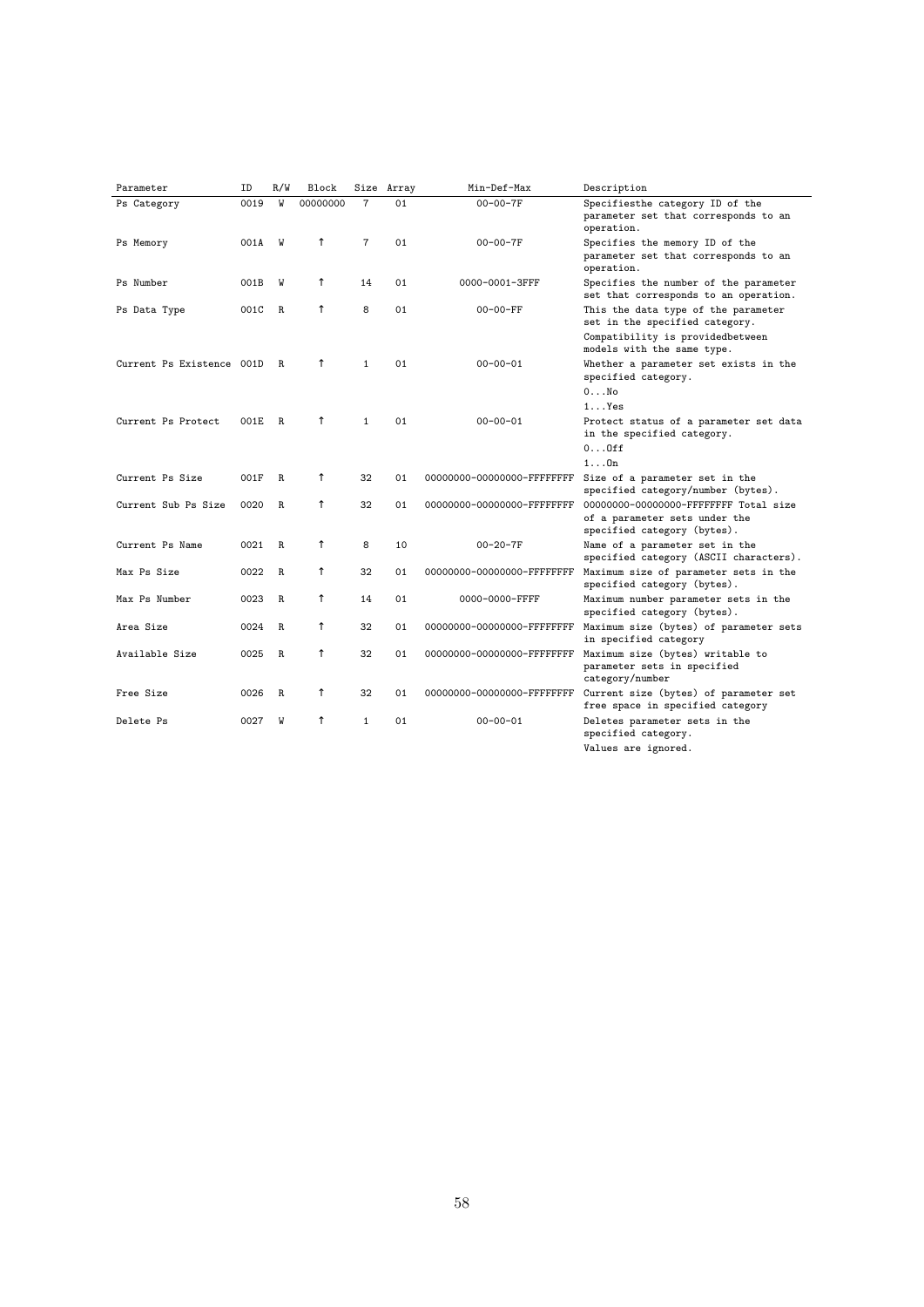## **25 Patch Parameter**

The main function of patch parameters is to configure the settings of the sound source of a device.

#### **25.1 Analog Input Tune Parameter**

These parameters are for analog input tuning. They correspond to the MIC part of the Instrument's mixer function (CTK-6200, CTK-6300, WK-6600) or to the EXT part (CTK-7200, CTK-7300, WK-7600).

| Parameter            | ID       | R/W | Block    |                |    | Size Array Min-Def-Max Description |                                    |
|----------------------|----------|-----|----------|----------------|----|------------------------------------|------------------------------------|
| Part Enable          | 0074 R/W |     | 00000000 | $\mathbf{1}$   | 01 | $00 - 01 - 01$                     | 00ff                               |
|                      |          |     |          |                |    |                                    | $1 \ldots 0n$                      |
| Line Select          | 0075 R/W |     |          | 1              | 01 | $00 - 00 - 01$                     | 0System Chorus                     |
|                      |          |     |          |                |    |                                    | $1 \ldots$ DSP                     |
| Level                | 0076 R/W |     |          | 7              | 01 | 00-64-7F                           | $0 - 127$                          |
| Pan                  | 0077 R/W |     |          | $\overline{7}$ | 01 | $00 - 40 - 7F$                     | $0 - 127$                          |
| Rev Send             | 0078 R/W |     |          | 7              | 01 | 00-00-7F                           | $0 - 127$                          |
| Cho Dsp Send         | 0079 R/W |     |          | 7              | 01 | $00 - 00 - 7F$                     | $0 - 127$                          |
| Noise Gate Threshold | 007A R/W |     |          | 7              | 01 | 00-14-7F                           | (CTK-7200, CTK-7300, WK-7600 only) |
|                      |          |     |          |                |    |                                    | $0 - 127$                          |
| Noise Gate Release   | 007B R/W |     |          | 7              | 01 | $00 - 40 - 7F$                     | (CTK-7200, CTK-7300, WK-7600 only) |
|                      |          |     |          |                |    |                                    | $0 - 127$                          |
| Auto Level Control   | 007C R/W |     |          | $\mathbf{2}$   | 01 | $00 - 00 - 03$                     | (CTK-7200, CTK-7300, WK-7600 only) |
|                      |          |     |          |                |    |                                    | $0.0$ ff                           |
|                      |          |     |          |                |    |                                    | 1.1                                |
|                      |          |     |          |                |    |                                    | 2.02                               |
|                      |          |     |          |                |    |                                    | 3. .3                              |

## **25.2 Card Audio Parameter**

These parameters configure card audio output settings (CTK-7200, CTK-7300, WK-7600 only).

|       |  |  |                                         | Parameter ID R/W Block Size Array Min-Def-Max Description |
|-------|--|--|-----------------------------------------|-----------------------------------------------------------|
| Level |  |  | 0081 R/W 00000000 7 01 00-7F-7F 0 - 127 |                                                           |

## **25.3 DSP Output Parameter**

These parameters configure DSP output settings.

|                                    |          |  |   |    | Parameter ID R/W Block Size Array Min-Def-Max Description |               |
|------------------------------------|----------|--|---|----|-----------------------------------------------------------|---------------|
| Part Enable 007D R/W 00000000 1 01 |          |  |   |    |                                                           |               |
|                                    |          |  |   |    |                                                           | $1 \ldots 0n$ |
| Level                              | 007E R/W |  | 7 | 01 | $00 - 64 - 7F$ 0 - 127                                    |               |
| Pan                                | 007F R/W |  |   | 01 | $00-40-7F$ 0 - 127                                        |               |
| Rev Send                           | 0080 R/W |  |   | 01 | $00-20-7F$ 0 - 127                                        |               |

## **25.4 DSP Setup Parameter**

These parameters configure DSP enable/disable and type settings.

|         |  |  | Parameter ID R/W Block Size Array Min-Def-Max Description |                                                       |
|---------|--|--|-----------------------------------------------------------|-------------------------------------------------------|
| Disable |  |  |                                                           | 0082 R/W 00000000 1 01 00-00-01 0enable DSP operation |
|         |  |  |                                                           | 1disable DSP operation                                |
| Number  |  |  |                                                           | 0083 R/W 00000000 8 01 00-00-C8 0Tone Dsp             |
|         |  |  |                                                           | $1-100$ . Preset Dsp                                  |
|         |  |  |                                                           | $101-200$ User Dsp                                    |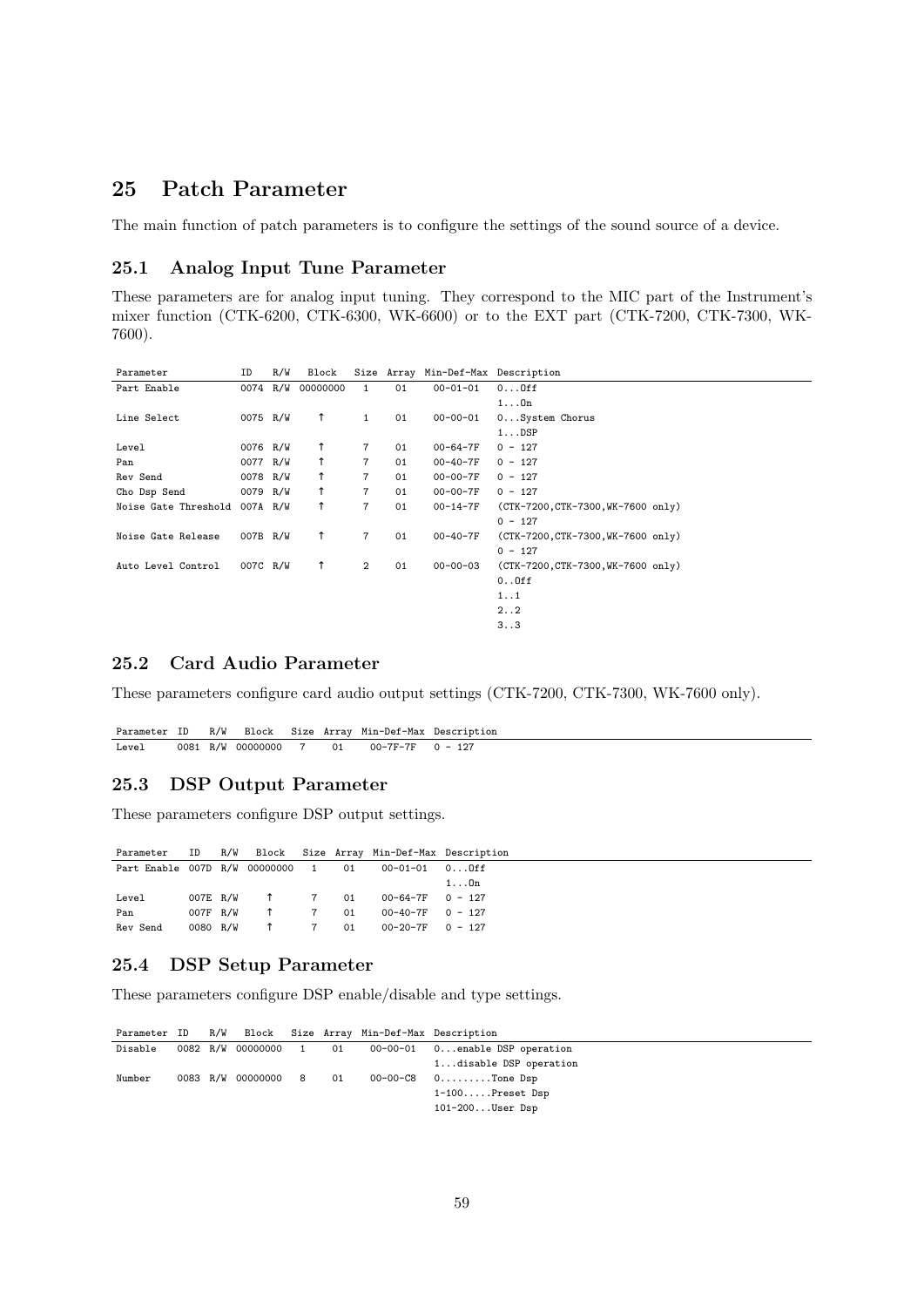## **25.5 Master Tune Parameter**

These parameters configure the Master Tuning settings.

Parameter ID R/W Block Size Array Min-Def-Max Description Master Fine Tune 0000 R/W 00000000 10 01 0000-0200-03FF -100 - 0 - +99.8(cent)(1unit=100/512cent)<br>Master Coarse Tune 0001 R/W 7 01 28-40-58 -24 - 0 - +24(semitone)  $-24 - 0 - +24$ (semitone)

## **25.6 Master Mixer Parameter**

These parameters configure the Master settings of the mixer.

| Parameter                   | ID       | R/W |                   |                |    | Block Size Array Min-Def-Max Description |                 |
|-----------------------------|----------|-----|-------------------|----------------|----|------------------------------------------|-----------------|
| Master Volume               |          |     | 0002 R/W 00000000 | $\overline{7}$ | 01 | $00 - 7F - 7F$                           | $0 - 127$       |
| Master Pan                  | 0003 R/W |     |                   | $\overline{7}$ | 01 | 00-40-7F                                 | $-64 - 0 - +63$ |
| Master Line Select 0004 R/W |          |     |                   | 1              | 01 | $00 - 00 - 01$                           | 0System Chorus  |
|                             |          |     |                   |                |    |                                          | $1 \ldots$ DSP  |
| Master Eq                   | 0005 R/W |     |                   | 3              | 01 | $00 - 00 - 04$                           | $0:0$ ff        |
|                             |          |     |                   |                |    |                                          | 1:Soft          |
|                             |          |     |                   |                |    |                                          | 2:Bright        |
|                             |          |     |                   |                |    |                                          | 3:Bass Boost    |
|                             |          |     |                   |                |    |                                          | 4:Powerful      |
|                             |          |     |                   |                |    |                                          |                 |

## **25.7 Part Parameter**

 $\overline{a}$ 

Part parameters configure the settings of each musical instrument part.

| Parameter                 | ID       | R/W | Block                |                | Size Array | Min-Def-Max    | Description                                   |
|---------------------------|----------|-----|----------------------|----------------|------------|----------------|-----------------------------------------------|
| Part Enable               |          |     | 0068 R/W 4-0: Part # | 1              | 01         | $00 - 01 - 01$ | $0 \ldots 0$ ff                               |
|                           |          |     |                      |                |            |                | $1 \ldots 0n$                                 |
| Scaletune Enable 0069 R/W |          |     |                      | 1              | 01         | $00 - 01 - 01$ | $0.$ $Disable$                                |
|                           |          |     |                      |                |            |                | $1 \ldots$ Enable                             |
| Tone Num                  | 006A R/W |     |                      | 14             | 01         | 0000-0000-3FFF | $0 - 16383$                                   |
| Fine Tune                 | 006B R/W |     |                      | 10             | 01         | 0000-0200-03FF | $-100 - 0 - +99.8$ (cent) (1unit=100/512cent) |
| Coarse Tune               | 006C R/W |     |                      | $\overline{7}$ | 01         | 28-40-58       | $-24 - 0 - +24$ (semitone)                    |
| Volume                    | 006D R/W |     |                      | $\overline{7}$ | 01         | $00 - 64 - 7F$ | $0 - 127$                                     |
| Acmp Volume               | 006E R/W |     |                      | $\overline{7}$ | 01         | 00-7F-7F       | $0 - 127$                                     |
| Pan                       | 006F R/W |     |                      | $\overline{7}$ | 01         | 00-40-7F       | $-64 - 00 - +63$                              |
| Cho Send                  | 0070 R/W |     |                      | $\overline{7}$ | 01         | $00 - 00 - 7F$ | $0 - 127$                                     |
| Rev Send                  | 0071 R/W |     |                      | $\overline{7}$ | 01         | $00 - 28 - 7F$ | $0 - 127$                                     |
| Bend Range                | 0072 R/W |     |                      | $\overline{7}$ | 01         | $00 - 02 - 18$ | $0 - 24$                                      |
| Line Select               | 0073 R/W |     |                      |                | 01         | $00 - 00 - 01$ | 0System Chorus                                |
|                           |          |     |                      |                |            |                | $1 \ldots$ DSP                                |

## **26 Tone Parameter**

These parameters configure tone settings.

#### **26.1 Drawbar Parameter**

These parameters configure drawbar organ settings (CTK-7200, CTK-7300, WK-7600 only).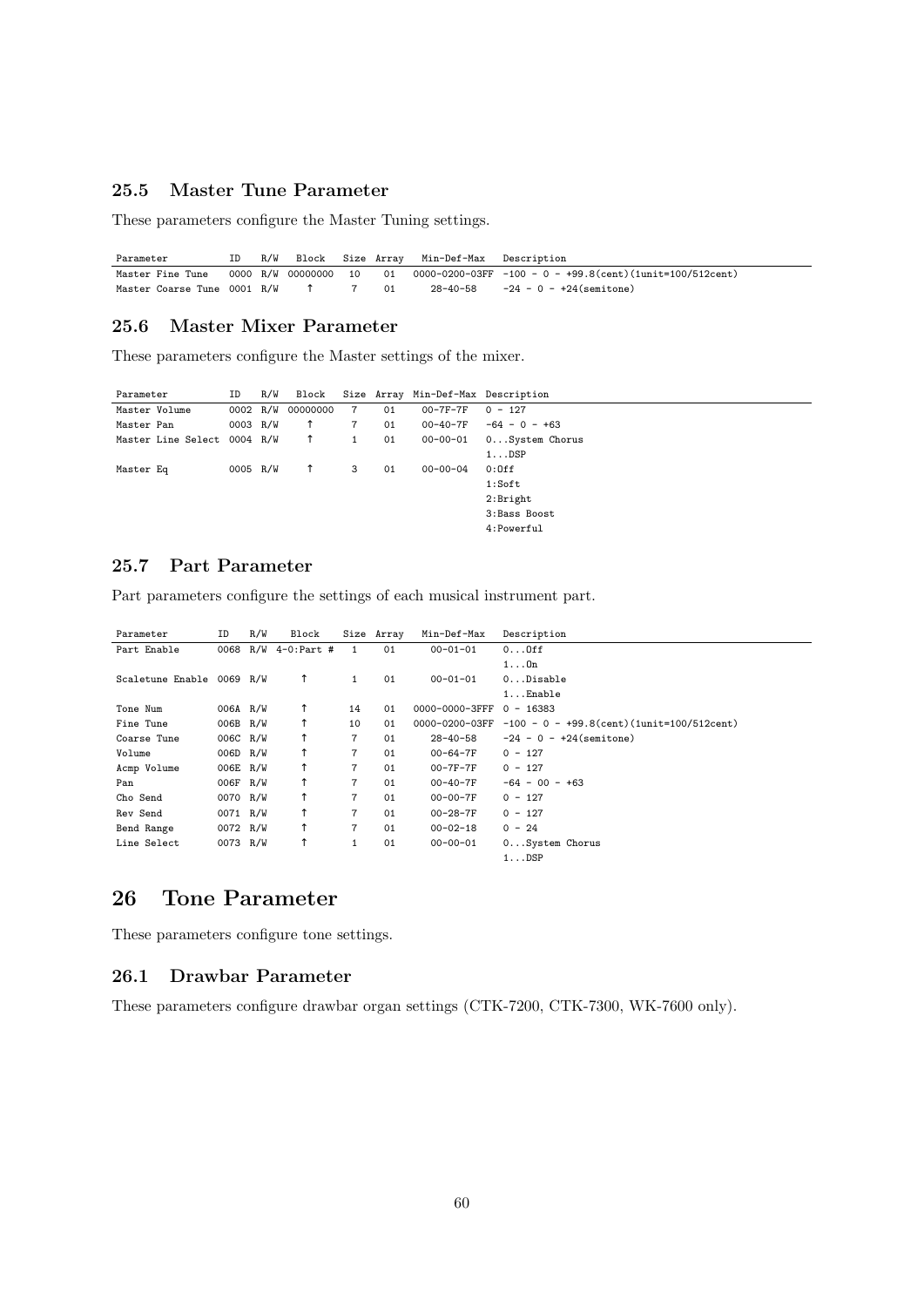| Parameter             | ID       | R/W | Block                   |                | Size Array |                | Min-Def-Max Description |
|-----------------------|----------|-----|-------------------------|----------------|------------|----------------|-------------------------|
| Position              |          |     | 001E R/W 3-0:Select Bar | 4              | 01         | $00 - 00 - 08$ | $0 - 8$                 |
| Percussion            | 001F R/W |     | 00000000                | $\overline{2}$ | 01         | $00 - 00 - 03$ | $0 \ldots$ off          |
|                       |          |     |                         |                |            |                | $1 \ldots 2nd$          |
|                       |          |     |                         |                |            |                | $2 \ldots 3rd$          |
|                       |          |     |                         |                |            |                | $32nd+3rd$              |
| Percussion Decay Time | 0020 R/W |     |                         | 7              | 01         | $00 - 00 - 7F$ | $0 - 127$               |
| Keyon Click           | 0023 R/W |     |                         | 1              | 01         | $00 - 00 - 01$ | $0 \ldots$ off          |
|                       |          |     |                         |                |            |                | $1 \ldots$ on           |
| Keyoff Click          | 0024 R/W |     |                         | $\mathbf{1}$   | 01         | $00 - 00 - 01$ | $0 \ldots$ off          |
|                       |          |     |                         |                |            |                | $1 \ldots$ on           |
| Type                  | 0022 R/W |     |                         | 1              | 01         | $00 - 00 - 01$ | $0.$ $Normal$           |
|                       |          |     |                         |                |            |                | $1 \ldots$ Vintage      |

## **26.2 Tone Parameter**

These parameters configure settings of tone basic settings.

| Parameter              | ID         | R/W | Block    |                |    | Size Array Min-Def-Max Description |                 |
|------------------------|------------|-----|----------|----------------|----|------------------------------------|-----------------|
| Attack Time            | 0008 R/W   |     | 00000000 | $\overline{7}$ | 01 | 00-40-7F                           | $-64 - 0 - 63$  |
| Release Time           | 0009 R/W   |     |          | 7              | 01 | 00-40-7F                           | $-64 - 0 - 63$  |
| Cutoff Freq            | $000A$ R/W |     |          | $\overline{7}$ | 01 | 00-40-7F                           | $-64 - 0 - 63$  |
| Vibrato Type           | $000B$ R/W |     |          | $\overline{7}$ | 01 | $00 - 00 - 03$                     | $0.$ Sine       |
|                        |            |     |          |                |    |                                    | $1$ Triangle    |
|                        |            |     |          |                |    |                                    | 2. Saw          |
|                        |            |     |          |                |    |                                    | $3$ Square      |
| Vibrato Depth 000C R/W |            |     |          | 7              | 01 | 00-40-7F                           | $-64 - 0 - 63$  |
| Vibrato Speed 000D R/W |            |     |          | $\overline{7}$ | 01 | 00-40-7F                           | $-64 - 0 - 63$  |
| Vibrato Delay 000E R/W |            |     |          | 7              | 01 | 00-40-7F                           | $-64 - 0 - +63$ |
| Octave Shift           | $000F$ R/W |     |          | $\overline{7}$ | 01 | 3E-40-42                           | $-2 - 0 - 12$   |
| Volume                 | 0010 R/W   |     |          | 7              | 01 | 00-7F-7F                           | $0 - 127$       |
| Touch Sense            | 0011 R/W   |     |          | $\overline{7}$ | 01 | 00-7F-7F                           | $-64 - 0 - 63$  |
| Reverb Send            | 0012 R/W   |     |          | $\overline{7}$ | 01 | 00-28-7F                           | $0 - 127$       |
| Chorus Send            | 0013 R/W   |     |          | $\overline{7}$ | 01 | 00-00-7F                           | $0 - 127$       |
|                        |            |     |          |                |    |                                    |                 |

# **26.3 Modulation Setting Parameter**

These parameters configure modulation button settings (CTK-7200, CTK-7300, WK-7600 only).

|       |          |  |      | Parameter ID R/W Block Size Array Min-Def-Max Description |                                             |
|-------|----------|--|------|-----------------------------------------------------------|---------------------------------------------|
| Type  |          |  |      |                                                           | 001C R/W 00000000 1 01 00-00-01 0Modulation |
|       |          |  |      |                                                           | $1.0$ DSP                                   |
| Depth | 001D R/W |  | 7 01 | 00-40-7F 0-127                                            |                                             |

# **27 DSP Parameter**

## **27.1 DSP Basic**

These parameters store DSP data.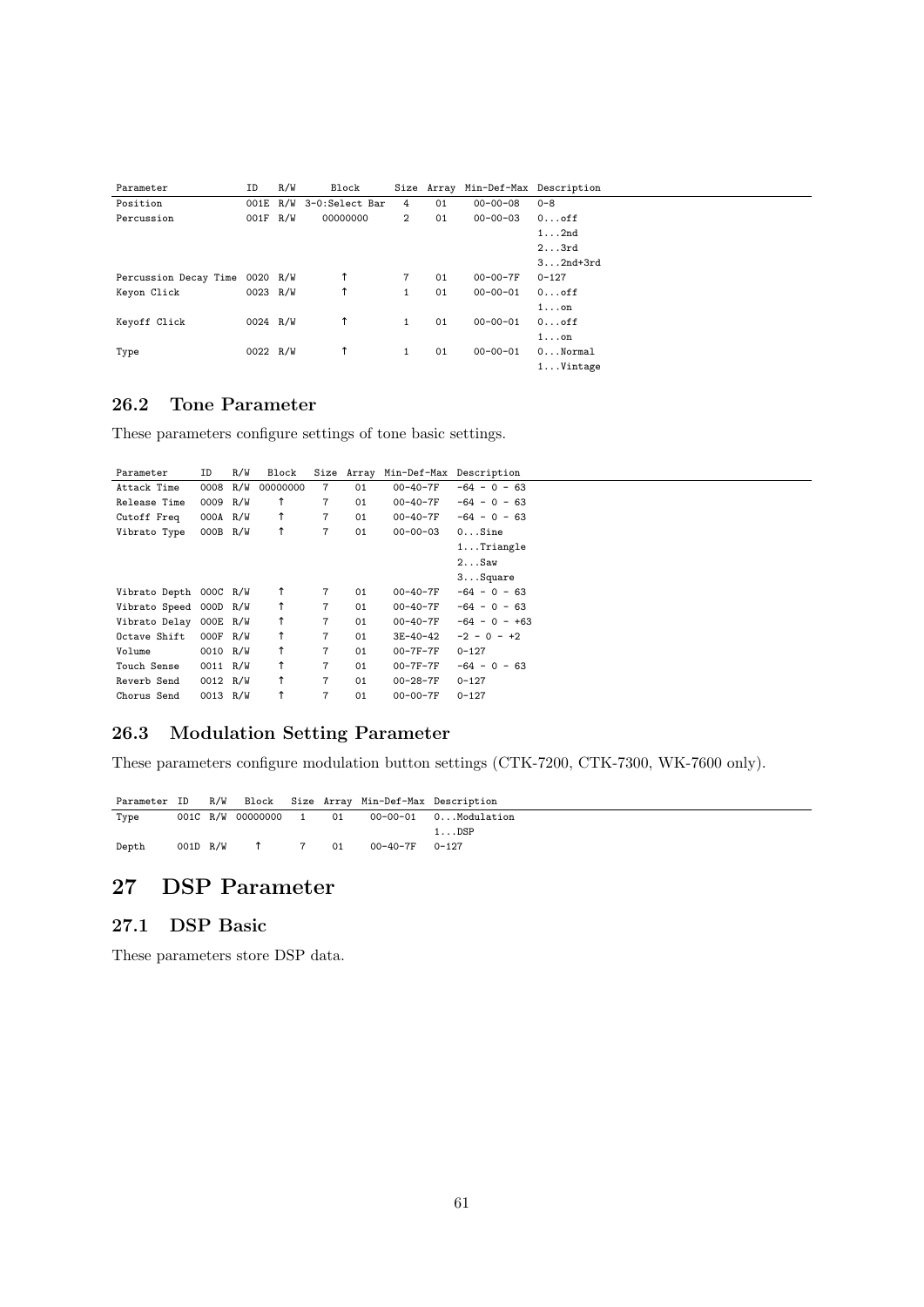| Parameter                | ID       | R/W | Block                                        |              | Size Array | Min-Def-Max    | Description                                                   |
|--------------------------|----------|-----|----------------------------------------------|--------------|------------|----------------|---------------------------------------------------------------|
| Name                     | 0000 R/W |     | 00000000                                     | 7            | 10         | $00 - 20 - 7F$ | Ascii Character                                               |
| Rev Send                 | 0001 R/W |     |                                              | 7            | 01         | $00 - 28 - 7F$ | $0 - 127$                                                     |
| Algorithm                | 0002 R/W |     |                                              | 14           | 01         | 0000-000A-3FFF | <b>TD</b>                                                     |
|                          |          |     |                                              |              |            |                | (Note1)                                                       |
| Parameter7               | 0003 R/W |     |                                              | 7            | 08         | $00 - 40 - 7F$ | $0 - 127$                                                     |
| Rotary Sw Onoff 0004 R/W |          |     |                                              | $\mathbf{1}$ | 01         | $00 - 00 - 01$ | $0 \ldots 0$ ff                                               |
|                          |          |     |                                              |              |            |                | $1 \ldots 0n$                                                 |
|                          |          |     | Parameter Index 0005 R/W 0: Button Selection | 4            | 01         | $00 - 00 - 08$ | $0 \ldots$ . No Assign                                        |
|                          |          |     |                                              |              |            |                | $1-8.$ Parameter $1-8$                                        |
|                          |          |     |                                              |              |            |                | Block: Button Selection                                       |
|                          |          |     |                                              |              |            |                | 0Modulation Button(CTK-7200, CTK-7300,<br>$WK-7600$ only)     |
|                          |          |     |                                              |              |            |                | 1Rotary Slow/Fast Button(CTK-7200,<br>CTK-7300, WK-7600 only) |
| On Value                 | 0006 R/W |     |                                              |              | 01         | $00 - 00 - 7F$ | $0 - 127$                                                     |
| Off Value                | 0007 R/W |     |                                              | 7            | 01         | $00 - 00 - 7F$ | $0 - 127$                                                     |

Note1 : For details about the relationship between the Algorithm ID and the DSP Type Number, see "33 DSP Type List".

# **28 All Data Parameter**

## **28.1 All Directory Info**

The All data parameter stores all data directory information.

Parameter ID R/W Block Size Array Min-Def-Max Description<br>Size 0001 R 000000 32 01 00000000-00000000-00FFFFFF 0 - 0xFFFFF Size 0001 R 000000 32 01 00000000-00000000-00FFFFFF 0 - 0xFFFFFFFF

# **29 Sequence Parameter**

## **29.1 Sequence Directory Info**

The sequence parameter stores recorder song directory information.

Parameter ID R/W Block Size Array Min-Def-Max Description<br>Size 0001 R 000000 32 01 00000000-00000000-00FFFFFF 0 - 0xFFFFF Size 0001 R 000000 32 01 00000000-00000000-00FFFFFF 0 - 0xFFFFFFFFF

# **30 Registration Parameter**

## **30.1 Registration Directory Info**

The registration parameter stores registration data directory information.

| Parameter ID R/W Block Size Array |        |           |    | Min-Def-Max                                       | Description |  |
|-----------------------------------|--------|-----------|----|---------------------------------------------------|-------------|--|
| Size                              | 0001 R | 000000 32 | 01 | $00000000-00000000-00$ FFFFFFF $0 - 0$ xFFFFFFFFF |             |  |

# **31 Rhythm Parameter**

#### **31.1 Rhythm Directory Info**

The rhythm parameter stores rhythm directory information.

| Parameter ID R/W |        | Block Size Array |    |    | Min-Def-Max    | Description     |
|------------------|--------|------------------|----|----|----------------|-----------------|
| Name             |        | 0000 R 00000000  |    |    | $20 - 20 - 7F$ | Ascii Character |
| Size             | 0002 R |                  | 32 | 01 |                |                 |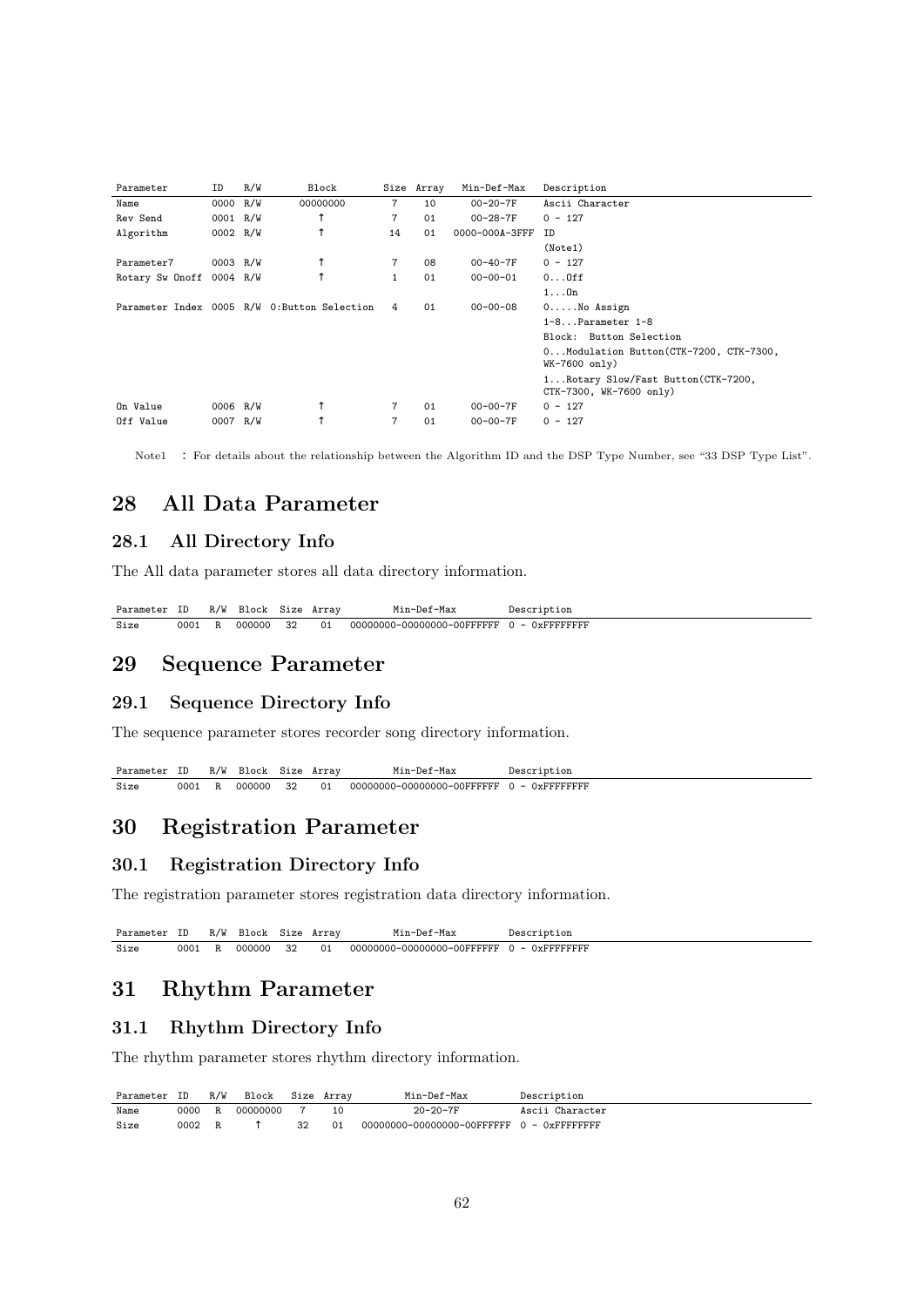# **Part VI Parameter Set List**

This section explains actually how parameter sets can be transferred by the Instrument with bulk dump.

# **32 Parameter Set Table**

## **Field Contents**

- *• cat* field Shows the category value.(Note1)
- *• mem* field Shows the memory area ID value.(Note1)
- *• pset* field

Shows the parameter set number value. Applicable parameter set numbers are those in the user area where the top number is zero, and are not the same numbers as those displayed by the Instrument. (Note1)

Note1 : Operation is not guaranteed for values other than those noted here.

# **32.1 CTK-6200/CTK-6300/WK-6600**

| Parameter Set Category | cat | mem | pset            | description                            |
|------------------------|-----|-----|-----------------|----------------------------------------|
| Tone                   | 03H | 02H |                 | $0000H - 0009H$ (User Tone 1 - 10)     |
| <b>DSP</b>             | 13H | 02H | $0000H - 0063H$ | (User DSP 101 - 200)                   |
| All                    | 1FH | 02H | $0000H - 000AH$ | (All Data)                             |
| Sequence               | 21H | 02H |                 | $0000H - 0004H$ (Song Sequencer 1 - 5) |
| Registration           | 22H | 02H | 0000H           | (Registration)                         |
| Rhythm                 | 24H | 02H | $0000H - 0009H$ | (User Rhythm $1 - 10$ )                |
| Music Preset           | 25H | 02H | $0000H - 0031H$ | (User Preset $1 - 50$ )                |

## **32.2 CTK-7200/CTK-7300/WK-7600**

| Parameter Set Category | cat | mem | pset            | description                         |
|------------------------|-----|-----|-----------------|-------------------------------------|
| Tone                   | 03H | 02H |                 | $0000H - 0063H$ (User Tone 1 - 100) |
|                        |     | 02H | 0064H - 0095H   | (User Drawbar 1 - 50)               |
| DSP                    | 13H | 02H | 0000H - 0063H   | (User DSP 101 - 200)                |
| All                    | 1FH | 02H | $0000H - 0037H$ | (All Data)                          |
| Sequence               | 21H | 02H | 0000H - 0004H   | $(Song Sequenceer 1 - 5)$           |
| Registration           | 22H | 02H | 0000H           | (Registration)                      |
| Rhythm                 | 24H | 02H | 0000H - 0063H   | (User Rhythm $1 - 100$ )            |
| Music Preset           | 25H | 02H | 0000H - 0063H   | (User Preset $1 - 100$ )            |
|                        |     |     |                 |                                     |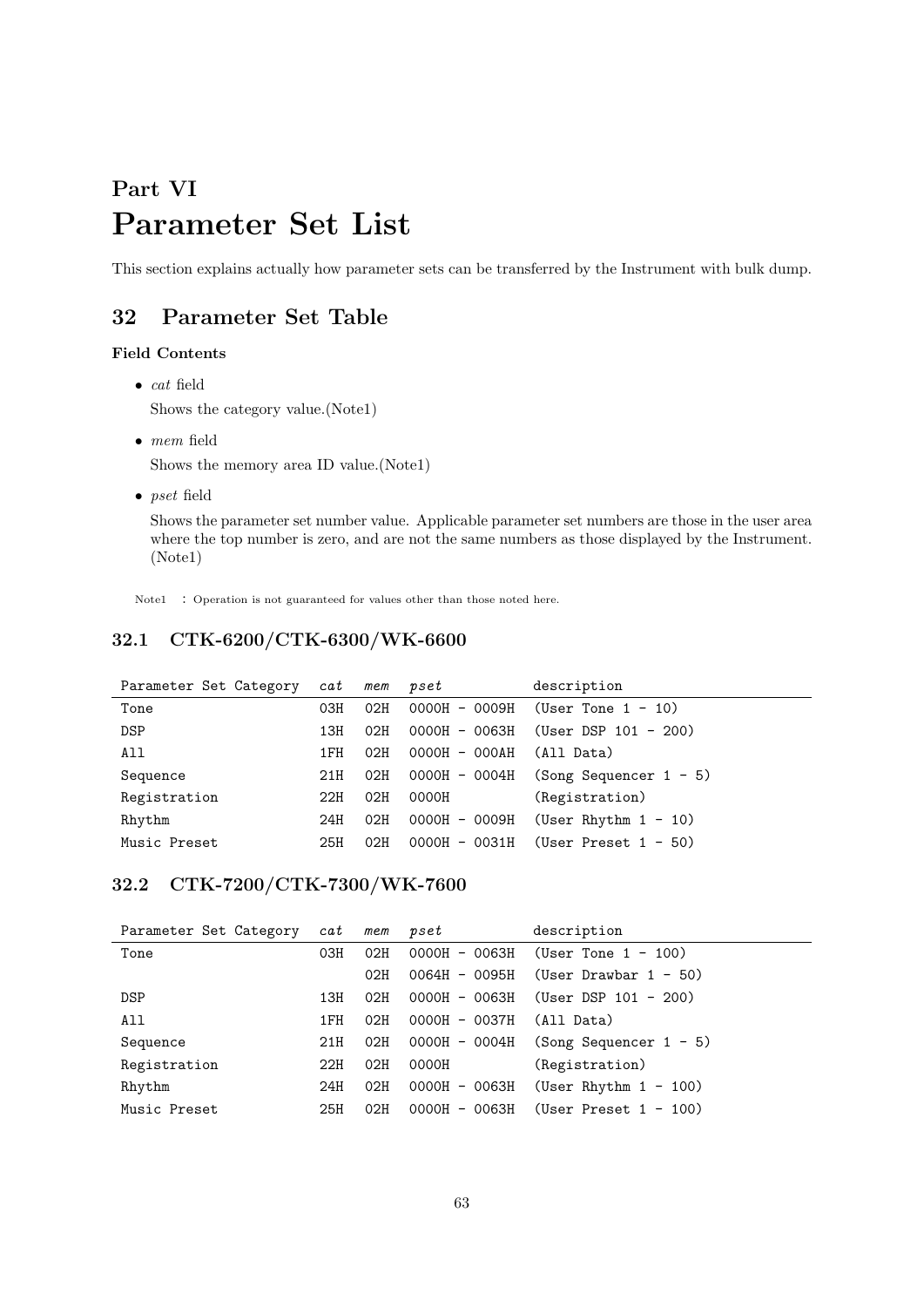# **Part VII DSP Parameter List**

# **33 DSP Type List**

This is a list of DSP types built into the Instrument.

# **33.1 Single DSP**

| Number | ID              | <b>Type</b>    |
|--------|-----------------|----------------|
| $01\,$ | 01H             | Wah            |
| 02     | 02H             | Compressor     |
| 03     | 03H             | Distortion     |
| 04     | 04H             | Enhancer       |
| 05     | 05H             | Pan            |
| 06     | 06H             | Tremolo        |
| 07     | 07H             | Phaser         |
| 08     | 08H             | Flanger        |
| 09     | 09H             | Chorus         |
| 10     | 0AH             | Delay          |
| 11     | 0BH             | Reflection     |
| 12     | 0CH             | Rotary         |
| $13\,$ | 0 <sub>DH</sub> | Ring Modulator |
| 14     | 0EH             | LoFi           |
|        |                 |                |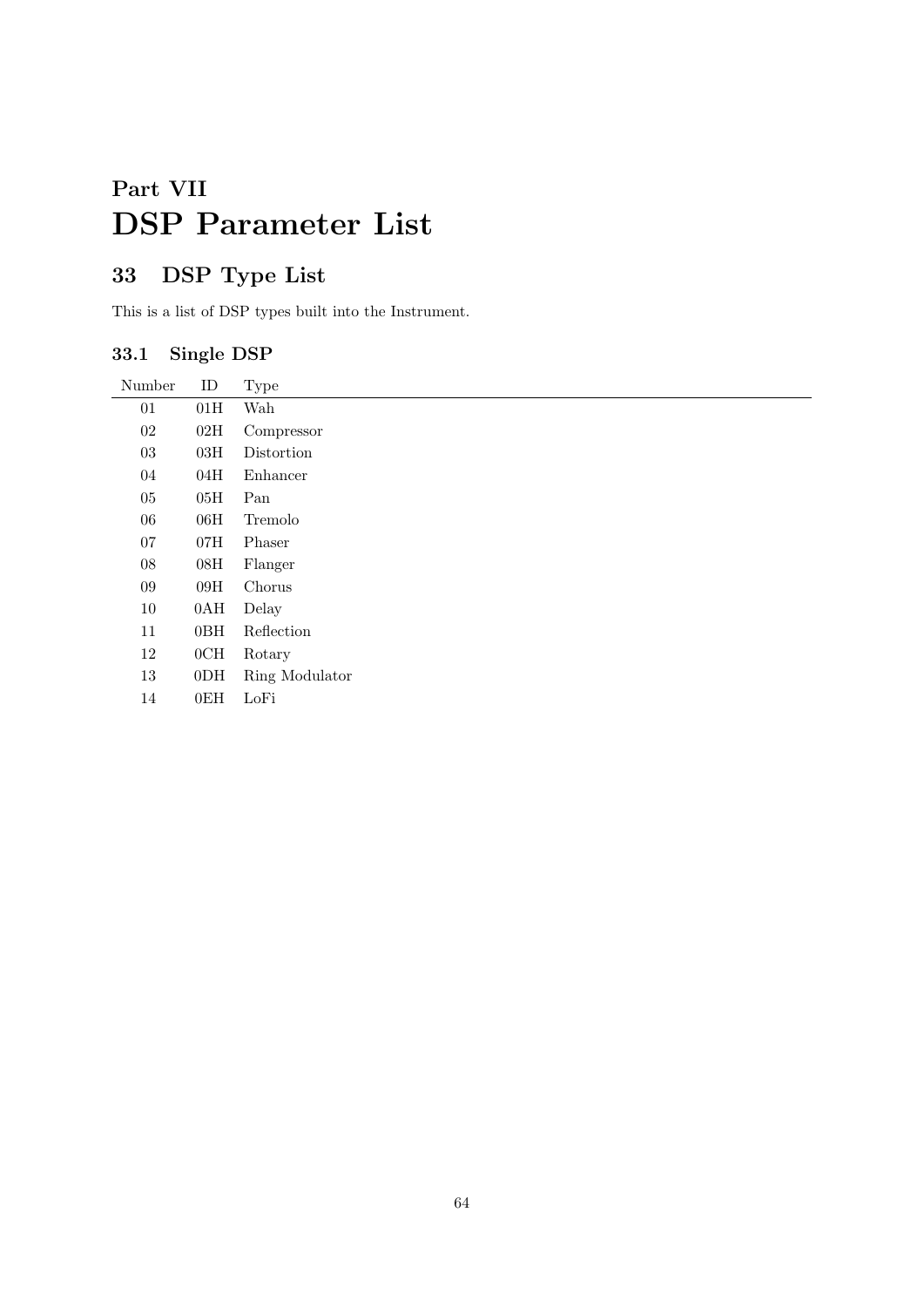| Number | ID               | Type                                            |
|--------|------------------|-------------------------------------------------|
| $15\,$ | $41\mathrm{H}$   | Wah-Comp                                        |
| $16\,$ | $42\mathrm{H}$   | Wah-Dist                                        |
| $17\,$ | $43\mathrm{H}$   | Wah-Cho                                         |
| 18     | $44\mathrm{H}$   | Wah-Flan                                        |
| $19\,$ | $45\mathrm{H}$   | Wah-Ref $\,$                                    |
| $20\,$ | $46\mathrm{H}$   | Wah-Trem                                        |
| $21\,$ | $47\mathrm{H}$   | Wah-Pan $\,$                                    |
| $22\,$ | $48\mathrm{H}$   | Comp-Wah                                        |
| $23\,$ | $49\mathrm{H}$   | Comp-Dist                                       |
| $24\,$ | $4{\rm AH}$      | $Comp-Cho$                                      |
| $25\,$ | $4{\rm BH}$      | Comp-Flan                                       |
| $26\,$ | $4{\mathrm{CH}}$ | $Comp-Ref$                                      |
| 27     | $4\mathrm{DH}$   | Comp-Trem                                       |
| $28\,$ | $4\mathrm{EH}$   | $Comp-Pan$                                      |
| 29     | $50\mathrm{H}$   | $\operatorname{Dist\text{-}}\operatorname{Wah}$ |
| $20\,$ | $51\mathrm{H}$   | Dist-Comp                                       |
| $31\,$ | $53\mathrm{H}$   | $Dist-Cho$                                      |
| $32\,$ | $54\mathrm{H}$   | $Dist$ -Flan                                    |
| 33     | $55\mathrm{H}$   | $\operatorname{Dist-Ref}$                       |
| $34\,$ | $56\mathrm{H}$   | Dist-Trem                                       |
| 35     | $57\mathrm{H}$   | $Dist-Pan$                                      |
| 36     | $5\mathrm{DH}$   | $Cho-Ref$                                       |
| 37     | $5FH$            | $Cho-Pan$                                       |
| $38\,$ | $65\mathrm{H}$   | $Flan-Ref$                                      |
| 39     | $67\mathrm{H}$   | $Flan-Pan$                                      |
| $30\,$ | 6AH              | $Ref-Dist$                                      |
| $41\,$ | $6{\rm BH}$      | $Ref-Cho$                                       |
| 42     | $6FH$            | $Ref-Pan$                                       |
| $43\,$ | $72\mathrm{H}$   | Trem-Dist                                       |
| $44\,$ | $73\mathrm{H}$   | $\operatorname{Term}\text{-}\mathrm{Cho}$       |
| 45     | 74H              | Trem-Flan                                       |

**33.2 Dual DSP**

# **34 DSP Parameter Set Type**

46 75H Trem-Ref

# **34.1 Wah**

| Parameter Number | Parameter Name | Value     | Notes |
|------------------|----------------|-----------|-------|
| Parameter7[1]    | Resonance      | $00 - 7F$ |       |
| Parameter7[2]    | Manual         | $00 - 7F$ |       |
| Parameter7[3]    | LFO Rate       | $00 - 7F$ |       |
| Parameter7[4]    | LFO Depth      | $00 - 7F$ |       |
| Parameter7[5]    | LFOWvform      | $00 - 7F$ | Note1 |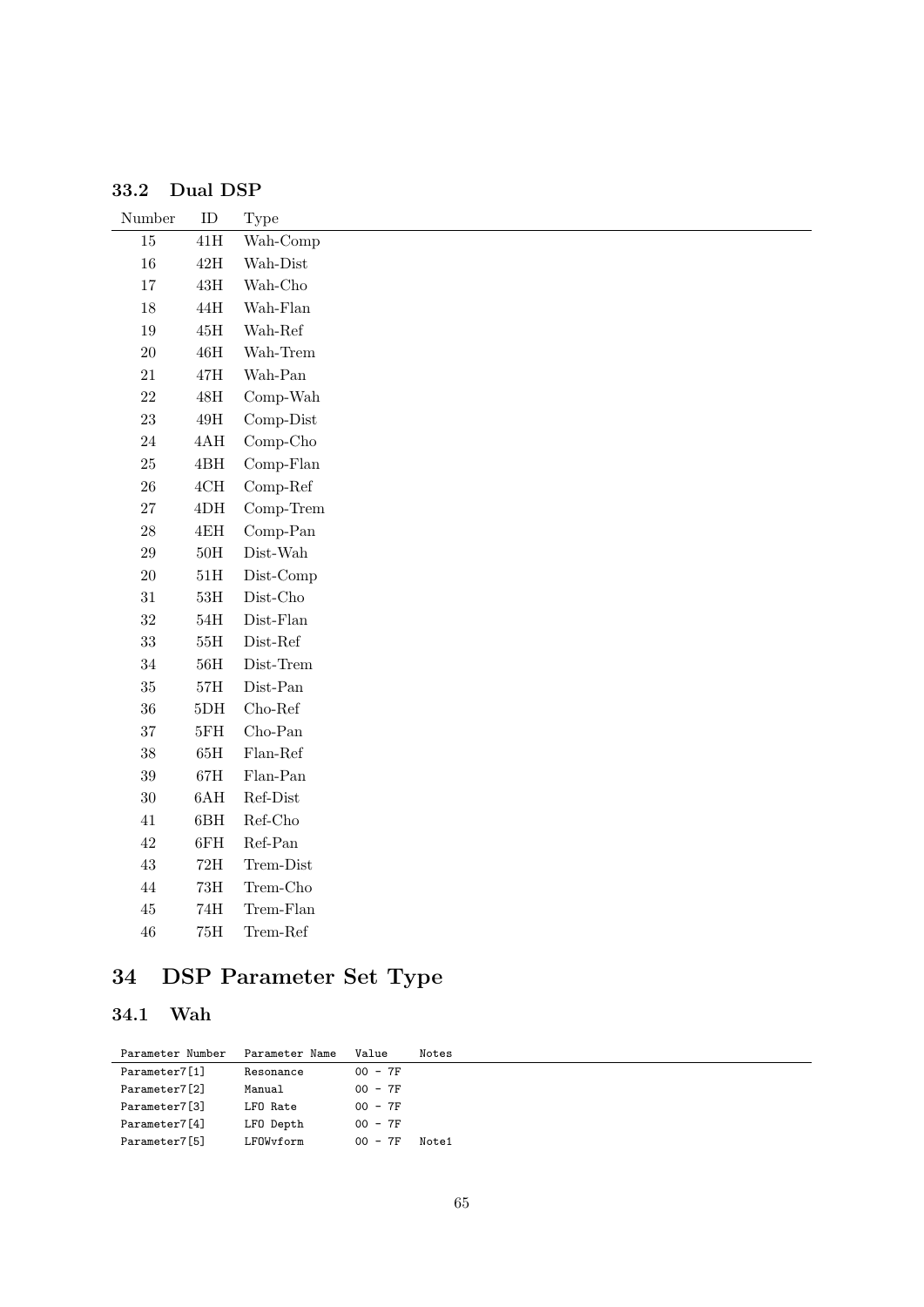Note1 : For information about the relationship between setting values and send/receive values, see "35.17 LFO Wave Form1 Setting Value Table" in "VIII Setting Values and Send/Receive Values" of this document.

## **34.2 Compressor**

| Parameter Number | Parameter Name | Value     | Notes |
|------------------|----------------|-----------|-------|
| Parameter7[1]    | Attack         | $00 - 7F$ |       |
| Parameter7[2]    | Release        | $00 - 7F$ |       |
| Parameter7[3]    | Level          | $00 - 7F$ |       |
| Parameter7[4]    | Threshold      | $00 - 7F$ |       |

## **34.3 Distortion**

| Parameter Number Parameter Name |       | Value     | Notes |
|---------------------------------|-------|-----------|-------|
| Parameter7[1]                   | Gain  | $00 - 7F$ |       |
| Parameter7[2]                   | Level | $00 - 7F$ |       |

## **34.4 Enhancer**

| Parameter Number | Parameter Name | Value     | Notes |
|------------------|----------------|-----------|-------|
| Parameter7[1]    | Low Freq       | $00 - 7F$ |       |
| Parameter7[2]    | Low Phase      | $00 - 7F$ |       |
| Parameter7[3]    | High Freq      | $00 - 7F$ |       |
| Parameter7[4]    | HighPhase      | $00 - 7F$ |       |

#### **34.5 Pan**

| Parameter Number | Parameter Name | Value     | Notes |
|------------------|----------------|-----------|-------|
| Parameter7[1]    | LFO Rate       | $00 - 7F$ |       |
| Parameter7[2]    | LFO Depth      | $00 - 7F$ |       |
| Parameter7[3]    | LFOWvform      | $00 - 7F$ | Note1 |

Note1 : For information about the relationship between setting values and send/receive values, see "35.19 LFO Wave Form3 Setting Value Table" in "VIII Setting Values and Send/Receive Values" of this document.

## **34.6 Tremolo**

| Parameter Number | Parameter Name | Value     | Notes |
|------------------|----------------|-----------|-------|
| Parameter7[1]    | LFO Rate       | $00 - 7F$ |       |
| Parameter7[2]    | LFO Depth      | $00 - 7F$ |       |
| Parameter7[3]    | LFOWvform      | $00 - 7F$ | Note1 |

Note1 : For information about the relationship between setting values and send/receive values, see "35.19 LFO Wave Form3 Setting Value Table" in "VIII Setting Values and Send/Receive Values" of this document.

## **34.7 Phaser**

| Parameter Number | Parameter Name | Value     | Notes |
|------------------|----------------|-----------|-------|
| Parameter7[1]    | Resonance      | $00 - 7F$ |       |
| Parameter7[2]    | LFO Rate       | $00 - 7F$ |       |
| Parameter7[3]    | LFO Depth      | $00 - 7F$ |       |
| Parameter7[4]    | LFOWyform      | $00 - 7F$ | Note1 |
|                  |                |           |       |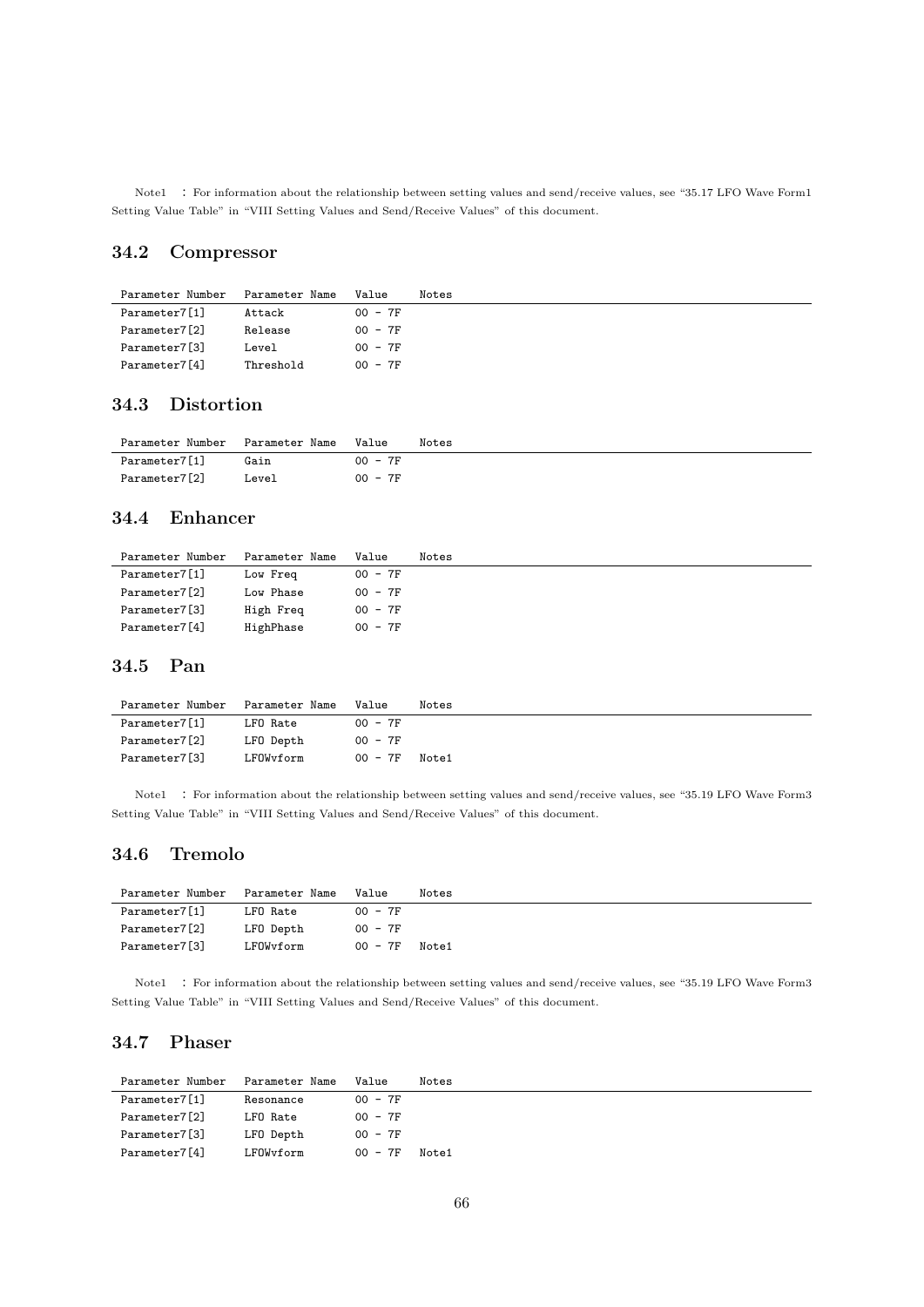Note1 : For information about the relationship between setting values and send/receive values, see "35.18 LFO Wave Form2 Setting Value Table" in "VIII Setting Values and Send/Receive Values" of this document.

## **34.8 Flanger**

| Parameter Number | Parameter Name | Value     | Notes |
|------------------|----------------|-----------|-------|
| Parameter7[1]    | LFO Rate       | $00 - 7F$ |       |
| Parameter7[2]    | LFO Depth      | $00 - 7F$ |       |
| Parameter7[3]    | LFOWvform      | $00 - 7F$ | Note1 |
| Parameter7[4]    | Feedback       | $00 - 7F$ |       |

Note1 : For information about the relationship between setting values and send/receive values, see "35.18 LFO Wave Form2 Setting Value Table" in "VIII Setting Values and Send/Receive Values" of this document.

#### **34.9 Chorus**

| Parameter Number | Parameter Name | Value     | Notes |
|------------------|----------------|-----------|-------|
| Parameter7[1]    | LFO Rate       | $00 - 7F$ |       |
| Parameter7[2]    | LFO Depth      | $00 - 7F$ |       |
| Parameter7[3]    | LFOWvform      | $00 - 7F$ | Note1 |
| Parameter7[4]    | Feedback       | $00 - 7F$ |       |
| Parameter7[5]    | Type           | $00 - 7F$ | Note2 |

Note1 : For information about the relationship between setting values and send/receive values, see "35.19 LFO Wave Form3 Setting Value Table" in "VIII Setting Values and Send/Receive Values" of this document.

Note2 : For information about the relationship between setting values and send/receive values, see "35.14 Chorus Mode Setting Value Table" in "VIII Setting Values and Send/Receive Values" of this document.

## **34.10 Delay**

| Parameter Number | Parameter Name | Value     | Notes |
|------------------|----------------|-----------|-------|
| Parameter7[1]    | DelayTime      | $00 - 7F$ |       |
| Parameter7[2]    | Feedback       | $00 - 7F$ |       |
| Parameter7[3]    | Ratio Lch      | $00 - 7F$ |       |
| Parameter7[4]    | Ratio Rch      | $00 - 7F$ |       |
| Parameter7[5]    | Wet Level      | $00 - 7F$ | Note1 |
| Parameter7[6]    | Type           | $00 - 7F$ | Note2 |

Note1 : For information about the relationship between setting values and send/receive values, see "35.15 Delay Level Setting Value Table" in "VIII Setting Values and Send/Receive Values" of this document.

Note2 : For information about the relationship between setting values and send/receive values, see "35.16 Delay Type Setting Value Table" in "VIII Setting Values and Send/Receive Values" of this document.

## **34.11 Reflection**

| Parameter Number Parameter Name Value |          |                 | Notes |
|---------------------------------------|----------|-----------------|-------|
| Parameter7[1]                         | Type     | $00 - 7F$ Note1 |       |
| Parameter7[2]                         | Feedback | $00 - 7F$       |       |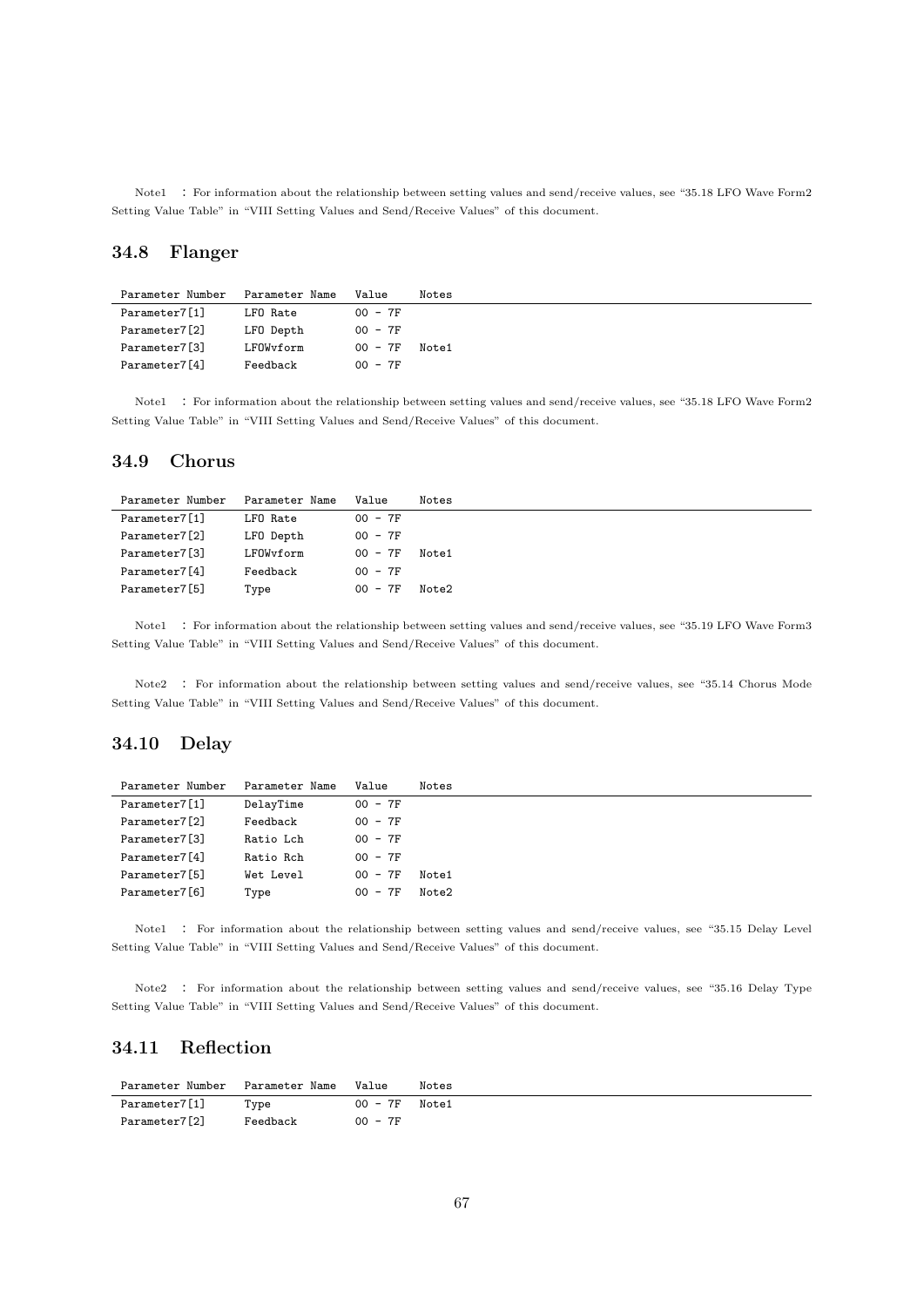Note1 : For information about the relationship between setting values and send/receive values, see "35.21 Reflection Setting Value Table" in "VIII Setting Values and Send/Receive Values" of this document.

## **34.12 Rotary**

| Parameter Number | Parameter Name | Value     | Notes |
|------------------|----------------|-----------|-------|
| Parameter7[1]    | Od Gain        | $00 - 7F$ | Note1 |
| Parameter7[2]    | Od Level       | $00 - 7F$ |       |
| Parameter7[3]    | Speed          | $00 - 7F$ | Note2 |
| Parameter7[4]    | Brake          | $00 - 7F$ | Note3 |
| Parameter7[5]    | FallAccel      | $00 - 7F$ |       |
| Parameter7[6]    | RiseAccel      | $00 - 7F$ |       |
| Parameter7[7]    | Slow Rate      | $00 - 7F$ |       |
| Parameter7[8]    | Fast Rate      | $00 - 7F$ |       |

Note1 : For information about the relationship between setting values and send/receive values, see "35.12 0-3 Setting Value Table" in "VIII Setting Values and Send/Receive Values" of this document.

Note2 : For information about the relationship between setting values and send/receive values, see "35.24 Slow/Fast Setting Value Table" in "VIII Setting Values and Send/Receive Values" of this document.

Note3 : For information about the relationship between setting values and send/receive values, see "35.23 Rotate/Brake Setting Value Table" in "VIII Setting Values and Send/Receive Values" of this document.

#### **34.13 Ring Modulator**

| Parameter Number | Parameter Name | Value     | Notes |
|------------------|----------------|-----------|-------|
| Parameter7[1]    | OSC Freq       | $00 - 7F$ |       |
| Parameter7[2]    | LFO Rate       | $00 - 7F$ |       |
| Parameter7[3]    | LFO Depth      | $00 - 7F$ |       |
| Parameter7[4]    | Type           | $00 - 7F$ | Note1 |

Note1 : For information about the relationship between setting values and send/receive values, see "35.22 Ring Type Setting Value Table" in "VIII Setting Values and Send/Receive Values" of this document.

## **34.14 LoFi**

| Parameter Number | Parameter Name | Value     | Notes |
|------------------|----------------|-----------|-------|
| Parameter7[1]    | WF Rate        | $00 - 7F$ |       |
| Parameter7[2]    | WF Depth       | $00 - 7F$ |       |
| Parameter7[3]    | Nz1 Level      | $00 - 7F$ | Note1 |
| Parameter7[4]    | Nz2 Level      | $00 - 7F$ | Note2 |
| Parameter7[5]    | Density        | $00 - 7F$ | Note3 |
| Parameter7[6]    | Bit            | $00 - 7F$ | Note4 |
|                  |                |           |       |

Note1 : For information about the relationship between setting values and send/receive values, see "35.20 LoFi Noise Level Setting Value Table" in "VIII Setting Values and Send/Receive Values" of this document.

Note2 : For information about the relationship between setting values and send/receive values, see "35.20 LoFi Noise Level Setting Value Table" in "VIII Setting Values and Send/Receive Values" of this document.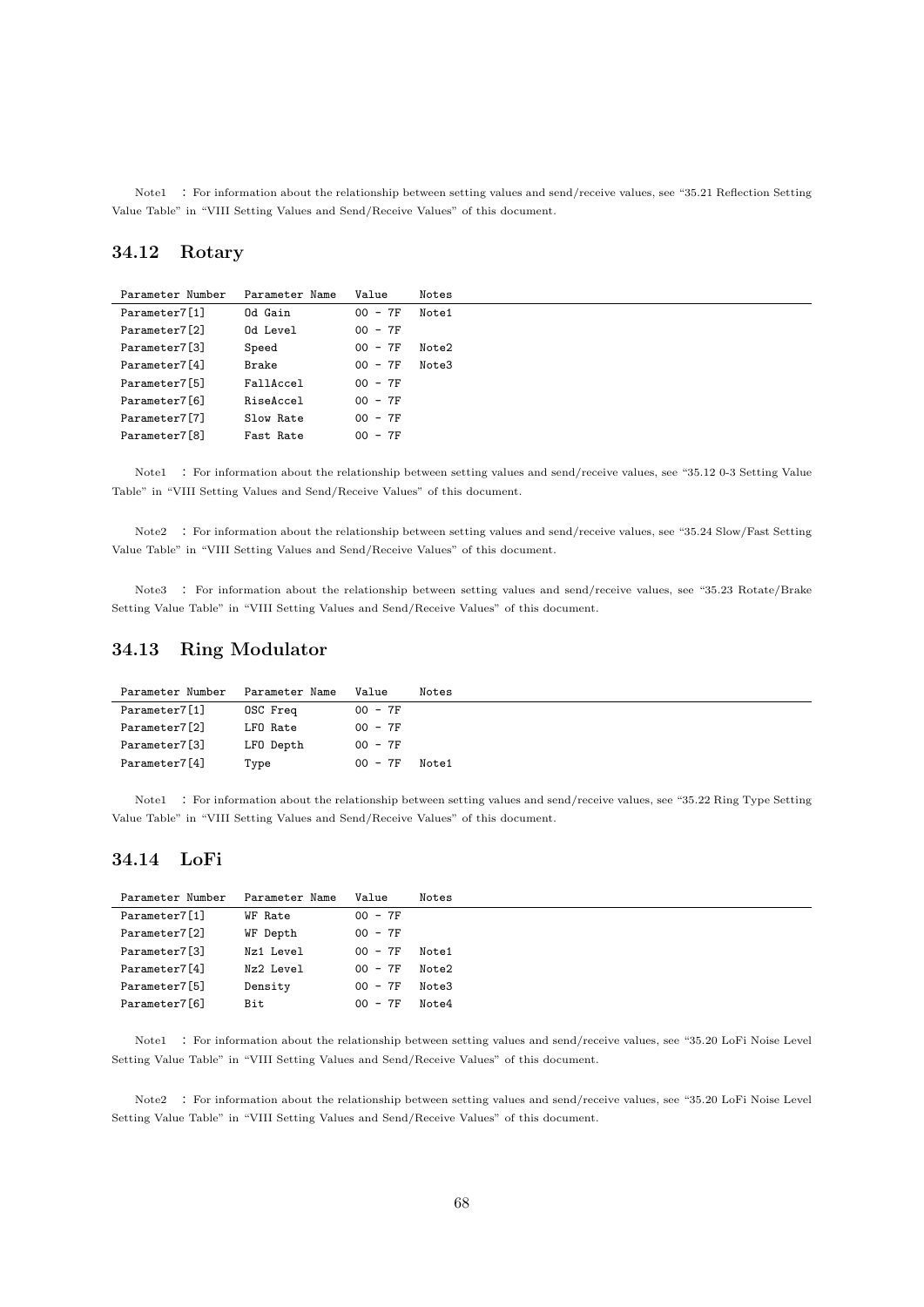Note3 : For information about the relationship between setting values and send/receive values, see "35.13 0-5 Setting Value Table" in "VIII Setting Values and Send/Receive Values" of this document.

Note4 : For information about the relationship between setting values and send/receive values, see "35.12 0-3 Setting Value Table" in "VIII Setting Values and Send/Receive Values" of this document.

## **34.15 Wah Compressor**

| Parameter Number | Parameter Name | Value     | Notes |
|------------------|----------------|-----------|-------|
| Parameter7[1]    | WahWvform      | $00 - 7F$ | Note1 |
| Parameter7[2]    | Wah Rate       | $00 - 7F$ |       |
| Parameter7[3]    | Wah Depth      | $00 - 7F$ |       |
| Parameter7[4]    | CmpThresh      | $00 - 7F$ |       |
| Parameter7[5]    | Cmp Level      | $00 - 7F$ |       |

Note1 : For information about the relationship between setting values and send/receive values, see "35.17 LFO Wave Form1 Setting Value Table" in "VIII Setting Values and Send/Receive Values" of this document.

## **34.16 Wah Distortion**

| Parameter Number | Parameter Name | Value     | Notes |
|------------------|----------------|-----------|-------|
| Parameter7[1]    | WahWvform      | $00 - 7F$ | Note1 |
| Parameter7[2]    | Wah Rate       | $00 - 7F$ |       |
| Parameter7[3]    | Wah Depth      | $00 - 7F$ |       |
| Parameter7[4]    | Dst Gain       | $00 - 7F$ |       |
| Parameter7[5]    | Dst Level      | $00 - 7F$ |       |

Note1 : For information about the relationship between setting values and send/receive values, see "35.17 LFO Wave Form1 Setting Value Table" in "VIII Setting Values and Send/Receive Values" of this document.

## **34.17 Wah Chorus**

| Parameter Name | Value     | Notes |
|----------------|-----------|-------|
| WahWyform      | $00 - 7F$ | Note1 |
| Wah Rate       | $00 - 7F$ |       |
| Wah Depth      | $00 - 7F$ |       |
| ChoWyform      | $00 - 7F$ | Note2 |
| Cho Rate       | $00 - 7F$ |       |
| Cho Depth      | $00 - 7F$ |       |
|                |           |       |

Note1 : For information about the relationship between setting values and send/receive values, see "35.17 LFO Wave Form1 Setting Value Table" in "VIII Setting Values and Send/Receive Values" of this document.

Note2 : For information about the relationship between setting values and send/receive values, see "35.19 LFO Wave Form3 Setting Value Table" in "VIII Setting Values and Send/Receive Values" of this document.

## **34.18 Wah Flanger**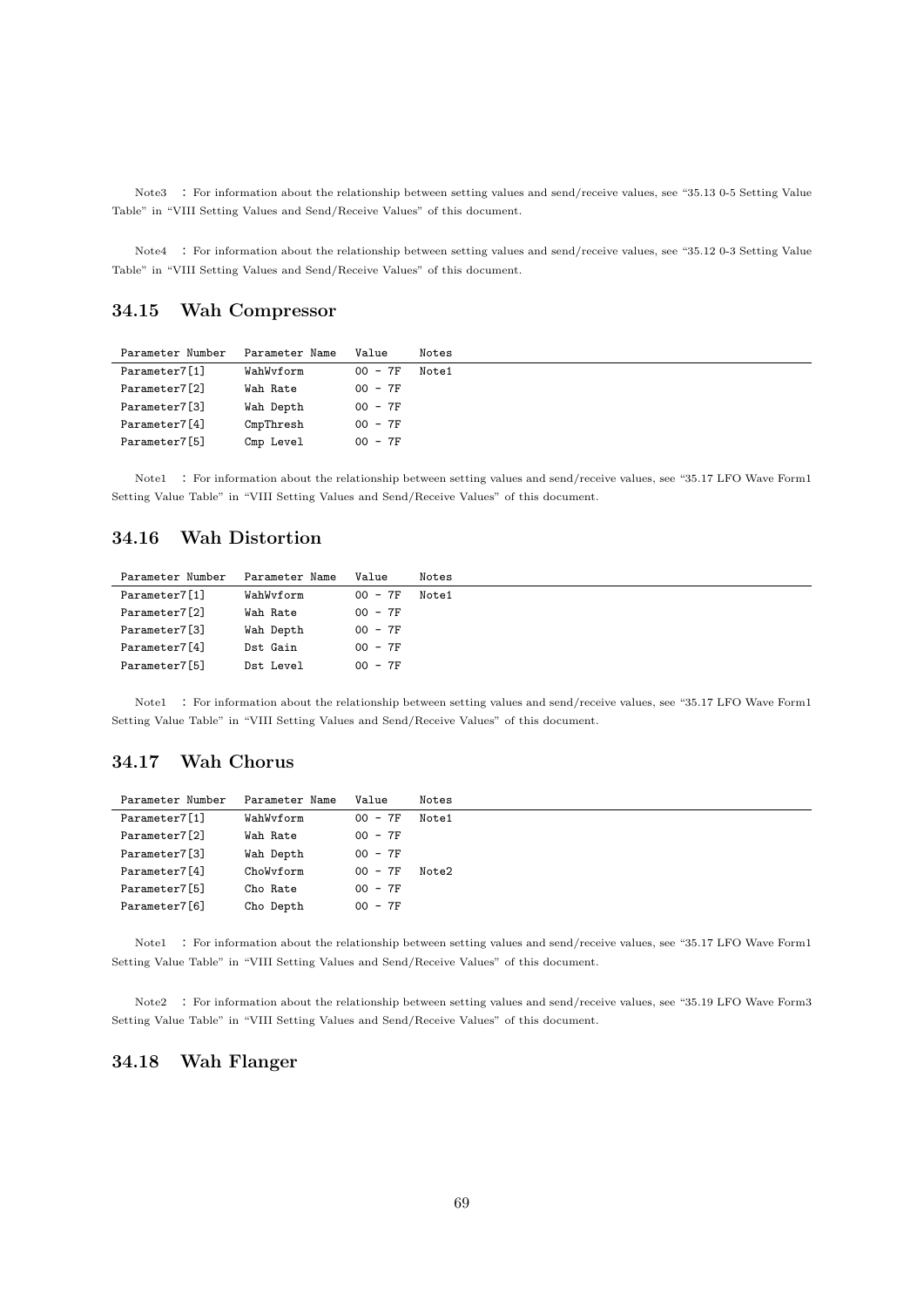| Parameter Number | Parameter Name | Value     | Notes |
|------------------|----------------|-----------|-------|
| Parameter7[1]    | WahWyform      | $00 - 7F$ | Note1 |
| Parameter7[2]    | Wah Rate       | $00 - 7F$ |       |
| Parameter7[3]    | Wah Depth      | $00 - 7F$ |       |
| Parameter7[4]    | FlnWyform      | $00 - 7F$ | Note2 |
| Parameter7[5]    | Fln Rate       | $00 - 7F$ |       |
| Parameter7[6]    | Fln Depth      | $00 - 7F$ |       |

Note1 : For information about the relationship between setting values and send/receive values, see "35.17 LFO Wave Form1 Setting Value Table" in "VIII Setting Values and Send/Receive Values" of this document.

Note2 : For information about the relationship between setting values and send/receive values, see "35.18 LFO Wave Form2 Setting Value Table" in "VIII Setting Values and Send/Receive Values" of this document.

## **34.19 Wah Reflection**

| Parameter Name<br>Value | Notes |
|-------------------------|-------|
| $00 - 7F$<br>WahWvform  | Note1 |
| $00 - 7F$               |       |
| $00 - 7F$<br>Wah Depth  |       |
| $00 - 7F$               |       |
|                         |       |

Note1 : For information about the relationship between setting values and send/receive values, see "35.17 LFO Wave Form1 Setting Value Table" in "VIII Setting Values and Send/Receive Values" of this document.

## **34.20 Wah Tremolo**

| Parameter Number | Parameter Name | Value     | Notes |
|------------------|----------------|-----------|-------|
| Parameter7[1]    | WahWvform      | $00 - 7F$ | Note1 |
| Parameter7[2]    | Wah Rate       | $00 - 7F$ |       |
| Parameter7[3]    | Wah Depth      | $00 - 7F$ |       |
| Parameter7[4]    | TrmWyform      | $00 - 7F$ | Note2 |
| Parameter7[5]    | Trm Rate       | $00 - 7F$ |       |
| Parameter7[6]    | Trm Depth      | $00 - 7F$ |       |

Note1 : For information about the relationship between setting values and send/receive values, see "35.17 LFO Wave Form1 Setting Value Table" in "VIII Setting Values and Send/Receive Values" of this document.

Note2 : For information about the relationship between setting values and send/receive values, see "35.19 LFO Wave Form3 Setting Value Table" in "VIII Setting Values and Send/Receive Values" of this document.

## **34.21 Wah Pan**

| Parameter Number | Parameter Name | Value     | Notes |
|------------------|----------------|-----------|-------|
| Parameter7[1]    | WahWvform      | $00 - 7F$ | Note1 |
| Parameter7[2]    | Wah Rate       | $00 - 7F$ |       |
| Parameter7[3]    | Wah Depth      | $00 - 7F$ |       |
| Parameter7[4]    | PanWyform      | $00 - 7F$ | Note2 |
| Parameter7[5]    | Pan Rate       | $00 - 7F$ |       |
| Parameter7[6]    | Pan Depth      | $00 - 7F$ |       |

Note1 : For information about the relationship between setting values and send/receive values, see "35.17 LFO Wave Form1 Setting Value Table" in "VIII Setting Values and Send/Receive Values" of this document.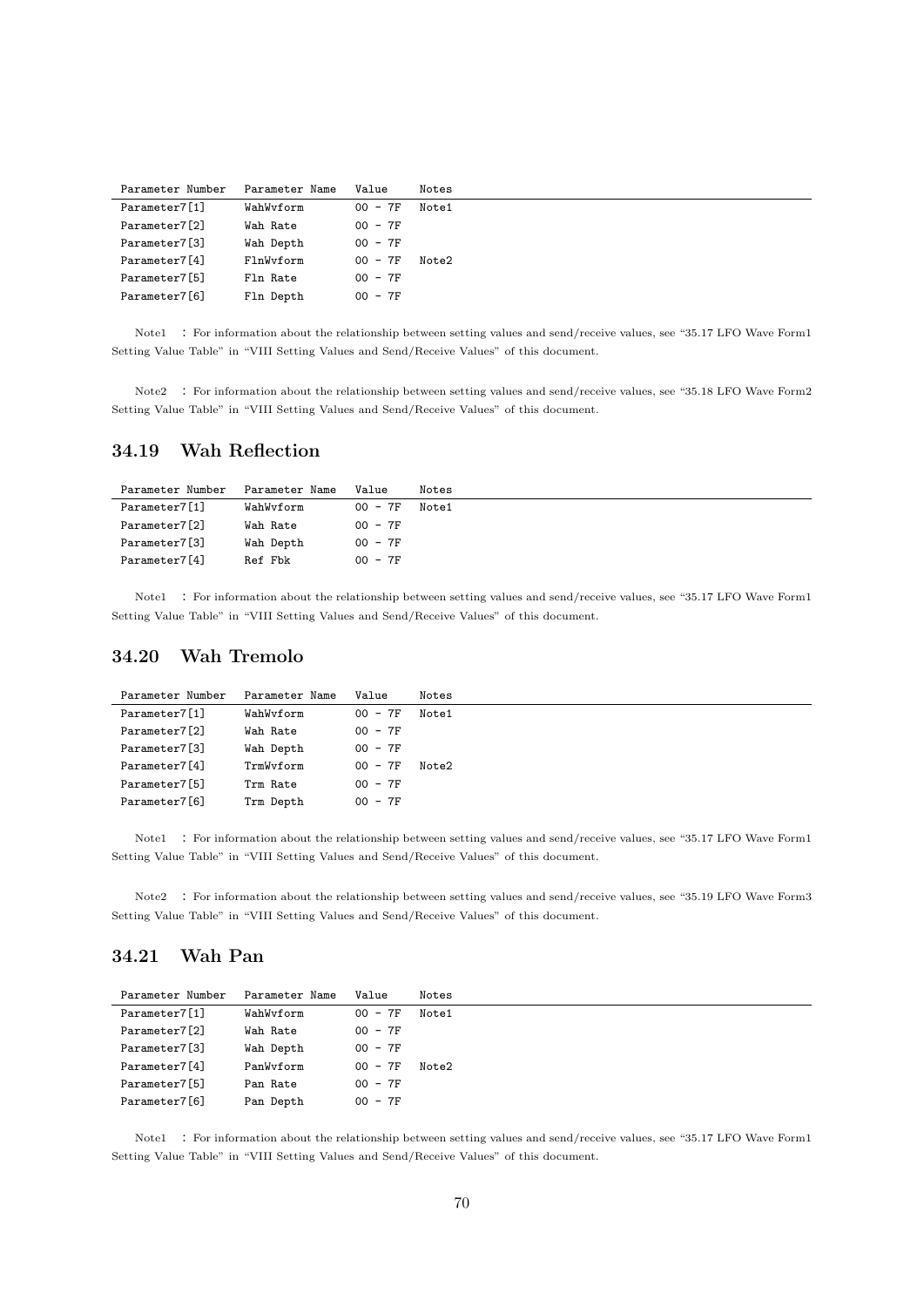Note2 : For information about the relationship between setting values and send/receive values, see "35.19 LFO Wave Form3 Setting Value Table" in "VIII Setting Values and Send/Receive Values" of this document.

## **34.22 Compressor Wah**

| Parameter Number | Parameter Name | Value     | Notes |
|------------------|----------------|-----------|-------|
| Parameter7[1]    | CmpThresh      | $00 - 7F$ |       |
| Parameter7[2]    | Cmp Level      | $00 - 7F$ |       |
| Parameter7[3]    | WahWvform      | $00 - 7F$ | Note1 |
| Parameter7[4]    | Wah Rate       | $00 - 7F$ |       |
| Parameter7[5]    | Wah Depth      | $00 - 7F$ |       |

Note1 : For information about the relationship between setting values and send/receive values, see "35.17 LFO Wave Form1 Setting Value Table" in "VIII Setting Values and Send/Receive Values" of this document.

## **34.23 Compressor Distortion**

| Parameter Number | Parameter Name | Value     | Notes |
|------------------|----------------|-----------|-------|
| Parameter7[1]    | CmpThresh      | $00 - 7F$ |       |
| Parameter7[2]    | Cmp Level      | $00 - 7F$ |       |
| Parameter7[3]    | Dst Gain       | $00 - 7F$ |       |
| Parameter7[4]    | Dst Level      | $00 - 7F$ |       |

## **34.24 Compressor Chorus**

| Parameter Number | Parameter Name | Value     | Notes |
|------------------|----------------|-----------|-------|
| Parameter7[1]    | CmpThresh      | $00 - 7F$ |       |
| Parameter7[2]    | Cmp Level      | $00 - 7F$ |       |
| Parameter7[3]    | ChoWyform      | $00 - 7F$ | Note1 |
| Parameter7[4]    | Cho Rate       | $00 - 7F$ |       |
| Parameter7[5]    | Cho Depth      | $00 - 7F$ |       |

Note1 : For information about the relationship between setting values and send/receive values, see "35.19 LFO Wave Form3 Setting Value Table" in "VIII Setting Values and Send/Receive Values" of this document.

## **34.25 Compressor Flanger**

| Parameter Number | Parameter Name | Value     | Notes |
|------------------|----------------|-----------|-------|
| Parameter7[1]    | CmpThresh      | $00 - 7F$ |       |
| Parameter7[2]    | Cmp Level      | $00 - 7F$ |       |
| Parameter7[3]    | FlnWyform      | $00 - 7F$ | Note1 |
| Parameter7[4]    | Fln Rate       | $00 - 7F$ |       |
| Parameter7[5]    | Fln Depth      | $00 - 7F$ |       |

Note1 : For information about the relationship between setting values and send/receive values, see "35.18 LFO Wave Form2 Setting Value Table" in "VIII Setting Values and Send/Receive Values" of this document.

## **34.26 Compressor Reflection**

| Parameter Number | Parameter Name | Value     | Notes |
|------------------|----------------|-----------|-------|
| Parameter7[1]    | CmpThresh      | $00 - 7F$ |       |
| Parameter7[2]    | Cmp Level      | $00 - 7F$ |       |
| Parameter7[3]    | Ref Fbk        | $00 - 7F$ |       |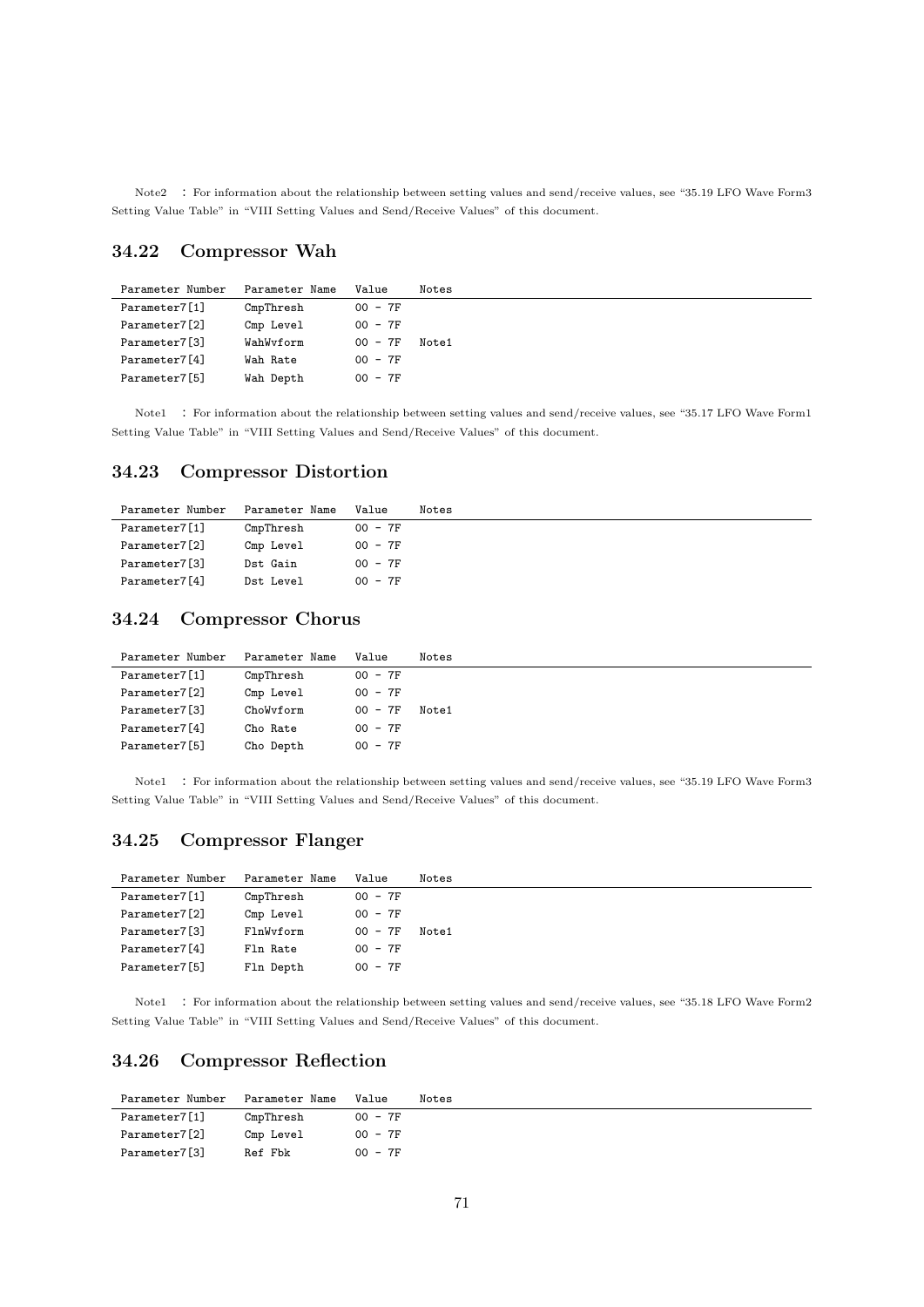## **34.27 Compressor Tremolo**

| Parameter Number | Parameter Name | Value     | Notes |
|------------------|----------------|-----------|-------|
| Parameter7[1]    | CmpThresh      | $00 - 7F$ |       |
| Parameter7[2]    | Cmp Level      | $00 - 7F$ |       |
| Parameter7[3]    | TrmWyform      | $00 - 7F$ | Note1 |
| Parameter7[4]    | Trm Rate       | $00 - 7F$ |       |
| Parameter7[5]    | Trm Depth      | $00 - 7F$ |       |

Note1 : For information about the relationship between setting values and send/receive values, see "35.19 LFO Wave Form3 Setting Value Table" in "VIII Setting Values and Send/Receive Values" of this document.

## **34.28 Compressor Pan**

| Parameter Number | Parameter Name | Value     | Notes |
|------------------|----------------|-----------|-------|
| Parameter7[1]    | CmpThresh      | $00 - 7F$ |       |
| Parameter7[2]    | Cmp Level      | $00 - 7F$ |       |
| Parameter7[3]    | PanWyform      | $00 - 7F$ | Note1 |
| Parameter7[4]    | Pan Rate       | $00 - 7F$ |       |
| Parameter7[5]    | Pan Depth      | $00 - 7F$ |       |

Note1 : For information about the relationship between setting values and send/receive values, see "35.19 LFO Wave Form3 Setting Value Table" in "VIII Setting Values and Send/Receive Values" of this document.

## **34.29 Distortion Wah**

| Parameter Number | Parameter Name | Value     | Notes |
|------------------|----------------|-----------|-------|
| Parameter7[1]    | Dst Gain       | $00 - 7F$ |       |
| Parameter7[2]    | Dst Level      | $00 - 7F$ |       |
| Parameter7[3]    | WahWvform      | $00 - 7F$ | Note1 |
| Parameter7[4]    | Wah Rate       | $00 - 7F$ |       |
| Parameter7[5]    | Wah Depth      | $00 - 7F$ |       |

Note1 : For information about the relationship between setting values and send/receive values, see "35.17 LFO Wave Form1 Setting Value Table" in "VIII Setting Values and Send/Receive Values" of this document.

## **34.30 Distortion Compressor**

| Parameter Number | Parameter Name | Value     | Notes |
|------------------|----------------|-----------|-------|
| Parameter7[1]    | Dst Gain       | $00 - 7F$ |       |
| Parameter7[2]    | Dst Level      | $00 - 7F$ |       |
| Parameter7[3]    | CmpThresh      | $00 - 7F$ |       |
| Parameter7[4]    | Cmp Level      | $00 - 7F$ |       |

## **34.31 Distortion Chorus**

| Parameter Number | Parameter Name | Value     | Notes |
|------------------|----------------|-----------|-------|
| Parameter7[1]    | Dst Gain       | $00 - 7F$ |       |
| Parameter7[2]    | Dst Level      | $00 - 7F$ |       |
| Parameter7[3]    | ChoWyform      | $00 - 7F$ | Note1 |
| Parameter7[4]    | Cho Rate       | $00 - 7F$ |       |
| Parameter7[5]    | Cho Depth      | $00 - 7F$ |       |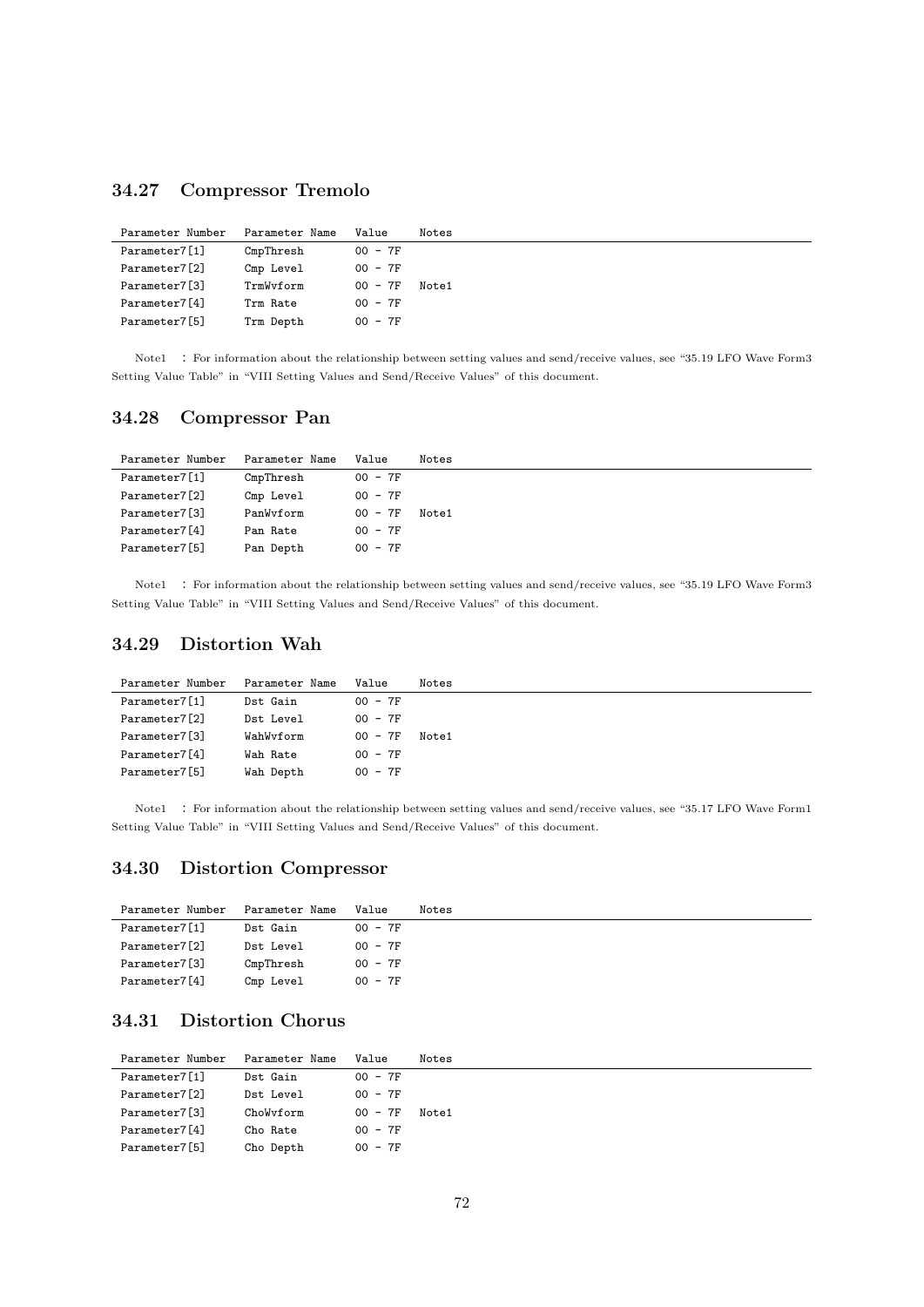Note1 : For information about the relationship between setting values and send/receive values, see "35.19 LFO Wave Form3 Setting Value Table" in "VIII Setting Values and Send/Receive Values" of this document.

### **34.32 Distortion Flanger**

| Parameter Number | Parameter Name | Value     | Notes |
|------------------|----------------|-----------|-------|
| Parameter7[1]    | Dst Gain       | $00 - 7F$ |       |
| Parameter7[2]    | Dst Level      | $00 - 7F$ |       |
| Parameter7[3]    | FlnWyform      | $00 - 7F$ | Note1 |
| Parameter7[4]    | Fln Rate       | $00 - 7F$ |       |
| Parameter7[5]    | Fln Depth      | $00 - 7F$ |       |

Note1 : For information about the relationship between setting values and send/receive values, see "35.18 LFO Wave Form2 Setting Value Table" in "VIII Setting Values and Send/Receive Values" of this document.

#### **34.33 Distortion Reflection**

| Parameter Number | Parameter Name | Value     | Notes |
|------------------|----------------|-----------|-------|
| Parameter7[1]    | Dst Gain       | $00 - 7F$ |       |
| Parameter7[2]    | Dst Level      | $00 - 7F$ |       |
| Parameter7[3]    | Ref Fbk        | $00 - 7F$ |       |

### **34.34 Distortion Tremolo**

| Parameter Number | Parameter Name | Value     | Notes |
|------------------|----------------|-----------|-------|
| Parameter7[1]    | Dst Gain       | $00 - 7F$ |       |
| Parameter7[2]    | Dst Level      | $00 - 7F$ |       |
| Parameter7[3]    | TrmWyform      | $00 - 7F$ | Note1 |
| Parameter7[4]    | Trm Rate       | $00 - 7F$ |       |
| Parameter7[5]    | Trm Depth      | $00 - 7F$ |       |

Note1 : For information about the relationship between setting values and send/receive values, see "35.19 LFO Wave Form3 Setting Value Table" in "VIII Setting Values and Send/Receive Values" of this document.

#### **34.35 Distortion Pan**

| Parameter Number | Parameter Name | Value     | Notes |
|------------------|----------------|-----------|-------|
| Parameter7[1]    | Dst Gain       | $00 - 7F$ |       |
| Parameter7[2]    | Dst Level      | $00 - 7F$ |       |
| Parameter7[3]    | PanWyform      | $00 - 7F$ | Note1 |
| Parameter7[4]    | Pan Rate       | $00 - 7F$ |       |
| Parameter7[5]    | Pan Depth      | $00 - 7F$ |       |

Note1 : For information about the relationship between setting values and send/receive values, see "35.19 LFO Wave Form3 Setting Value Table" in "VIII Setting Values and Send/Receive Values" of this document.

#### **34.36 Chorus Reflection**

| Parameter Number | Parameter Name | Value     | Notes |
|------------------|----------------|-----------|-------|
| Parameter7[1]    | ChoWyform      | $00 - 7F$ | Note1 |
| Parameter7[2]    | Cho Rate       | $00 - 7F$ |       |
| Parameter7[3]    | Cho Depth      | $00 - 7F$ |       |
| Parameter7[4]    | Ref Fbk        | $00 - 7F$ |       |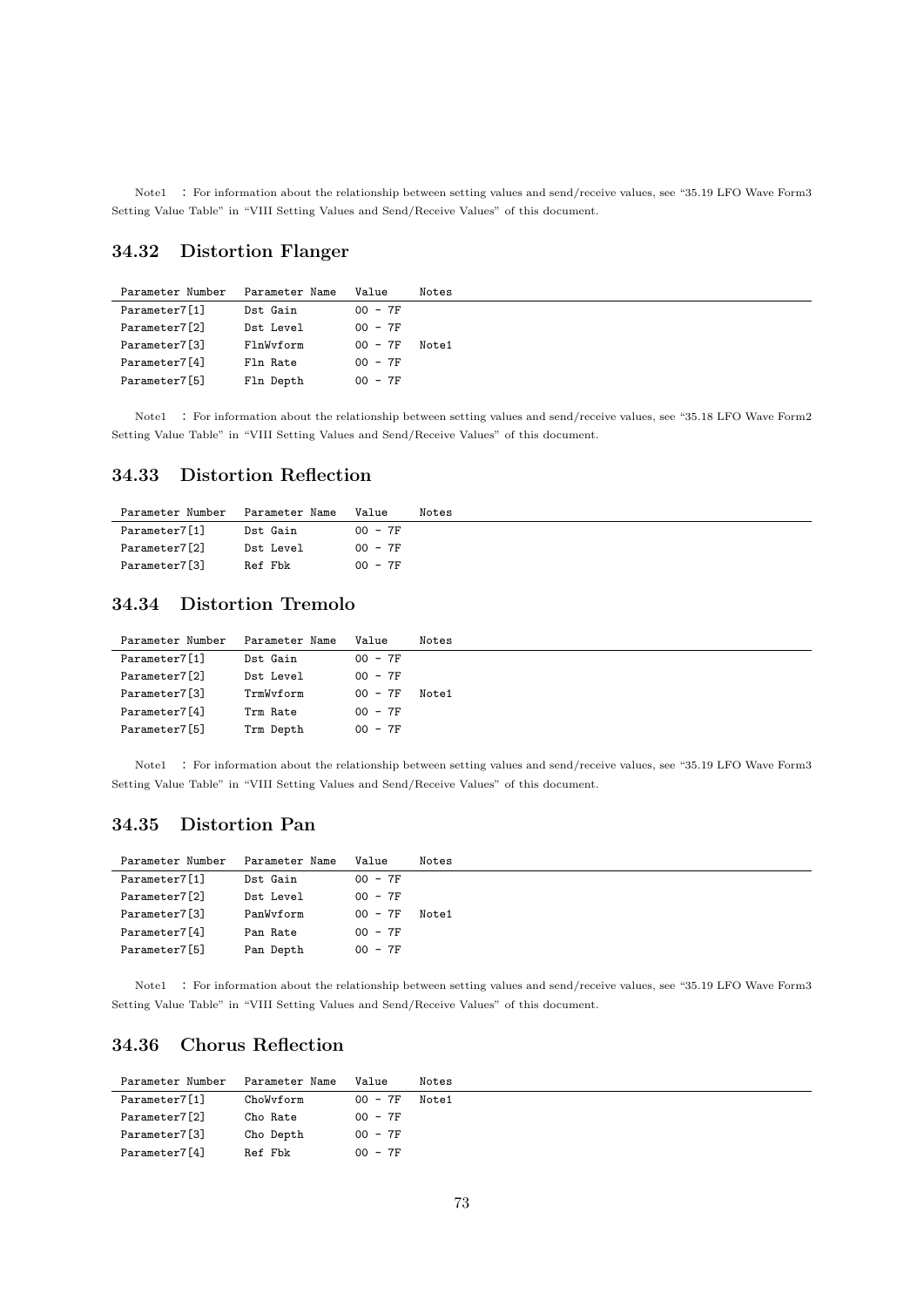Note1 : For information about the relationship between setting values and send/receive values, see "35.19 LFO Wave Form3 Setting Value Table" in "VIII Setting Values and Send/Receive Values" of this document.

### **34.37 Chorus Pan**

| Parameter Number | Parameter Name | Value     | Notes |
|------------------|----------------|-----------|-------|
| Parameter7[1]    | ChoWyform      | $00 - 7F$ | Note1 |
| Parameter7[2]    | Cho Rate       | $00 - 7F$ |       |
| Parameter7[3]    | Cho Depth      | $00 - 7F$ |       |
| Parameter7[4]    | PanWyform      | $00 - 7F$ | Note2 |
| Parameter7[5]    | Pan Rate       | $00 - 7F$ |       |
| Parameter7[6]    | Pan Depth      | $00 - 7F$ |       |

Note1 : For information about the relationship between setting values and send/receive values, see "35.19 LFO Wave Form3 Setting Value Table" in "VIII Setting Values and Send/Receive Values" of this document.

Note2 : For information about the relationship between setting values and send/receive values, see "35.19 LFO Wave Form3 Setting Value Table" in "VIII Setting Values and Send/Receive Values" of this document.

#### **34.38 Flanger Reflection**

| Parameter Number | Parameter Name | Value     | Notes |
|------------------|----------------|-----------|-------|
| Parameter7[1]    | FlnWyform      | $00 - 7F$ | Note1 |
| Parameter7[2]    | Fln Rate       | $00 - 7F$ |       |
| Parameter7[3]    | Fln Depth      | $00 - 7F$ |       |
| Parameter7[4]    | Ref Fbk        | $00 - 7F$ |       |

Note1 : For information about the relationship between setting values and send/receive values, see "35.18 LFO Wave Form2 Setting Value Table" in "VIII Setting Values and Send/Receive Values" of this document.

### **34.39 Flanger Pan**

| Parameter Number | Parameter Name | Value     | Notes |
|------------------|----------------|-----------|-------|
| Parameter7[1]    | FlnWyform      | $00 - 7F$ | Note1 |
| Parameter7[2]    | Fln Rate       | $00 - 7F$ |       |
| Parameter7[3]    | Fln Depth      | $00 - 7F$ |       |
| Parameter7[4]    | PanWyform      | $00 - 7F$ | Note2 |
| Parameter7[5]    | Pan Rate       | $00 - 7F$ |       |
| Parameter7[6]    | Pan Depth      | $00 - 7F$ |       |

Note1 : For information about the relationship between setting values and send/receive values, see "35.18 LFO Wave Form2 Setting Value Table" in "VIII Setting Values and Send/Receive Values" of this document.

Note2 : For information about the relationship between setting values and send/receive values, see "35.19 LFO Wave Form3 Setting Value Table" in "VIII Setting Values and Send/Receive Values" of this document.

### **34.40 Reflection Distortion**

| Parameter Number | Parameter Name | Value     | Notes |
|------------------|----------------|-----------|-------|
| Parameter7[1]    | Ref Fbk        | $00 - 7F$ |       |
| Parameter7[2]    | Dst Gain       | $00 - 7F$ |       |
| Parameter7[3]    | Dst Level      | $00 - 7F$ |       |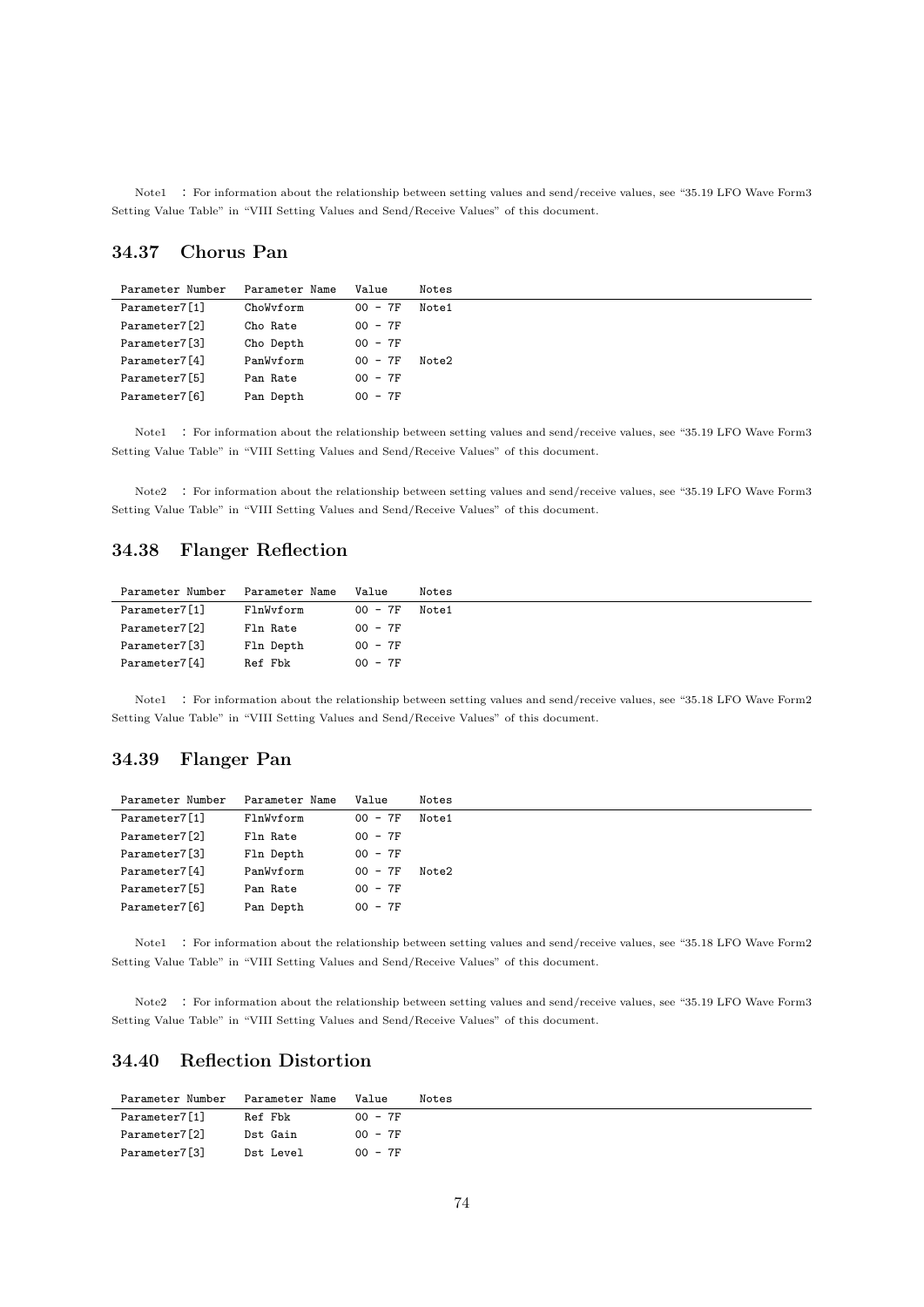### **34.41 Reflection Chorus**

| Parameter Number | Parameter Name | Value     | Notes |
|------------------|----------------|-----------|-------|
| Parameter7[1]    | Ref Fbk        | $00 - 7F$ |       |
| Parameter7[2]    | ChoWyform      | $00 - 7F$ | Note1 |
| Parameter7[3]    | Cho Rate       | $00 - 7F$ |       |
| Parameter7[4]    | Cho Depth      | $00 - 7F$ |       |

Note1 : For information about the relationship between setting values and send/receive values, see "35.19 LFO Wave Form3 Setting Value Table" in "VIII Setting Values and Send/Receive Values" of this document.

#### **34.42 Reflection Pan**

| Parameter Number | Parameter Name | Value     | Notes |
|------------------|----------------|-----------|-------|
| Parameter7[1]    | Ref Fbk        | $00 - 7F$ |       |
| Parameter7[2]    | PanWyform      | 00 - 7F   | Note1 |
| Parameter7[3]    | Pan Rate       | $00 - 7F$ |       |
| Parameter7[4]    | Pan Depth      | $00 - 7F$ |       |

Note1 : For information about the relationship between setting values and send/receive values, see "35.19 LFO Wave Form3 Setting Value Table" in "VIII Setting Values and Send/Receive Values" of this document.

### **34.43 Tremolo Distortion**

| Parameter Number | Parameter Name | Value     | Notes |
|------------------|----------------|-----------|-------|
| Parameter7[1]    | TrmWyform      | $00 - 7F$ | Note1 |
| Parameter7[2]    | Trm Rate       | $00 - 7F$ |       |
| Parameter7[3]    | Trm Depth      | $00 - 7F$ |       |
| Parameter7[4]    | Dst Gain       | $00 - 7F$ |       |
| Parameter7[5]    | Dst Level      | $00 - 7F$ |       |

Note1 : For information about the relationship between setting values and send/receive values, see "35.19 LFO Wave Form3 Setting Value Table" in "VIII Setting Values and Send/Receive Values" of this document.

### **34.44 Tremolo Chorus**

| Parameter7[1]<br>$00 - 7F$<br>TrmWyform<br>Note1<br>$00 - 7F$<br>Parameter7[2]<br>Trm Rate<br>Parameter7[3]<br>$00 - 7F$<br>Trm Depth<br>Parameter7[4]<br>$00 - 7F$<br>ChoWyform<br>Note2<br>$00 - 7F$<br>Parameter7[5]<br>Cho Rate<br>Parameter7[6]<br>$00 - 7F$<br>Cho Depth | Parameter Number | Parameter Name | Value | Notes |
|--------------------------------------------------------------------------------------------------------------------------------------------------------------------------------------------------------------------------------------------------------------------------------|------------------|----------------|-------|-------|
|                                                                                                                                                                                                                                                                                |                  |                |       |       |
|                                                                                                                                                                                                                                                                                |                  |                |       |       |
|                                                                                                                                                                                                                                                                                |                  |                |       |       |
|                                                                                                                                                                                                                                                                                |                  |                |       |       |
|                                                                                                                                                                                                                                                                                |                  |                |       |       |
|                                                                                                                                                                                                                                                                                |                  |                |       |       |

Note1 : For information about the relationship between setting values and send/receive values, see "35.19 LFO Wave Form3 Setting Value Table" in "VIII Setting Values and Send/Receive Values" of this document.

Note2 : For information about the relationship between setting values and send/receive values, see "35.19 LFO Wave Form3 Setting Value Table" in "VIII Setting Values and Send/Receive Values" of this document.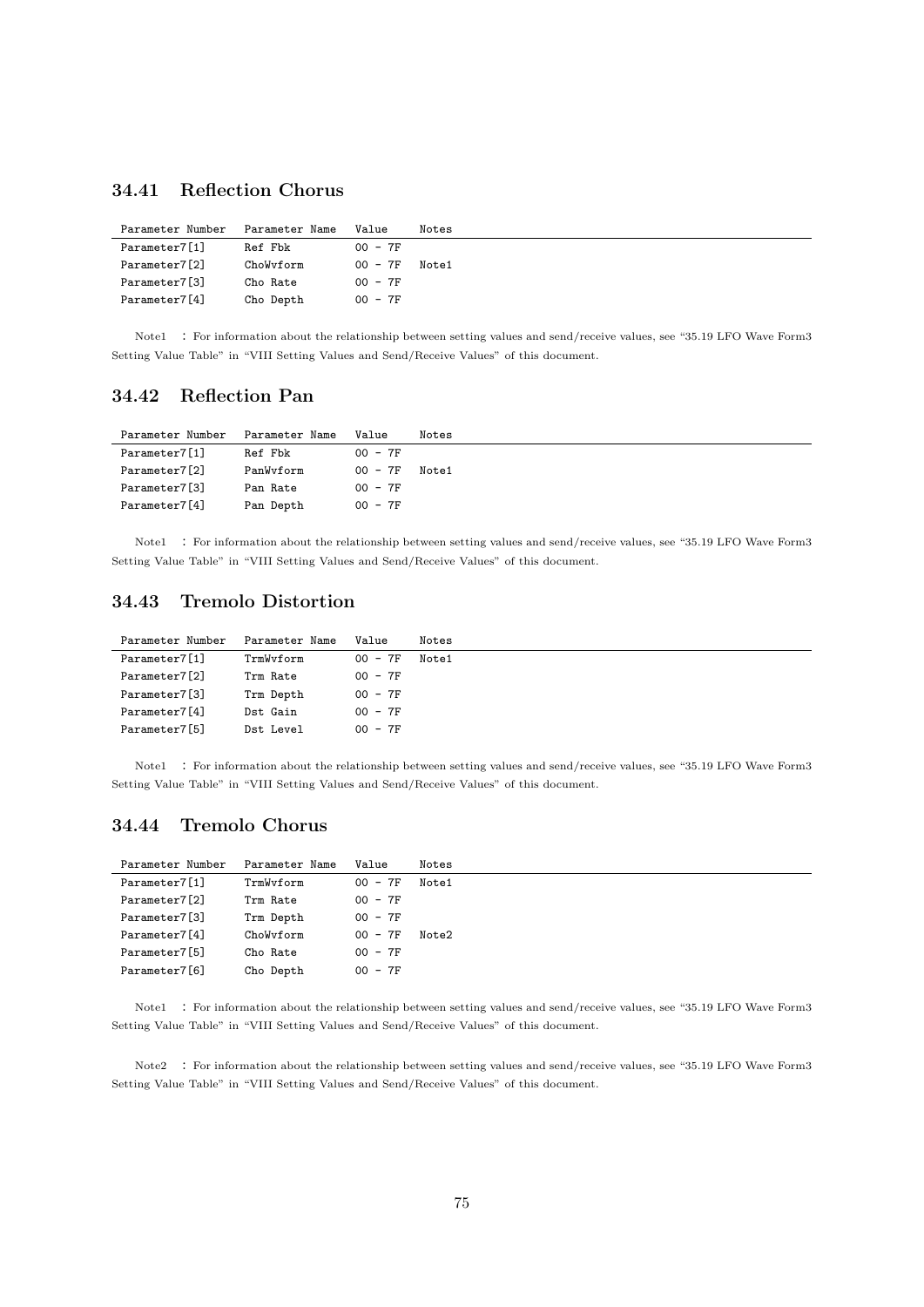### **34.45 Tremolo Flanger**

| Parameter Number | Parameter Name | Value      | Notes |
|------------------|----------------|------------|-------|
| Parameter7[1]    | TrmWvform      | $00 - 7F$  | Note1 |
| Parameter7[2]    | Trm Rate       | $00 - 7F$  |       |
| Parameter7[3]    | Trm Depth      | $00 - 7F$  |       |
| Parameter7[4]    | FlnWyform      | $00 - 7F$  | Note2 |
| Parameter7[5]    | Fln Rate       | $00 - 7F$  |       |
| Parameter7[6]    | Fln Depth      | - 7F<br>ററ |       |

Note1 : For information about the relationship between setting values and send/receive values, see "35.19 LFO Wave Form3 Setting Value Table" in "VIII Setting Values and Send/Receive Values" of this document.

Note2 : For information about the relationship between setting values and send/receive values, see "35.18 LFO Wave Form2 Setting Value Table" in "VIII Setting Values and Send/Receive Values" of this document.

### **34.46 Tremolo Reflection**

| Parameter Name | Value     | Notes |
|----------------|-----------|-------|
| TrmWyform      | $00 - 7F$ | Note1 |
| Trm Rate       | $00 - 7F$ |       |
| Trm Depth      | $00 - 7F$ |       |
| Ref Fbk        | $00 - 7F$ |       |
|                |           |       |

Note1 : For information about the relationship between setting values and send/receive values, see "35.19 LFO Wave Form3 Setting Value Table" in "VIII Setting Values and Send/Receive Values" of this document.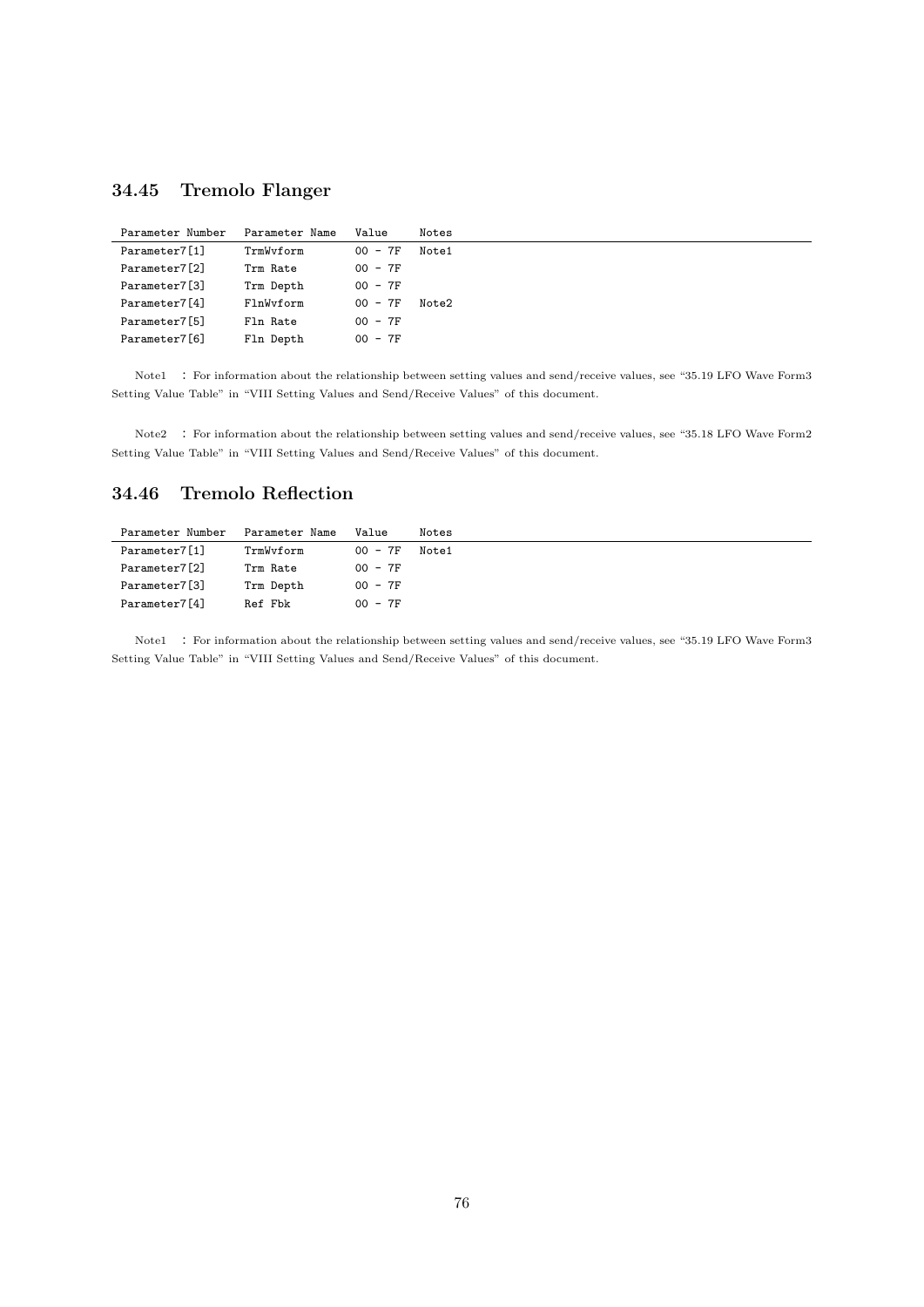# **Part VIII Setting Values and Send/ Receive Values**

### **35 Setting Value Tables**

### **35.1 Off/On Setting Value Table**

| Transmit Value Receive Value Parameter |           |     |
|----------------------------------------|-----------|-----|
| 00H                                    | 00H - 3FH | 0ff |
| 7FH                                    | 40H - 7FH | 0n  |

#### **35.2 –64 - 0 - +63 Setting Value Table**

| Transmit Value | Receive Value Parameter |                      |
|----------------|-------------------------|----------------------|
| 00H            | 00H                     | $-64$                |
| ٠              | ٠                       | $\ddot{\phantom{a}}$ |
| 40H            | 40H                     | 0                    |
| ٠              | $\cdot$                 | ٠<br>$\cdot$         |
| 7FH            | 7FH                     | $+63$                |
|                |                         |                      |

### **35.3 –/+ Setting Value Table**

| Transmit Value Receive Value Parameter |           |                          |
|----------------------------------------|-----------|--------------------------|
| 00H                                    | 00H - 3FH | $\overline{\phantom{a}}$ |
| 7FH                                    | 40H - 7FH |                          |

### **35.4 Pan Setting Value Table**

| Transmit Value | Receive Value | Parameter |
|----------------|---------------|-----------|
| 00H            | 00H           | Left      |
|                |               |           |
| 40H            | 40H           | Center    |
|                |               |           |
| 7FH            | 7FH           | Right     |
|                |               |           |

#### **35.5 Fine Tune Setting Value Table**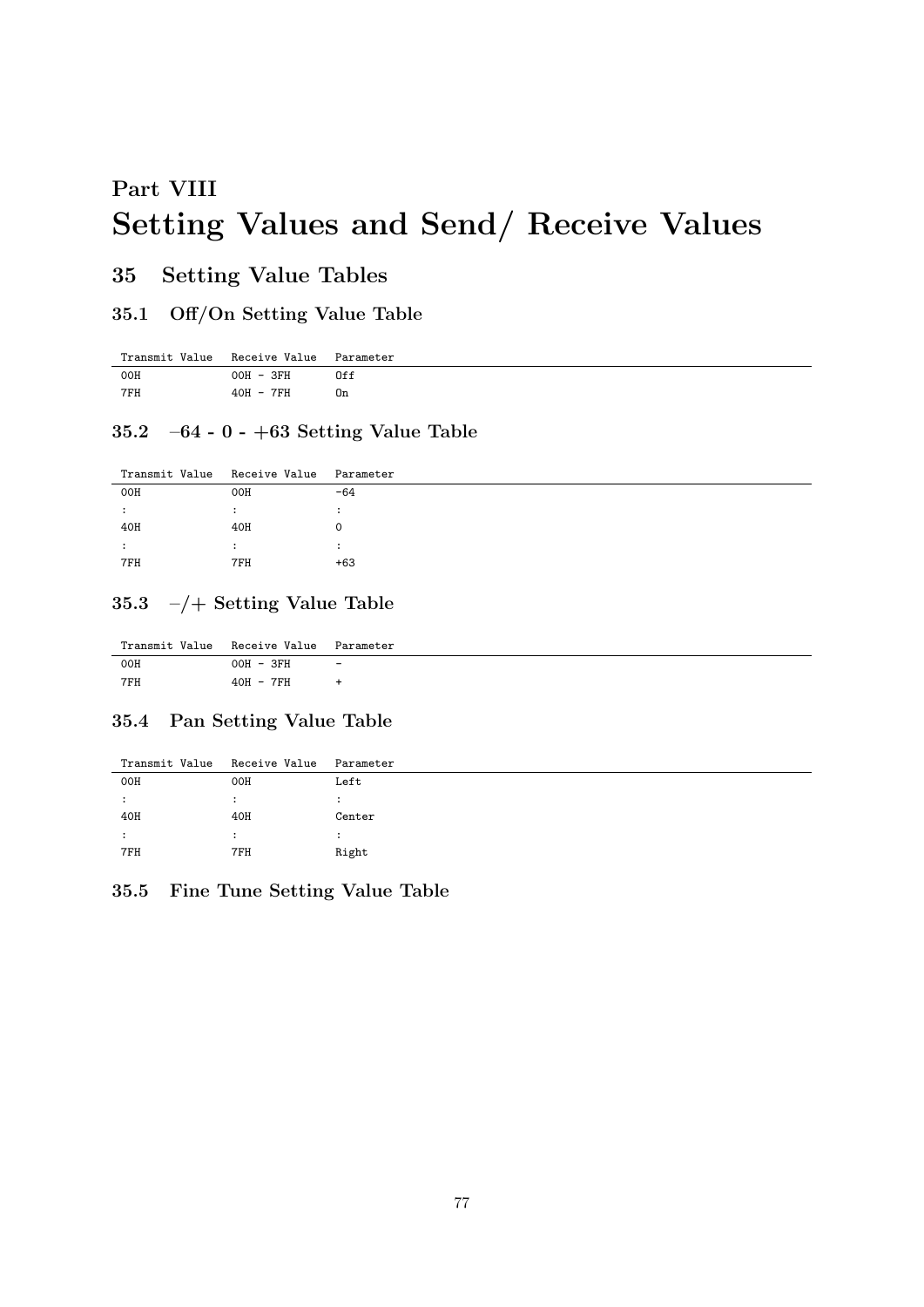| Transmit Value – Receive Value |                                    | Parameter      |
|--------------------------------|------------------------------------|----------------|
| (LSB, MSB)                     |                                    |                |
| (43H, OOH)                     | $(00H, 00H) - (5FH, 00H)$ 415.5 Hz |                |
| (65H, OOH)                     | $(60H, 00H) - (7FH, 00H)$ 415.6 Hz |                |
| (07H, 01H)                     | $(00H, 01H) - (1FH, 01H)$ 415.7 Hz |                |
| (29H, 01H)                     | $(20H, 01H) - (3FH, 01H)$ 415.8 Hz |                |
| $\ddot{\phantom{a}}$           |                                    | $\ddot{\cdot}$ |
| (40H, 3FH)                     | (30H, 3FH) - (4FH, 3FH)            | 439.8 Hz       |
| (60H, 3FH)                     | $(50H, 3FH) - (6FH, 3FH)$ 439.9 Hz |                |
| (OOH, 40H)                     | $(70H, 3FH) - (1FH, 40H)$ 440.0 Hz |                |
| (20H, 40H)                     | $(20H, 40H) - (3FH, 40H)$ 440.1 Hz |                |
| (40H, 40H)                     | $(40H, 40H) - (5FH, 40H)$ 440.2 Hz |                |
|                                |                                    |                |
| (54H, 7EH)                     | $(50H, 7EH) - (6FH, 7EH)$ 465.6 Hz |                |
| (73H, 7EH)                     | (70H, 7EH) - (OFH, 7FH) 465.7 Hz   |                |
| (11H, 7FH)                     | $(10H, 7FH) - (2FH, 7FH)$ 465.8 Hz |                |
| (30H, 7FH)                     | $(30H, 7FH) - (7FH, 7FH)$ 465.9 Hz |                |

# **35.6 Scale Setting Value Table**

| Transmit Value | Receive Value             | Parameter               |
|----------------|---------------------------|-------------------------|
| (ssH, ttH)     |                           |                         |
| (00H, 50H)     | $(00H, 00H) - (00H, 7FH)$ | $-99$ cent              |
| (01H, 20H)     | $(01H, 00H) - (01H, 4FH)$ | $-98$                   |
| (01H, 70H)     | $(01H, 50H) - (02H, 1FH)$ | $-97$                   |
| (02H, 40H)     | $(02H, 20H) - (02H, 7FH)$ | $-96$                   |
| :              | ۰<br>$\overline{a}$       | $\cdot$                 |
| (40H, 00H)     | $(3FH, 60H) - (40H, 2FH)$ | $\overline{\mathbf{0}}$ |
|                | ۰<br>$\cdot$              | ٠<br>$\bullet$          |
| (7EH, 50H)     | $(7EH, 40H) - (7FH, 0FH)$ | $+98$                   |
| (7FH, 20H)     | $(7FH, 10H) - (7FH, 7FH)$ | $+99$                   |
|                |                           |                         |

Note : An actual note is changed by  $100/512$  cent.

### **35.7 Reverb Type Setting Value Table**

| Transmit Value | Receive Value | Parameter         |
|----------------|---------------|-------------------|
| 00H            | 00H           | Room 1            |
| 01H            | 01H           | Room <sub>2</sub> |
| 02H            | 02H           | Room <sub>3</sub> |
| 03H            | 03H           | Room 4            |
| 04H            | 04H           | Hall 1            |
| 05H            | 05H           | Hall 2            |
| 06H            | 06H           | Hall 3            |
| 07H            | 07H           | Hall 4            |
| 08H            | 08H           | Stadium 1         |
| 09H            | 09H           | Stadium 2         |
| 7FH            | 7FH           | 0ff               |

### **35.8 Reverb Time Setting Value Table**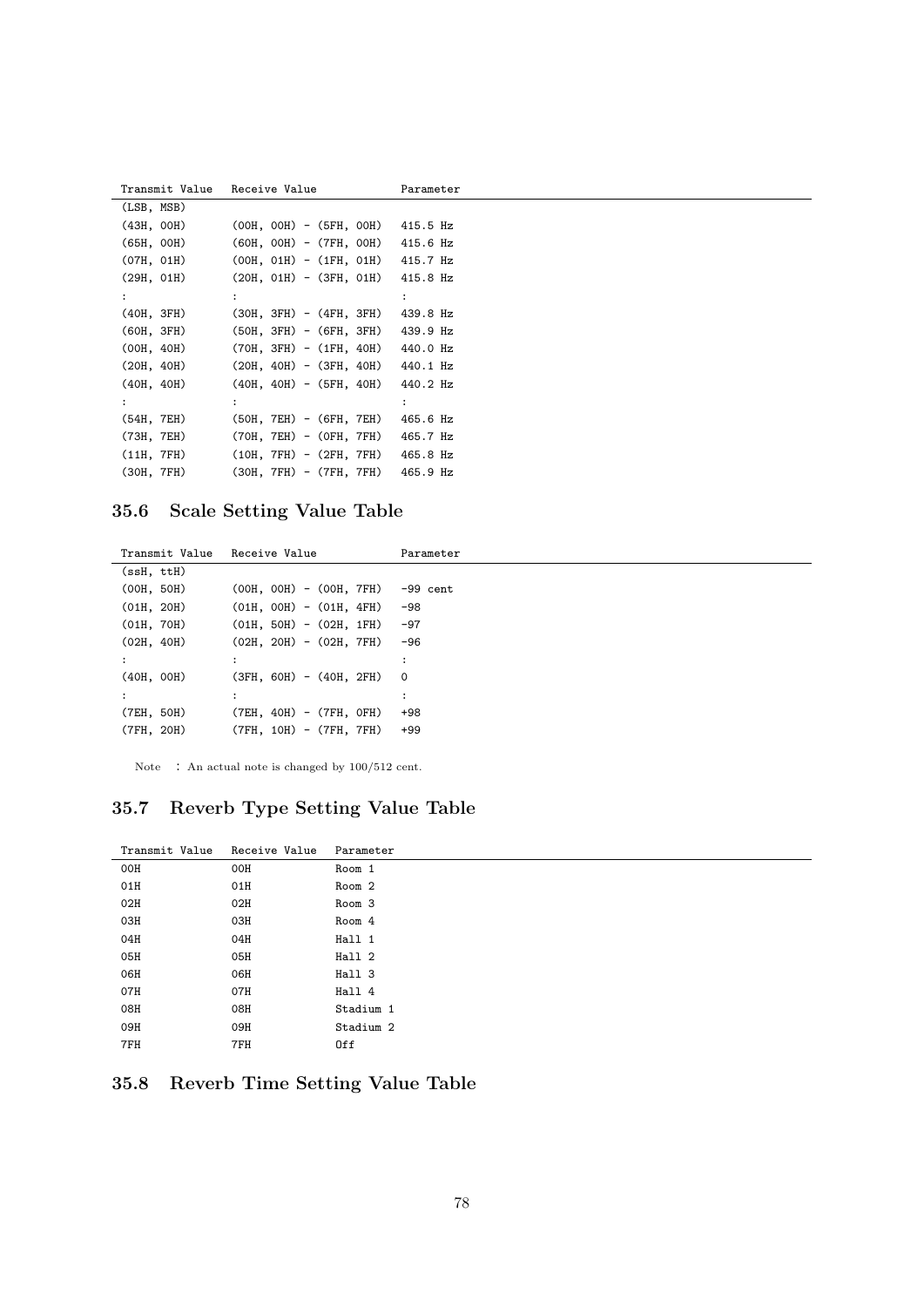| Transmit Value | Receive Value | Parameter      |
|----------------|---------------|----------------|
|                | OOH - 07H     | $0$ (shortest) |
|                | 08H - 0FH     | 1              |
|                | $10H - 17H$   | 2              |
|                | 18H - 1FH     | 3              |
|                | $20H - 27H$   | 4              |
|                | 28H - 2FH     | 5              |
|                | $30H - 37H$   | 6              |
|                | 38H - 3FH     | 7              |
|                | $40H - 47H$   | 8              |
|                | 48H - 4FH     | 9              |
|                | $50H - 57H$   | 10             |
|                | 58H - 5FH     | 11             |
|                | 60H - 67H     | 12             |
|                | 68H - 6FH     | 13             |
|                | 70H - 77H     | 14             |
|                | 78H - 7FH     | 15(longest)    |

# **35.9 Chorus Type Setting Value Table**

| Transmit Value | Receive Value | Parameter           |
|----------------|---------------|---------------------|
| 00H            | 00H           | Chorus 1            |
| 01H            | 01H           | Chorus <sub>2</sub> |
| 02H            | 02H           | Chorus 3            |
| 03H            | 03H           | Chorus 4            |
| 04H            | 04H           | Chorus 5            |
|                |               |                     |

### **35.10 Drawbar Position Setting Value Table**

| Transmit Value | Receive Value | Parameter |
|----------------|---------------|-----------|
| OH             | OOH - OEH     | 0         |
| 0FH            | OFH - 1CH     |           |
| 1DH            | $1DH - 2AH$   | 2         |
| 2BH            | 2BH - 38H     | 3         |
| 39H            | $39H - 47H$   | 4         |
| 48H            | 48H - 55H     | 5         |
| 56H            | $56H - 63H$   | 6         |
| 64H            | $64H - 71H$   | 7         |
| 72H            | 72H - 7FH     | 8         |

# **35.11 Normal/Vintage Setting Value Table**

| Transmit Value | Receive Value | Parameter |
|----------------|---------------|-----------|
| OOH            | 00H - 3FH     | Normal    |
| 7FH            | 40H - 7FH     | Vintage   |

### **35.12 0-3 Setting Value Table**

| Transmit Value Receive Value |             | Parameter |
|------------------------------|-------------|-----------|
| 00H                          | OOH - 1FH   | $\circ$   |
| 2AH                          | 20H - 3FH   |           |
| 55H                          | $40H - 5FH$ | 2         |
| 7FH                          | 60H - 7FH   | 3         |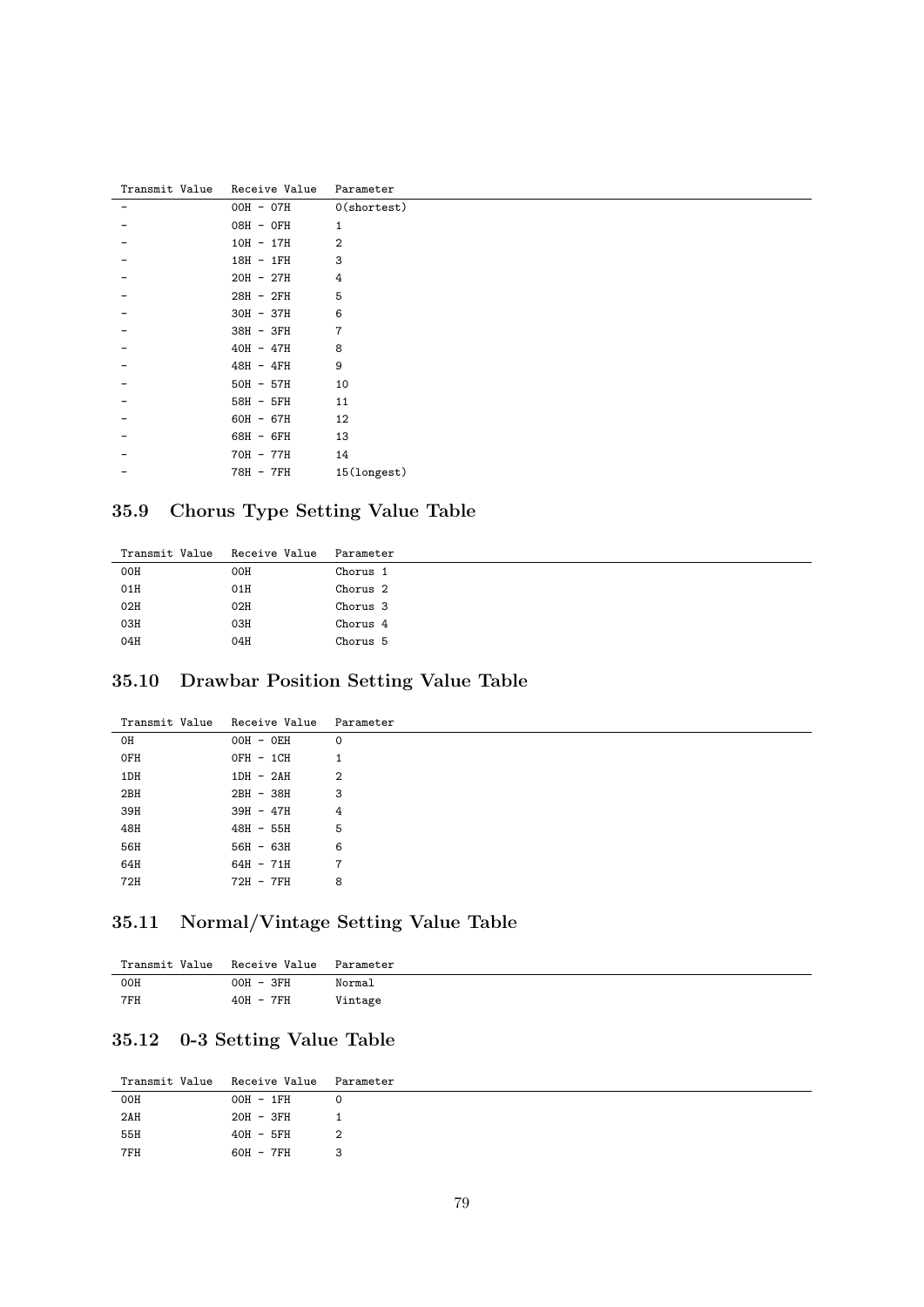**35.13 0-5 Setting Value Table**

|     | Transmit Value Receive Value Parameter |   |
|-----|----------------------------------------|---|
| 00H | $00H - 14H$                            | 0 |
| 19H | 15H - 29H                              | 1 |
| 33H | $2AH - 3FH$                            | 2 |
| 4CH | $40H - 54H$                            | 3 |
| 66H | 55H - 69H                              | 4 |
| 7FH | 6AH - 7FH                              | 5 |

#### **35.14 Chorus Mode Setting Value Table**

| Transmit Value Receive Value Parameter |           |        |
|----------------------------------------|-----------|--------|
| 00H                                    | OOH - 29H | mono   |
| 40H                                    | 2AH - 54H | stereo |
| 7FH                                    | 55H - 7FH | tri    |

#### **35.15 Delay Level Setting Value Table**

| Transmit Value Receive Value Parameter |             |   |
|----------------------------------------|-------------|---|
| 00H                                    | $00H - 14H$ | 0 |
| 19H                                    | $15H - 29H$ | 1 |
| 33H                                    | $2AH - 3FH$ | 2 |
| 4CH                                    | $40H - 54H$ | 3 |
| 66H                                    | 55H - 69H   | 4 |
| 7FH                                    | 6AH - 7FH   | 5 |
|                                        |             |   |

### **35.16 Delay Type Setting Value Table**

| Transmit Value Receive Value Parameter |             |                                        |
|----------------------------------------|-------------|----------------------------------------|
| 00H                                    | 00H - 3FH   | determined by Delay Time               |
| 7FH                                    | $40H - 7FH$ | determined by Delay Time and Ratio L/R |

### **35.17 LFO Wave Form1 Setting Value Table**

| Transmit Value Receive Value Parameter |           |        |
|----------------------------------------|-----------|--------|
| 00H                                    | OOH - 1FH | off    |
| 2AH                                    | 20H - 3FH | sin    |
| 55H                                    | 40H - 5FH | tri    |
| 7FH                                    | 60H - 7FH | random |
|                                        |           |        |

### **35.18 LFO Wave Form2 Setting Value Table**

| Transmit Value Receive Value Parameter |           |        |
|----------------------------------------|-----------|--------|
| 00H                                    | OOH - 29H | sin    |
| 40H                                    | 2AH - 54H | tri    |
| 7FH                                    | 55H - 7FH | random |

### **35.19 LFO Wave Form3 Setting Value Table**

| Transmit Value Receive Value Parameter |           |     |
|----------------------------------------|-----------|-----|
| 00H                                    | 00H - 3FH | sin |
| 7FH                                    | 40H - 7FH | tri |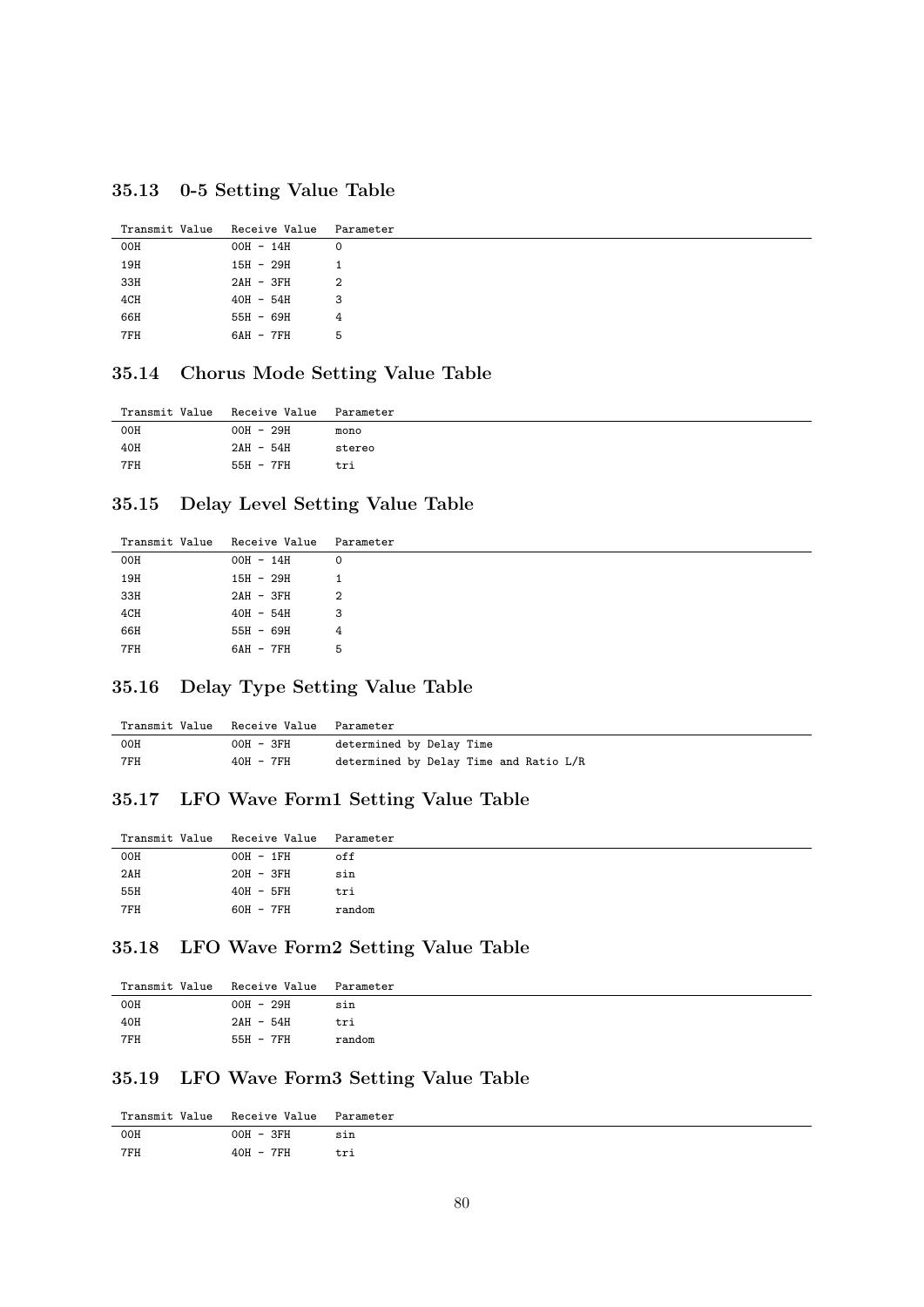**35.20 LoFi Noise Level Setting Value Table**

| Transmit Value | Receive Value Parameter |   |
|----------------|-------------------------|---|
| 00H            | 00H - 14H               | Ω |
| 19H            | 15H - 29H               | 1 |
| 33H            | $2AH - 3FH$             | 2 |
| 4CH            | $40H - 54H$             | 3 |
| 66H            | 55H - 69H               | 4 |
| 7FH            | 6AH - 7FH               | 5 |

# **35.21 Reflection Setting Value Table**

| Transmit Value | Receive Value Parameter |   |
|----------------|-------------------------|---|
| <b>OOH</b>     | 00H - 0FH               | 1 |
| 12H            | $10H - 1FH$             | 2 |
| 24H            | $20H - 2FH$             | 3 |
| 36H            | 30H - 3FH               | 4 |
| 49H            | $40H - 4FH$             | 5 |
| 5BH            | $50H - 5FH$             | 6 |
| 6DH            | 60H - 6FH               | 7 |
| 7FH            | 70H - 7FH               | 8 |

#### **35.22 Ring Type Setting Value Table**

| Transmit Value | Receive Value | Parameter                                                     |
|----------------|---------------|---------------------------------------------------------------|
| 00H            | OOH - 29H     | ring modulated signal only                                    |
| 40H            | 2AH - 54H     | ring modulated signal and input signal                        |
| 7FH            | 55H - 7FH     | ring modulated signal and input signal, applied chorus effect |

#### **35.23 Rotate/Brake Setting Value Table**

| Transmit Value Receive Value Parameter |           |        |
|----------------------------------------|-----------|--------|
| 00H                                    | 00H - 3FH | rotate |
| 7FH                                    | 40H - 7FH | stop   |

### **35.24 Slow/Fast Setting Value Table**

| Transmit Value Receive Value |             | Parameter |
|------------------------------|-------------|-----------|
| OOH                          | $OOH - 3FH$ | slow      |
| 7FH                          | 40H - 7FH   | fast      |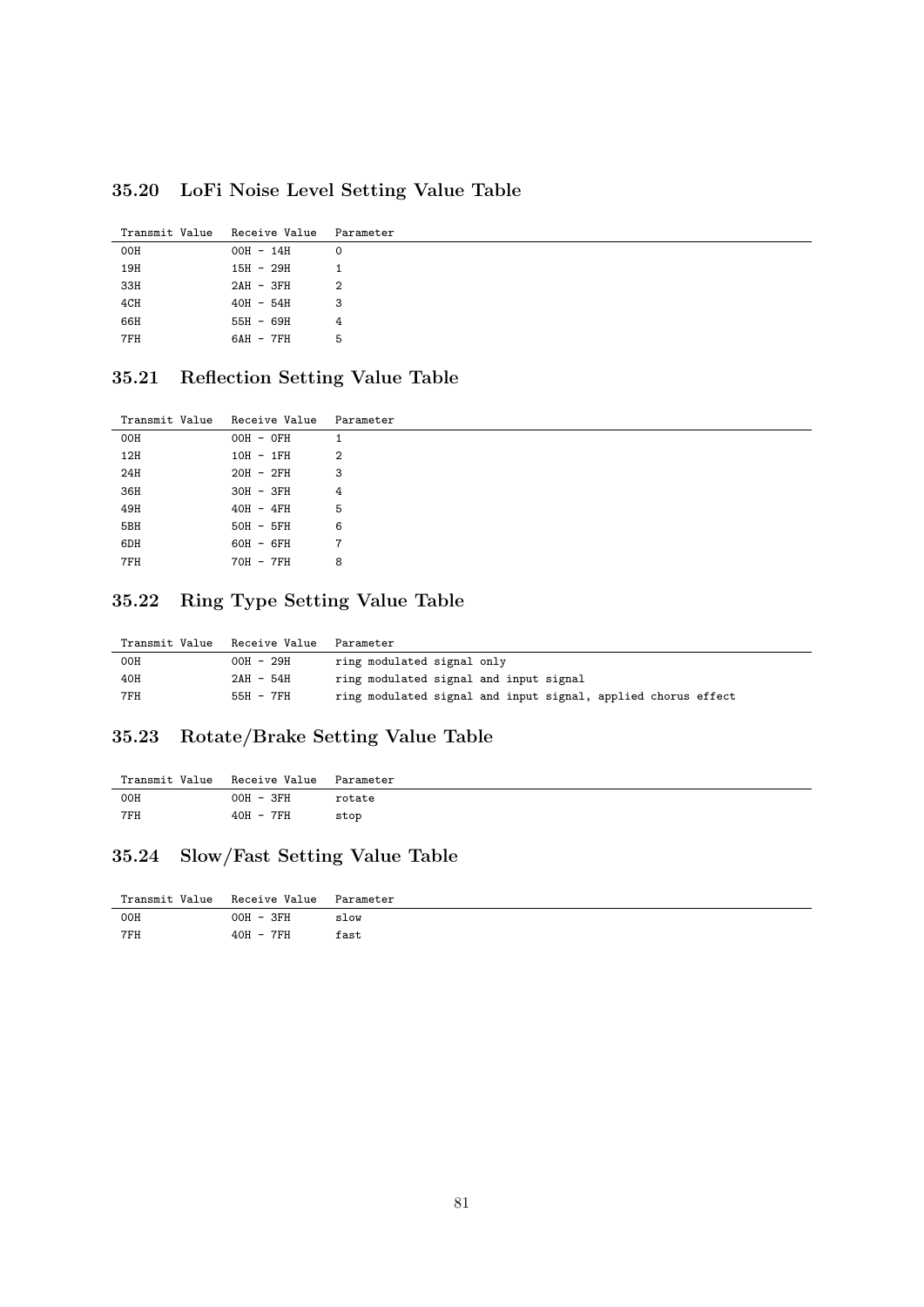# **Part IX MIDI Implementation Notation**

### **36 Value Notation**

#### **36.1 Hexadecimal Notation**

MIDI implementation sometimes requires that data be expressed in hexadecimal format. Hexadecimal values are indicated by the letter "H" after the value. The hexadecimal equivalents of decimal values 10 through 15 are expressed as the letters A through F.

The table below shows the hexadecimal equivalents for decimal values 0 through 127, which are often used in MIDI messages.

| Decimal        | Hexadecimal | Decimal | Hexadecimal | Decimal | Hexadecimal | Decimal | Hexadecimal |
|----------------|-------------|---------|-------------|---------|-------------|---------|-------------|
| 0              | 00H         | 32      | 20H         | 64      | 40H         | 96      | 60H         |
| $\mathbf{1}$   | 01H         | 33      | 21H         | 65      | 41H         | 97      | 61H         |
| $\overline{2}$ | 02H         | 34      | 22H         | 66      | 42H         | 98      | 62H         |
| 3              | 03H         | 35      | 23H         | 67      | 43H         | 99      | 63H         |
| 4              | 04H         | 36      | 24H         | 68      | 44H         | 100     | 64H         |
| 5              | 05H         | 37      | 25H         | 69      | 45H         | 101     | 65H         |
| 6              | 06H         | 38      | 26H         | 70      | 46H         | 102     | 66H         |
| 7              | 07H         | 39      | 27H         | 71      | 47H         | 103     | 67H         |
| 8              | 08H         | 40      | 28H         | 72      | 48H         | 104     | 68H         |
| 9              | 09H         | 41      | 29H         | 73      | 49H         | 105     | 69H         |
| 10             | OAH         | 42      | 2AH         | 74      | 4AH         | 106     | 6AH         |
| 11             | OBH         | 43      | 2BH         | 75      | 4BH         | 107     | 6BH         |
| 12             | OCH         | 44      | 2CH         | 76      | 4CH         | 108     | 6CH         |
| 13             | ODH         | 45      | 2DH         | 77      | 4DH         | 109     | 6DH         |
| 14             | OEH         | 46      | 2EH         | 78      | 4EH         | 110     | 6EH         |
| 15             | OFH         | 47      | 2FH         | 79      | 4FH         | 111     | 6FH         |
| 16             | 10H         | 48      | 30H         | 80      | <b>50H</b>  | 112     | 70H         |
| 17             | 11H         | 49      | 31H         | 81      | 51H         | 113     | 71H         |
| 18             | 12H         | 50      | 32H         | 82      | 52H         | 114     | 72H         |
| 19             | 13H         | 51      | 33H         | 83      | 53H         | 115     | <b>73H</b>  |
| 20             | 14H         | 52      | 34H         | 84      | 54H         | 116     | 74H         |
| 21             | 15H         | 53      | 35H         | 85      | 55H         | 117     | 75H         |
| 22             | 16H         | 54      | 36H         | 86      | <b>56H</b>  | 118     | 76H         |
| 23             | $17H$       | 55      | 37H         | 87      | 57H         | 119     | 77H         |
| 24             | 18H         | 56      | 38H         | 88      | <b>58H</b>  | 120     | <b>78H</b>  |
| 25             | 19H         | 57      | 39H         | 89      | 59H         | 121     | 79H         |
| 26             | 1AH         | 58      | 3AH         | 90      | 5AH         | 122     | 7AH         |
| 27             | 1BH         | 59      | 3BH         | 91      | 5BH         | 123     | 7BH         |
| 28             | 1CH         | 60      | 3CH         | 92      | 5CH         | 124     | 7CH         |
| 29             | 1DH         | 61      | 3DH         | 93      | 5DH         | 125     | 7DH         |
| 30             | 1EH         | 62      | 3EH         | 94      | 5EH         | 126     | 7EH         |
| 31             | 1FH         | 63      | 3FH         | 95      | 5FH         | 127     | 7FH         |
|                |             |         |             |         |             |         |             |

#### **36.2 Binary Notation**

When a MIDI implementation data value is expressed in binary, the letter "B" (for "binary") is affixed at the end of the value. The table below shows the binary equivalents for the decimal values 0 through 127, which are often used for settings.